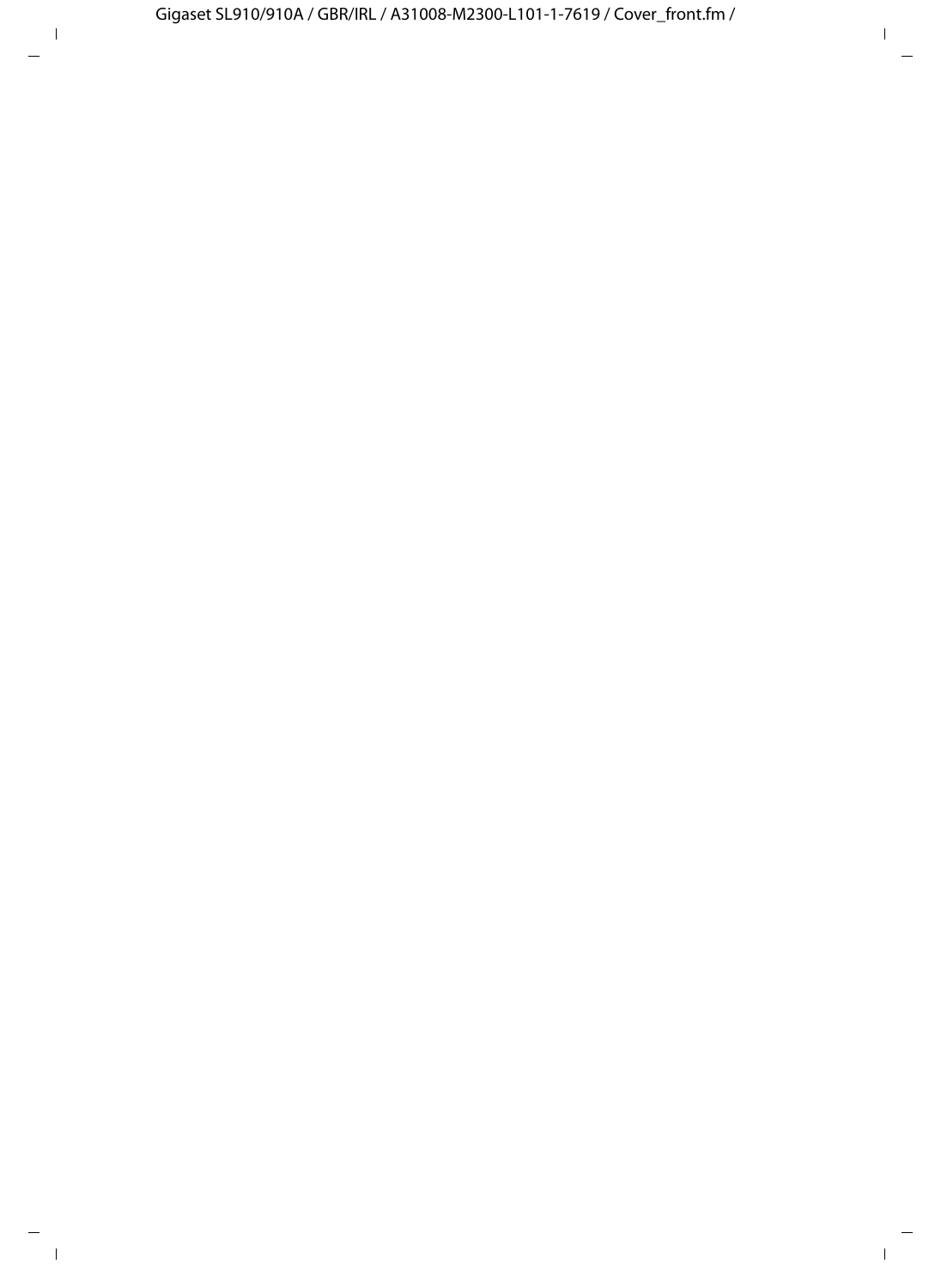## **Gigaset SL910/SL910A – with the special "touch"**

Congratulations on your purchase of the first Gigaset with touchscreen. This phone sets new standards with its high-quality **genuine metal** frame, **3.2" TFT colour touchscreen** and excellent sound quality and, last but by no means least, its impressive interior qualities. Your Gigaset can do a lot more than just make calls:

#### **Set up one of the three home screens according to your needs**

Bring together the important functions and numbers, which you can start up or call directly from idle status with a single "touch" ( $\rightarrow$  page 72).

#### **Customise**

Give each caller his own personal portrait ( $\rightarrow$  page 46), look at your personal pictures as a screensaver slide show ( $\rightarrow$  page 75) and load the ringtones you want onto your handset  $(\rightarrow$  page 87).

#### **Make sure your phone is always up-to-date**

Use the base's Ethernet connection to download new and expanded versions of the base firmware directly from the Internet ( $\rightarrow$  page 85).

You can load new handset software from your PC to the handset using our **Gigaset QuickSync** software  $(\rightarrow$  page 87).

#### **Other practical information**

Copy directories from existing Gigaset handsets ( $\rightarrow$  page 48), use the QuickDial function

- $(\rightarrow$  page 74), adapt your Gigaset to your handsfree needs ( $\rightarrow$  page 76). Use the silent alert
- $(\rightarrow$  page 77), the time control for calls ( $\rightarrow$  page 77) and much more...

For more information about your phone, visit www.gigaset.com/gigasetsl910

**After purchasing your Gigaset phone, please register it at www.gigaset.com/service** – this will ensure any questions you may have or warranty services you request are dealt with even faster!

**If you have any questions about using your phone, please read the tips on troubleshooting**  (→ page 83) **or contact our Service team** (→ page 82).

#### **Have fun using your new phone!**

## **Gigaset service contact numbers:**

For personal advice on our range of products and for repairs or guarantee/warranty claims call:

**Service Centre UK: 08453 6708 12** (local call cost charge)

Please have your proof of purchase ready when calling.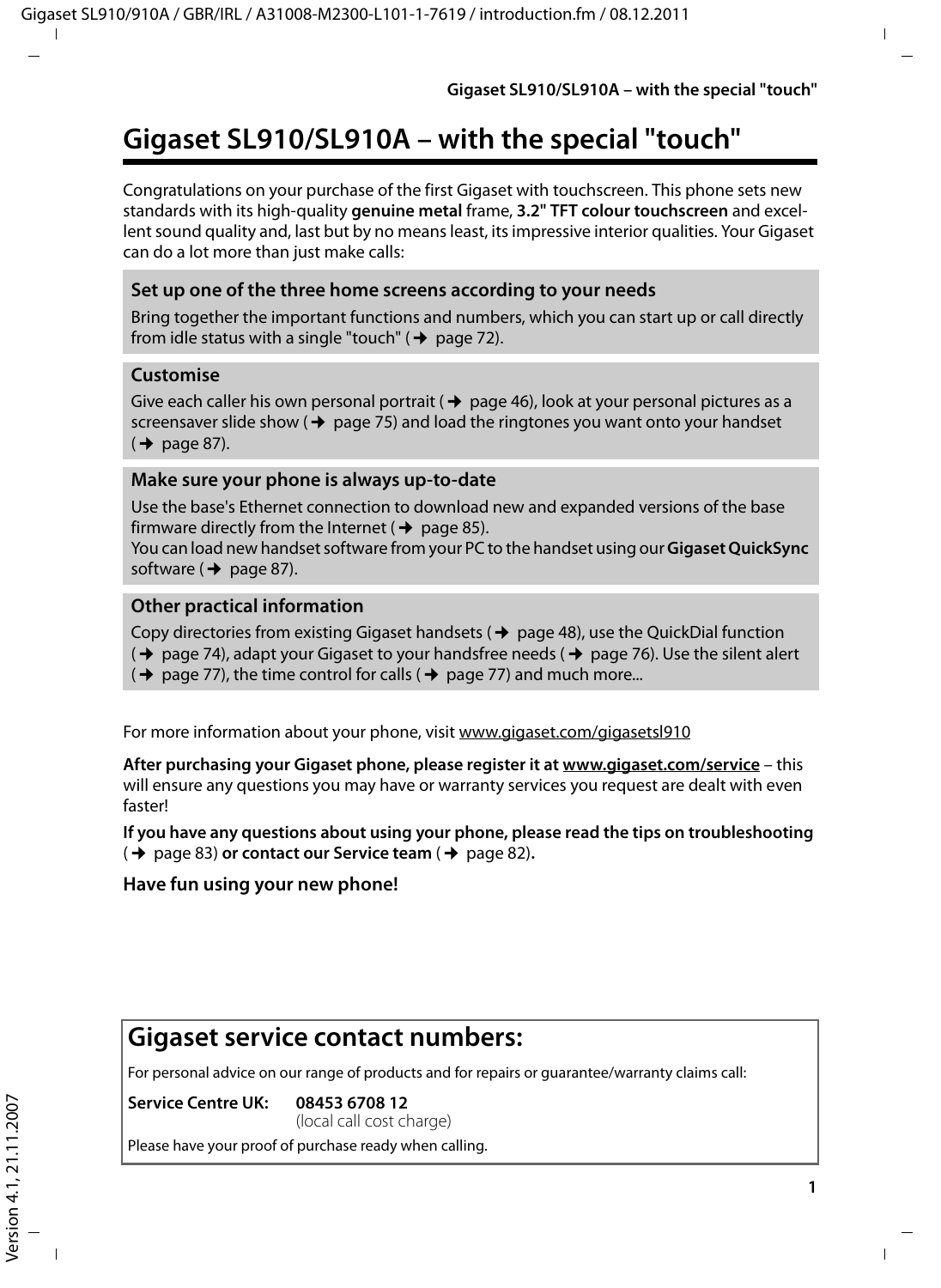**Important information:**

**This user guide describes the functions of the SL910/SL910A as supplied.** 

**Some of the functions are only available after you have carried out a firmware**  update for the base ( $\rightarrow$  page 85) and for the handset ( $\rightarrow$  page 87).

**These functions are marked with \* in the user guide.**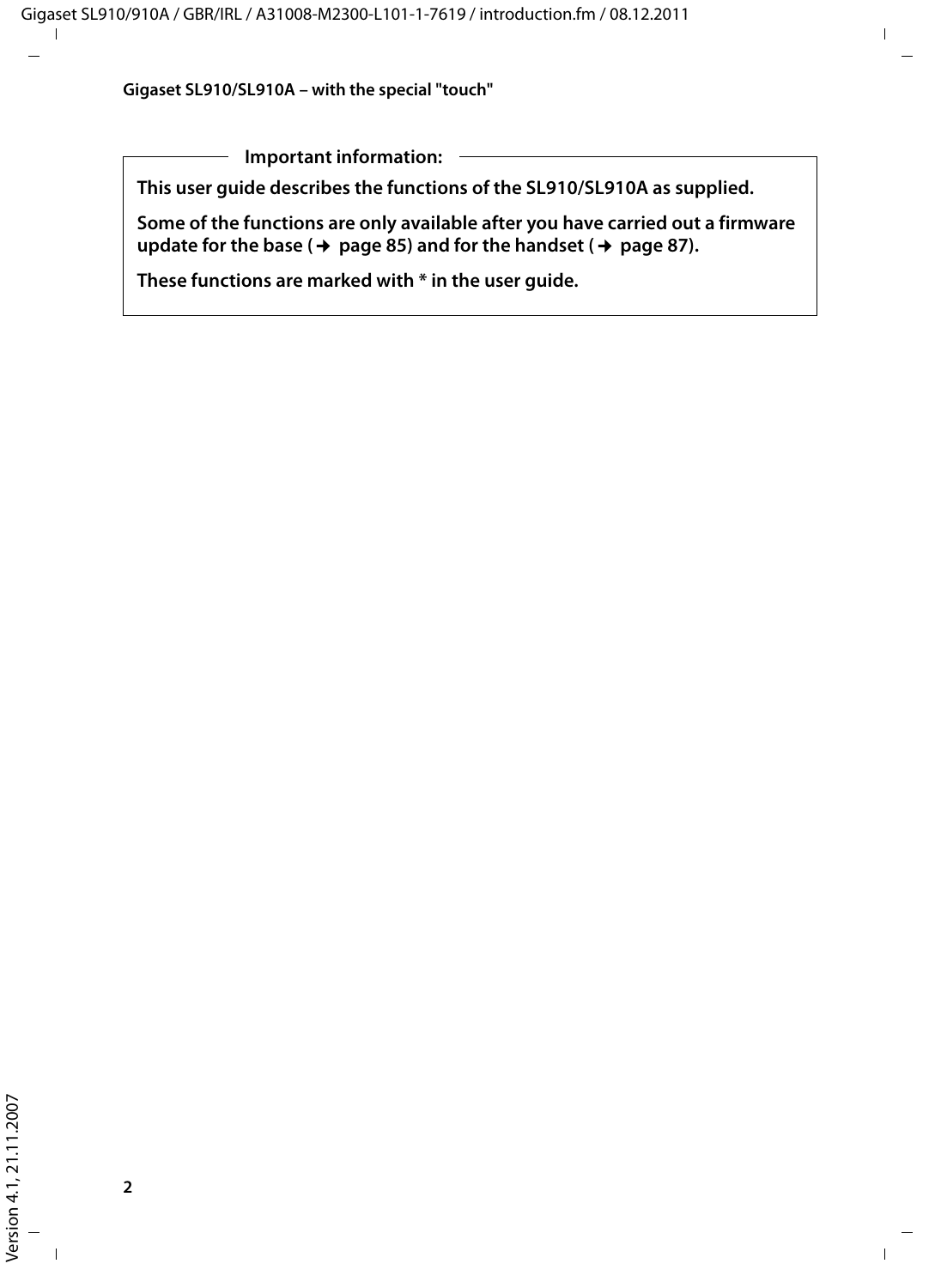## **Contents**

| Gigaset SL910/SL910A - with the special "touch"  1                                                                                     |
|----------------------------------------------------------------------------------------------------------------------------------------|
|                                                                                                                                        |
|                                                                                                                                        |
|                                                                                                                                        |
|                                                                                                                                        |
| Connecting the base with the phone network and the mains power supply  13<br>Setting up the base and handset - installation wizard  17 |
|                                                                                                                                        |
|                                                                                                                                        |
|                                                                                                                                        |
|                                                                                                                                        |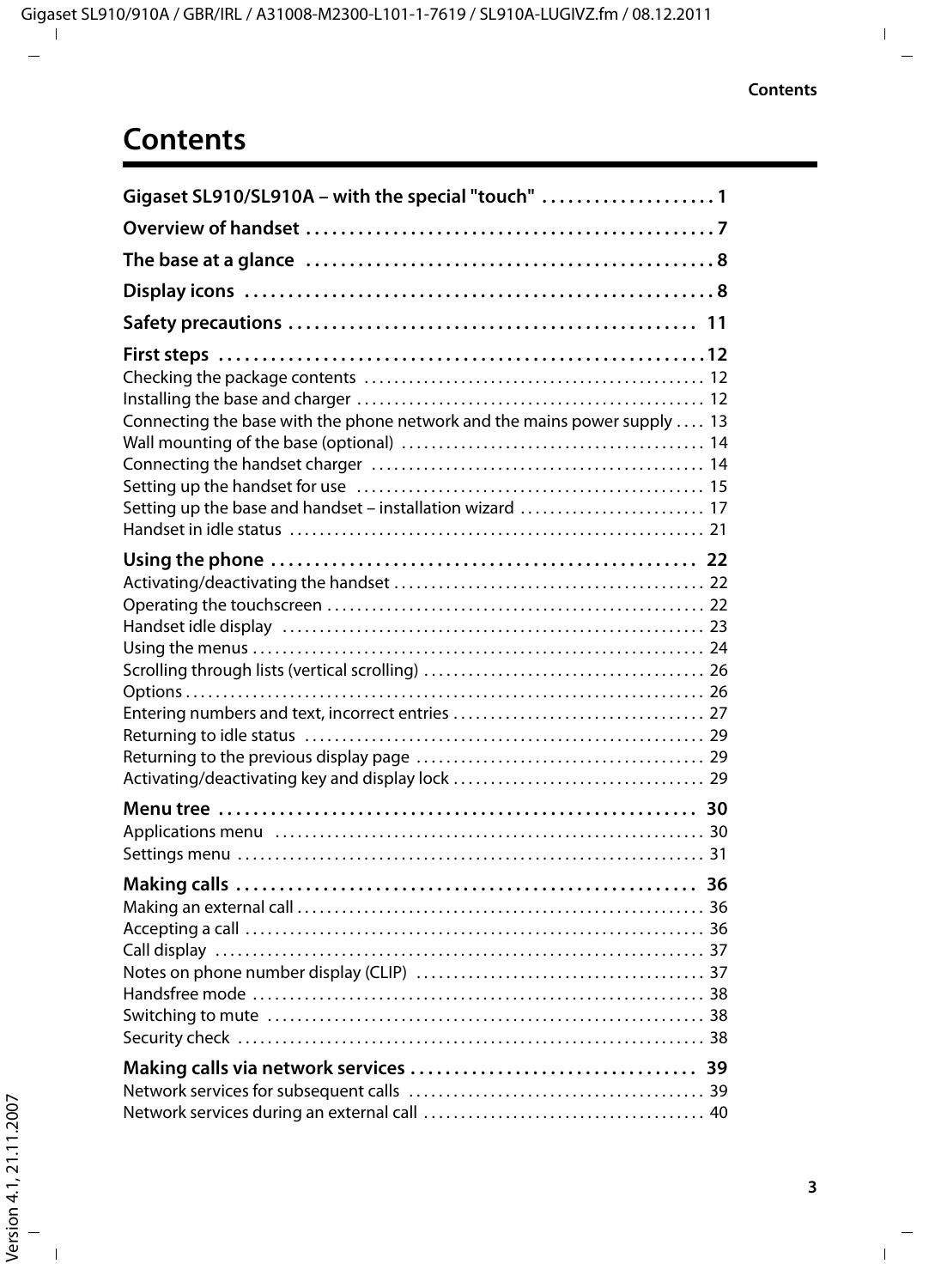#### **Contents**

| Opening lists via the message page in the idle display  44 |  |
|------------------------------------------------------------|--|
|                                                            |  |
|                                                            |  |
|                                                            |  |
|                                                            |  |
|                                                            |  |
|                                                            |  |
| Selecting a Contacts entry, navigating in Contacts  46     |  |
|                                                            |  |
|                                                            |  |
| Transferring Contacts as a vCard with Bluetooth  48        |  |
|                                                            |  |
|                                                            |  |
|                                                            |  |
|                                                            |  |
| Sending and receiving SMS messages (text messages)  50     |  |
|                                                            |  |
|                                                            |  |
|                                                            |  |
|                                                            |  |
|                                                            |  |
|                                                            |  |
| Operating the Gigaset SL910A base answering machine  54    |  |
|                                                            |  |
| Activating/deactivating call screening on a handset  56    |  |
| Activating/deactivating playback of the recording time  57 |  |
| Operating when on the move (remote operation)  57          |  |
|                                                            |  |
|                                                            |  |
|                                                            |  |
| ECO DECT: reducing energy consumption and radiation  62    |  |
|                                                            |  |
|                                                            |  |
| Displaying missed appointments, anniversaries  66          |  |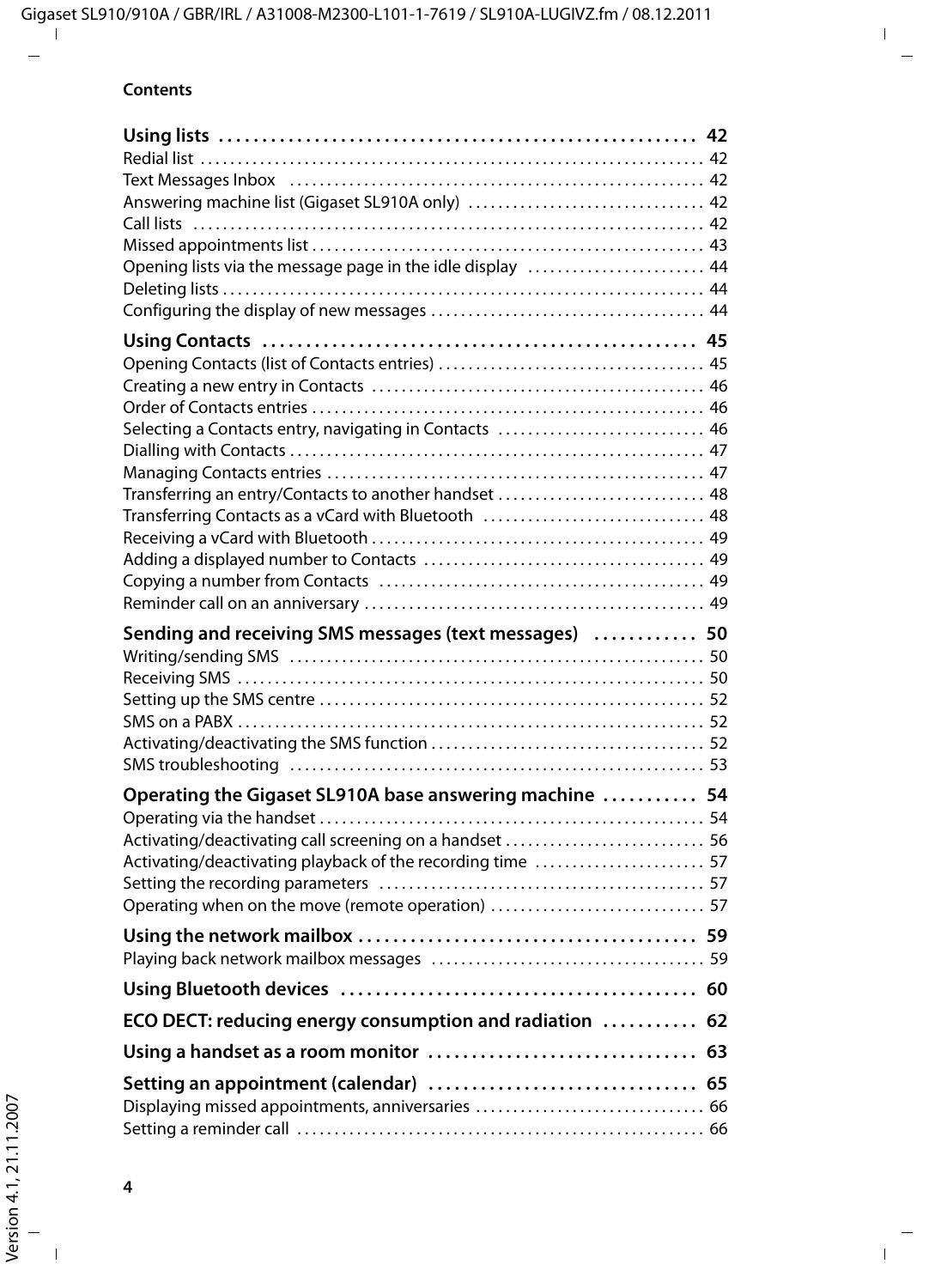| Screensaver, caller pictures and sound pool  67                                                                    |  |
|--------------------------------------------------------------------------------------------------------------------|--|
|                                                                                                                    |  |
| Quick access to functions, QuickDial -<br>Changing the earpiece, handsfree and headset volume  76                  |  |
|                                                                                                                    |  |
|                                                                                                                    |  |
|                                                                                                                    |  |
| Connecting the base to the router/Internet (optional)  85<br>Connecting the base to the local network (router)  85 |  |
| Accessing additional functions via the PC interface  87                                                            |  |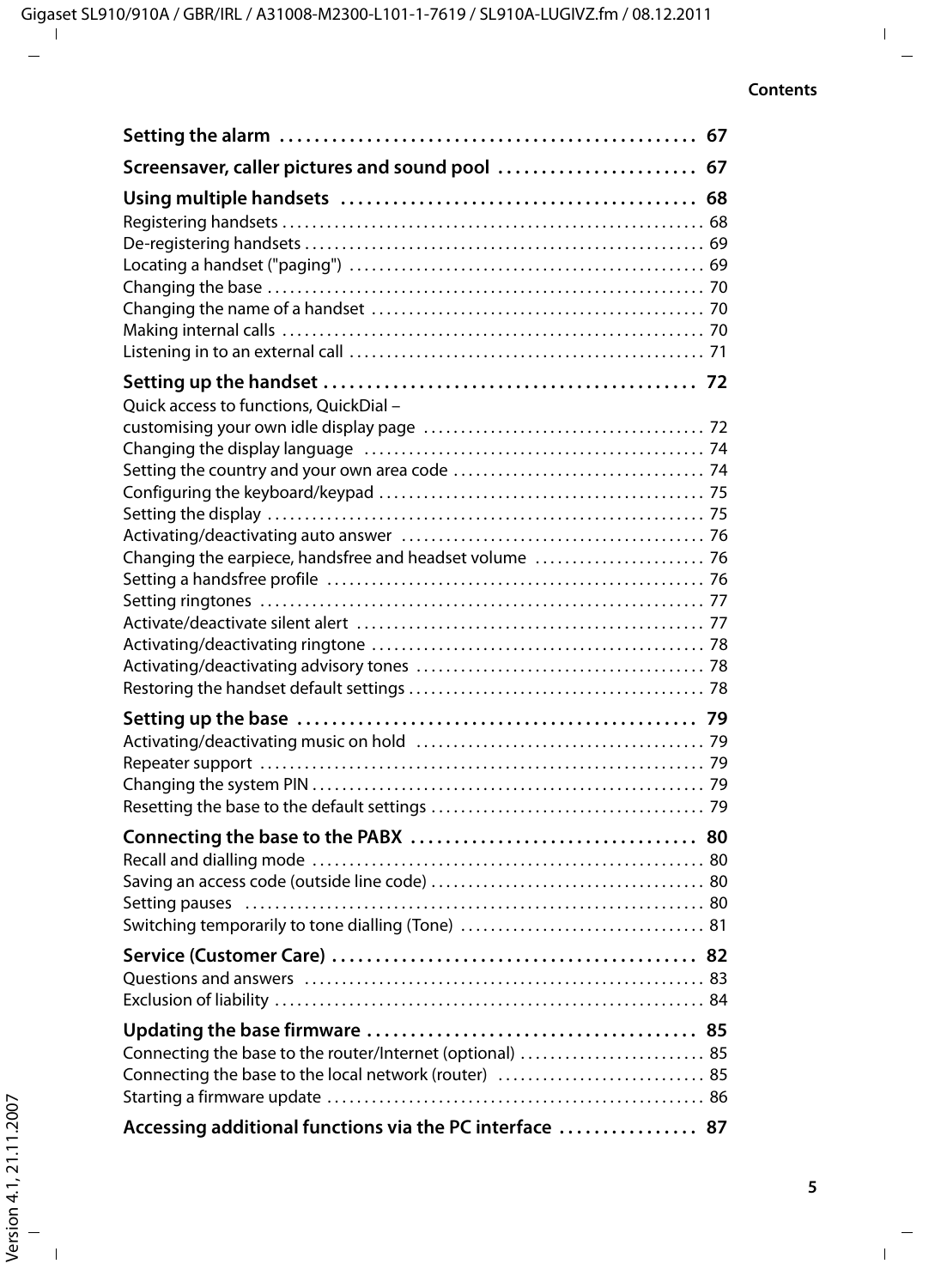#### **Contents**

| Checking base/handset service information  88          |  |
|--------------------------------------------------------|--|
|                                                        |  |
|                                                        |  |
| Using Open Source software contained in the product 95 |  |
|                                                        |  |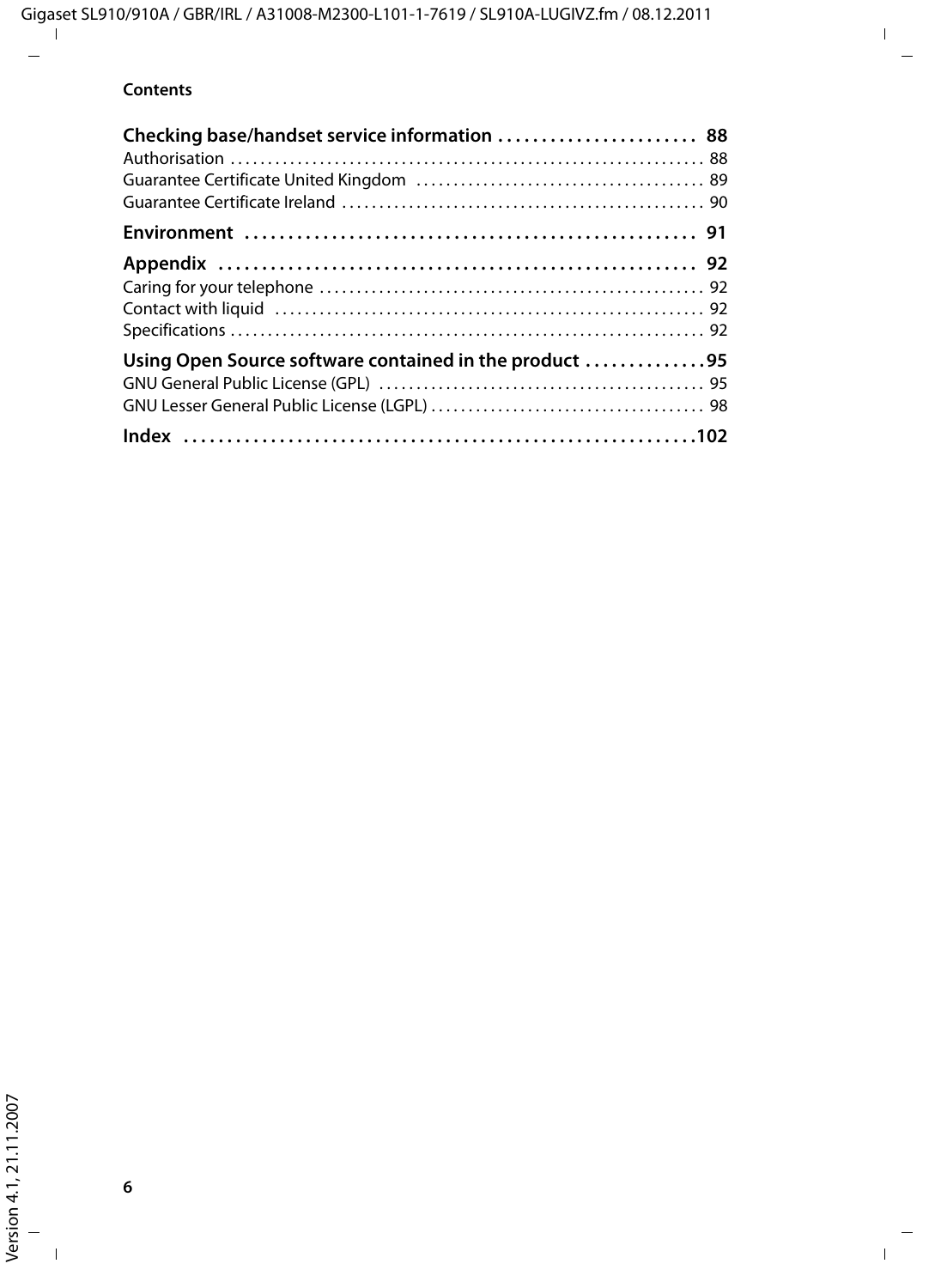## **Overview of handset**

|                                                                                    | Message LED ( $\rightarrow$ page 44)                                                                                                                                                                                                                  |
|------------------------------------------------------------------------------------|-------------------------------------------------------------------------------------------------------------------------------------------------------------------------------------------------------------------------------------------------------|
|                                                                                    | Proximity sensor ( $\rightarrow$ page 29)                                                                                                                                                                                                             |
| Gigaset                                                                            | Touchscreen/display ( $\rightarrow$ page 22)<br>Sample display: "dial page" for entering phone num-<br>bers in idle mode (one of three idle display pages;<br>$\rightarrow$ page 23).                                                                 |
|                                                                                    | Status bar ( $\rightarrow$ page 24)                                                                                                                                                                                                                   |
| $19$ INT1 0.0 $\sqrt[3]{1}$<br>$\%$ $\circ$ 06:00 $\blacksquare$<br>$\langle$<br>× | The internal handset name (e.g., INT 1) and icons<br>$\rightarrow$ page 8) that display the current settings and<br>the operating status of the phone<br>Touch the status bar to display the status page.<br>Navigation area ( $\rightarrow$ page 23) |
| 1<br>2<br>3<br>ABC<br><b>DEF</b>                                                   | Page position marker <b>comes</b><br>change page $\Box/\Box$ .                                                                                                                                                                                        |
|                                                                                    | Keypad                                                                                                                                                                                                                                                |
| 4<br>5<br>6<br>GHI<br><b>JKL</b><br><b>MNO</b>                                     | Numerical keypad to enter phone numbers<br>Option slider ( $\rightarrow$ page 26)                                                                                                                                                                     |
| 7<br>8<br>9                                                                        | Displays the possible actions                                                                                                                                                                                                                         |
| TUV<br><b>PQRS</b><br>wxyz                                                         |                                                                                                                                                                                                                                                       |
| ∗<br>0<br>#                                                                        | <b>Handset keys:</b><br>$\mathcal{L}_{\mathsf{I}}$ Talk key                                                                                                                                                                                           |
| æ.<br>$\Box$<br>Calls<br>Internal<br>Contacts<br>OuickDial                         | Dial displayed number, accept call<br>During a call/during playback of messages from<br>answering machine/when establishing a connec-<br>tion: switch between earpiece and handsfree mode<br>In idle status: open redial list (press briefly)         |
|                                                                                    | <b>T</b> End call/end key<br>Press briefly: end (active) call/paging call, reject<br>internal call<br>Switch off ringtone for external call<br>Otherwise: return to idle status<br>Press and hold: handset on/off<br><b>O</b> Menu key                |
|                                                                                    | Press briefly: open main menus ( $\rightarrow$ page 25)<br>Press and hold: key and display lock on/off<br>$(\rightarrow$ page 29)                                                                                                                     |
| <b>Underside of the handset:</b>                                                   | Mini USB connection socket                                                                                                                                                                                                                            |
|                                                                                    | Connect wire-bound headset or handset to your PC<br>(Gigaset QuickSync)                                                                                                                                                                               |
|                                                                                    | Charging contacts                                                                                                                                                                                                                                     |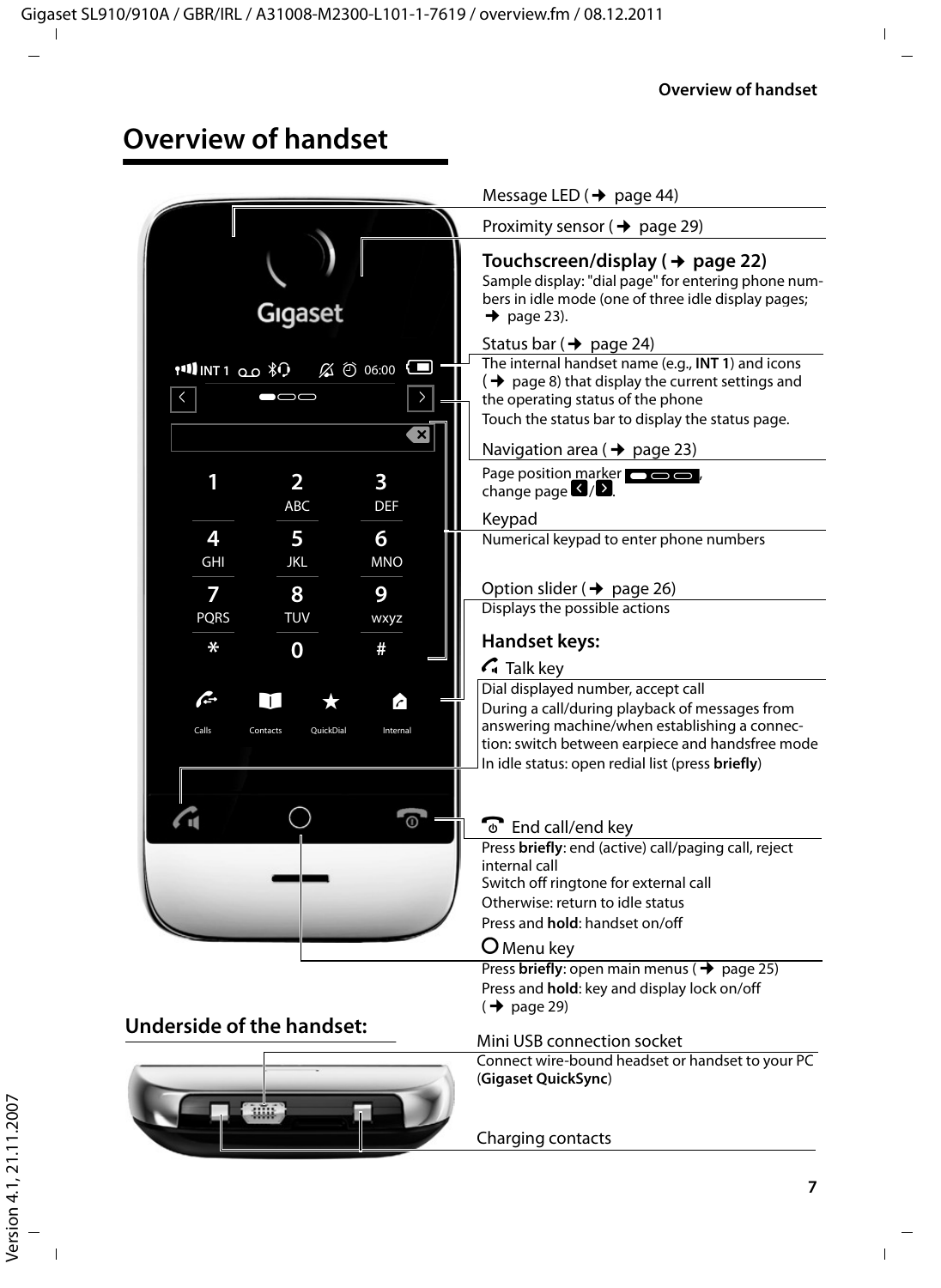#### **The base at a glance**

## **The base at a glance**



#### **Paging key**

Press **briefly**: Start paging Press and **hold** (approx. 3 seconds): Set base to registration mode Lights up: LAN connection active (for firmware update only)

## **Display icons**

#### **Icons on the status bar**

The following icons are displayed in the status bar depending on the settings and the operating status of your telephone:

| Icon                  | Meaning                                                                                                                                                  |  |  |
|-----------------------|----------------------------------------------------------------------------------------------------------------------------------------------------------|--|--|
|                       | Signal strength (Eco Mode+ off)                                                                                                                          |  |  |
| าป<br>qЦ.<br>(၅)<br>၈ | 76%-100%<br>White if<br>51%-75%<br>Eco Mode is off<br>Green if<br>26%-50%<br>Eco Mode is on<br>1%-25%<br>Red: no connection to the base<br>Fco Mode+ on: |  |  |
|                       | White if Fco Mode is off<br>Green if Eco Mode is on                                                                                                      |  |  |
| مہ                    | Answering machine on (SL910A only)                                                                                                                       |  |  |
| ∦<br>Χ.               | Bluetooth on <b>or</b><br>Bluetooth headset/data device con-<br>nected                                                                                   |  |  |
|                       | Ringtone off                                                                                                                                             |  |  |
| 06:00                 | Alarm switched on and wake-up time<br>set                                                                                                                |  |  |

| lcon | Meaning                                                               |  |  |  |  |
|------|-----------------------------------------------------------------------|--|--|--|--|
|      | Battery charge status:                                                |  |  |  |  |
|      | White: charged over 66%                                               |  |  |  |  |
|      | White: charged between 34%<br>and 66%                                 |  |  |  |  |
|      | White: charged between 11%<br>and 33%                                 |  |  |  |  |
|      | Red: charged below 11%                                                |  |  |  |  |
|      | Flashing red: battery almost empty<br>(less than 10 minutes talktime) |  |  |  |  |
|      | Battery charging<br>(current charge status):                          |  |  |  |  |
|      | $0% - 10%$                                                            |  |  |  |  |
|      | 11%-33%                                                               |  |  |  |  |
|      | $34% - 66%$                                                           |  |  |  |  |
|      | 67%–100%                                                              |  |  |  |  |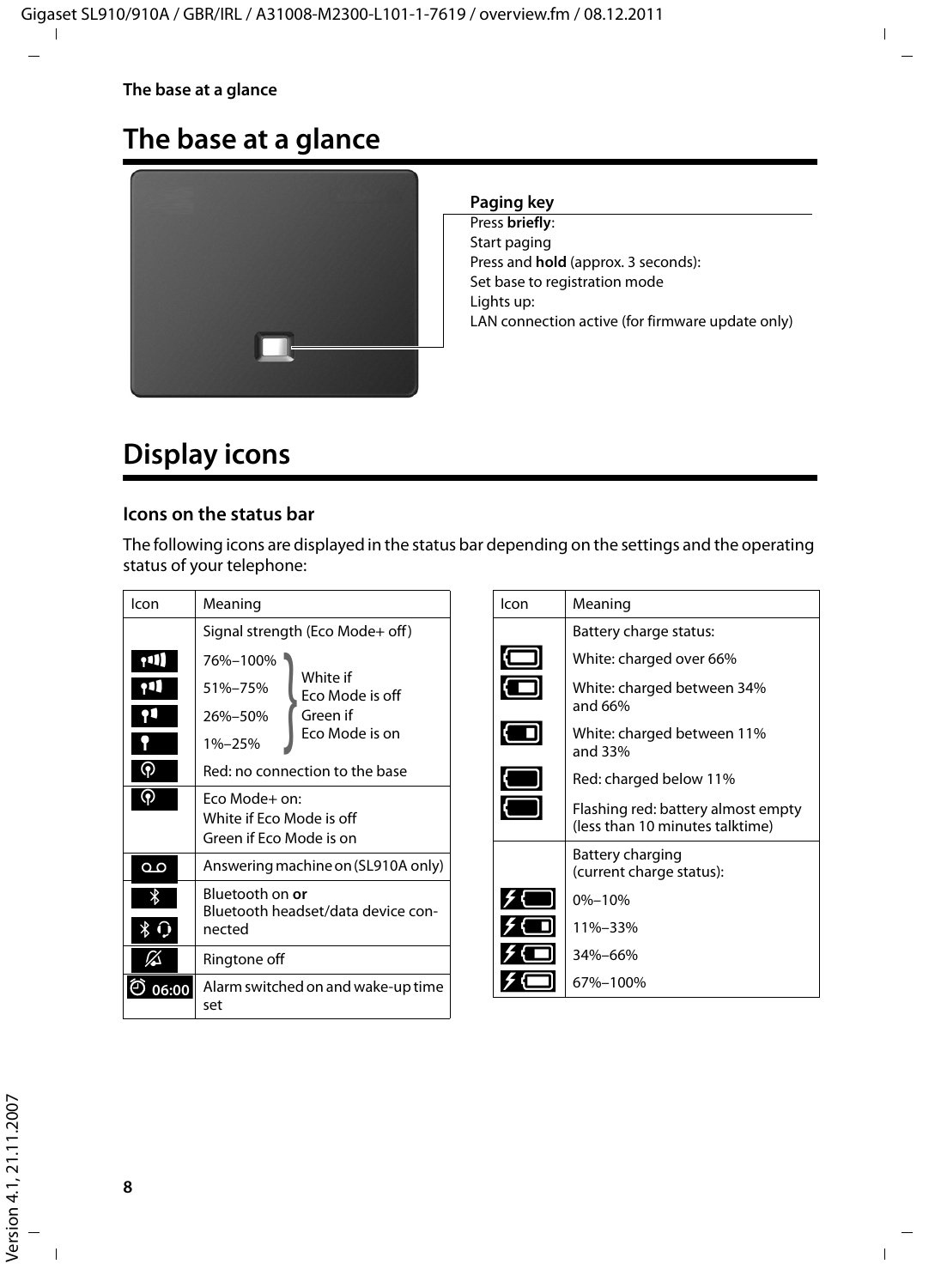#### **Option slider icons**

The functions on the option slider change depending on the operating situation. \*

| Icon                   | Action                                                     |
|------------------------|------------------------------------------------------------|
| πι                     | Activate handsfree mode                                    |
| (orange)               | (Handsfree mode is activated)<br>Deactivate handsfree mode |
| ı(o                    | Handsfree profile                                          |
|                        | Deactivate handset microphone                              |
| $\mathbb Z$ (orange)   | Reactivate handset microphone                              |
| Z                      | Deactivate ringtone                                        |
|                        | Set volume                                                 |
| G                      | Open call lists                                            |
|                        | <b>Open Contacts</b>                                       |
|                        | Copy number to Contacts                                    |
| ☑                      | <b>Create SMS</b>                                          |
| $\triangledown$<br>$*$ | Send SMS                                                   |
| 3V<br>$*$              | Reply to SMS                                               |
|                        | Open drafts list                                           |
| ∐←→ <mark>-</mark>     | De-register handset                                        |
| A                      | Open list of internal callers/make<br>internal call        |
|                        | Create new Contacts entry                                  |
| 41                     | Initiate consultation call                                 |
| <u>111</u>             | Initiate/end three-way<br>conference call                  |
| $\star$                | OuickDial                                                  |
| 直                      | Copy list                                                  |
| Ø                      | Copy entry                                                 |
|                        | Edit entry                                                 |
| ₩                      | Show keypad                                                |

| Icon                                                                                                                                                                                                                                                                                                                                                                                                                       | Action                                                    |
|----------------------------------------------------------------------------------------------------------------------------------------------------------------------------------------------------------------------------------------------------------------------------------------------------------------------------------------------------------------------------------------------------------------------------|-----------------------------------------------------------|
| $\mathbf 0$                                                                                                                                                                                                                                                                                                                                                                                                                | Determine free memory in the<br>resource directory        |
| $\bm{\sigma}$                                                                                                                                                                                                                                                                                                                                                                                                              | Search                                                    |
| NON                                                                                                                                                                                                                                                                                                                                                                                                                        | Skip settings                                             |
|                                                                                                                                                                                                                                                                                                                                                                                                                            | Delete                                                    |
|                                                                                                                                                                                                                                                                                                                                                                                                                            | Save/select                                               |
| SĪ.                                                                                                                                                                                                                                                                                                                                                                                                                        | Enter new appointment                                     |
| $\mathbf{r}$                                                                                                                                                                                                                                                                                                                                                                                                               | Calendar: Set selected date<br>to Today                   |
| $\overline{L^A}$                                                                                                                                                                                                                                                                                                                                                                                                           | Change order (sort by last name<br>or first name)         |
| Л,                                                                                                                                                                                                                                                                                                                                                                                                                         | Contacts entry:<br>Delete caller ringtone assign-<br>ment |
| 6,                                                                                                                                                                                                                                                                                                                                                                                                                         | Contacts entry:<br>Delete caller picture assignment       |
| $\frac{1}{2}$                                                                                                                                                                                                                                                                                                                                                                                                              | Delete anniversary                                        |
|                                                                                                                                                                                                                                                                                                                                                                                                                            | Trust Bluetooth device found                              |
| $\begin{array}{c} \text{I} \ \text{I} \ \text{I} \ \text{I} \ \text{I} \ \text{I} \ \text{I} \ \text{I} \ \text{I} \ \text{I} \ \text{I} \ \text{I} \ \text{I} \ \text{I} \ \text{I} \ \text{I} \ \text{I} \ \text{I} \ \text{I} \ \text{I} \ \text{I} \ \text{I} \ \text{I} \ \text{I} \ \text{I} \ \text{I} \ \text{I} \ \text{I} \ \text{I} \ \text{I} \ \text{I} \ \text{I} \ \text{I} \ \text{I} \ \text{I} \ \text{$ | Divert call to answering machine                          |
|                                                                                                                                                                                                                                                                                                                                                                                                                            | Play messages                                             |
|                                                                                                                                                                                                                                                                                                                                                                                                                            | Record announcement                                       |
| E                                                                                                                                                                                                                                                                                                                                                                                                                          | Stop recording                                            |
|                                                                                                                                                                                                                                                                                                                                                                                                                            | For message playback: Go back<br>five seconds             |
|                                                                                                                                                                                                                                                                                                                                                                                                                            | Initiate ringback                                         |
| (green)                                                                                                                                                                                                                                                                                                                                                                                                                    | Accept waiting call                                       |

#### **Please note**

The menu icons can be found in the menu overview on page 30.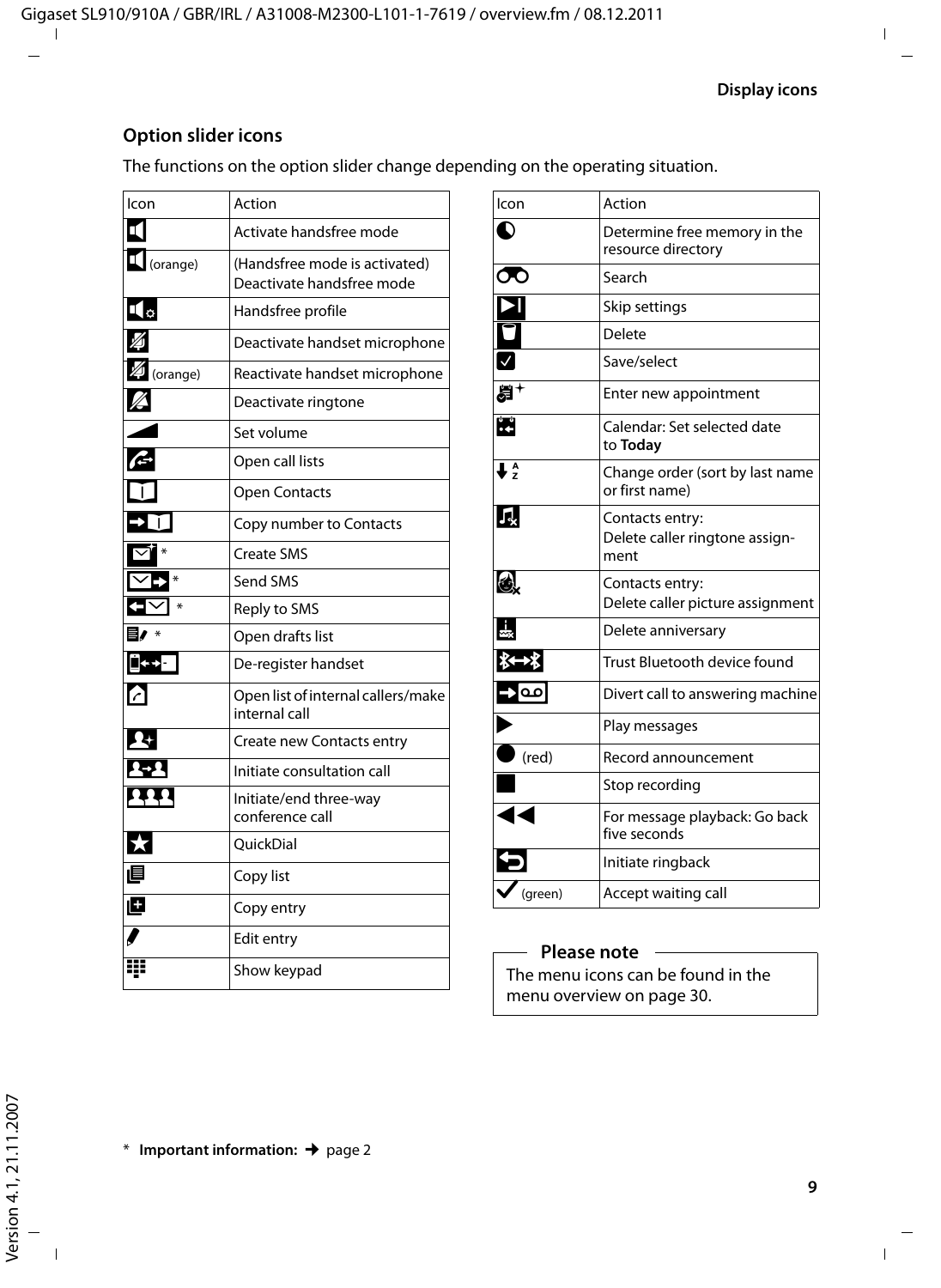#### **Signalling icons**

Establishing a connection (outgoing call)





Reminder call for appointment / anniversary





#### Alarm call



Answering machine is recording



#### Connection cannot be established or connection interrupted





#### **Other display icons:**

#### Information



Action complete (green)







Action failed (red)





#### Warning

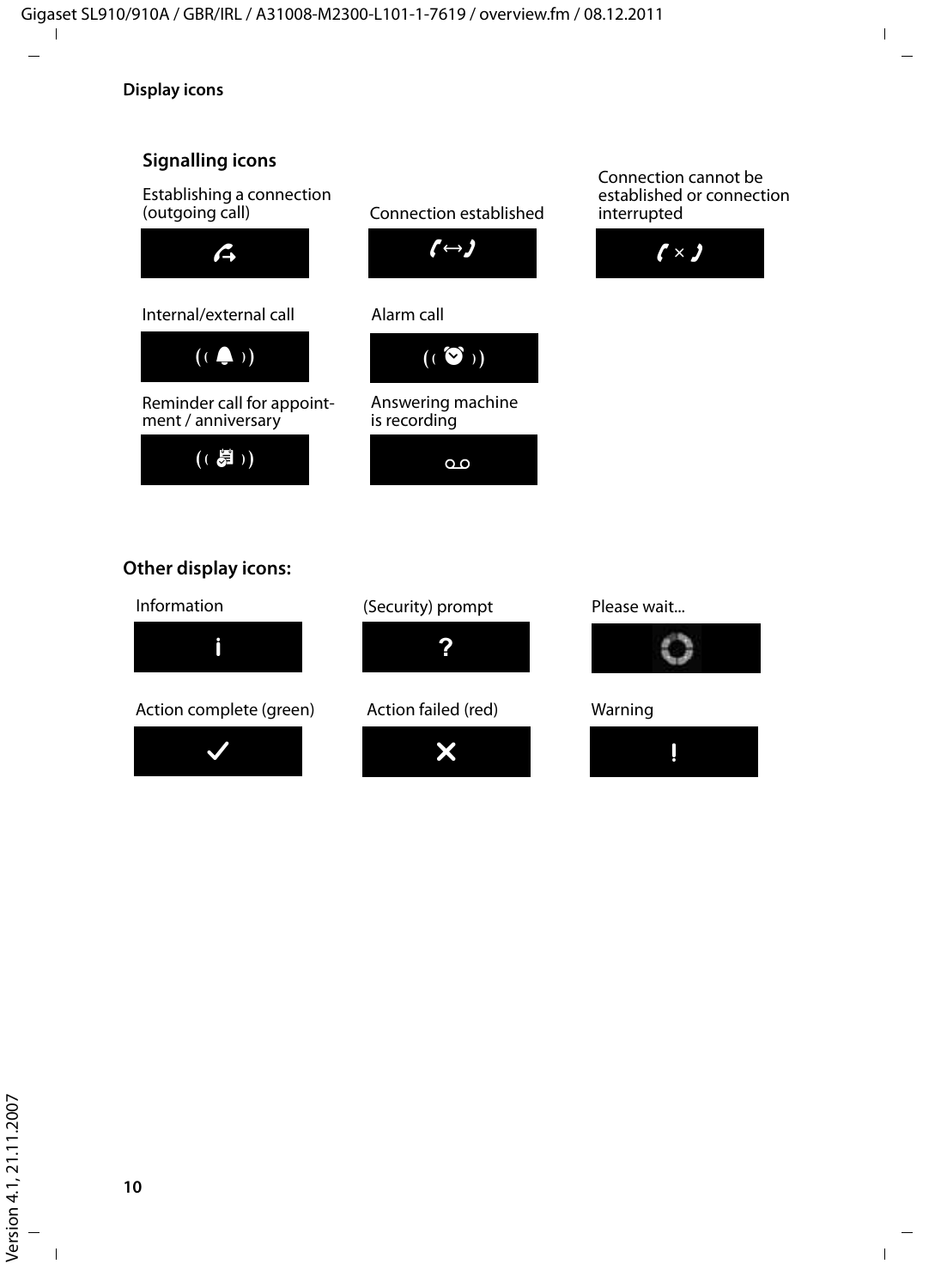## **Safety precautions**

#### **Warning**

Read the safety precautions and the user manual before use.

Explain their content and the potential hazards associated with using the telephone to your children.



Use only the power adapter supplied, as indicated on the rear of the base.



Use only the **supplied, original batteries** ( $\rightarrow$  page 92) as this could otherwise result in significant health risks and personal injury. Replacement batteries can be obtained via the Gigaset Service Hotline.



Using your telephone may affect nearby medical equipment. Be aware of the technical conditions in your particular environment, e.g., doctor's surgery. If you use a medical device (e.g., a pacemaker), please contact the device manufacturer. They will be able to advise you regarding the susceptibility of the device to external sources of high frequency energy. Please refer to the "Appendix" chapter for the specifications of this Gigaset product.



Do not hold the rear of the handset to your ear when it is ringing or when handsfree mode is activated. Otherwise you risk serious and permanent damage to your hearing.

Your Gigaset is compatible with the majority of digital hearing aids on the market. However, perfect function with all hearing aids cannot be guaranteed. The handset may cause interference in analogue hearing aids (humming or whistling) or cause them to overload. If you require assistance, please contact the hearing aid supplier.



Do not install the base or charger in bathrooms or shower rooms. The base and charger are not splashproof ( $\rightarrow$  page 92).



Do not use your phone in environments with a potential explosion hazard (e.g., paint shops).



If you give your phone to a third party, make sure you also give them the user guide.



Remove faulty bases from use or have them repaired by our Service team, as these could interfere with other wireless services.

#### **Please note**

- $\blacklozenge$  Not all functions described in this user quide are available in all countries and with all network providers.
- $\blacklozenge$  The device cannot be used in the event of a power failure. In this case, it is also not possible to transmit **emergency calls**.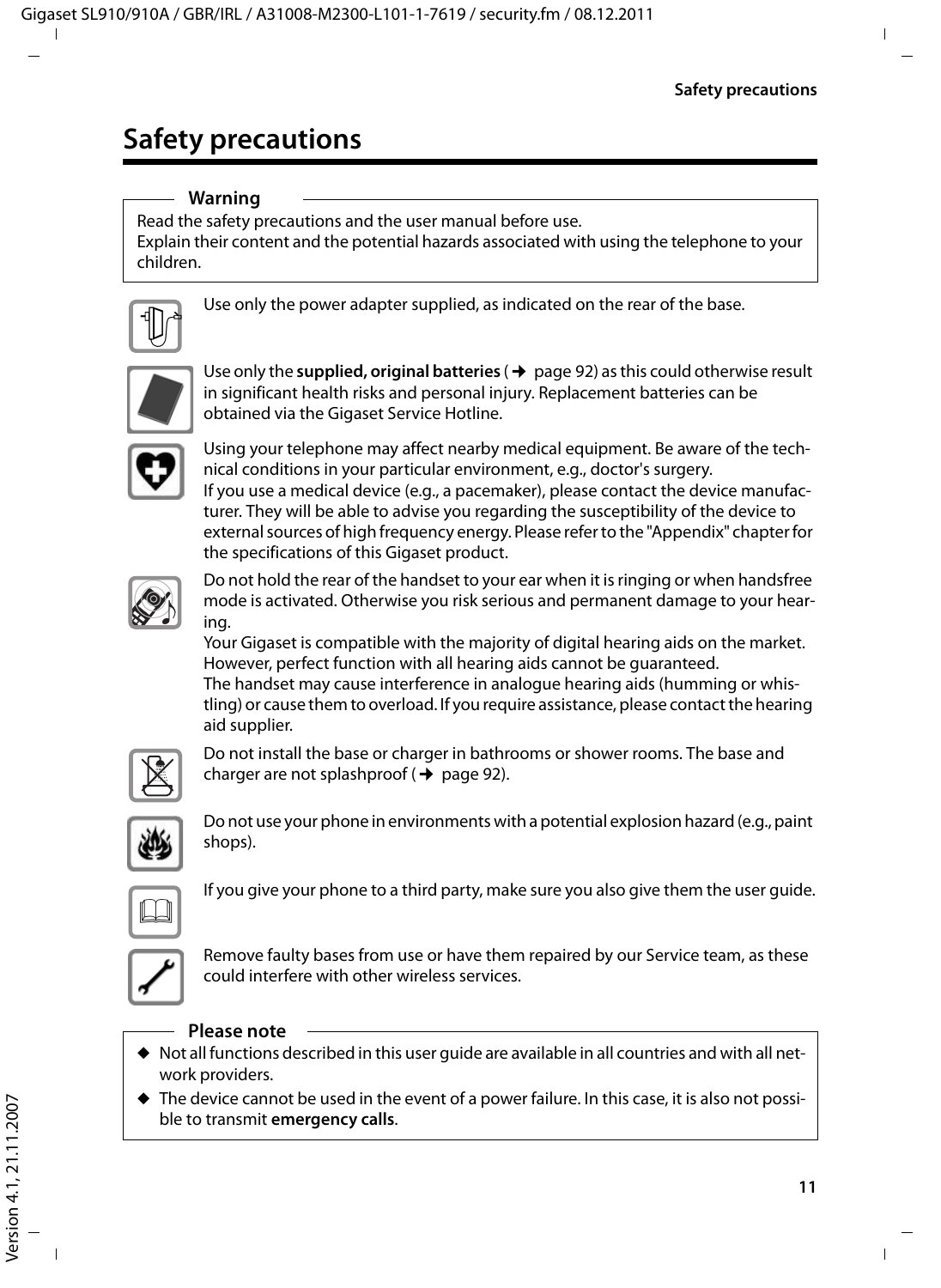## **First steps**

## **Checking the package contents**

- ◆ One Gigaset SL910/SL910A base
- $\triangle$  One power adapter for the base
- $\triangle$  One phone cable (flattened)
- ◆ One Gigaset SL910H handset
- $\triangle$  One battery cover (rear cover for the handset)
- $\triangleleft$  One battery
- ◆ One charger
- $\triangle$  One power adapter for the charger
- $\blacklozenge$  One user quide.

## **Installing the base and charger**

The base and charger are designed for use in dry rooms in a temperature range of  $+5^{\circ}$ C to  $+45^{\circ}$ C.

 $\triangleright$  Set up the base on a level, non-slip surface at a central point in the building or mount the base on the wall ( $\rightarrow$  page 14).

#### **Please note**

Pay attention to the range of the base.

This is up to 300 m in unobstructed outdoor areas and up to 50 m inside buildings. The range is reduced when Eco Mode is activated  $($   $\rightarrow$  page 62).

The phone's feet do not usually leave any marks on surfaces. However, due to the multitude of different varnishes and polishes used on today's furnishings, the occurrence of marks on the surfaces cannot be completely ruled out.

#### **Please note:**

- $\blacklozenge$  Never expose the telephone to the effects of heat sources, direct sunlight or other electrical devices.
- ◆ Protect your Gigaset from moisture, dust, corrosive liquids and fumes.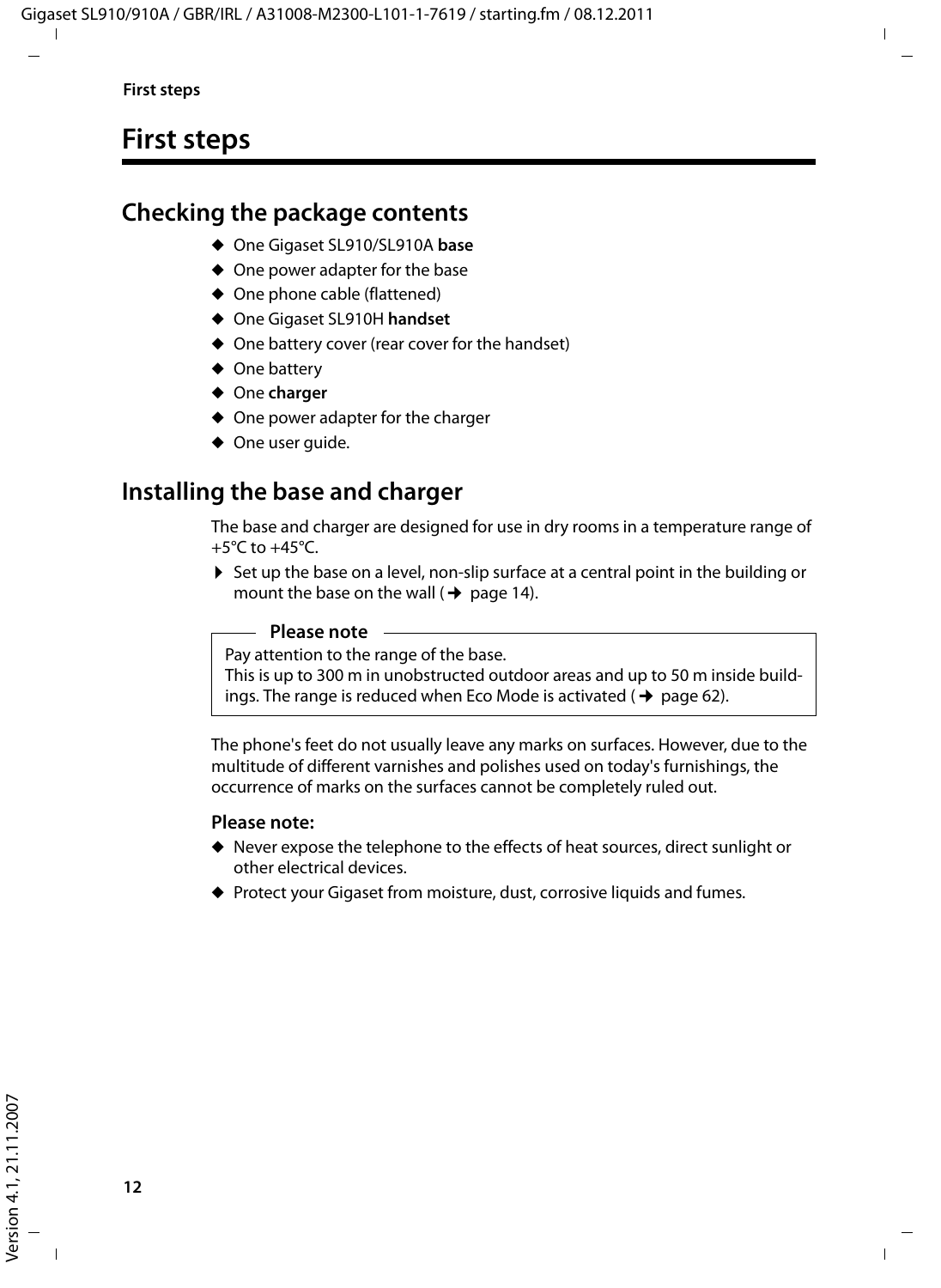## **Connecting the base with the phone network and the mains power supply**



- $\blacktriangleright$  Insert the phone cable (cable slightly flattened) into the lower connection socket  $\boxed{A}$  at the rear of the base.
- $\blacktriangleright$  Insert the power cable for the power adapter into the upper connection socket  $\boxed{B}$  at the rear of the base.
- $\blacktriangleright$  Insert both cables into the appropriate cable channels  $\boxed{\mathsf{C}}$ .



- **First**, connect the power adapter . **A**
- **Then** connect the phone jack . **B**

#### **Please note:**

- ◆ The power adapter must always be connected, as the phone will not operate without a power supply.
- ◆ Use only the power adapter and phone cord supplied. Pin connections on telephone cables can vary (pin connections,  $\rightarrow$  page 94).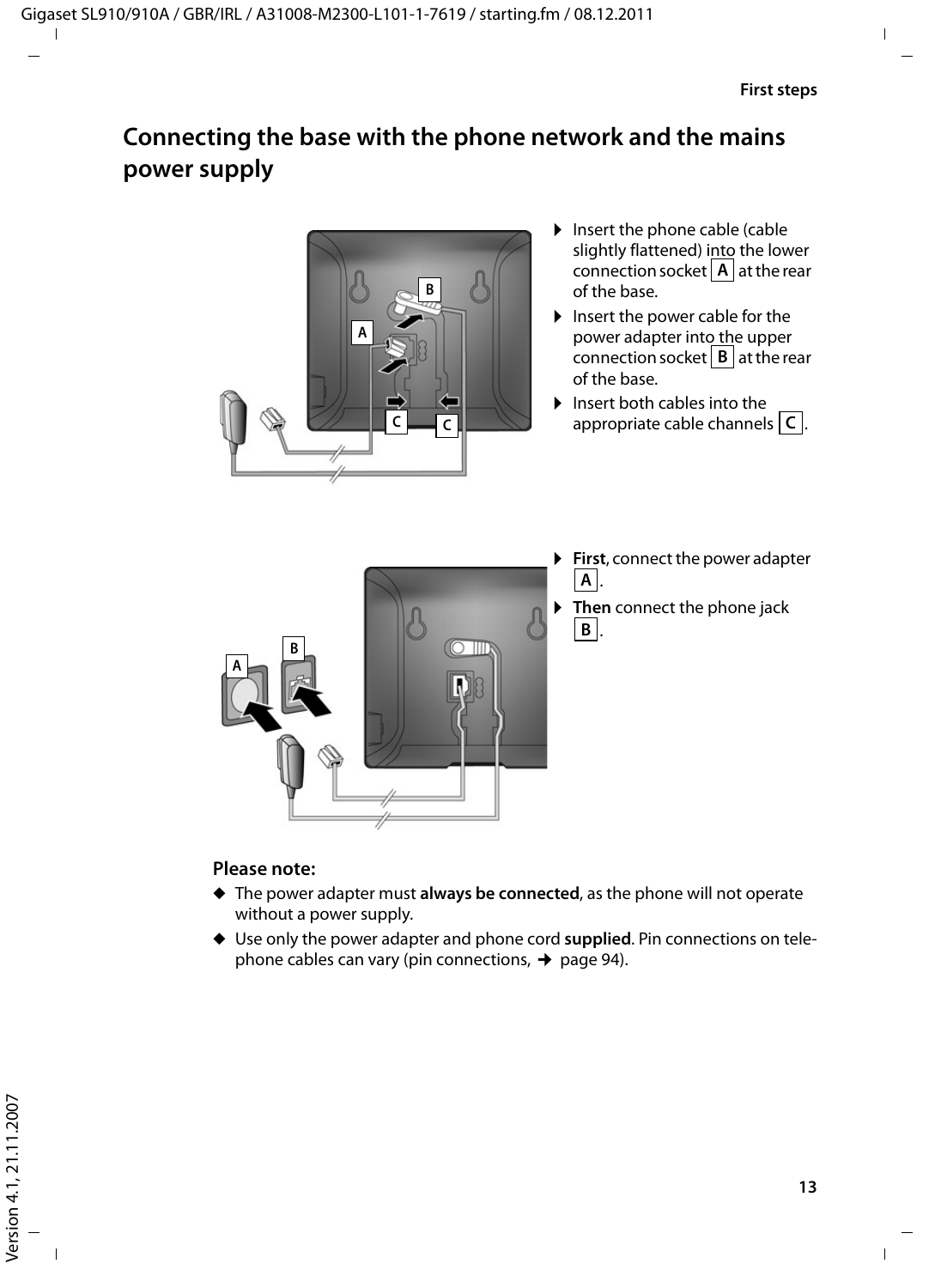#### **First steps**

## **Wall mounting of the base (optional)**

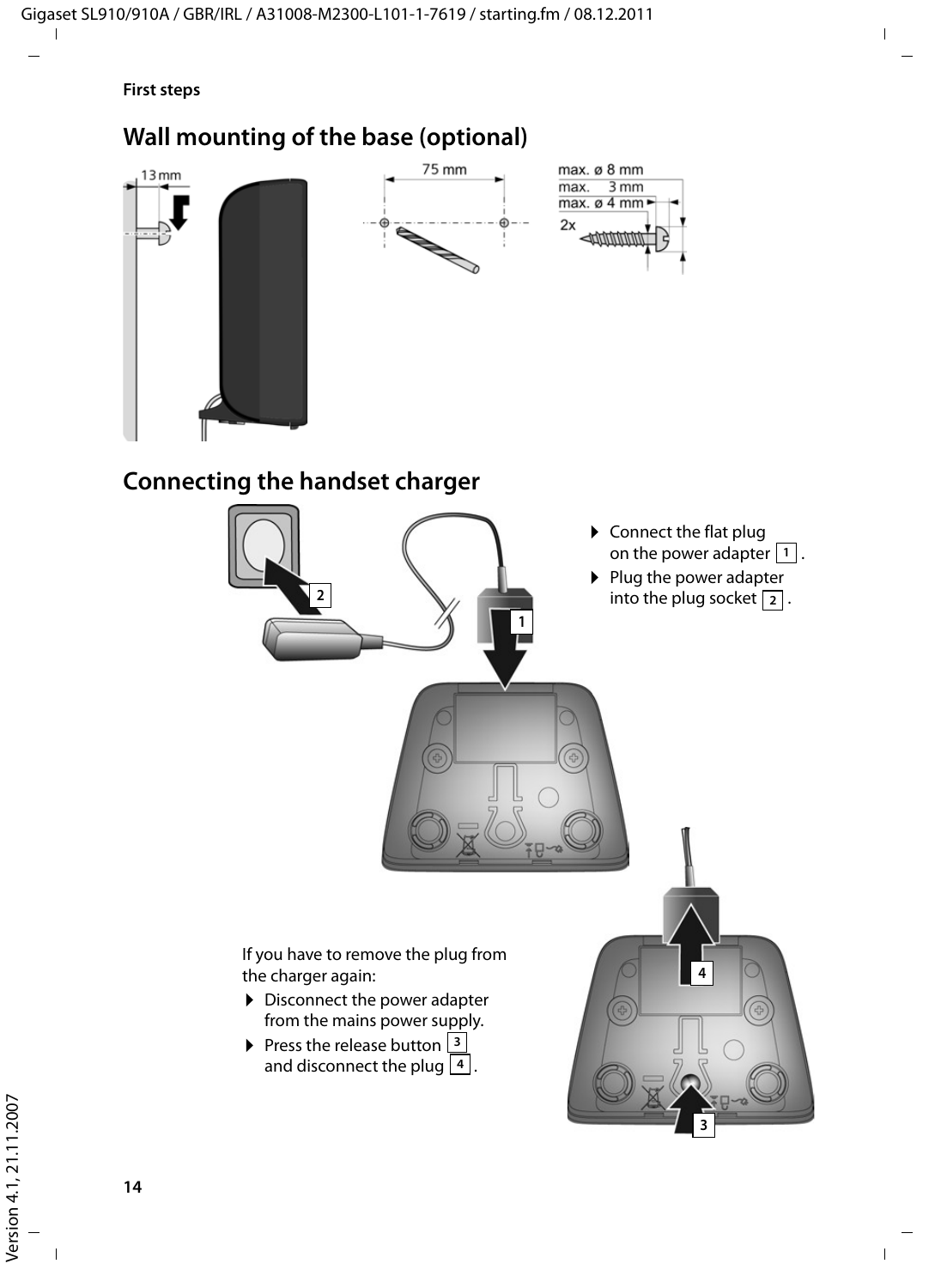## **Setting up the handset for use**

The handset's display and keys are covered with a protective film. **Please remove the protective film!**

#### **Warning**

Please do **not** use any touchscreen styli to operate the handset!

Do not use any protective sleeves/films from other manufacturers, as they may restrict the operation of your handset.

#### **Inserting the battery and closing the battery cover**

#### **Warning**

Use only rechargeable batteries ( $\rightarrow$  page 92) recommended by Gigaset Communications GmbH, as this could result in significant health risks and personal injury. For example, the outer casing of the battery could be destroyed or the battery could explode. The phone could also malfunction or be damaged as a result of using batteries that are not of the recommended type.



Then press the cover until it clicks into place.

To **reopen the battery cover** to replace the battery:

 $\blacktriangleright$  Insert your fingernail into the cavity on the bottom of the battery cover and pull the battery cover upwards.

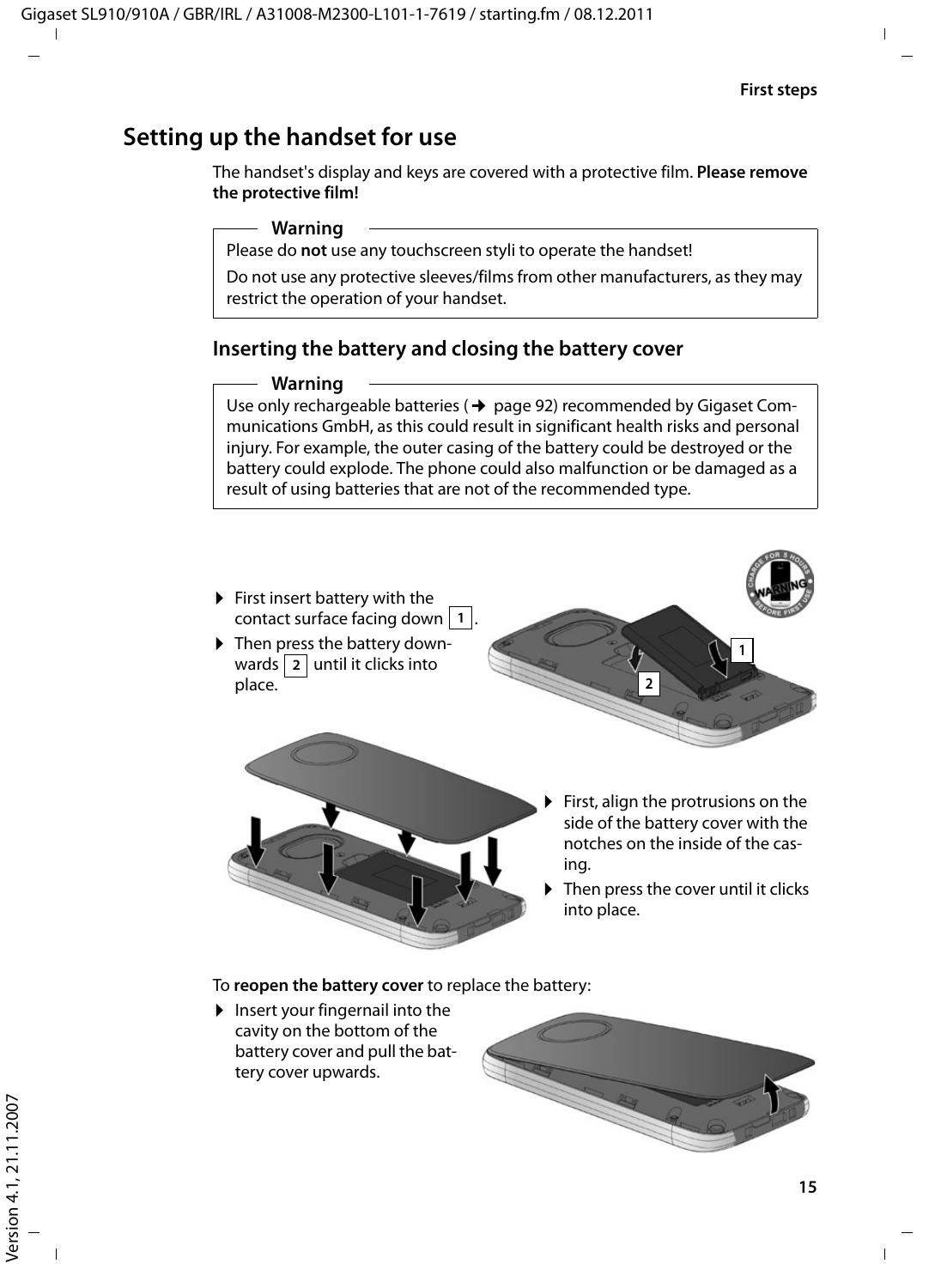#### **First steps**

▶ To **remove the battery**, insert your fingernail into the cavity on the casing and pull the battery upwards.



#### **Charging the battery**

The battery is supplied with a partial charge. Please charge it completely before use.

 $\triangleright$  Charge the handset in the charger for **5 hours**.

#### **Please note**

The handset must only be placed in the designated charger.

▶ Place your handset back in the charger after every call.



#### **Please note**

- $\blacklozenge$  Handsets contained in the package have already been registered to the base. If, however, a handset has not been registered (display "**Handset not registered to any base**"), please register it manually (→ page 68).
- $\triangle$  The battery is also charged if the handset is connected via a USB connection to a PC with a power supply of 500 mA.
- $\blacklozenge$  The battery may heat up during charging. This is not dangerous.
- $\blacklozenge$  After a time, the charge capacity of the battery will decrease for technical reasons.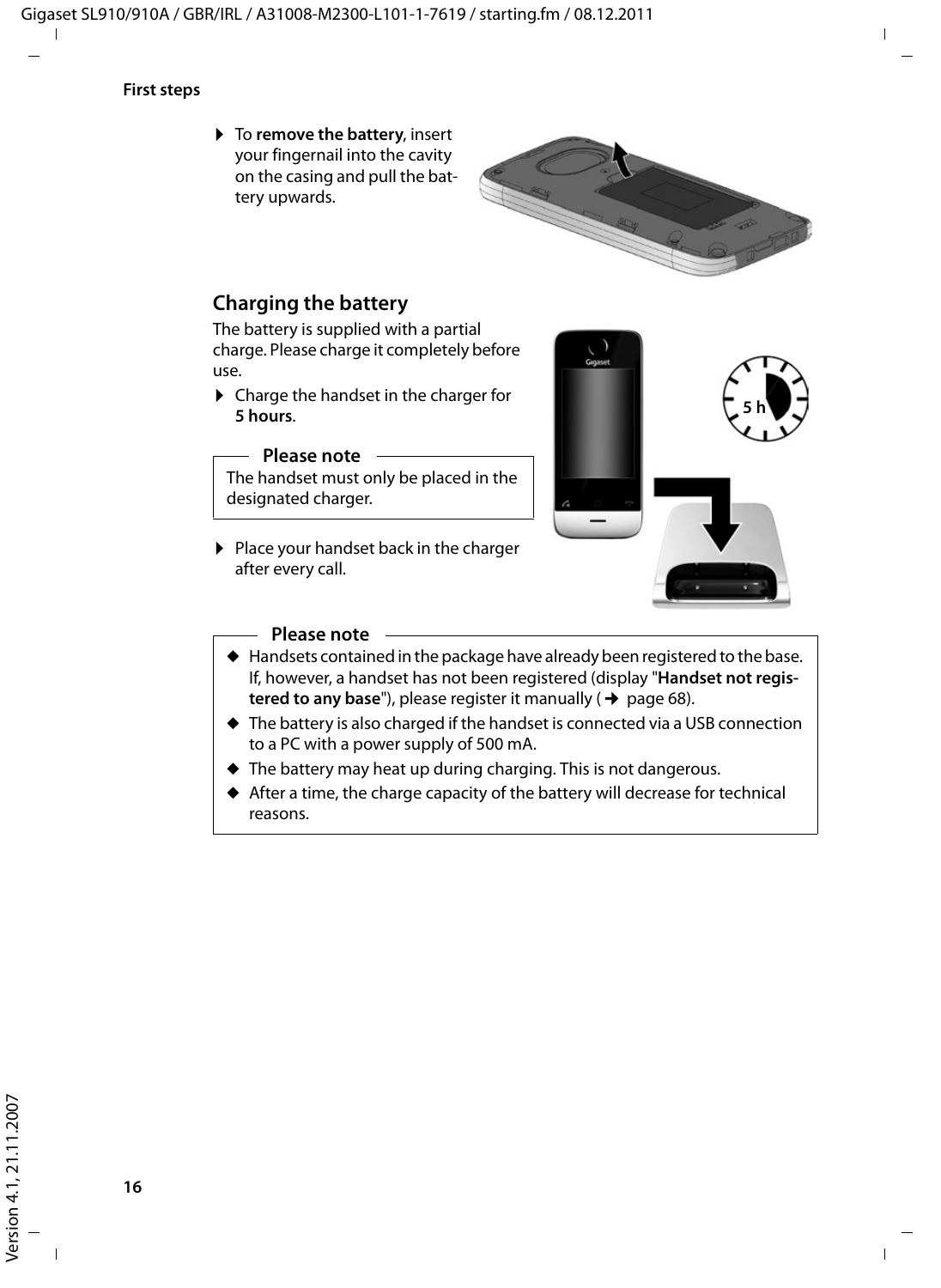## **Setting up the base and handset – installation wizard**

Once the battery has been inserted, the time and date symbols flash. The installation wizard starts automatically as soon as you touch one of the flashing symbols. It helps you to configure the following key settings on the handset and base, which are required for operation:

- $\triangle$  Time and date
- $\triangle$  Display language
- $\triangle$  Country in which the phone will be used
- $\triangle$  Your own area code



L **Time Time** 22 58 **23 59 00** : **00 01 01 Time Format 24 hrs 12 hrs** If you do not want to configure the settings at this point:

▶ Touch the [ **Skip Settings**] option at the bottom of the display.

The handset then switches to idle status.

You can configure the settings at a later stage using the **Settings** menu on your handset.

To configure the settings:

 $\triangleright$  Touch the  $\triangleright$  icon next to the time to set the time.

- $\triangleright$  Use the left-hand number wheel to select the current hour by touching the number wheel with a finger and moving it upwards or downwards. The number wheel will follow your movements.
- $\triangleright$  Operate the right-hand number wheel in the same way to select the minutes.
- $\triangleright$  Specify whether you wish the time to be displayed in **12 hrs** or **24 hrs** mode. To do this, touch the corresponding area under **Time Format**.

The current setting is highlighted.

 $\triangleright$  Touch the  $\bigodot$  icon (at the top left of the display) to return to the **Welcome** page.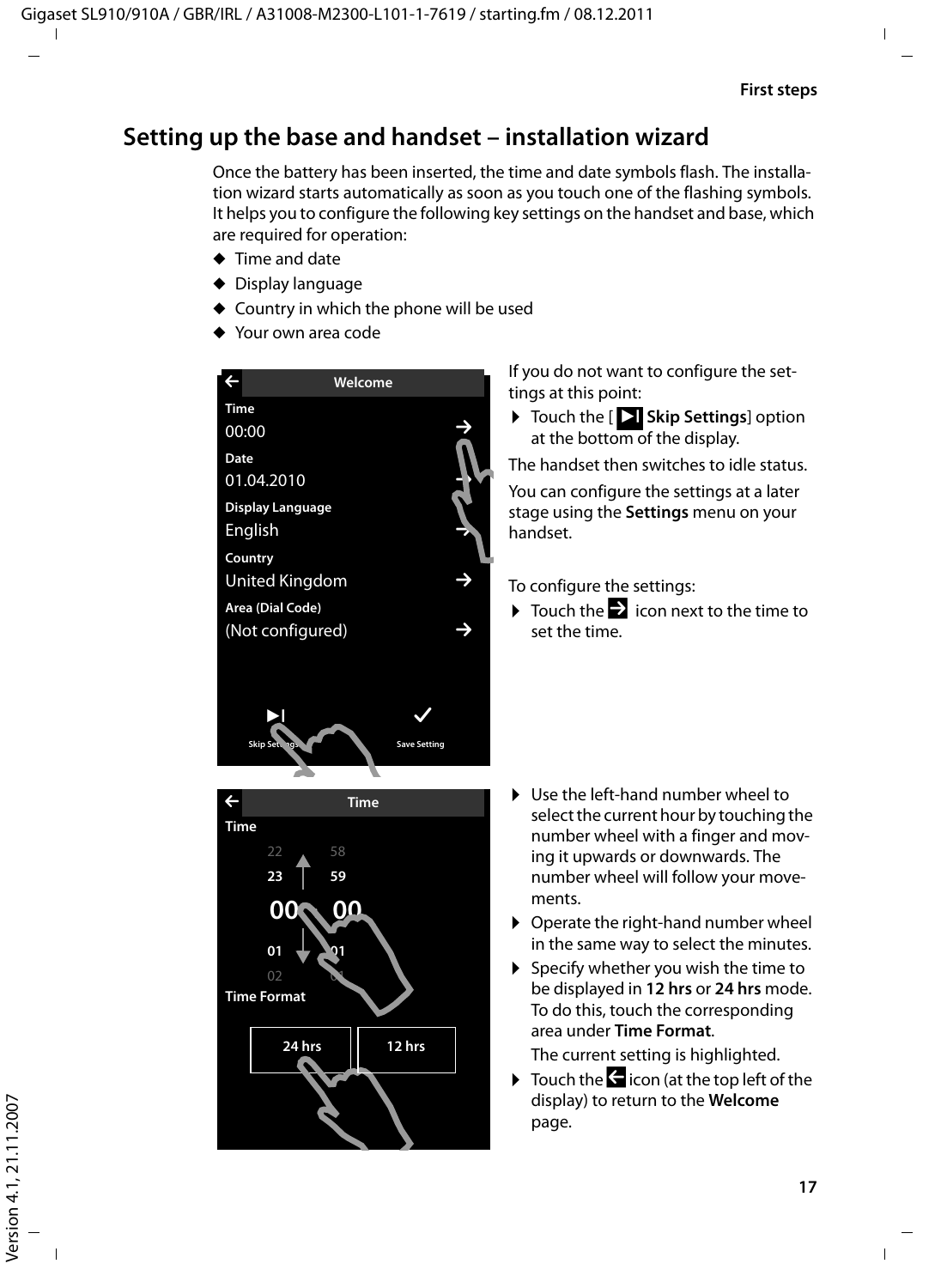#### **First steps**



**Comment:** If you set the **12 hrs** mode, **am**/**pm** is shown next to the number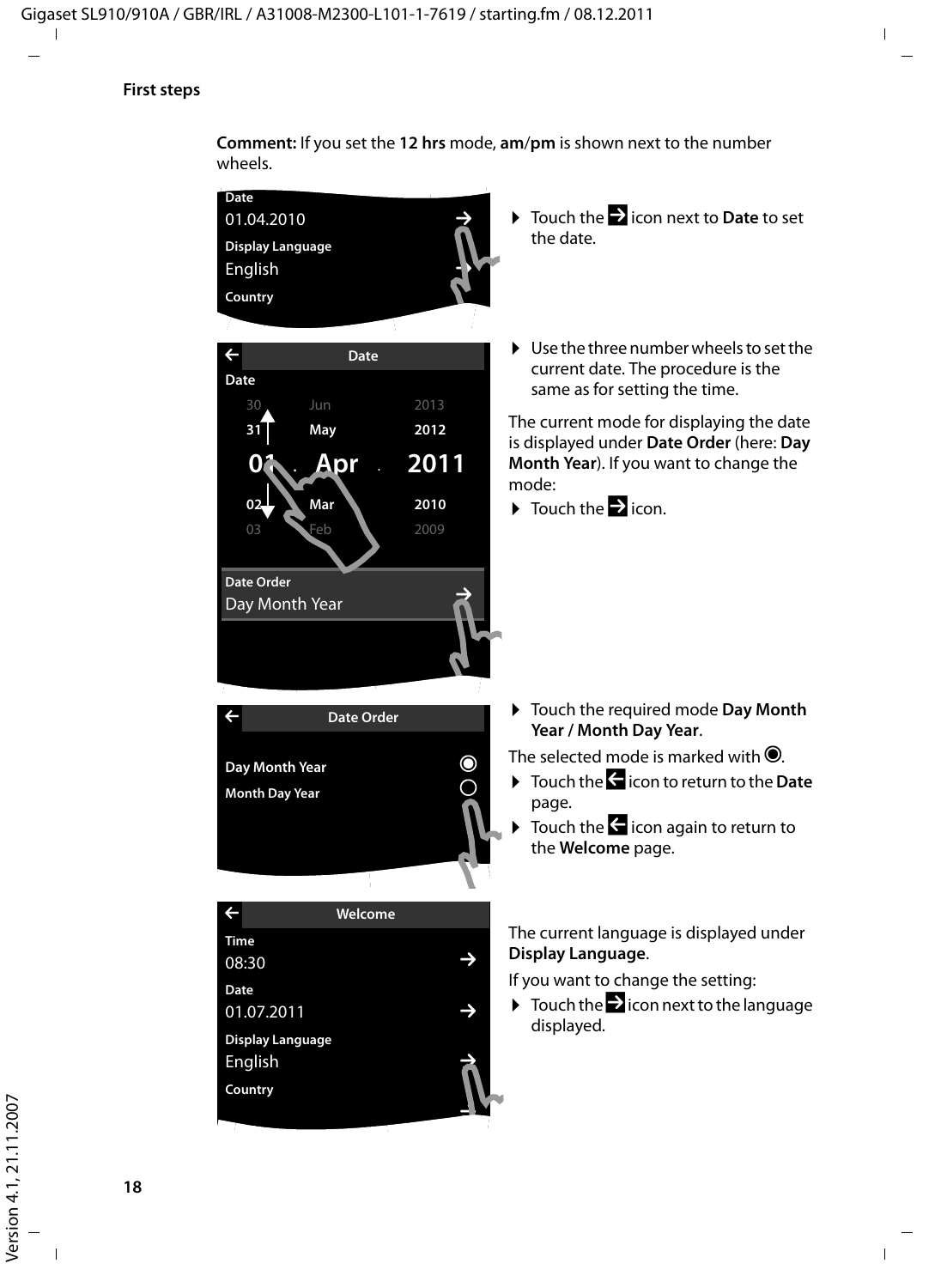

#### **Please note**

If you have selected **Other Country** instead of a country, the **Welcome** page will also show the **Country (Dial Code)** entry.

 $\triangleright$  Touch the corresponding  $\triangleright$  icon and enter the **International Prefix** and **International Area Code** for the international country code, as described below for the area code.

Proceed as described below.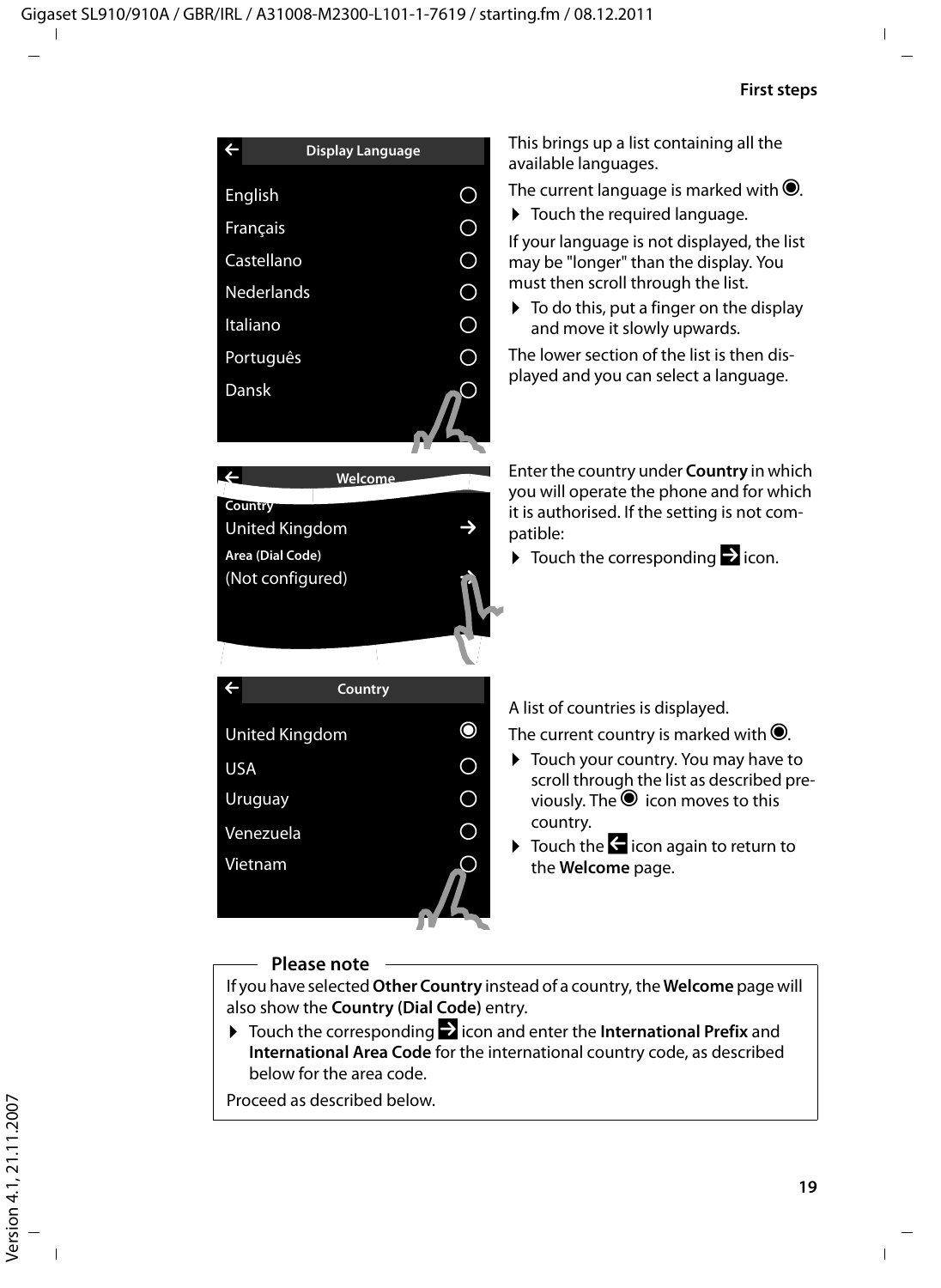

- Finally, you have to enter your area code:
- $\triangleright$  Touch the corresponding  $\triangleright$  icon.

The **Local Prefix** refers to the country-specific prefix that is put in front of the area code when you do not dial the country code. In England this is "0". The **Local Area Code** is then 20 for London, for example, or 161 for Manchester.

The **Local Prefix** is only displayed if it is not already stored in the phone for the selected country.

▶ Use the keypad to enter the **Local Prefix** if required (maximum 4 characters) and the **Local Area Code** (maximum 8 characters).

Before entering the numbers, briefly touch the field where the numbers should be entered.

You can correct incorrect entries using **.** 

 $\triangleright$  Touch  $\blacksquare$  after entering the numbers to complete the entry.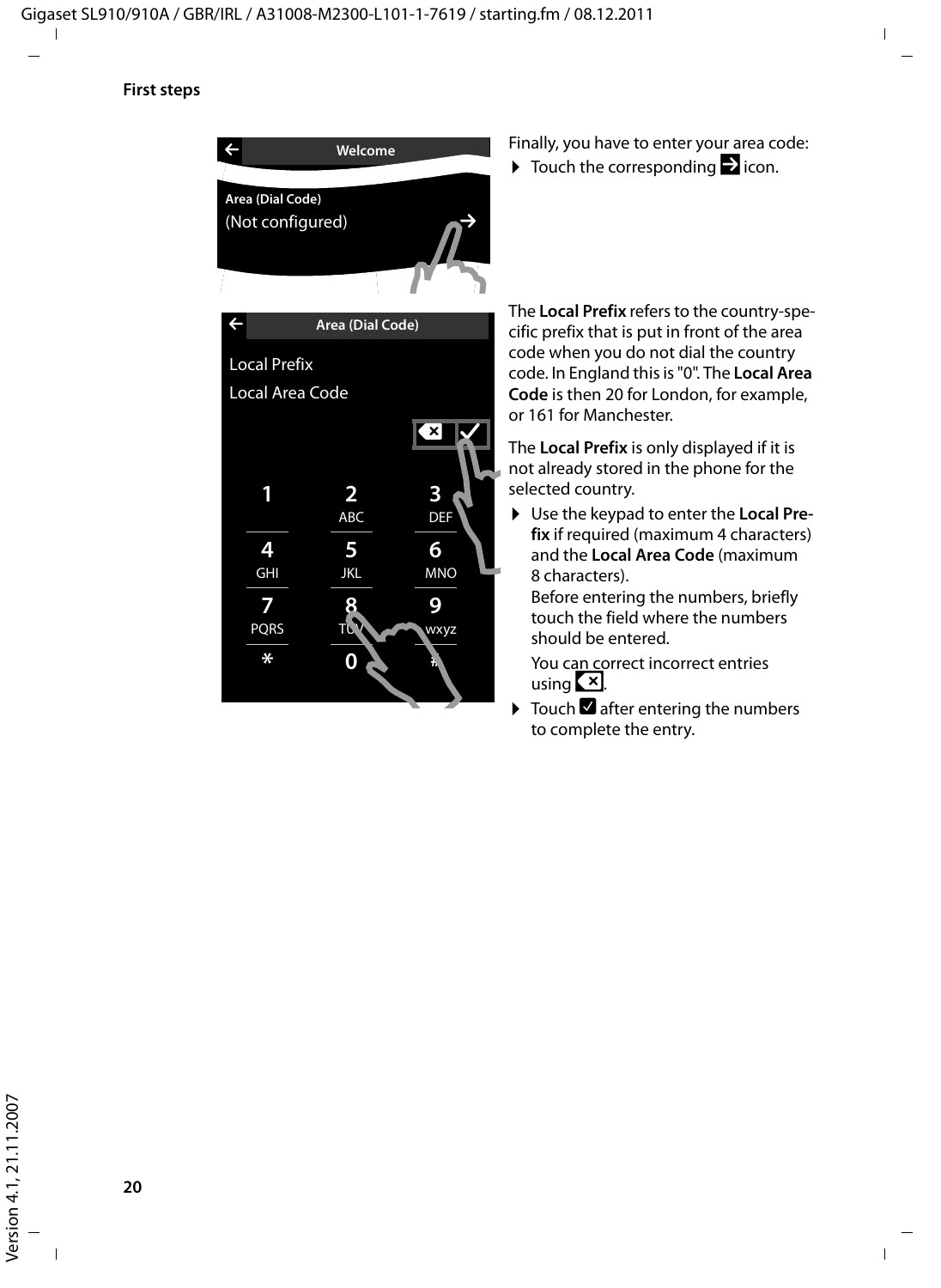| L<br>Welcome          |                 |
|-----------------------|-----------------|
| Time                  |                 |
| 08:32                 |                 |
| Date                  |                 |
| 01.07.2011            |                 |
| Display Language      |                 |
| English               |                 |
| Country               |                 |
| <b>United Kingdom</b> |                 |
| Area (Dial Code)      |                 |
| 020                   |                 |
|                       |                 |
|                       |                 |
|                       |                 |
|                       |                 |
| <b>Skip Settings</b>  | Save Set<br>٦ģ, |
|                       |                 |

The **Welcome** page is displayed again.

▶ Touch the [**Ø Save Setting**] option to save your settings.

The handset switches to idle status.

## **Handset in idle status**

Once you have configured all the necessary settings, your handset switches to idle status. There are three idle display pages ( $\rightarrow$  page 23). When you first set up the phone, the **configurable page** that you can customise is displayed. Here, you can compile important functions and phone numbers for quick access ( $\rightarrow$  page 72). Some are set by default.

|          |              | $\odot$ 06:00 $\bigcirc$ | Status bar                                                                                                                                                                                                                                                                                                                             |
|----------|--------------|--------------------------|----------------------------------------------------------------------------------------------------------------------------------------------------------------------------------------------------------------------------------------------------------------------------------------------------------------------------------------|
| ŢП       | <b>INT 1</b> | April<br>28<br>Thursday  | Contains the internal handset name (e.g., INT 1;<br>if multiple handsets are registered) and icons<br>that display the current settings and the oper-<br>ating status of the phone. To discover the<br>meaning of the icons, see page 8.<br>Touch the status bar to display the status page<br>$(\rightarrow$ page 24)<br>Current date |
|          |              |                          | Time                                                                                                                                                                                                                                                                                                                                   |
|          |              |                          | Open call lists                                                                                                                                                                                                                                                                                                                        |
| Contacts |              | Call List                |                                                                                                                                                                                                                                                                                                                                        |
|          |              |                          | <b>Open Contacts</b>                                                                                                                                                                                                                                                                                                                   |
|          |              |                          |                                                                                                                                                                                                                                                                                                                                        |

**Your phone is now ready for use.**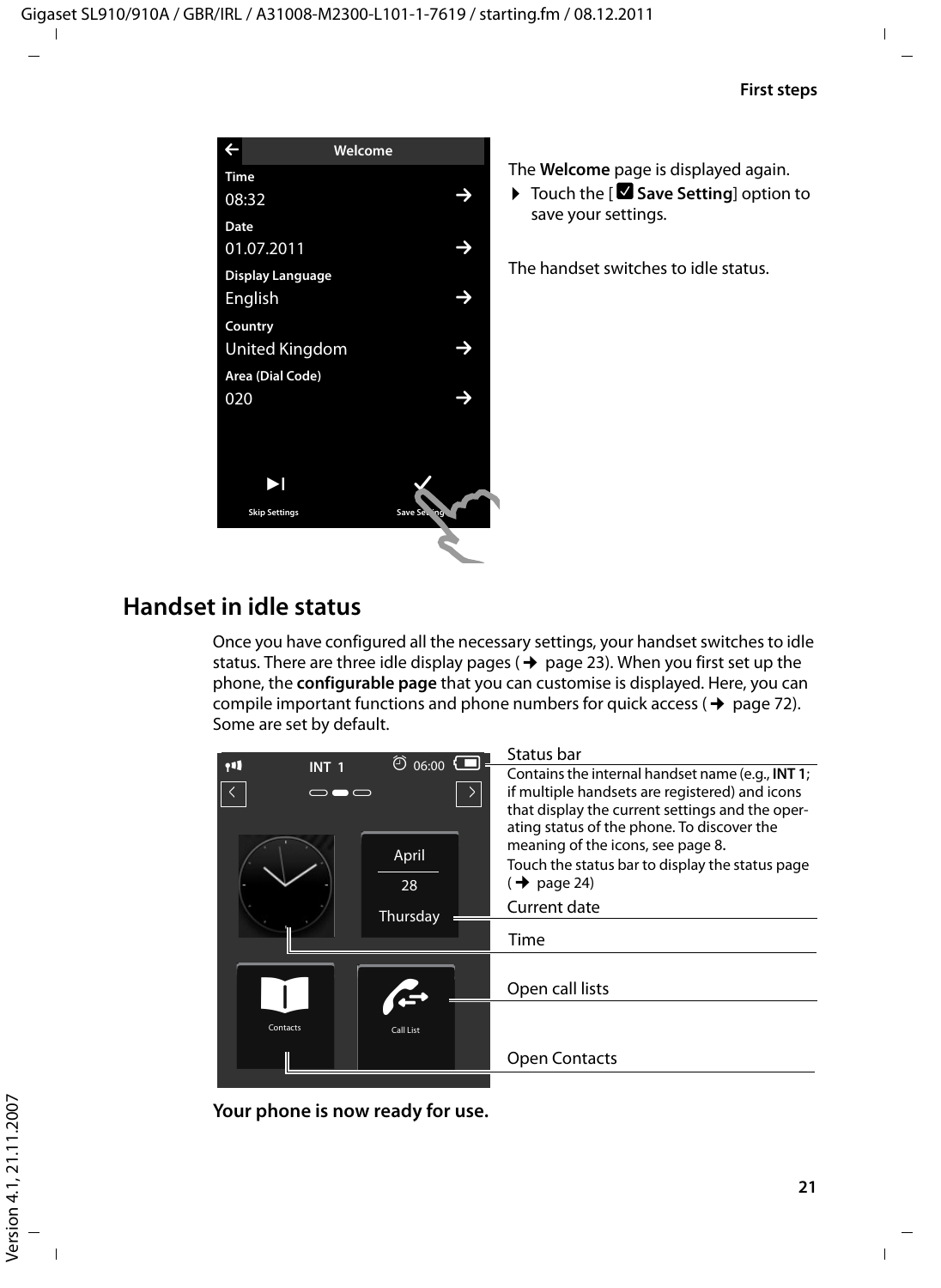## **Using the phone**

## **Activating/deactivating the handset**

- $\triangleright$  Press and **hold** the end call key  $\widehat{\bullet}$  in idle status to deactivate the handset. You will hear a melody.
- $\triangleright$  Press and **hold** the end call key  $\widehat{\bullet}$  again to reactivate the handset.

## **Operating the touchscreen**

The Gigaset SL910H handset is primarily operated using the display and only to a small extent using the three buttons on the handset.

Icons, list entries, buttons and sliders shown on the display are sensitive areas. You can set up and activate functions, enter or dial phone numbers and navigate between the various display screens (pages) by touching these areas and dragging them across the display.

#### **Selecting functions/list entries**

To activate a function or select a list item (Contacts, submenu, call list), simply tap your finger on the corresponding icon or on the required list entry on the display.

#### **Activating/deactivating functions**

Functions, e.g., room monitor, answering machine, are activated and deactivated via buttons.

If the button slider is to the right, the function is activated. The area to the left of the slider is highlighted (**on**).

If the button slider is to the left, the function is deactivated (**off**). The area to the right of the slider is black.



There are two ways to operate a button:

- $\triangleright$  Slowly drag the slider to the right or left to activate or deactivate the function.
- ▶ Touch the area to the right or left of the slider **briefly** and the slider moves to the right or left to the area that has been touched.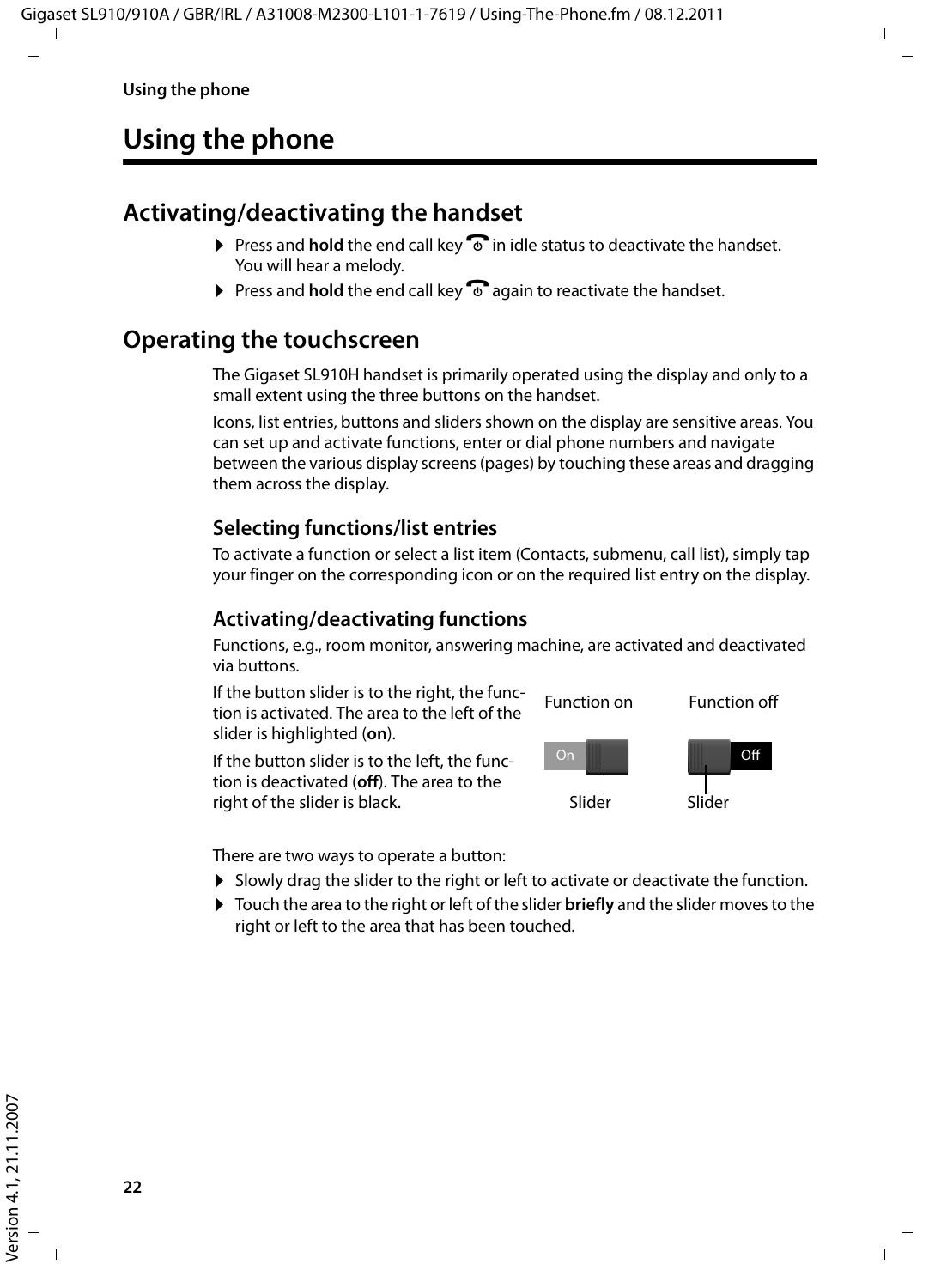## **Handset idle display**

The idle display consists of three pages that are shown separately on the display.

 $\triangle$  The **configurable page** (example  $\rightarrow$  page 21)

You can customise this page yourself. More detailed information on configuring this page is available on page 72.

By default, the date and time are displayed and quick access can be set for call lists and Contacts ( $\rightarrow$  page 21).

- $\triangleleft$  The **dial page** (example  $\rightarrow$  page 7) You will need this page to make calls. The dial page contains an optional field (numerical keypad) to enter phone numbers. You can use the options on this page to make internal calls and to dial numbers from Contacts and the call lists.
- $\blacklozenge$  The **message page** (example  $\blacktriangleright$  page 44) You can use this page to go straight to the message lists for the phone: call lists, answering machine list, text messages inbox and network mailbox. An icon and the number of new and old messages are displayed for each list that contains entries. Touch the icon to open the corresponding list.

**The default configuration, i.e., after the handset is switched on for the first time, is to display the configurable page.**

#### **Navigation area, changing the page**

You have to scroll right or left to move from one page to the next.

Each idle display page therefore has a navigation area (example):



The page position marker  $\blacksquare$  shows which idle display page is currently being displayed. The example shows the middle page.

- $\triangleright$  To scroll to the right, touch the  $\blacksquare$  icon in the navigation area or place a finger on the display and drag it to the left.
- $\triangleright$  To scroll to the left, touch the  $\blacksquare$  icon or place a finger on the display and drag it to the right.

The scroll function is continuous. On the third page (far right;  $\bigcirc$   $\bigcirc$  ), touch  $\bullet$ again to display the first page (far left;  $\Box$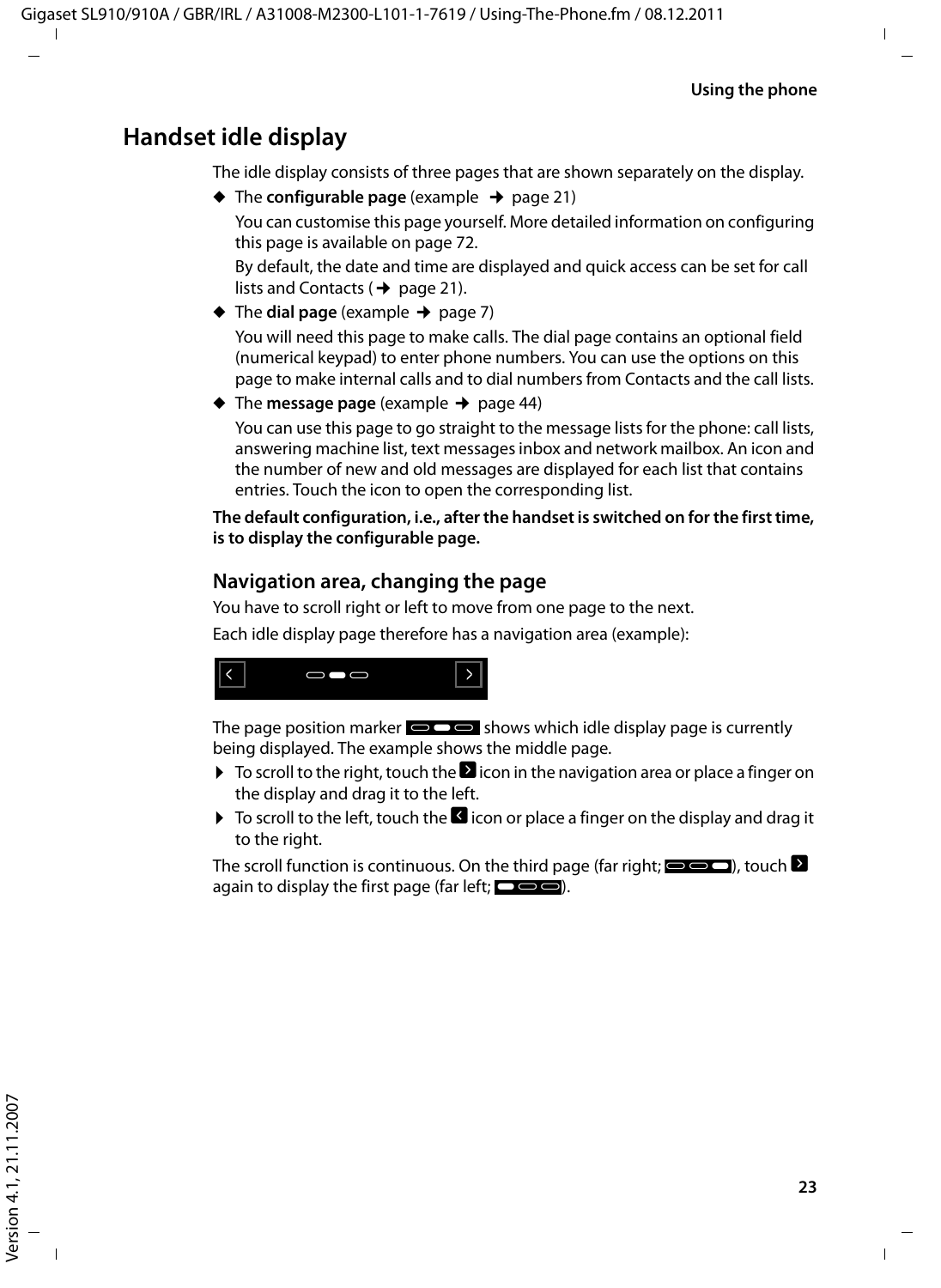#### **Using the phone**

#### **Status bar and status page**

On each of the three pages, a status bar appears in the header.

For the corresponding icons and their meaning, see page 8.

Touch the status bar to display the **status page**. This page gives you direct (quick) access to the settings for Eco Mode, Eco Mode+, the answering machine for the SL910A, the Bluetooth interface, the **Do not disturb** setting and the alarm.

#### **Status page:**

- $\triangleq$  You can use the button on the right to activate or deactivate the relevant components directly. To do this, drag the slider  $\blacksquare$  on the touchscreen to the right (**on**) or the left (**off**).
- ◆ Touching the list entry e.g., **Alarm**, opens the corresponding pop-up menu that you can use to configure all the settings for the component.
- u Touching **Show Service Info** displays the service information for your handset. You may need the service information when you contact our hotline.

#### **Closing the status page**

▶ Touch the △ icon in the header to **Example 28** Show Service Info return to the idle display.



#### **Using the menus**

All the functions for the base and the handset are provided in a menu (main menu).

Open the menu:

 $\triangleright$  Briefly press the middle key  $\bigcirc$  when the handset is in idle status.

The main menu is divided into two "pages" that are displayed separately. The **Applications** page (subsequently referred to as the **Applications** menu) comprises all the applications offered by your base or handset. The **Settings** page (subsequently referred to as the **Settings** menu) offers all the setting options for the base, handset and telephony.

The following picture shows examples of the menus. The functions/applications contained in the menus depend on the firmware version that is loaded.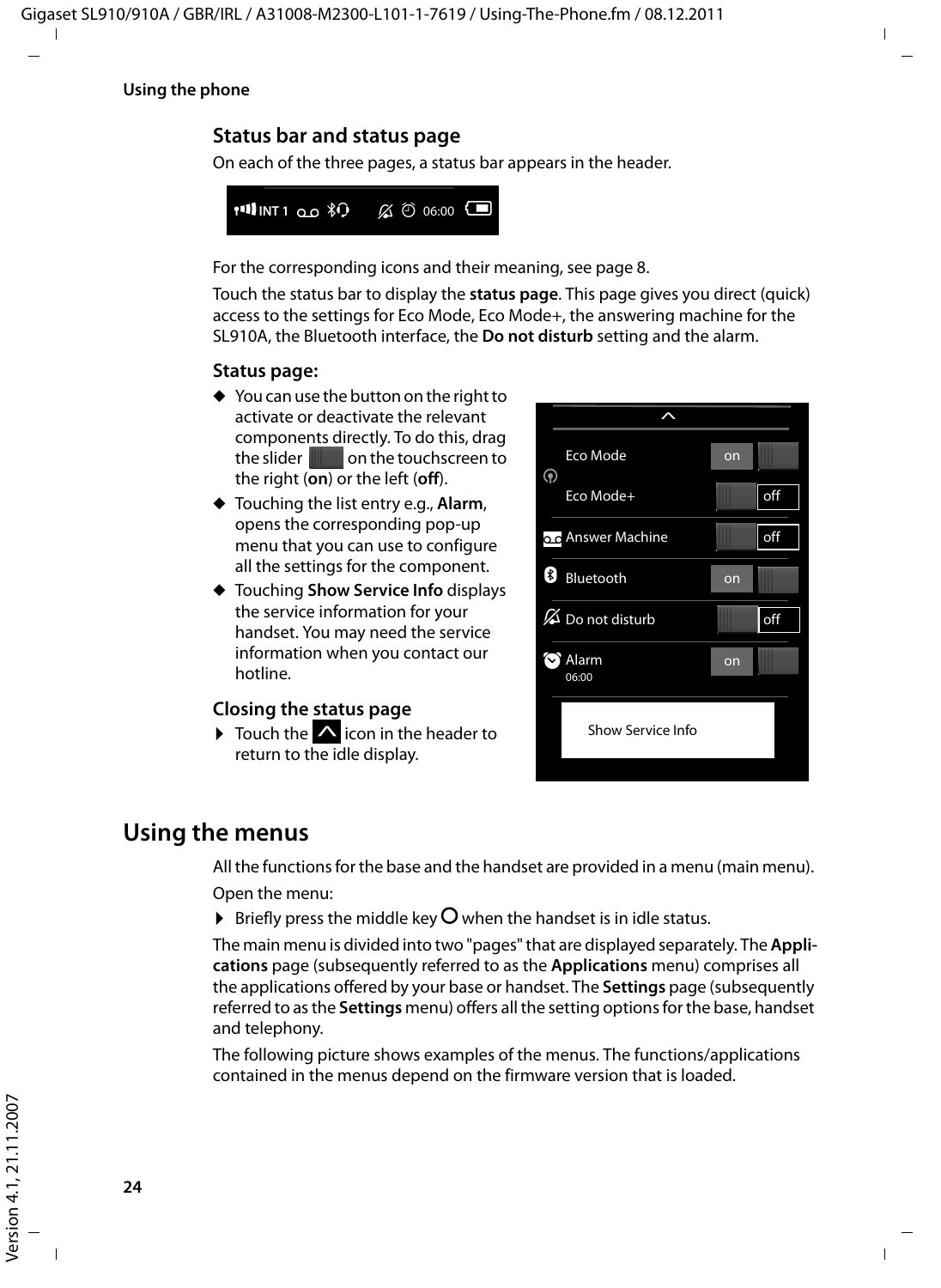

Switch to a different main menu page

#### **Changing between the menu pages**

You can switch between the menu pages in the same way as you switch between the pages in idle mode, using  $\Box$  or dragging horizontally over the display  $($   $\rightarrow$  page 23).

Applications that are currently unavailable and settings that cannot currently be accessed (e.g., because the handset is out of range of the base) are greyed out.

#### **Opening the submenu**

Touch an icon on one of the main menu pages and it will be highlighted. The corresponding submenu or a new display page is opened up with settings options for the application.

The submenus are displayed as lists. The lists contain the parameters that can be configured and the current setting, available options or buttons to activate/deactivate.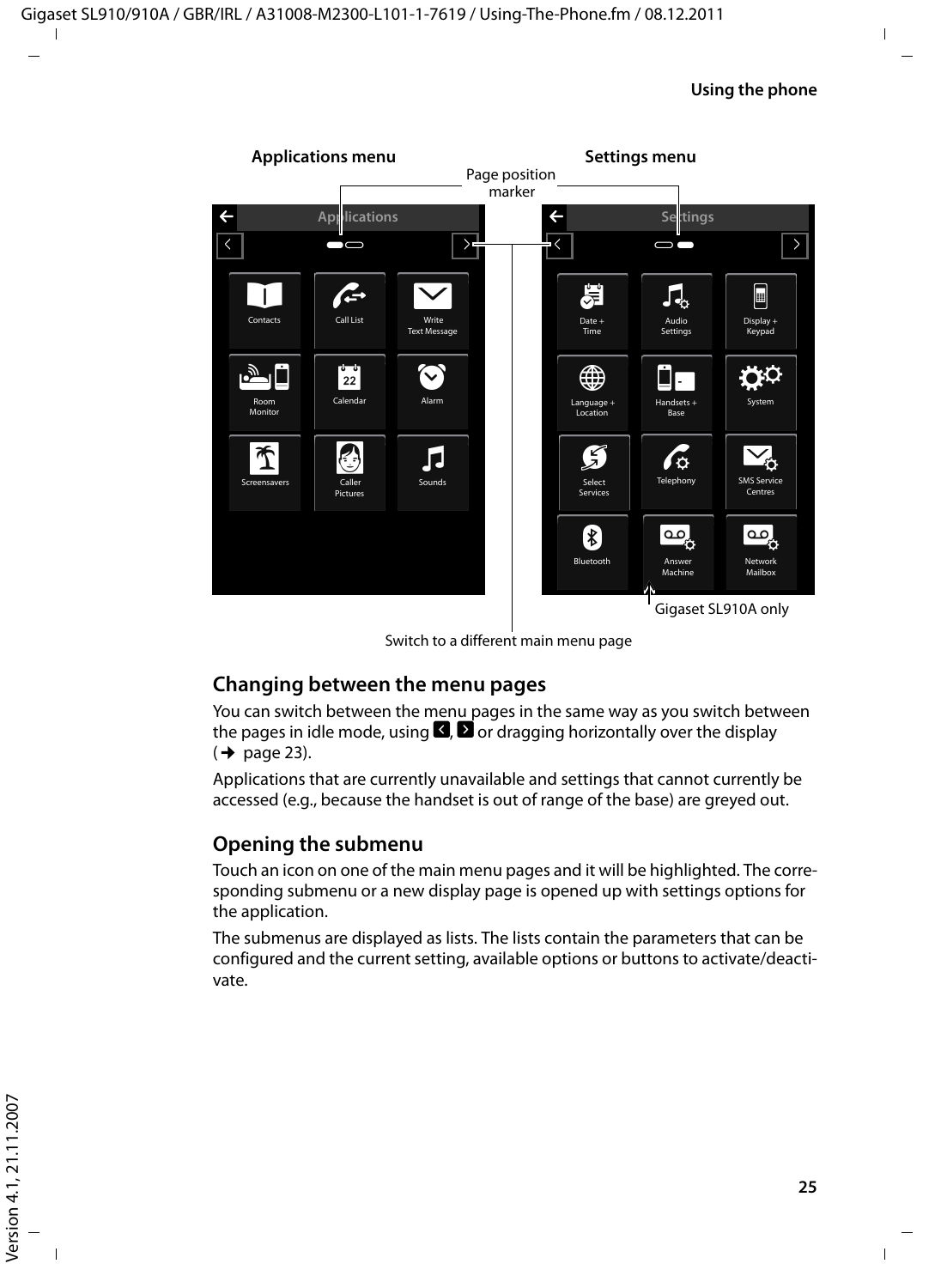

## **Scrolling through lists (vertical scrolling)**

If lists (not submenus) are longer than the display, i.e., if it is not possible for all the list entries to be displayed at once, then a drop shadow on the lower and/or upper edge of the display indicates the direction you have to scroll in to view more of the list.

You have to scroll vertically through lists:

- $\triangleright$  Drag from bottom to top over the display to scroll down in the list (i.e., it appears as if you are pushing the section currently visible upwards out of the display so that the bottom section appears in the display).
- $\triangleright$  Drag from top to bottom over the display to scroll upwards in the list.

As soon as you scroll in a list, a scroll bar is displayed on the right side of the display. This shows the size and position of the visible section of the list.

Scrolling through lists is not continuous, i.e., you have to scroll back to return to the top from the end of the list.

## **Options**

Many display pages (especially lists like directories, call lists) have an **option slider** in the lower section. This displays all the actions that you can apply in the current context.

 $\triangleright$  Touch an option to perform the corresponding action.

Example (moveable option slider):

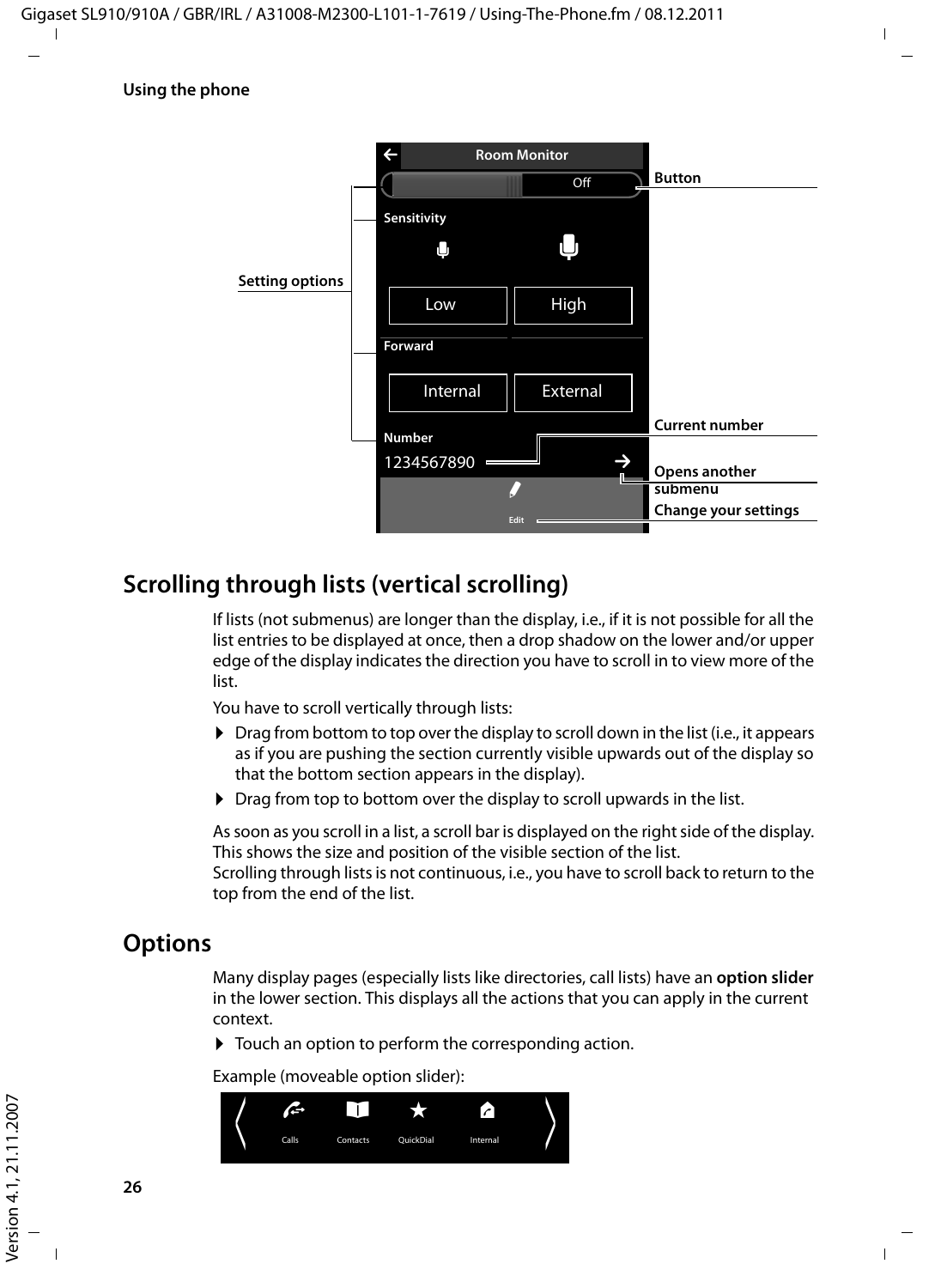If all of the options cannot be displayed at the same time in one row, a moveable option slider is generally used. You can scroll horizontally using the option slider.

#### **Moving the option slider (horizontal scrolling)**

A moveable option slider is identified by an arrow to the right and/or left next to the options (see the picture above). The arrows indicate that there are additional options to those that are visible.

- $\triangleright$  Place a finger on the right of the option slider and drag it to the left to view the options to the right on the display
- $\triangleright$  Drag your finger from left to right to view the options to the left on the display

#### **Showing/hiding two-line option slider**

While establishing an external connection and during an external call, an option slider with two lines is used instead of the moveable option slider.

If the space is not sufficient for the options available, the  $\blacksquare$  icon is displayed below the option slider.

- $\blacktriangleright$  Touch  $\blacktriangle$  to show further options.
- $\blacktriangleright$  Touch  $\blacktriangleright$  to hide them again.

### **Entering numbers and text, incorrect entries**

The appropriate keypads are displayed to enter numbers and text. An optional field (numerical keypad) for entering phone numbers or a system PIN. A (typewriter) keypad for entering text.

You use them to enter characters by touching the relevant character on the display. These then appear in the text or number field displayed on the page.

If several number and/or text fields are displayed (e.g., **First Name** and **Surname** in a Contacts entry), you must activate the field by touching it before writing. The flashing cursor is displayed in the activated field.

**To avoid unnecessary incorrect entries:** Touch a character on the keypad and this character is enlarged. If the wrong character is enlarged, you can move your finger to the required character (without lifting it from the display). The character is only copied to the text field once you lift your finger from the display.

#### **Correcting incorrect entries**

Briefly touch  $\boxed{\times}$  to delete the last character. Press and hold  $\boxed{\times}$  to delete the whole content of the number or text field.

#### **Entering text**

 $\triangleright$  Touch the shift key  $\triangleright$  to change between lower and upper case.

If upper case is activated, the keypad is shown in upper case letters, otherwise it is in lower case. Upper case is only activated for the next character. Then lower case is automatically reactivated.

When editing a Contacts entry, the first letter and each letter following a space is automatically in upper case.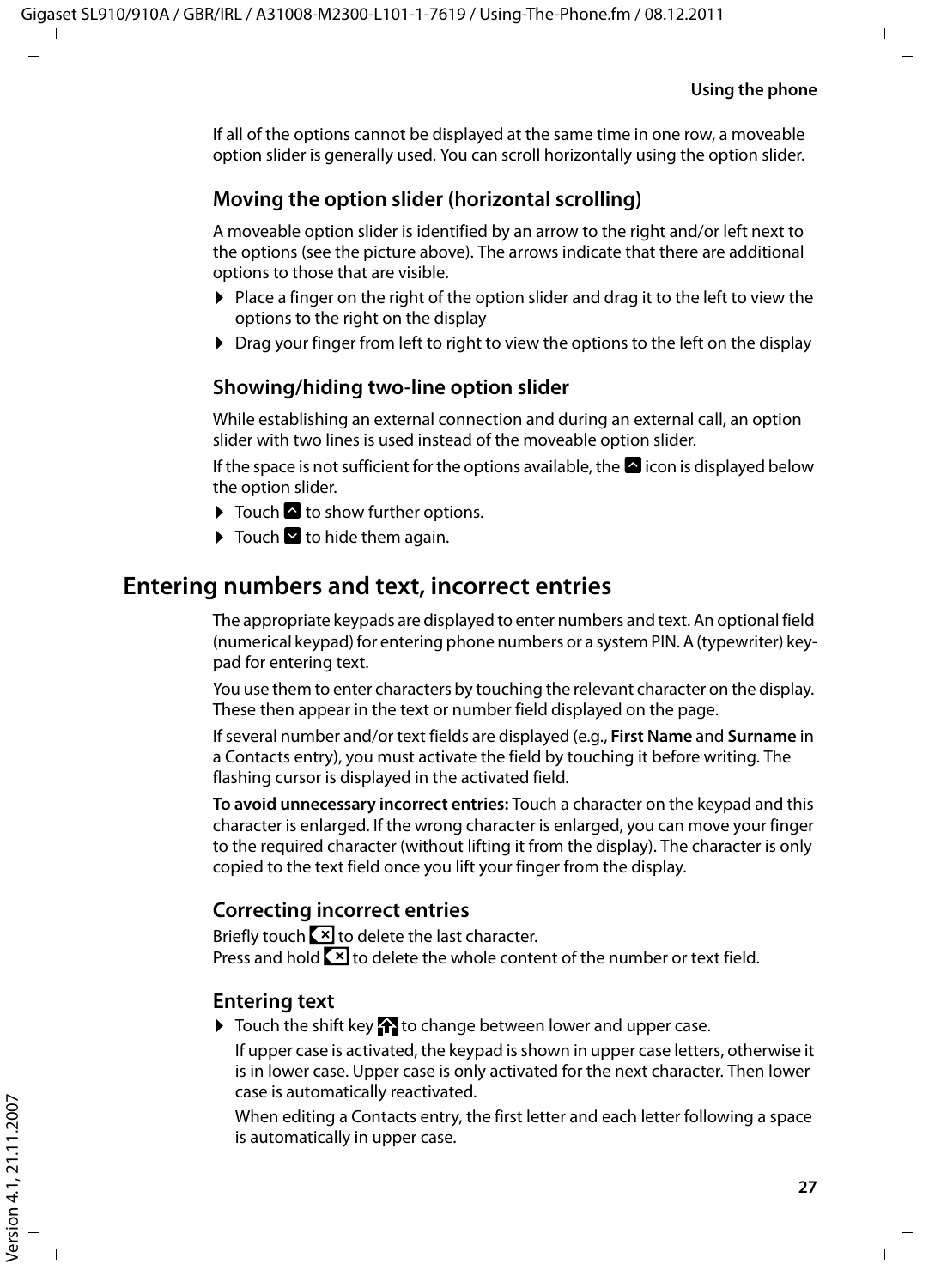#### **Using the phone**

- ¤ Touch **§123§** if you want to enter a digit or a special character. Touch **More...** to view other special characters. Touch **§abc§** to return to the normal keypad (lower case).
- ▶ You enter special characters (marked/diacritical characters, e.g., umlauts) by pressing and **holding** the corresponding initial letter and selecting the required character from the list displayed.

Diacritical characters in the default character set:



access the following letters by pressing and **holding** the bold characters shown below. Touch the required character.

```
ц й x ъ ж э
```
- $\triangleright$  Touch  $\bigcirc$  (if necessary several times) to change the character set or the keypad layout. The following keypad layouts are available:
	- Latin (default) character set with the keypad layouts QWERTZ, for Central Europe, QWERTY (American default) and AZERTY, for the French-speaking area
	- Greek character set
	- Cyrillic character set

#### **Special features when writing an SMS \***

If the text of an SMS is so long that it cannot be completely displayed in the text field, the first section of the text disappears upwards from the visible area. A scroll bar is displayed on the right side of the text field, which you can use to scroll up and down within the text.

You can position the cursor within the text, e.g., to make corrections or add text. Touch the left half of a word and the cursor will be positioned at the start of this word. Touch the right half and the cursor will be positioned at the end of this word.

Text entered afterwards will be inserted before this word.

<sup>\*</sup> **Important information:**¢page 2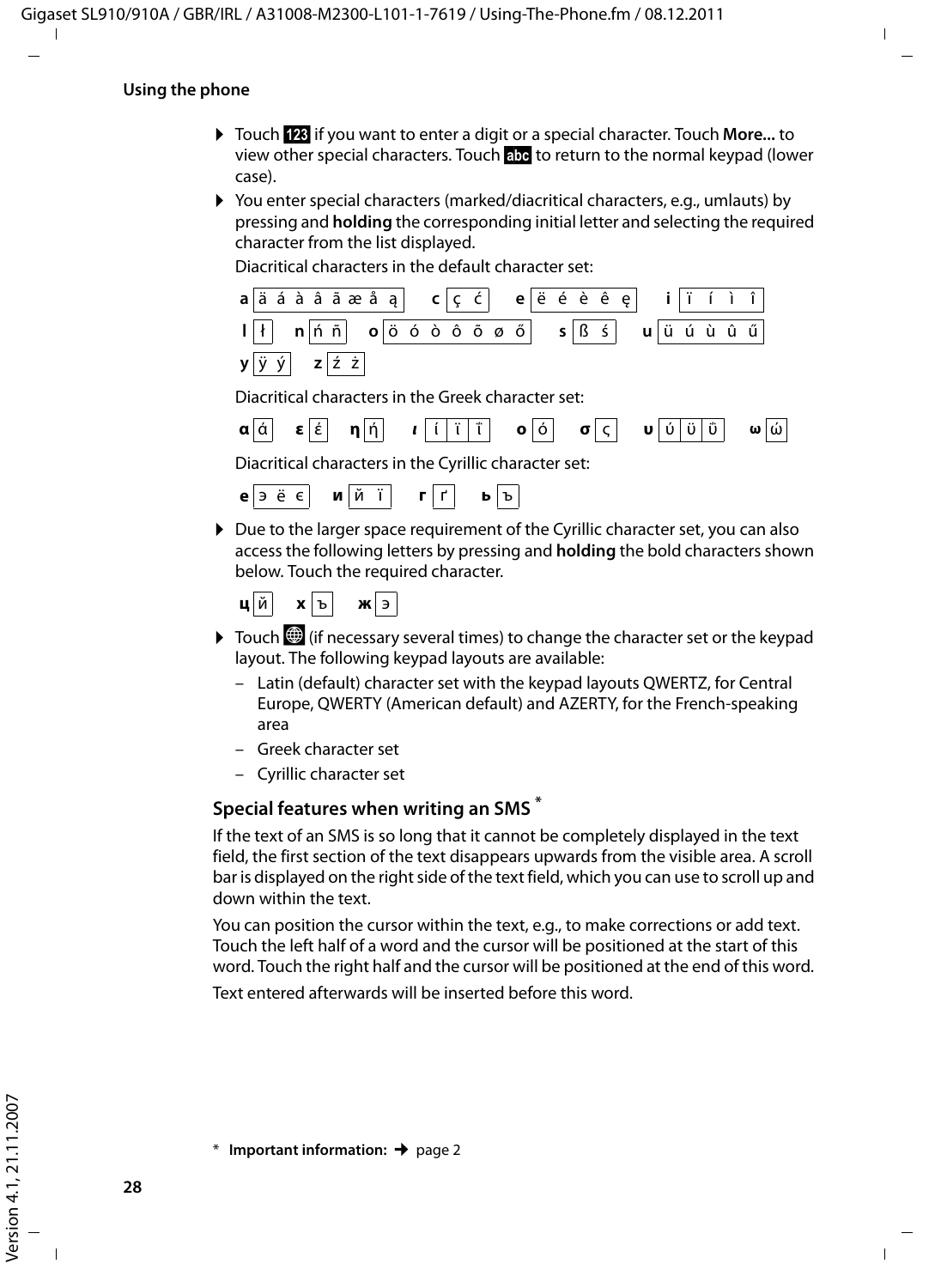## **Returning to idle status**

 $\triangleright$  **Briefly** press end call key  $\widehat{\mathcal{C}}$ .

Or:

If you do not press any key and do not touch the display, the display **automatically** reverts to idle status after approximately three minutes.

## **Returning to the previous display page**

Just like the idle display pages, the  $\blacktriangle$  icon appears on the left-hand side of the header on almost every page.



 $\triangleright$  Touch the icon to return to the previous display page (move backwards step by step).

## **Activating/deactivating key and display lock**

The key and display lock prevents the phone being operated unintentionally.

When the handset is in idle status:

 $\triangleright$  Press and **hold** the  $\bigcirc$  menu key to activate or deactivate the lock.

When you activate the key and display lock, the **Keys and display locked** message is displayed briefly. The display backlight switches itself off.

If you touch the display when the lock is activated, nothing happens; if you try to press a key, a corresponding message is displayed.

If a call is signalled on the handset, the key lock automatically deactivates and you can accept the call. Once you have accepted the call, the display lock deactivates.

The key and display locks activate again once the call has finished.

#### **Please note**

- $\blacklozenge$  When the keypad lock is active, you cannot call emergency numbers.
- $\triangle$  The display is automatically locked with the aid of a proximity sensor if you hold the handset to your ear (display backlight disappears). This lock is deactivated again when you remove the handset from your ear. The sensor is located on the right next to the earpiece. If you cover it accidentally with your finger during a call, the display will also be locked.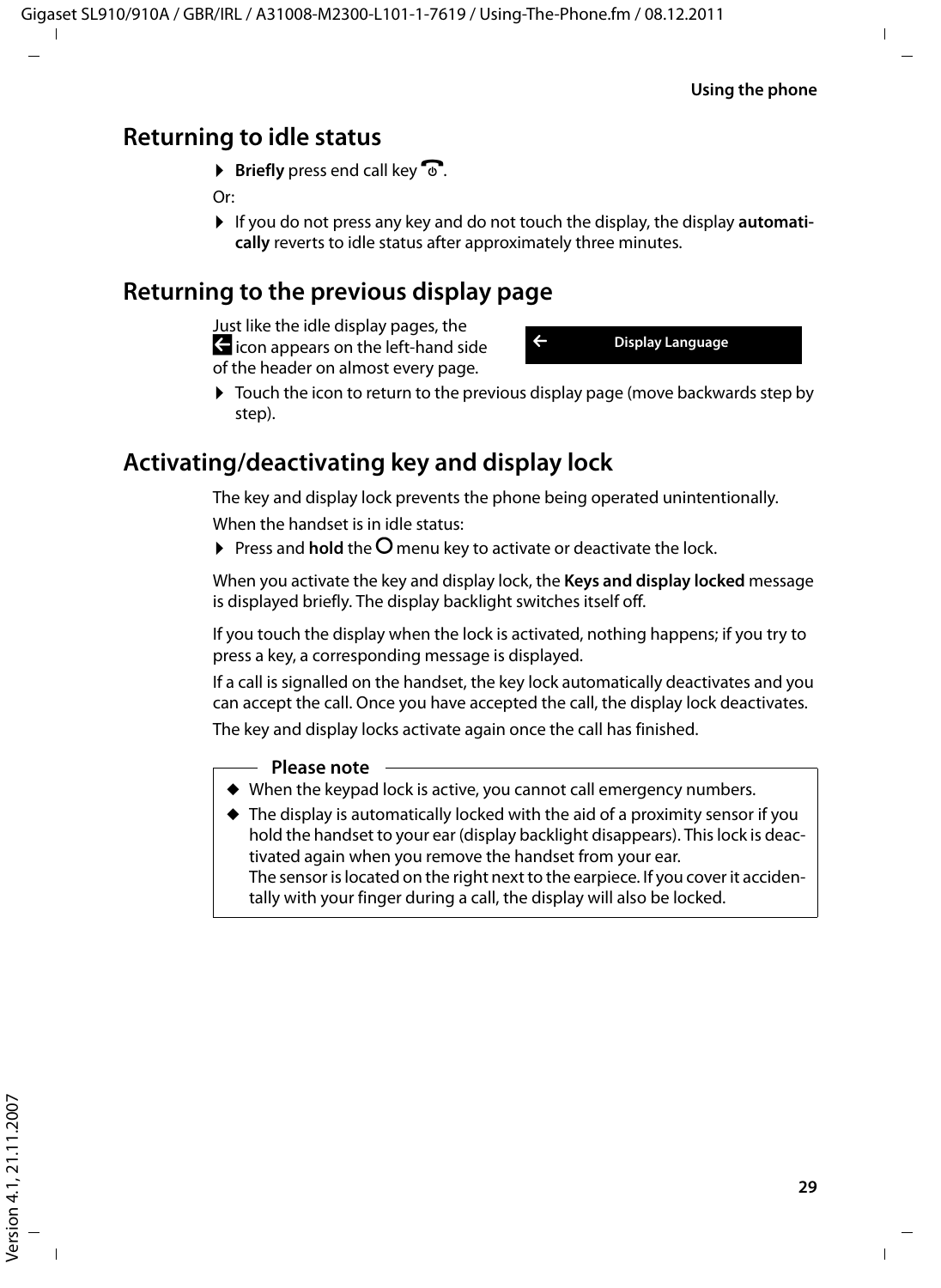## **Menu tree**

- $\blacktriangleright$  Briefly press the  $O$  key when the handset is in idle status to open the main menu. The main menu consists of the **Applications** and **Settings** pages.
- ▶ Drag your finger horizontally across the display to switch between the pages.

## **Applications menu \***

|                  | Main menu<br><b>Applications</b> | Page    |
|------------------|----------------------------------|---------|
|                  | Contacts                         | page 45 |
|                  | Call List                        | page 42 |
|                  | Write<br>Text Message            | page 50 |
| $\overline{v_y}$ | Room<br>Monitor                  | page 63 |
| $\frac{6}{22}$   | Calendar                         | page 65 |
| (√)              | Alarm                            | page 67 |
|                  | Screensavers                     | page 67 |
|                  | Caller<br><b>Pictures</b>        | page 67 |
|                  | Sounds                           | page 67 |
|                  |                                  |         |

<sup>\*</sup> **Important information:**¢page 2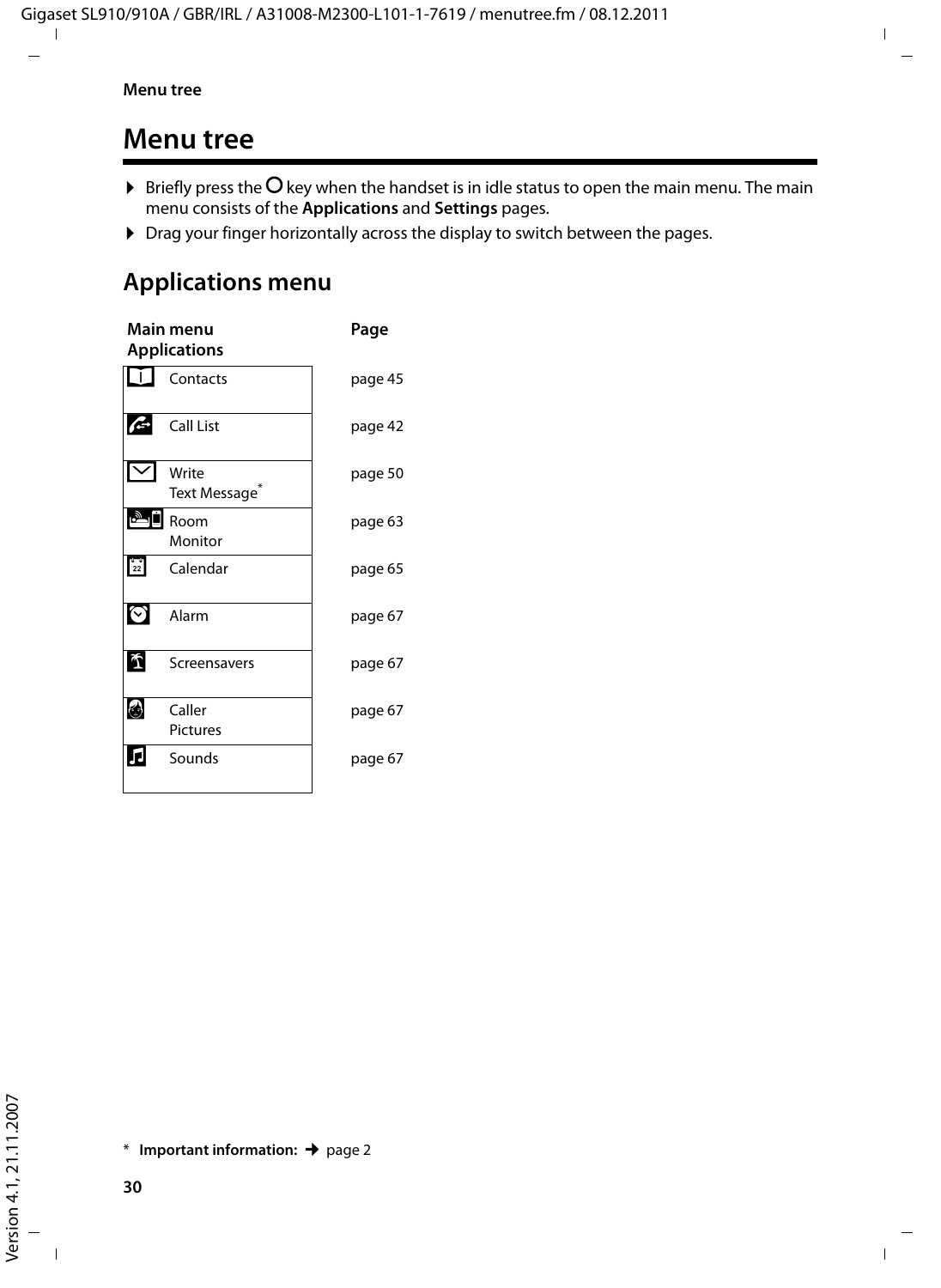## **Settings menu**

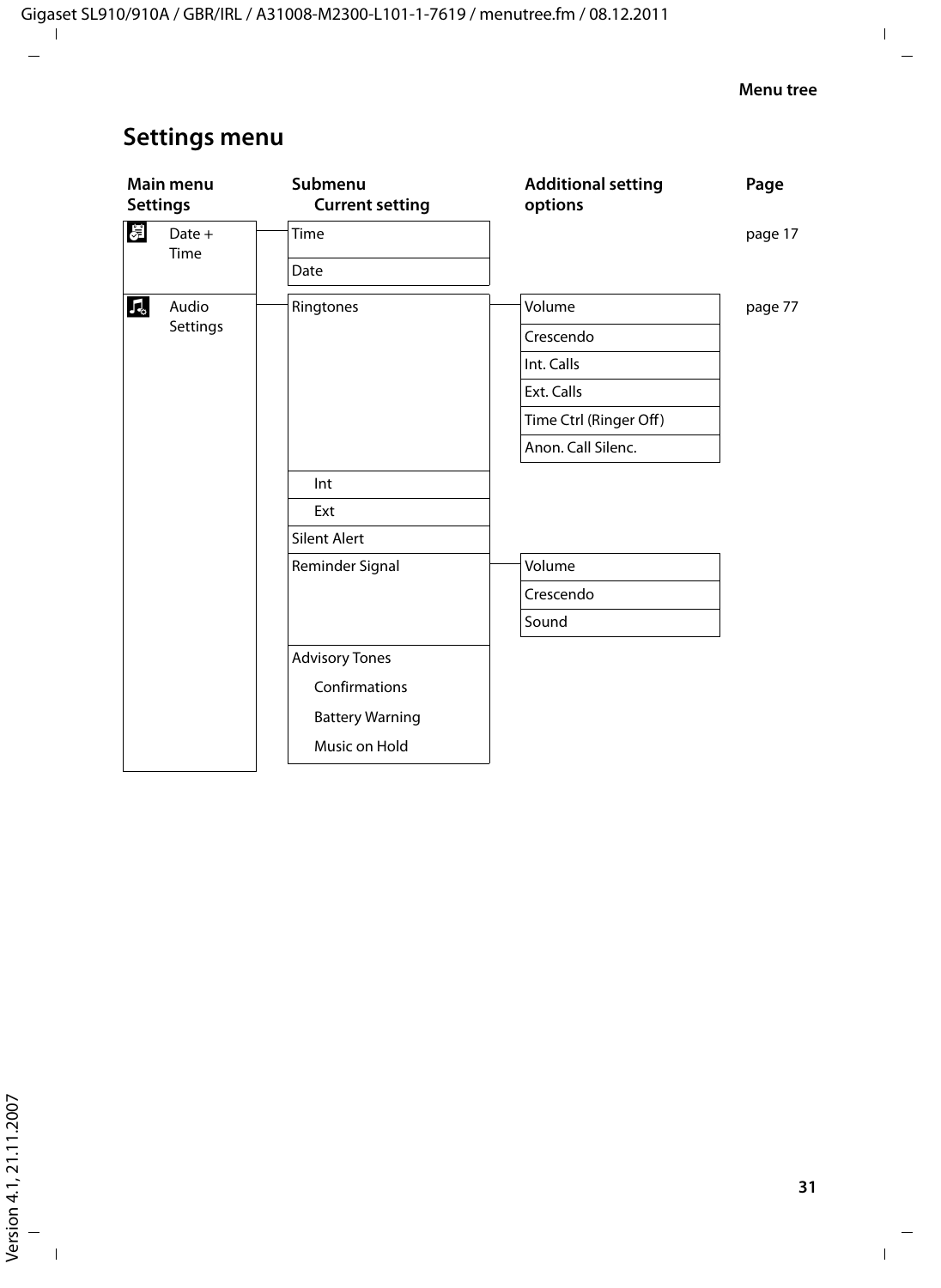#### **Menu tree**

| Main menu<br><b>Settings</b> |            | Submenu<br><b>Current setting</b> | <b>Additional setting</b><br>options | Page    |
|------------------------------|------------|-----------------------------------|--------------------------------------|---------|
| $\blacksquare$               | Display +  | Screensaver                       |                                      | page 75 |
|                              | Keypad     | Activation                        |                                      |         |
|                              |            | Selection                         | Slideshow                            |         |
|                              |            |                                   | Calendar <sup>*</sup>                |         |
|                              |            |                                   | Digital Clock <sup>*</sup>           |         |
|                              |            |                                   | Analogue Clock                       |         |
|                              |            | Backlight                         |                                      | page 75 |
|                              |            | In Charger                        |                                      |         |
|                              |            | Out of Charger                    |                                      |         |
|                              |            | <b>Backlight Timeout</b>          |                                      |         |
|                              |            | Number Info in Dial Lists         | Number Type Only                     | page 42 |
|                              |            |                                   | Type and Number                      |         |
|                              |            | <b>Indication of New Messages</b> |                                      |         |
|                              |            | LED + Display Info                |                                      |         |
|                              |            | Keypad                            |                                      | page 74 |
|                              |            | <b>Key Tones</b>                  |                                      |         |
|                              |            | <b>Key Vibration</b>              |                                      |         |
|                              |            | Keypad with R/P                   |                                      |         |
|                              |            | Keypad w. Letters                 |                                      |         |
| $\bigoplus$                  | Language + | Display Language                  |                                      | page 74 |
|                              | Location   | Country                           |                                      |         |
|                              |            | Area (Dial Code)                  |                                      |         |
| ġ.                           | Handsets + | This Handset                      |                                      | page 68 |
|                              | Base       | Registered Handsets               |                                      | page 70 |
|                              |            | Connected to Base                 | Base 1                               | page 70 |
|                              |            |                                   | Base 4                               |         |
|                              |            |                                   | <b>Best Base</b>                     |         |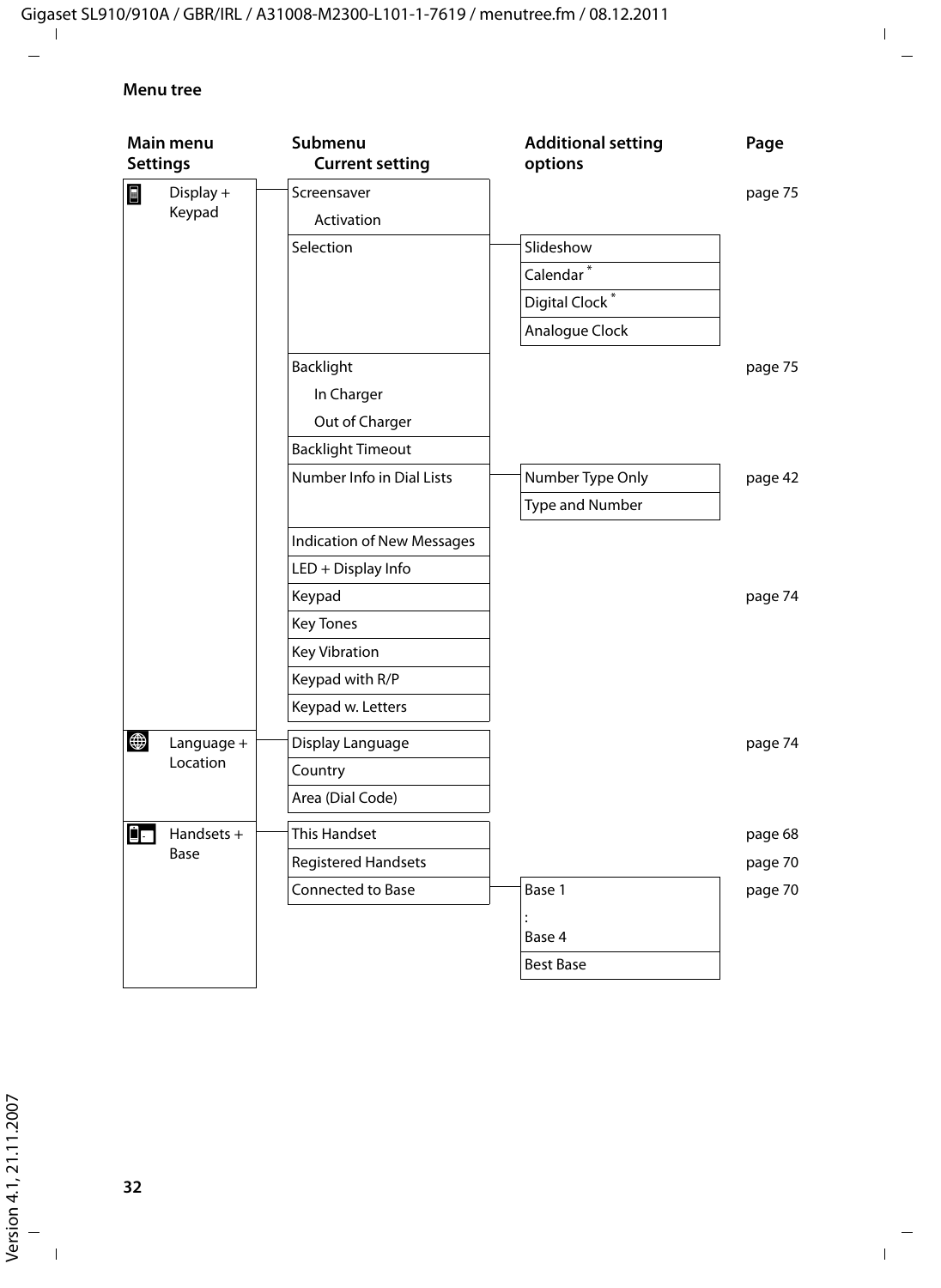| D <sup>O</sup> System<br>Eco Mode         | page 62 |
|-------------------------------------------|---------|
| Eco Mode                                  |         |
| Eco Mode+                                 |         |
| Repeater Mode                             | page 79 |
| <b>Security Check</b><br>System PIN       | page 79 |
| <b>Local Network</b><br>IP Address Type   | page 85 |
| <b>IP Address</b>                         |         |
| <b>Subnet Mask</b>                        |         |
| Default Gateway                           |         |
| Preferred DNS server                      |         |
| <b>Automatic Check</b><br>Firmware Update | page 85 |
| Resets                                    |         |
| <b>Handset Reset</b>                      | page 78 |
| <b>Base Reset</b>                         | page 79 |
| Clean-up List<br>Appointments             | page 44 |
| All Past Appointments                     |         |
| Calls                                     |         |
| <b>Missed Calls</b>                       |         |
| <b>Accepted Calls</b>                     |         |
| <b>Outgoing Calls</b>                     |         |
| Messages <sup>*</sup>                     |         |
| <b>Text Messages</b>                      |         |
| Answer Machine                            |         |
| Contacts                                  |         |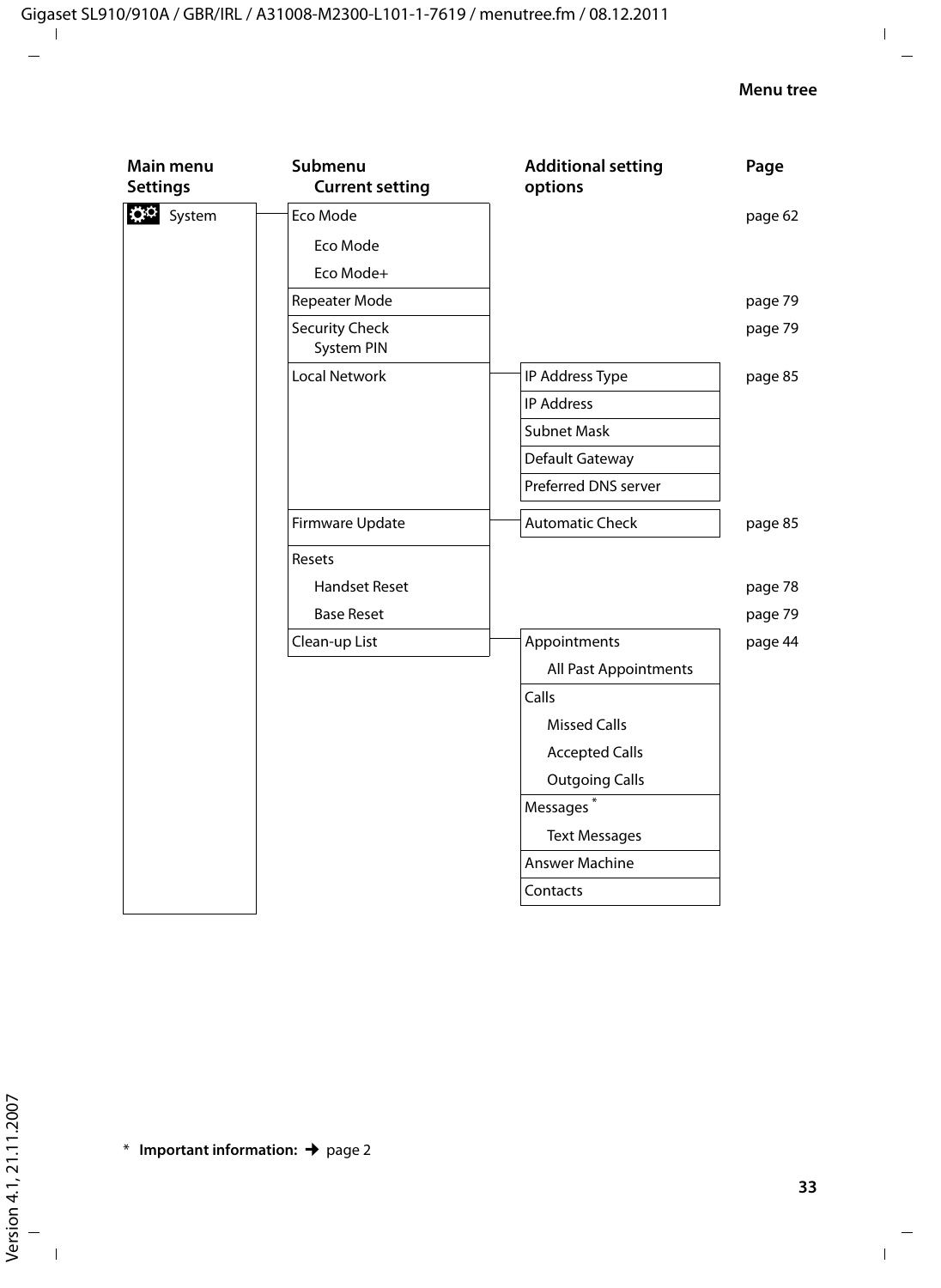| Main menu<br><b>Settings</b> |                           | Submenu<br><b>Current setting</b> | <b>Additional setting</b><br>options | Page    |
|------------------------------|---------------------------|-----------------------------------|--------------------------------------|---------|
| $\mathfrak{S}$               | Select<br><b>Services</b> | <b>Withhold Number</b>            |                                      | page 39 |
|                              |                           | <b>Call Waiting</b>               |                                      | page 39 |
|                              |                           | Call Divert                       | When Busy                            | page 40 |
|                              |                           |                                   | All Calls                            |         |
|                              |                           |                                   | No Answer                            |         |
|                              |                           | Divert to                         |                                      |         |
|                              |                           | Ringback                          |                                      | page 40 |
| $\mathcal{L}$                | Telephony                 | <b>Auto Answer</b>                |                                      | page 76 |
|                              |                           | Listening In                      |                                      | page 71 |
|                              |                           | <b>Access Code</b>                |                                      | page 80 |
|                              |                           | Use                               | <b>Calls from Call Lists</b>         |         |
|                              |                           |                                   | <b>All Calls</b>                     |         |
|                              |                           |                                   | Never                                |         |
|                              |                           | Recall                            | 80 ms/  / 800 ms                     |         |
| $\mathbb{Y}_2$               | <b>SMS Service</b>        | <b>SMS Service Centres</b>        | <b>Active Send Centre</b>            | page 52 |
|                              | Centres <sup>*</sup>      |                                   | Service Centr. 1                     |         |
|                              |                           |                                   | Service Centr. 4                     |         |
| $\bullet$                    | Bluetooth                 | Own Device                        |                                      | page 60 |
|                              |                           | <b>Known Devices</b>              |                                      |         |
|                              |                           | Activation                        |                                      |         |
|                              |                           | Devices found                     | <b>Device Name</b>                   |         |

\* **Important information:**¢page 2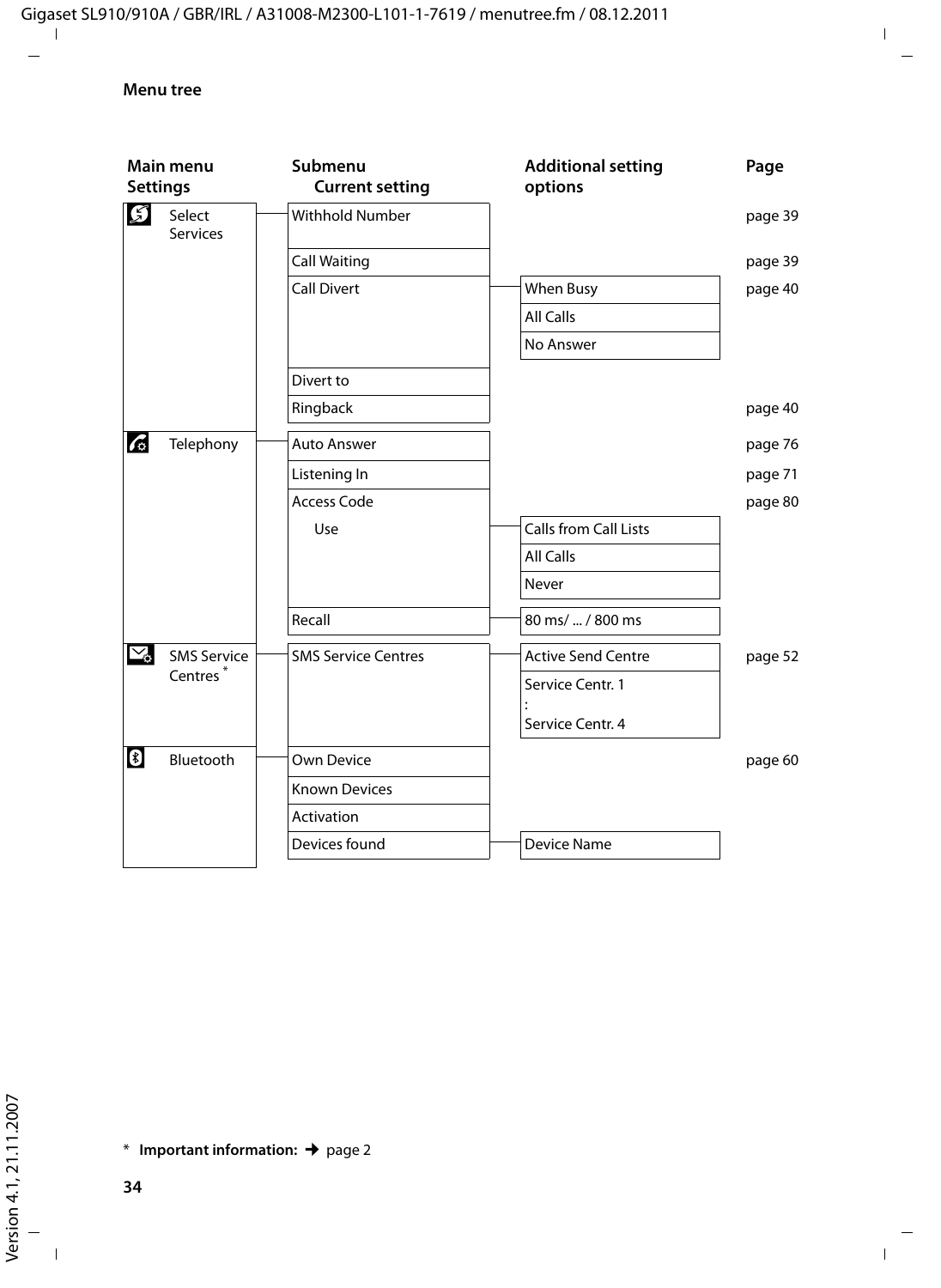| Main menu<br><b>Settings</b>     | Submenu<br><b>Current setting</b> | <b>Additional setting</b><br>options | Page    |
|----------------------------------|-----------------------------------|--------------------------------------|---------|
| ್ಯೂ<br>Answer                    | Activation                        |                                      | page 54 |
| Machine                          | Mode                              |                                      |         |
|                                  | Announcement                      | <b>Current Announcement</b>          | page 54 |
|                                  |                                   | Standard                             |         |
|                                  |                                   | User recorded                        |         |
|                                  | <b>Advisory Message</b>           | Current Message                      | page 54 |
|                                  |                                   | Standard                             |         |
|                                  |                                   | User recorded                        |         |
|                                  | Recording Length                  | 1 min./ 2 min./ 3 min.               | page 57 |
|                                  |                                   | Maximum                              |         |
|                                  | <b>Recording Quality</b>          | Excellent                            |         |
|                                  |                                   | Long Play                            |         |
|                                  | <b>Ring Delay</b>                 | No Delay                             |         |
|                                  |                                   | 10 sec. / 18 sec. / 30 sec.          |         |
|                                  |                                   | Automatic                            |         |
|                                  | Call Screening                    |                                      | page 56 |
|                                  | Play Time Stamp                   |                                      |         |
| مها<br><b>Network</b><br>Mailbox | <b>Access Number</b>              |                                      | page 59 |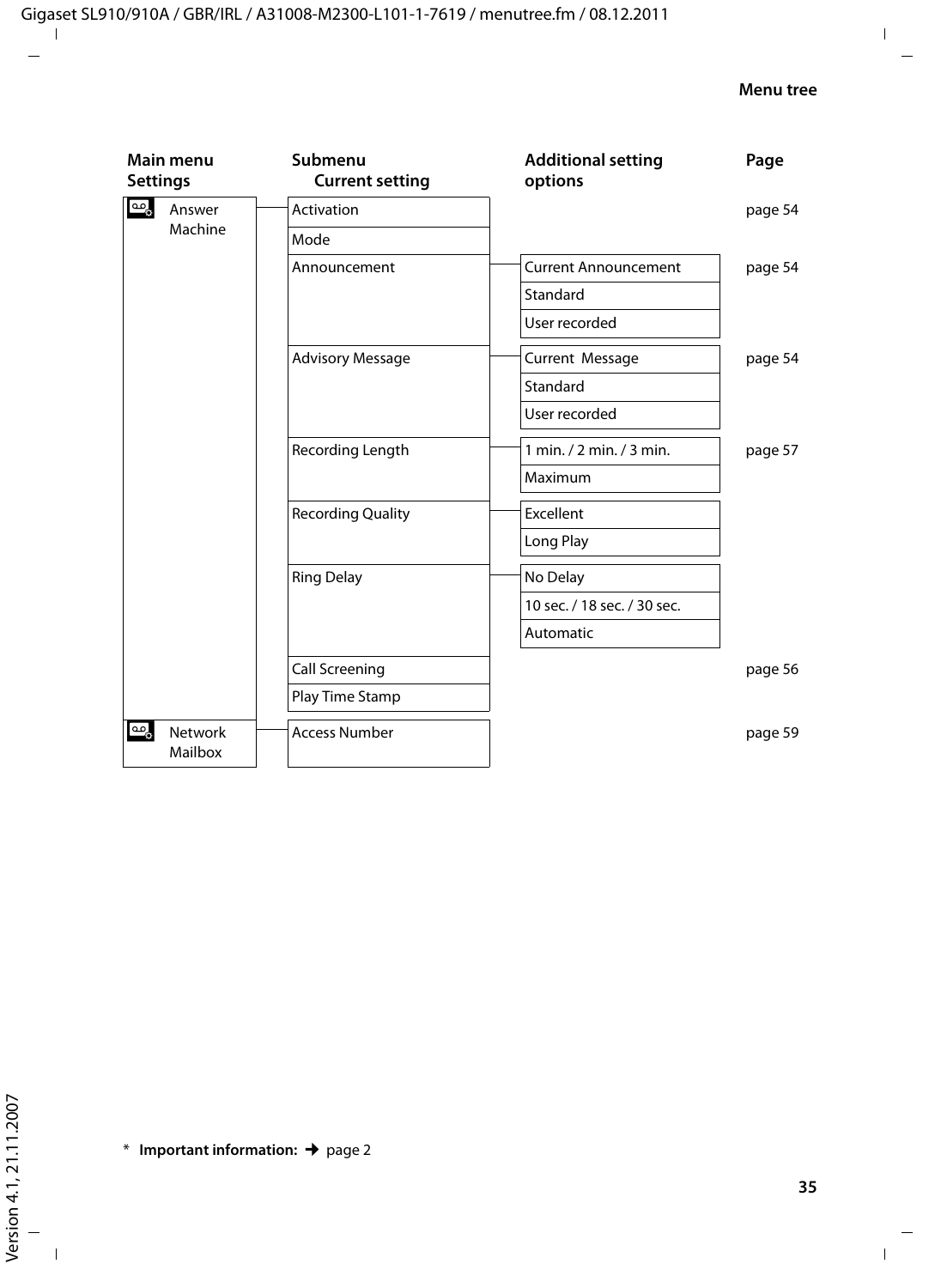# **Making calls**

## **Making an external call**

 $\triangleright$  Open the dial page, enter the number, **briefly** press  $\mathcal{L}_1$ . Or:

 $\triangleright$  Press and **hold** the  $\bigcap$  key in idle mode, then enter the number.

You can cancel dialling by pressing  $\mathbb{C}$ .

#### **Continuing a call on a headset Bluetooth headset:**

**Prerequisite**: Bluetooth is activated; the connection between the Bluetooth headset and the handset exists ( $\rightarrow$  page 60).

 $\blacktriangleright$  Press the talk key on the headset.

It may take up to 5 seconds to establish a connection to the handset.

#### **Use [**R**Volume**] to adjust **Headset Volume**/**Microphone Sensitivity**.

For further details about your headset, see the accompanying user guide.

#### **Wire-bound headsets:**

**Prerequisite:** The headset is connected to the handset  $(\rightarrow$  page 7).

 $\triangleright$  Press the push-to-talk key on the headset.

For more information, see the headset's user guide.

#### **Please note**

If a wire-bound headset and a Bluetooth headset are connected at the same time, you are unable to use the wire-bound headset.

### **Accepting a call**

You have the following options:

- $\triangleright$  Press  $\mathcal{C}_n$
- $\triangleright$  Take the handset out of the charger, if **Auto Answer** is activated ( $\rightarrow$  page 76).
- ¤ Gigaset SL910A: Touch **[Divert] to divert the call to the answering machine** ( $\rightarrow$  page 56).

### **Accepting a call on a Bluetooth headset**

**Prerequisite**: Bluetooth is activated; the connection between the Bluetooth headset and the handset exists ( $\rightarrow$  page 60).

#### **Only press the talk key on the headset once the headset rings**.

For further details about your headset, see the accompanying user guide.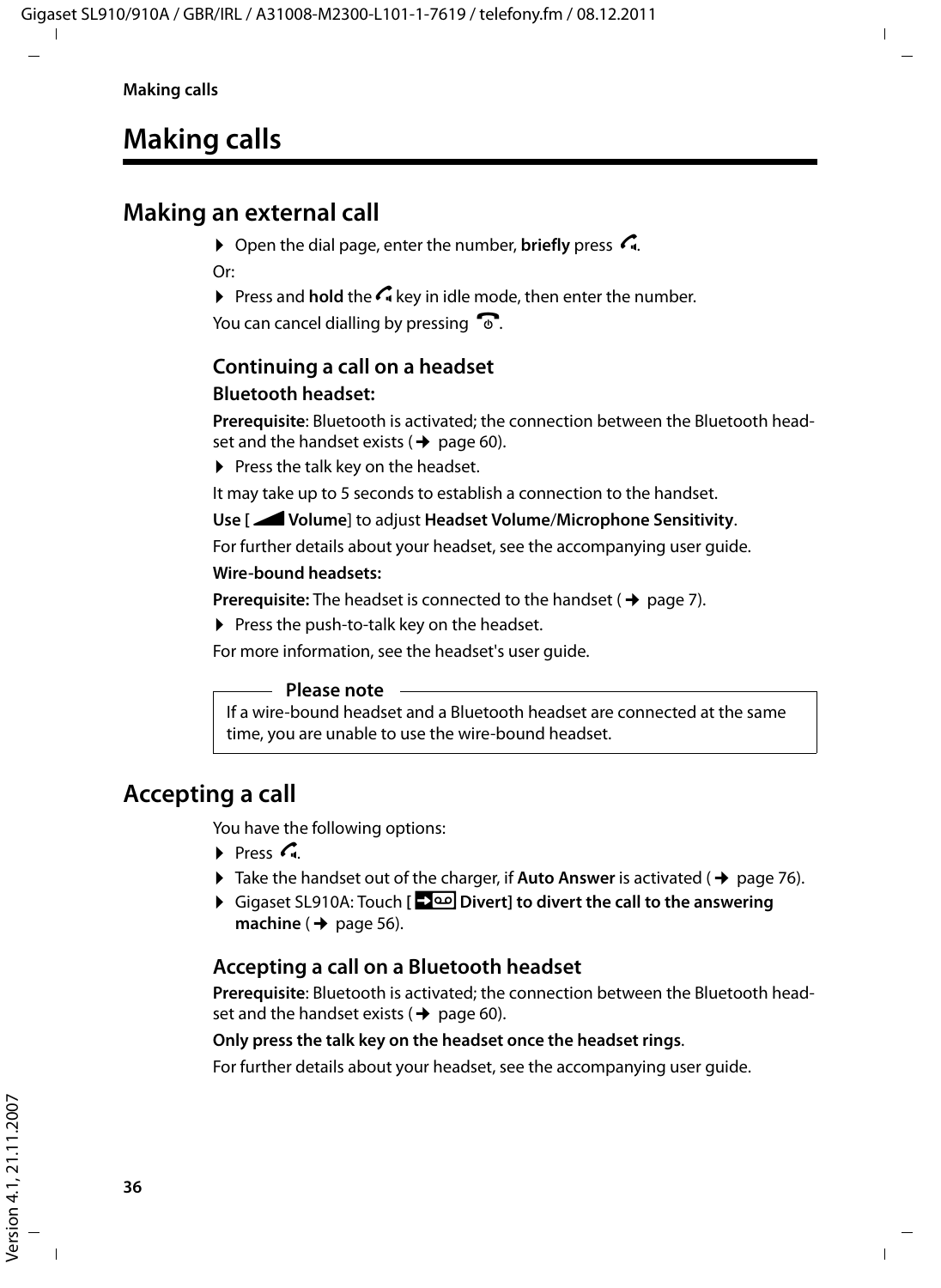# **Call display**

#### **For calling line identification**

If the number of the caller is stored in Contacts, the number is replaced by the name of the Contacts entry.



**[Divert]** on Gigaset SL910A only

#### **No calling line identification**

Instead of name and number, the following is displayed:

- ◆ External: No number is transferred.
- $\blacklozenge$  Withheld: Caller has withheld calling line identification ( $\blacklozenge$  page 39).
- ◆ Unavailable: Caller has not requested calling line identification.

## **Notes on phone number display (CLIP)**

If you do not make any settings on your phone, the caller's phone number is displayed.

#### **Possible causes for the phone number not being displayed:**

- $\blacklozenge$  You have not requested number transfer from your network provider.
- ◆ Your telephone is connected via a PABX or a router with an integrated PABX (gateway) that does not transmit all information.

#### **Have you requested the phone number display service from your network provider?**

 $\triangleright$  Ask your network provider if he supports phone number display (CLIP) and if this has been enabled for you.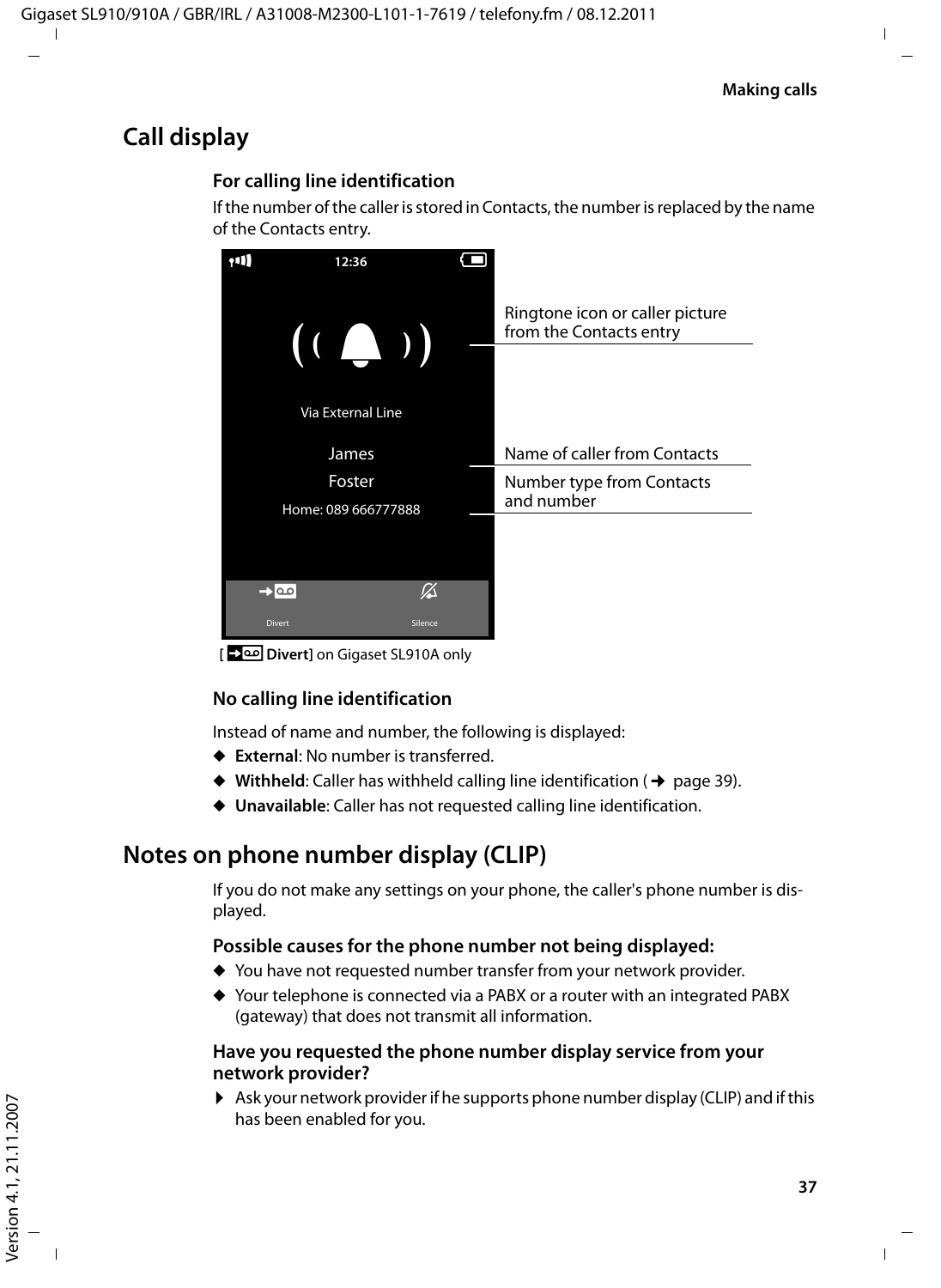#### **Is the telephone connected via a PABX/gateway?**

(there is another device between the phone and the house connection)

- $\triangleright$  Reset the system: Briefly pull out the power plug. Reinsert the plug and wait until the device restarts.
- $\triangleright$  Check the settings on the PABX and activate phone number display, if necessary. To do this, search for terms such as CLIP, calling line identification, phone number identification, caller ID, etc. in the system's user guide or ask the system manufacturer.

Further information on this topic can be found at: www.gigaset.com/service

### **Handsfree mode**

You can configure various profiles for handsfree operation ( $\rightarrow$  page 76).

 $\blacktriangleright$  If you are going to let someone listen in, you should tell the other party that this is happening.

#### **Activating while dialling**

Enter the number, press  $G$  twice.

#### **Switching between earpiece and handsfree mode**

During a call, when establishing the connection and when listening to the answering machine (Gigaset SL910A only):

▶ Press G or touch [**I] Speaker**].

Place the handset in the charger during a call:

Press and hold  $\mathcal{C}_1$  while placing the handset in the charger and for a further 2 seconds.

### **Switching to mute**

Deactivate the handset's microphone during an external call (including when call swapping). The other parties cannot hear you, but you can still hear the other party.

Switch to mute, cancel muting (activate/deactivate microphone):

▶ Touch **[**  $\mathbb{Z}$  Mutel.

## **Security check**

The handset detects unsecured connections to the base, where third parties could listen in.

**When establishing** an external call or during an external call:

 $\triangleright$  Press and hold any position on the status bar.

If **Secure connection to base** is displayed, the connection is secure.

If **No secure connection to base** is displayed, you should end the call.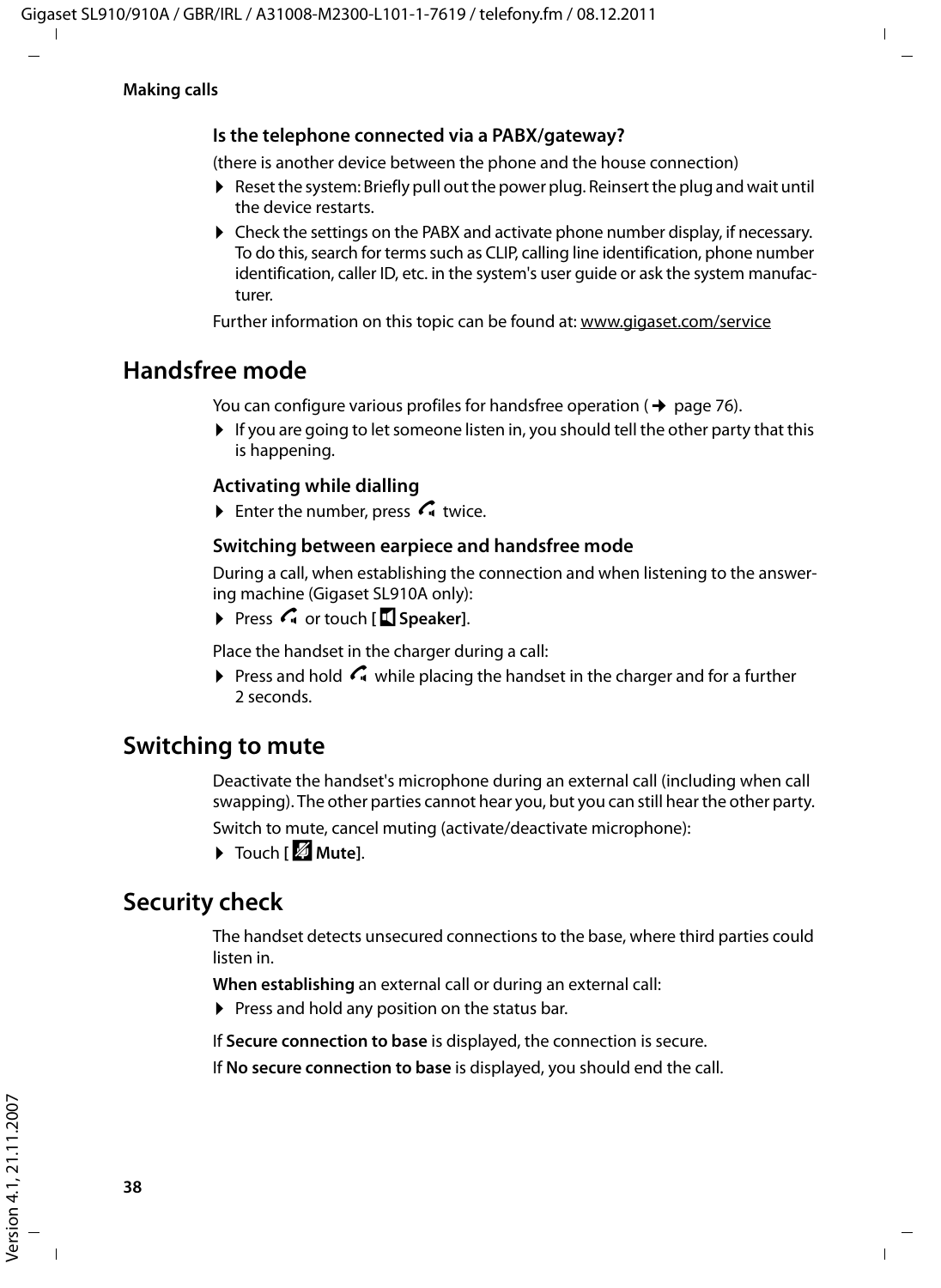# **Making calls via network services**

Network services are functions that your network provider makes available to you. You have to request these services from your network provider (there may be additional charges).

- **▶** It is not possible to reprogram the network services.
- ▶ If you require assistance, please contact your network provider.

There are two types of network services:

- $\blacklozenge$  Network services that are activated/deactivated and configured for the following call or all subsequent calls when no call is being made. These network services are available in the **[** ä **Select Services]** submenu of the **Settings** menu.
- $\blacklozenge$  Network services that are activated during an external call. These network services are provided as options during an external call.

# **Network services for subsequent calls**

- $\triangleright$  Open the **Settings** menu ( $\rightarrow$  page 25).
- ¤ Touch **[** <sup>ä</sup> **Select Services]**. The following network services are available in the **Select Services** submenu.

#### **Please note**

To activate/deactivate the following services, a code is generally sent to the telephone network.

 $\triangleright$  After a confirmation tone from the telephone network, press  $\widehat{\mathcal{D}}$ .

### **Withholding calling line identification (CLIR)**

If you do not want the other party to see your phone number, you can withhold the number (CLIR). Calling line identification is withheld until you deactivate the function again.



**Withhold Number On Off**

### **Call waiting during an external call**

During an **external** call, the call waiting tone signals that another party is calling. In the **[** ä **Select Services]** submenu:

**Call Waiting**

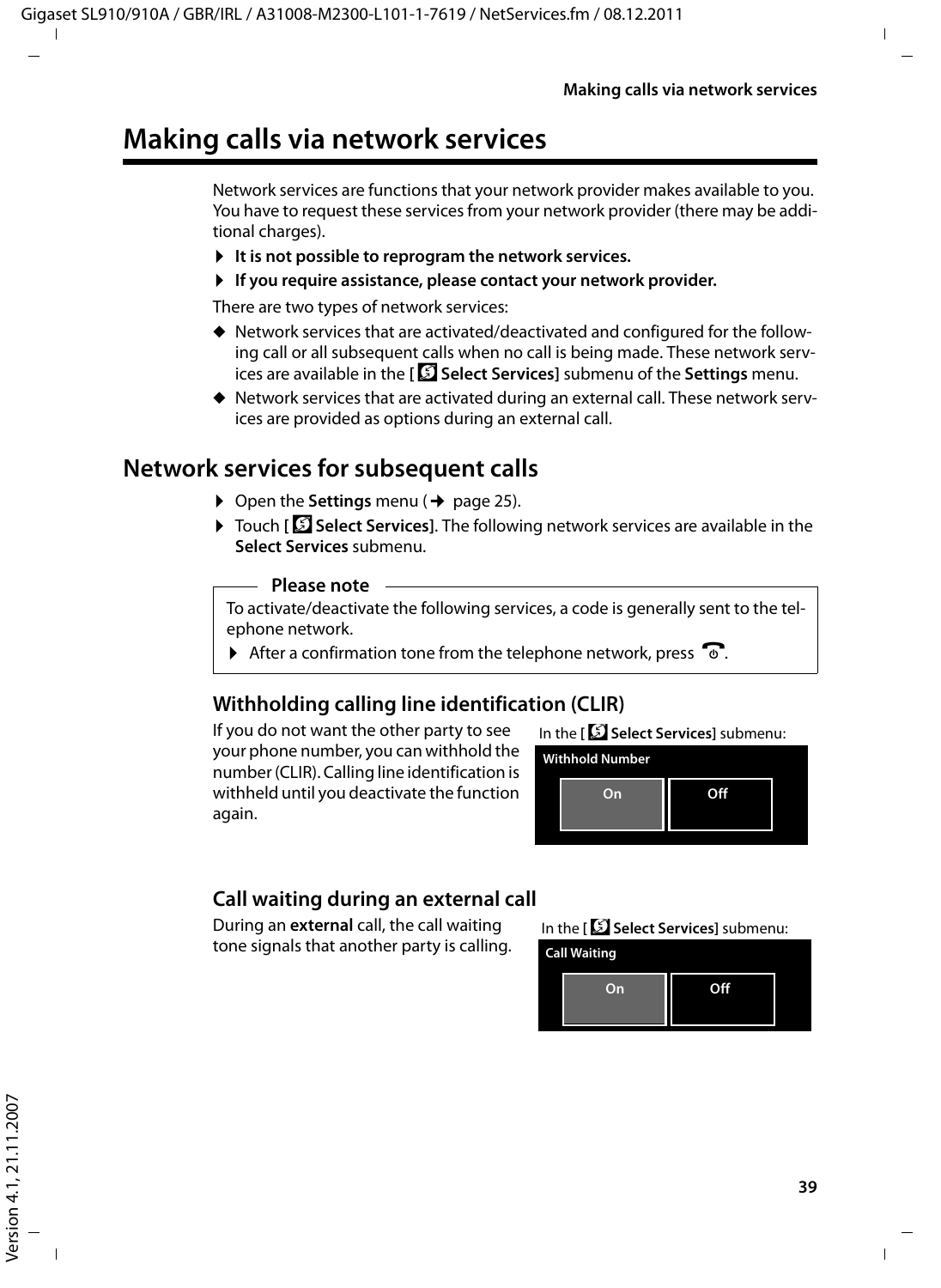#### **Making calls via network services**

The following message is displayed. You have the following option:

#### **Accept**

Once you have accepted the waiting call, you can switch between the two callers ("Call swapping"  $\rightarrow$  page 41) or speak to both at the same time.



#### **Please note**

For "Internal call waiting during an external call" and "External call waiting during an internal call", see page 71.

#### **Using call divert (CD)**

 $\triangleright$  Touch  $\triangleright$  and specify when calls should be diverted.  $\blacktriangleright$  Touch the  $\blacktriangleright$ next to **Divert to**. ▶ Specify the phone number to which the calls should be  $diverted \rightarrow Confirm with \blacksquare$ 

Call divert can only be activated after a phone number has been saved.

#### In the **[** ä **Select Services]** submenu:

| <b>Call Divert</b><br>When Busy      |    |     |  |
|--------------------------------------|----|-----|--|
| <b>Divert to</b><br>(Not configured) |    |     |  |
|                                      | On | Off |  |

#### **Please note**

**Diverting calls** can result in **additional costs**. Please consult your provider.

### **Network services during an external call**

#### **Initiating ringback**

You have dialled an external number and can hear the busy tone:

 $\triangleright$  Touch [ $\triangleright$  Ringback].  $\triangleright$  Press  $\triangleright$ .

As soon as the participant hangs up, your phone will ring.

 $\triangleright$  Press  $\curvearrowleft$  to establish the connection to the participant.

#### **Cancelling ringback**

Delete ringback using the **[** ä **Select Services]** submenu.

(scroll if necessary)

**Ringback**

**Cancel**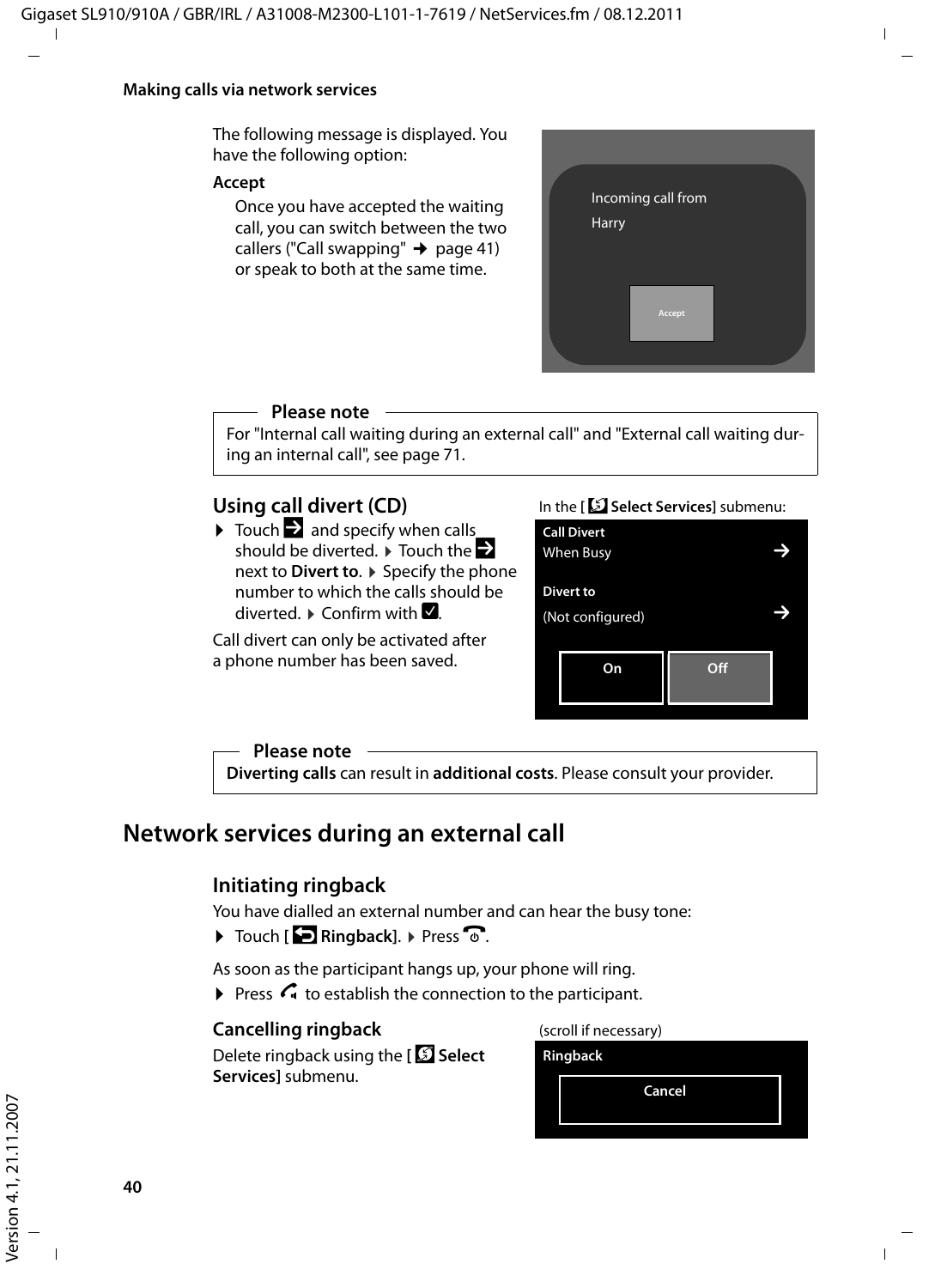#### **Using consultation call, call swap**

- $\triangle$  Call a second external caller (consultation call)
- $\blacklozenge$  Switch between two calls (call swap)

#### **Consultation call**

Making another external call d**uring** an external call. The first call is placed on hold.

¤ Touch **[**P**Consultation]** and then **External**. ¤ Enter the second participant's number.

The previous call is placed on hold. You are connected to the second participant.

If the second party does not answer: Touch  $\bigotimes$  at the bottom of the display.

#### **Ending the consultation call**

 $\triangleright$  Touch  $\triangleright$  next to the consultation call. You are reconnected to the first call participant.

Or:

 $\triangleright$  Press  $\widehat{\mathcal{A}}$ . You receive a recall from the first participant.

#### **Call swapping**

**Prerequisite:** You are conducting an external call and have called a second participant (consultation call) or have accepted a waiting call.

The numbers or names of both participants are shown in the display. The participant, with whom you are currently not speaking, is greyed out.

 $\blacktriangleright$  Touch the greyed out entry to switch to this participant.

#### **Ending the active call**

 $\triangleright$  Switch to the participant with whom you wish to end the call.  $\triangleright$  Touch  $\blacksquare$  next to the relevant display. You are re-connected to the waiting caller.

Or:

- $\triangleright$  Press  $\widehat{\mathbb{C}}$ . You receive a recall from the participant who was previously waiting.
- $\triangleright$  Press the talk key  $\mathcal{L}_1$ .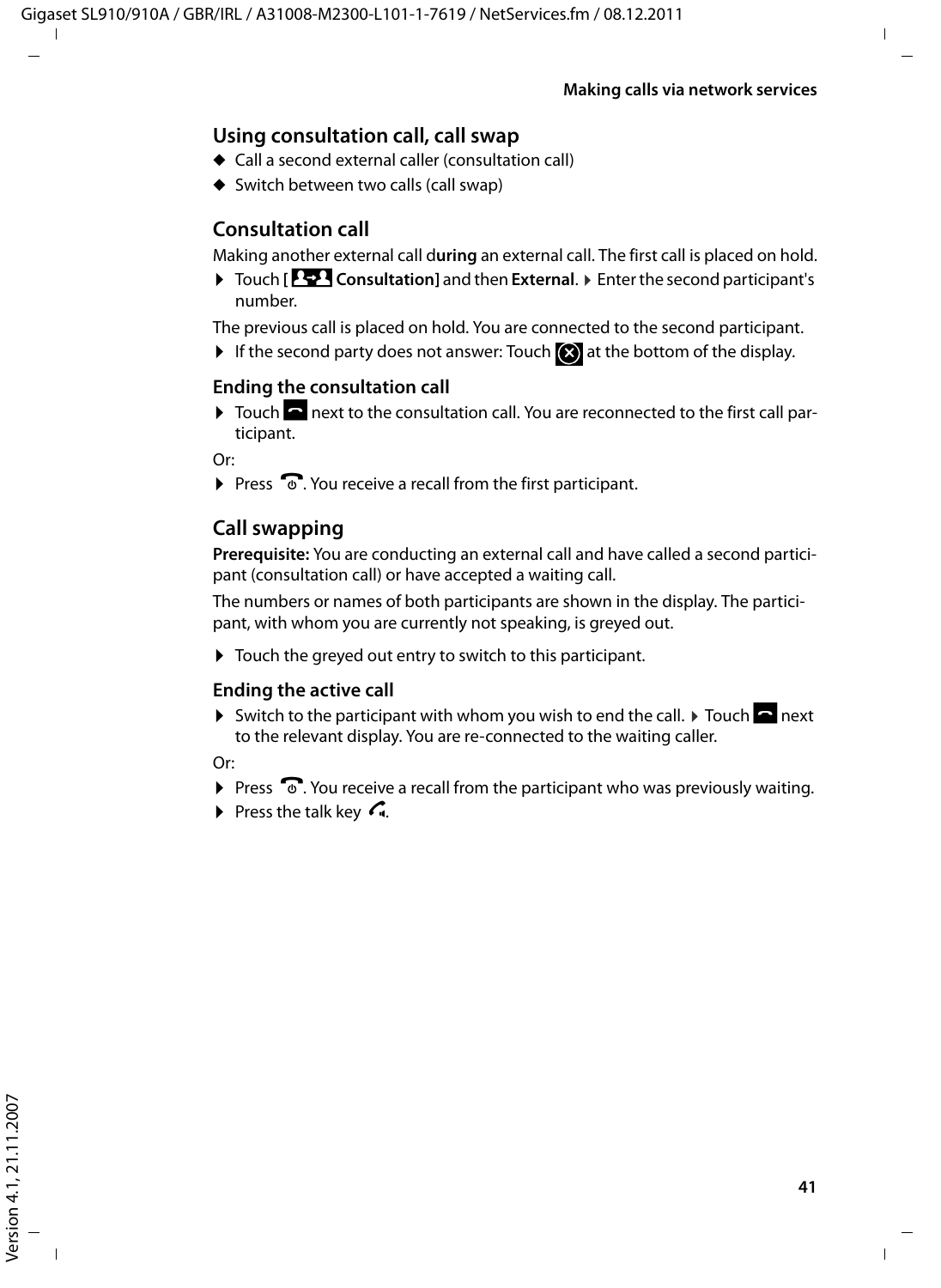**Using lists**

# **Using lists**

The options are: redial list, Text Messages Inbox, call lists, list of missed appointments, answering machine list (Gigaset SL910A only).

# **Redial list**

The redial list contains the twenty numbers last dialled with the handset (max. 32 digits per number).

To dial using the redial list when the handset is in idle status:

**Press G briefly.** Touch an entry in the list.

### **Managing entries in the redial list**

- $\triangleright$  Open redial list.  $\triangleright$  Touch  $\triangleright$  next to an entry. The detail view for this entry opens. You can:
	- $-$  Call: Press  $\mathcal{C}_1$ .
	- Delete entry.
	- Save the number in Contacts (as in Contacts, page 49).

# **Text Messages Inbox \***

All received SMS messages are saved in the Text Messages Inbox ( $\rightarrow$  page 51).

# **Answering machine list (Gigaset SL910A only)**

You can use the **answering machine list** to listen to the messages that are on the answering machine ( $\rightarrow$  page 55).

# **Call lists**

Your telephone stores various types of calls:

- $\triangleq$  Outgoing calls ( $\overrightarrow{A}$ ) in the **Outgoing Calls** list
- u Missed calls (™) in the **Missed Calls** list
- $\triangle$  Accepted calls ( $\heartsuit$ ) and calls recorded by the answering machine (Ã, Gigaset SL910 A only) in the **Accepted Calls** list

You can view each type of call separately or get an overview of all calls (**Call List**). Each call record contains the last 20 numbers in its category.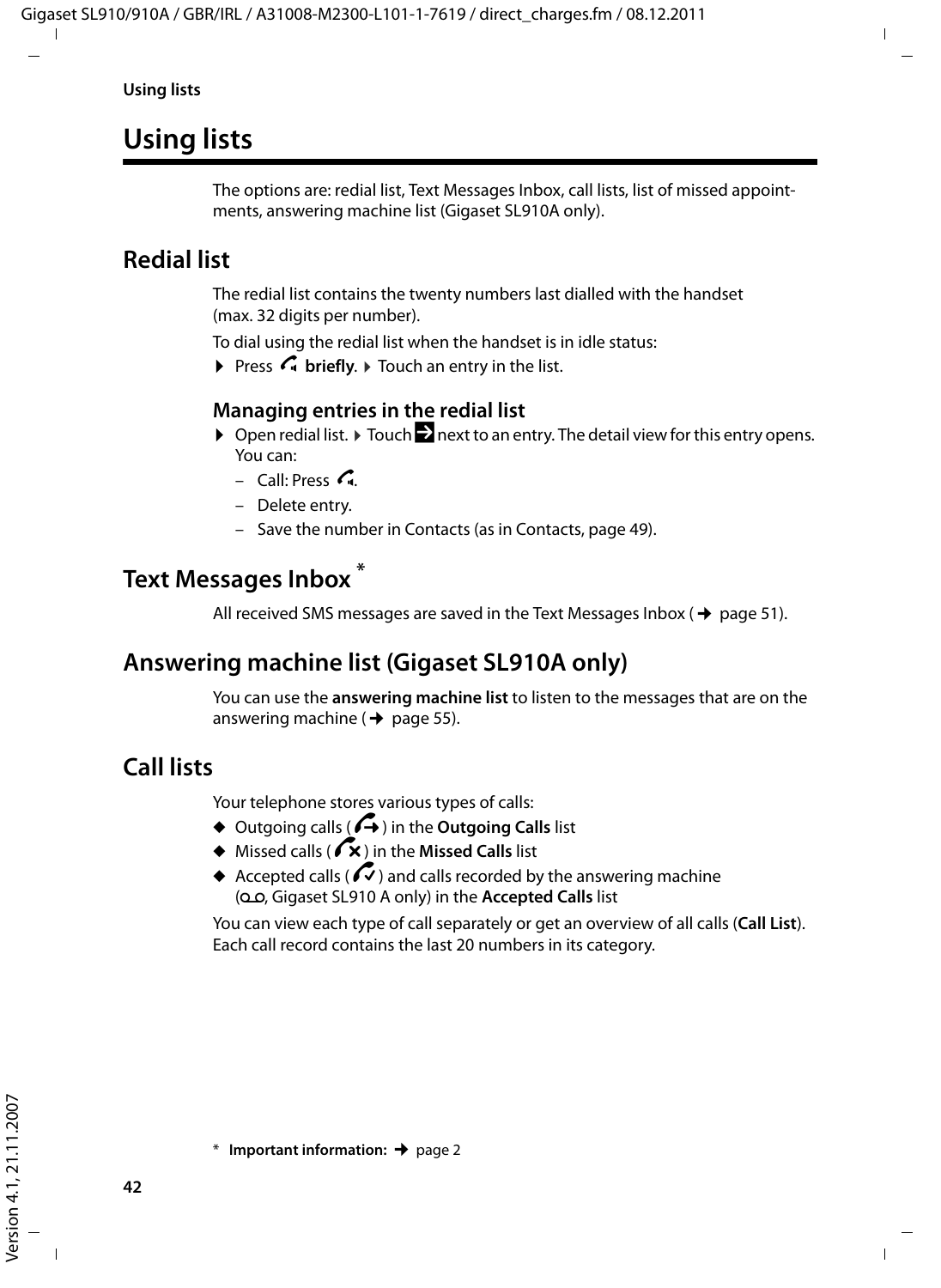### **Opening lists from the menu**

 $\triangleright$  In the **Applications** menu ( $\rightarrow$  page 25), touch [ $\cdot$  **Call List**].

The last call list displayed is opened. **All**, **Missed**, **Accepted** and **Outgoing** appear in the lower part of the display.

 $\triangleright$  Touch one of the areas to open the corresponding list.

To open the call lists via the message page  $($   $\rightarrow$  page 44).

### **List entry**

New messages are displayed at the top.

The following information is displayed in the list entries:

- $\blacklozenge$  List type (in header)
- $\bullet$  Icon for the type of entry
- $\triangle$  Caller's number. The name will appear on the display instead if you have saved the number in Contacts
- $\triangleleft$  Date/time of call (if set, page 17)
- $\blacklozenge$  For missed calls, the number of missed calls from this number is shown in square brackets

If the number is saved in Contacts, the following is also displayed:

 $\blacklozenge$  Number type and, if set ( $\blacklozenge$  page 45), the number of the caller

You have the following options:

- ▶ Call back a caller: Briefly touch the corresponding entry.
- ▶ Open detail view: Touch **D** next to the entry.

In the detail view, you can delete the entry or add the number of the entry to Contacts ( $\rightarrow$  page 49).

# **Missed appointments list**

Missed (unacknowledged) appointments from the calendar ( $\rightarrow$  page 65) and birthdays ( $\rightarrow$  page 49) are saved in the **Reminders / Events** list under the following circumstances:

- $\blacklozenge$  You do not acknowledge the appointment/birthday reminder.
- $\blacklozenge$  The appointment/birthday was signalled during a phone call.
- $\blacklozenge$  The handset is deactivated at the time of the appointment/birthday.

You open the list via the message page in the idle display ( $\rightarrow$  page 44).

If 20 entries are saved in the list, the oldest entry is deleted at the time of the next unacknowledged appointment reminder.

### **Deleting entries**

When the handset is in idle status:

- ▶ Open the message page and touch **a** and **[**  $\bullet$  **Delete**] in sequence.
- ▶ Touch all the entries to be deleted in sequence and then touch **[ Delete**].

To delete the entire contents of the list, see page 44.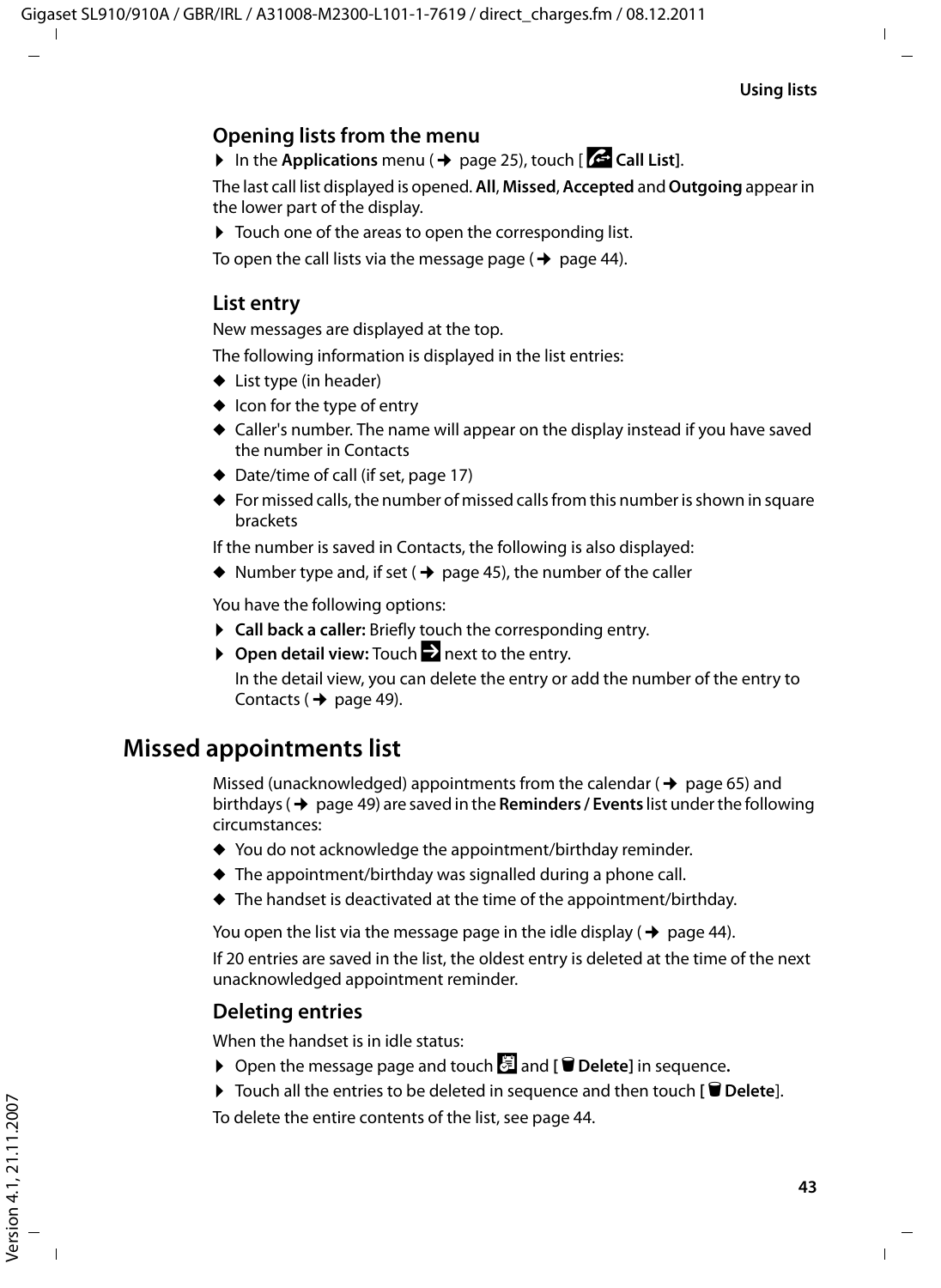# **Opening lists via the message page in the idle display**

- ◆ Answering machine list (Gigaset SL910A only)
- $\blacklozenge$  Network mailbox (if your network provider supports this function and the number of the network mailbox has been stored ( $\rightarrow$  page 59).)
- $\blacklozenge$  Text Messages Inbox<sup>\*</sup> ( $\blacktriangleright$  page 51)
- $\triangle$  Missed calls list
- $\blacklozenge$  Missed appointments list ( $\blacklozenge$  page 43)

The list of missed calls and the answering machine list (Gigaset SL910A) are always displayed. The icon for the network mailbox is always displayed, provided the number is stored in the telephone. The other lists are only displayed if they contain messages.

The icons have the following meanings:



# **Deleting lists**

You can delete the entire contents of the individual lists:

**▶** In the Settings menu (→ page 25), touch [**EEPA** System]. ▶ (If necessary, scroll). ▶ Touch **Z** next to **Clean-up List**. ▶ Touch the symbol next to the list to be emptied. ¤ Press **Yes** to confirm.

# **Configuring the display of new messages**

Specify whether receipt of new messages should be displayed on the handset.

- $\triangleright$  In the **Settings** menu ( $\rightarrow$  page 25), touch **[** g **Display and Keypad]**.
- $\blacktriangleright$  Activate or deactivate the message display using the switch.

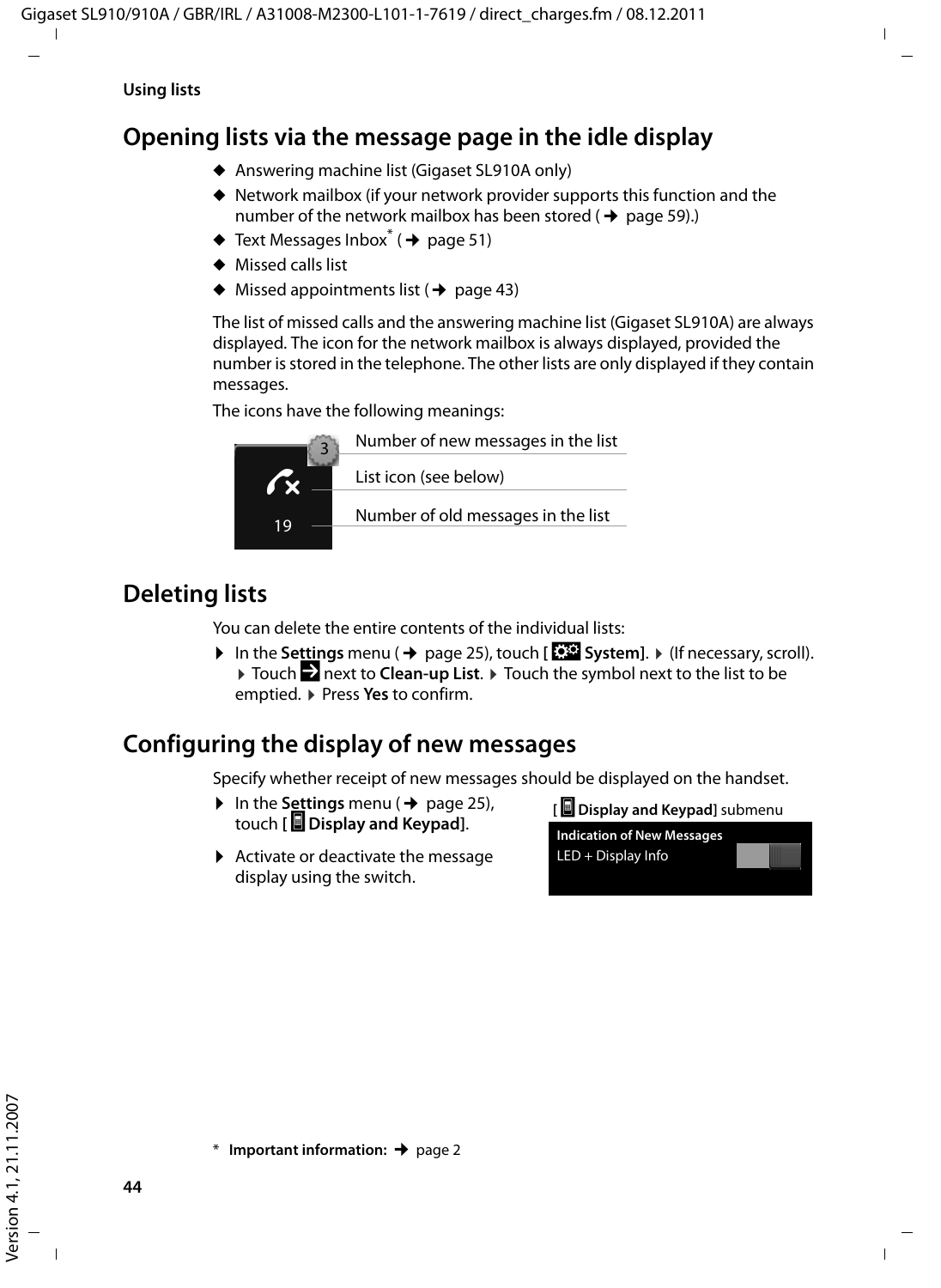#### **When message display is activated:**

An advisory tone sounds as soon as a **new entry** arrives in a list. The message LED on the left next to the earpiece also flashes.

In idle status, the following message appears:



The number of new messages is displayed under the icons.

- ▶ Open the list: Touch the list icon.
- ▶ Close the message: Touch **x** (top right).

If you close the message without opening the list containing the new messages, the LED continues to flash.

For messages from the network answering machine, please refer to the user guide.

# **Using Contacts**

You can create the Contacts list (with up to 500 entries) individually for your handset. You can also send lists/entries to other handsets ( $\rightarrow$  page 48).

#### **Please note**

To quickly access a number from Contacts, you can place the number on the configurable page in the idle display ( $\rightarrow$  page 72).

You can save up to eight numbers, together with the associated first name and surname, birthdays/anniversaries with signalling, VIP ringtone, caller picture in each **Contacts entry**.

#### **Length of the entries**

8 numbers: Max. 32 digits each

First name and surname: Max. 16 characters each

### **Opening Contacts (list of Contacts entries)**

▶ In the **Applications** menu, touch [**EContacts**] or touch **[EContacts**] on the dial page or during a call.

**Important information: → page 2**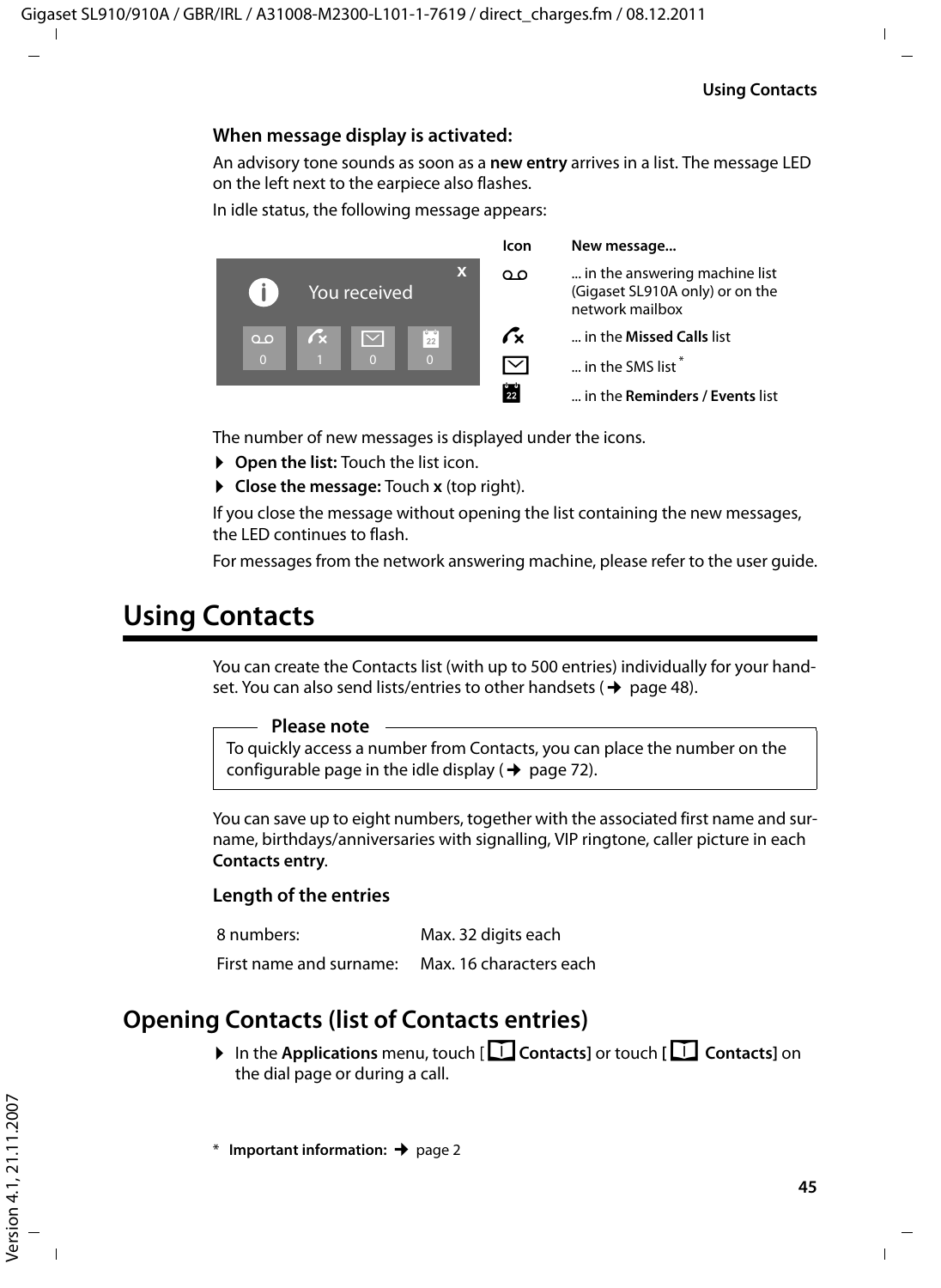# **Creating a new entry in Contacts**

▶ Open Contacts. ▶ Touch **[** $\frac{1}{2}$  New **Entry]**.

 $\triangleright$  Touch the individual fields to enter the corresponding component of the entry. You can touch **Add Number** up to eight times to assign up to eight numbers to this entry.

To create an entry, you must enter at least one number.

You can save the components shown in the adjacent picture.

If available, confirm each component **with ■ or [** √ Select].



#### **Defining default numbers**

If you have entered several numbers, one of the options  $\bigcirc$  (green) is displayed next to each number.

 $\triangleright$  Choose the default number for the entry by touching the corresponding option  $\mathcal{O}$  = default number). If an entry has only one number, this is the default number.

The default number is the number automatically dialled when you touch the corresponding Contacts entry.

#### **Saving a Contacts entry**

▶ Touch [**■** Save].

# **Order of Contacts entries**

You can define whether the entries are to be sorted by first name or surname. Use  $\int \oint_{\gamma}^{\beta}$  **Surname**l and  $\int \oint_{\gamma}^{\beta}$  First Namel to define how the entries are to be sorted.

If no name was entered, the default number is shown in the surname field. These entries appear at the beginning of the list, regardless of how the entries are sorted.

The sort order is as follows:

Space **|** Digits (0–9) **|** Letters (alphabetical) **|** Other characters.

# **Selecting a Contacts entry, navigating in Contacts**

If your Contacts has too many entries to display all at once, an alphabetical index is shown on the right side. You have the following options:

- $\blacklozenge$  Scroll vertically to the name you are searching for ( $\blacklozenge$  page 26).
- $\blacklozenge$  Touch the first letter in the index. The display jumps to the first name that begins with this letter. If necessary, scroll on to the desired entry. While you are scrolling, the index is temporarily covered by a scroll bar.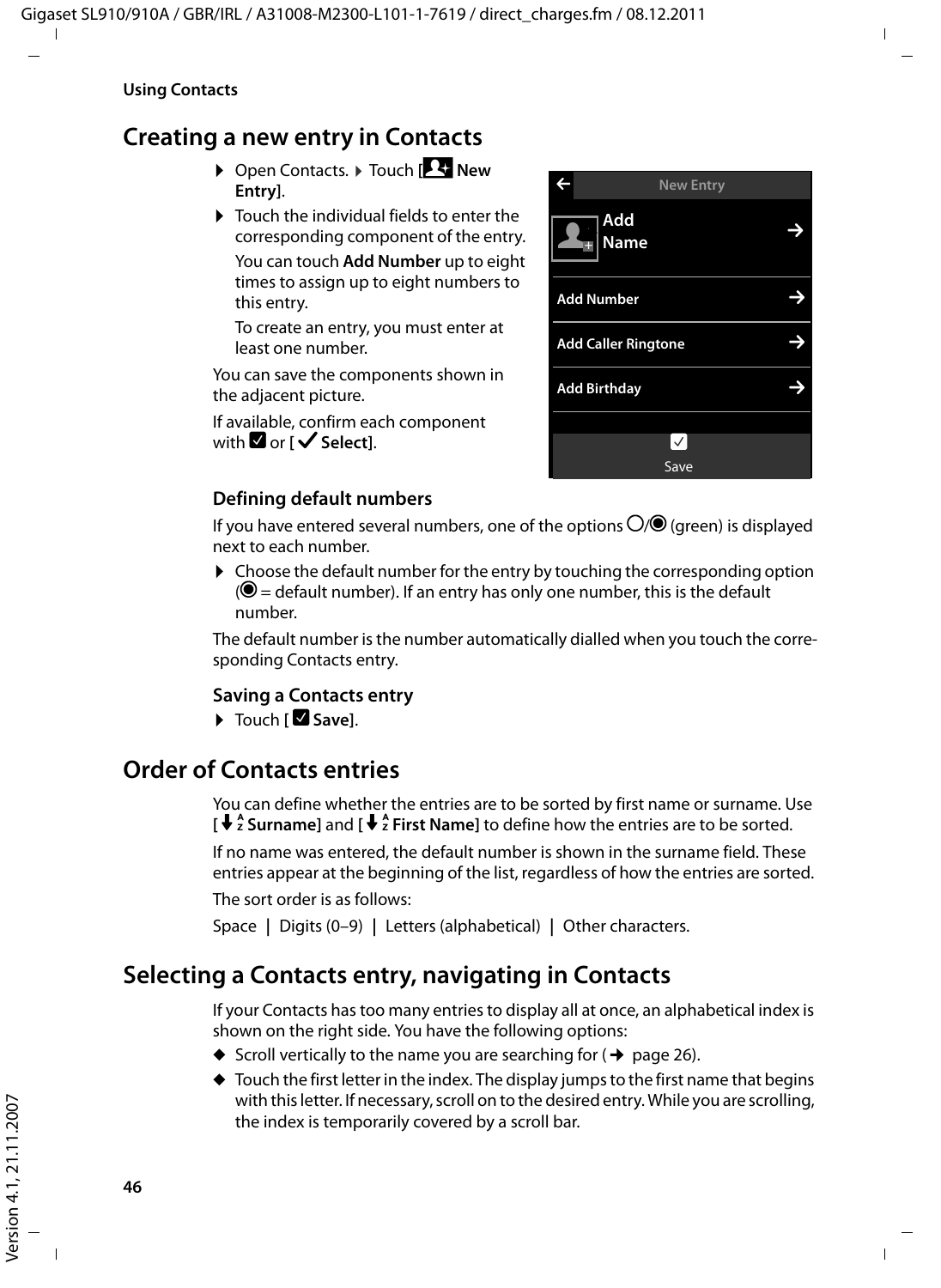## **Dialling with Contacts**

 $\triangleright$  Open Contacts ( $\rightarrow$  page 45).

You have the following options:

- Press  $\bigcap$ . The default number of the entry marked with the green dot is dialled. Or:
- $\triangleright$  Touch the name in the entry. The default number of the entry is dialled. Exception: If you have opened Contacts via the dial page, the phone number is transferred into the number field and can be expanded if required.

Or:

 $\triangleright$  Touch the  $\triangleright$  corresponding to the entry and touch the desired number in the detail view.

# **Managing Contacts entries**

#### **Viewing an entry (detail view)**

▶ Open Contacts ( $\rightarrow$  page 45). ▶ Touch  $\rightarrow$  next to an entry.

All the information relating to the entry is displayed.

#### **Editing an entry**

- ▶ Touch **[**  $\blacktriangleright$  **Edit**]. Continue as described under "Creating a new entry in Contacts"  $(\rightarrow$  page 46).
- $\triangleright$  Change/delete first name, surname or number: Touch the corresponding  $\triangleright$ If necessary, touch the corresponding field.  $\triangleright$  Delete name/number with  $\blacktriangleleft$ . If necessary, enter new name/new number.  $\triangleright$  Confirm with  $\blacksquare$ .
- $\triangleright$  Deleting the assignment of a caller picture, a VIP ringtone or a birthday: Touch ■ next to the appropriate entry. ▶ Touch **[ △ No Picture], [ ± No Ringtone**] or **[** þ **No Birthday]**.

#### **Deleting an entry**

¤ In the detail view, touch **[** <sup>ü</sup> **Delete]**. ¤ Press **Yes** to confirm.

**Deleting all Contacts entries** (see "Deleting lists" on page 44)

#### **Displaying the number of entries that are still available in Contacts.**

▶ Open Contacts in idle status. ▶ Touch **[ © Memory**].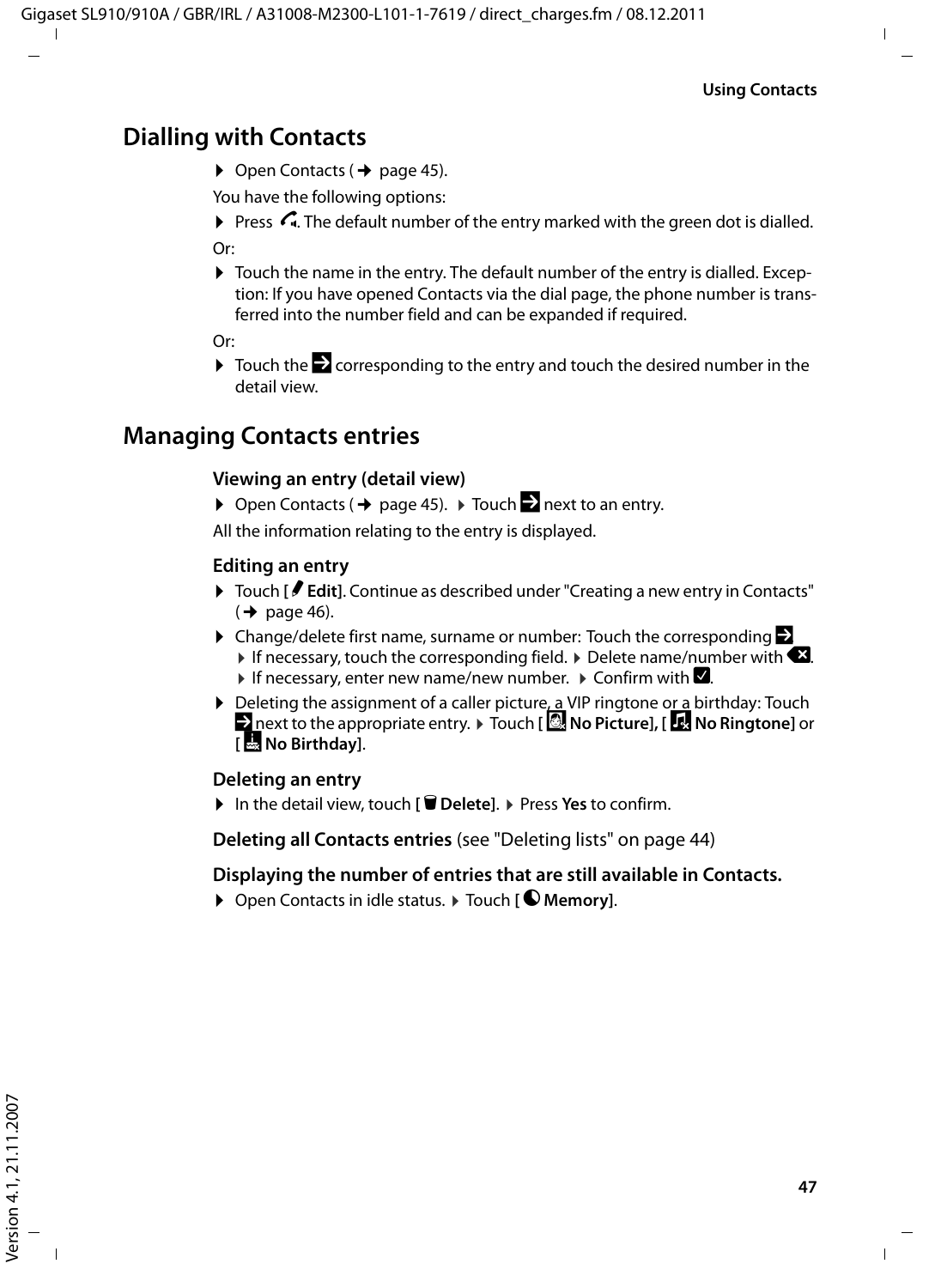# **Transferring an entry/Contacts to another handset**

#### **Prerequisites:**

- $\blacklozenge$  The sending and receiving handsets must both be registered to the same base.
- $\blacklozenge$  The other handset and the base can send and receive Contacts entries.

You can transfer the entire Contacts list, an individual entry or several individual entries.

#### **Please note:**

- $\blacklozenge$  An external call interrupts the transfer.
- $\triangle$  Caller pictures and sounds are not transferred. For a birthday, only the date is transferred.
- $\blacklozenge$  When transferring an entry between two vCard handsets:

If the recipient does not yet have an entry with that name, a new entry is created. If there is already an entry with that name, this entry is expanded with the new numbers. Where there are more than eight numbers in total, a second entry is created with the same name.

- $\blacklozenge$  If the recipient is not a vCard handset: An entry is created and sent for each number.
- $\triangle$  Your handset receives entries from a non-vCard handset: Entries with numbers already saved are rejected, otherwise a new entry is created.

#### **Transferring individual entries**

 $\triangleright$  Open the detail view for the entry ( $\rightarrow$  page 47).  $\triangleright$  Touch **[ E** Copy].  $\triangleright$  Confirm the prompt with **Internal Handset**. Select the recipient handset.

After a successful transfer:

▶ Touch Yes if another entry should be sent. Otherwise touch No.

#### **Transferring the entire Contacts list**

Open Contacts (→ page 45).  $\triangleright$  Touch [*■* **Copy List**].  $\triangleright$  Answer the following prompt with **Internal Handset**.  $\triangleright$  Select the recipient handset.

# **Transferring Contacts as a vCard with Bluetooth**

▶ Sending Contacts: Open Contacts. ▶ Touch [ **E** Copy List].

Or:

- $\triangleright$  **Sending entry:** Open the detail view for an entry.  $\triangleright$  Touch [ $\blacksquare$  Copy].
- ▶ Answer the following prompt with **Bluetooth Device**. Bluetooth is activated, if necessary.
- $\triangleright$  Select the recipient from the **Known Devices** ( $\rightarrow$  page 61) list or touch **[**þ**Search]** and select the recipient from the **Devices found** list. Enter the recipient's PIN and touch  $\blacksquare$ .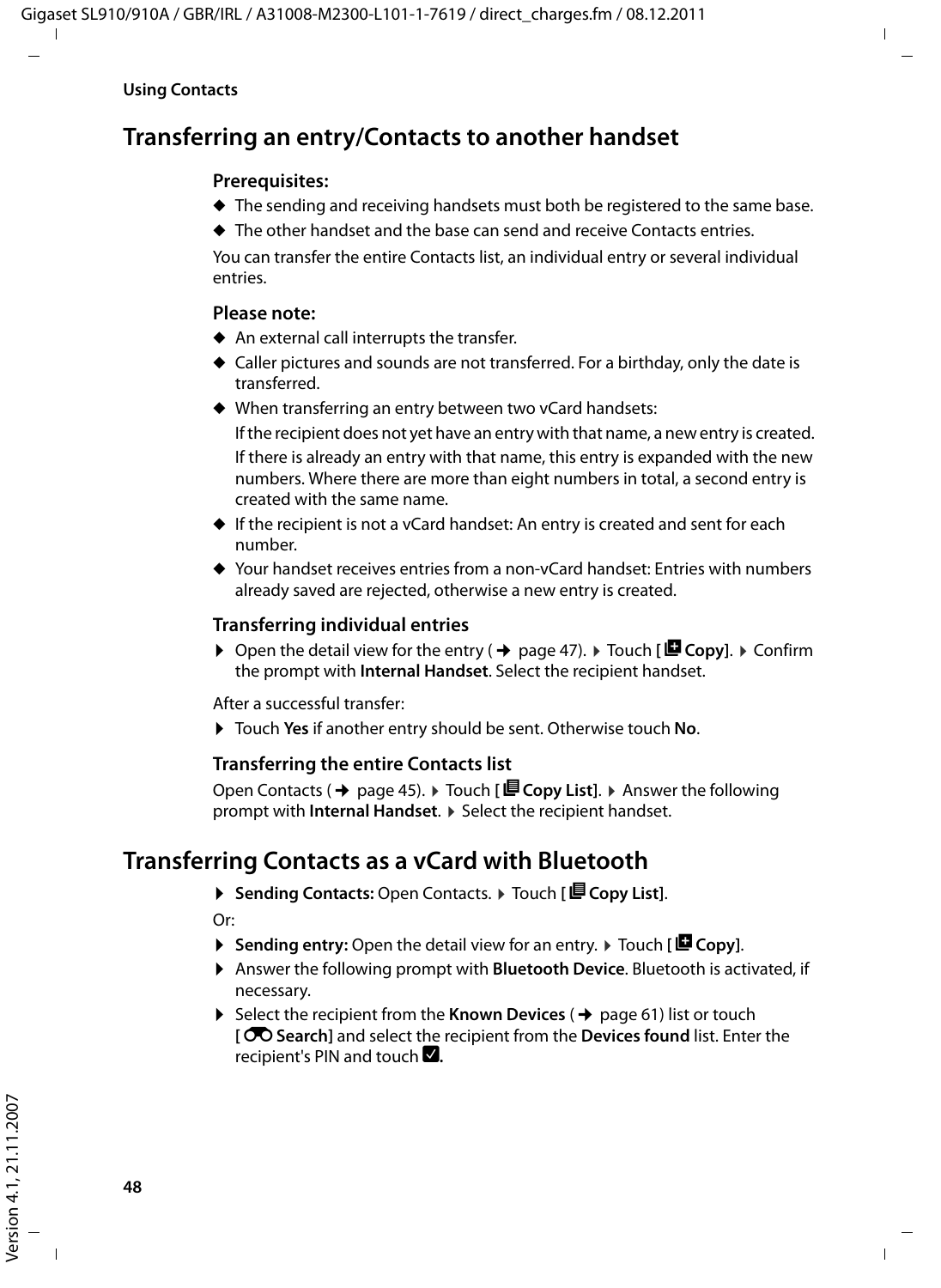## **Receiving a vCard with Bluetooth**

**Prerequisite:** The handset is in idle status. Bluetooth is activated.

- $\triangleright$  If the sender is in the **Known Devices** ( $\rightarrow$  page 61) list, receipt occurs automatically.
- ▶ If the sender is not in the **Known Devices** list, enter the sender's device PIN and touch  $\nabla$

### **Adding a displayed number to Contacts**

You can copy numbers displayed in a list, e.g., the call list, the redial list, the answering machine list or in an SMS to Contacts. You can also copy numbers that you have just dialled or entered for dialling.

- ▶ Touch **[** $\bullet$  **]** Copy Number] or [Copy to Directory]. You can:
	- Create a new entry ( $\rightarrow$  page 46): The number is copied as the first number of the entry with number type **Home**.
	- Add a number to an existing entry: Select an entry. ▶ Touch Add Or Select the number you want to overwrite.  $\triangleright$  Touch Yes.

## **Copying a number from Contacts**

- ▶ Depending on the operating situation, open Contacts with **[**□ Contacts] or  $LI$
- ▶ Touch a Contacts entry to copy its default number. Or:

Touch the  $\blacktriangleright$  next to the entry and then touch the number to be copied.

### **Reminder call on an anniversary**

A reminder call is signalled **in idle status**. You have the following options:

- **▶ Touch Write Text Message or**
- ▶ Touch Off to acknowledge the reminder call and to exit.

**When you are on the phone,** a reminder call is indicated on the handset with a **single** advisory tone.

Anniversaries that are indicated during a call and anniversaries that are not acknowledged are entered in the list of missed appointments ( $\rightarrow$  page 43).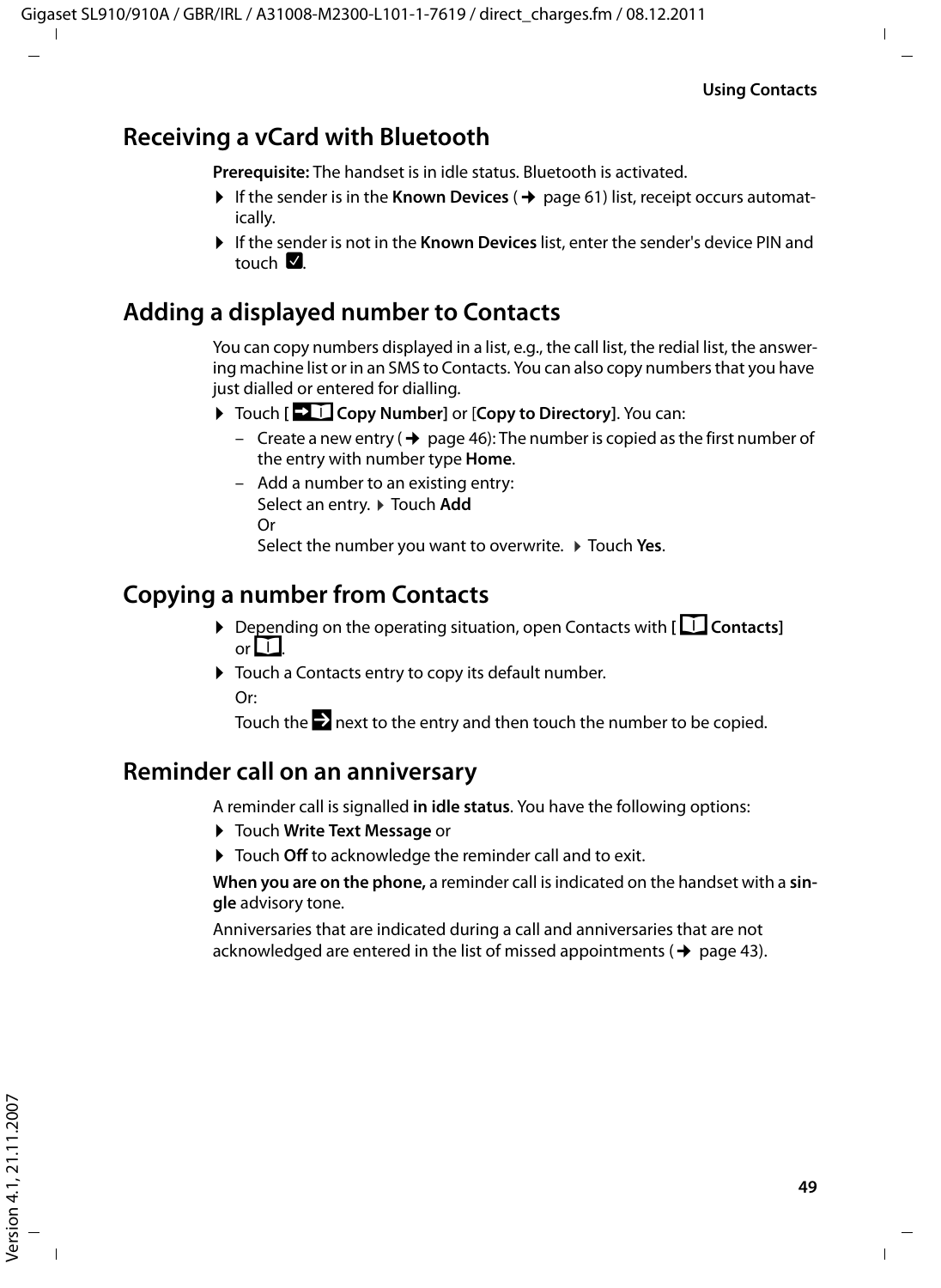# **Sending and receiving SMS messages (text messages) \***

Your device is supplied ready for you to send text messages immediately.

#### **Prerequisites:**

- $\triangleleft$  Calling Line Identification is enabled.
- $\blacklozenge$  Your network provider supports SMS within the fixed line network.
- $\blacklozenge$  To receive SMS messages, you must be registered with your network provider.

### **Writing/sending SMS**

Your system can send a **linked** SMS (made up of up to four individual SMS messages) as one message. Linking occurs automatically.

- ▶ Write an SMS: Open the Applications menu. ▶ [ **W** Write Text Message] ■ Touch the **To** field. ■ Enter the recipient's number with area code. ■ Confirm with **■**. Touch the Message field. The Enter the SMS text (enter text and special characters,  $\rightarrow$  page 27).  $\triangleright$  Confirm with  $\blacksquare$ .
- $\triangleright$  Send an SMS: Touch [ $\triangleright$  Send].

#### **Please note**

In the case of an external call, or if you interrupt writing by more than 3 minutes, the text is automatically saved in the draft message list. If the memory is full, the SMS is deleted.

#### **Draft message list, temporarily storing an SMS while writing**

You can later change and send SMS messages that are stored temporarily. You are writing an SMS ( $\rightarrow$  page 50):

 $\triangleright$  End text input with  $\blacksquare$ .  $\triangleright$  Touch **[** $\blacksquare$  Save].

#### **Opening an SMS from the draft message list**

▶ Open the Applications menu. ▶ [**W** Write Text Message] ▶ [<sup>2</sup>]  $\triangleright$  Touch the entry in the draft message list.

You can delete the SMS (**[** $\bullet$  **Delete**]) or continue writing (**[** $\bullet$  **Edit**], → page 50).

### **Receiving SMS**

Incoming SMS messages are saved in the inbox, linked SMS messages are, in general, displayed as **one** SMS.

#### **Activating/deactivating first ringtone muting \***

- ▶ Open the **Settings** menu and enter the number code for the service functions  $($   $\rightarrow$  page 81).
- If the first ringtone is to be muted, enter  $|1| |9| |1|$ . Otherwise enter  $|1| |9| |0|$ .

\* **Important information:**¢page 2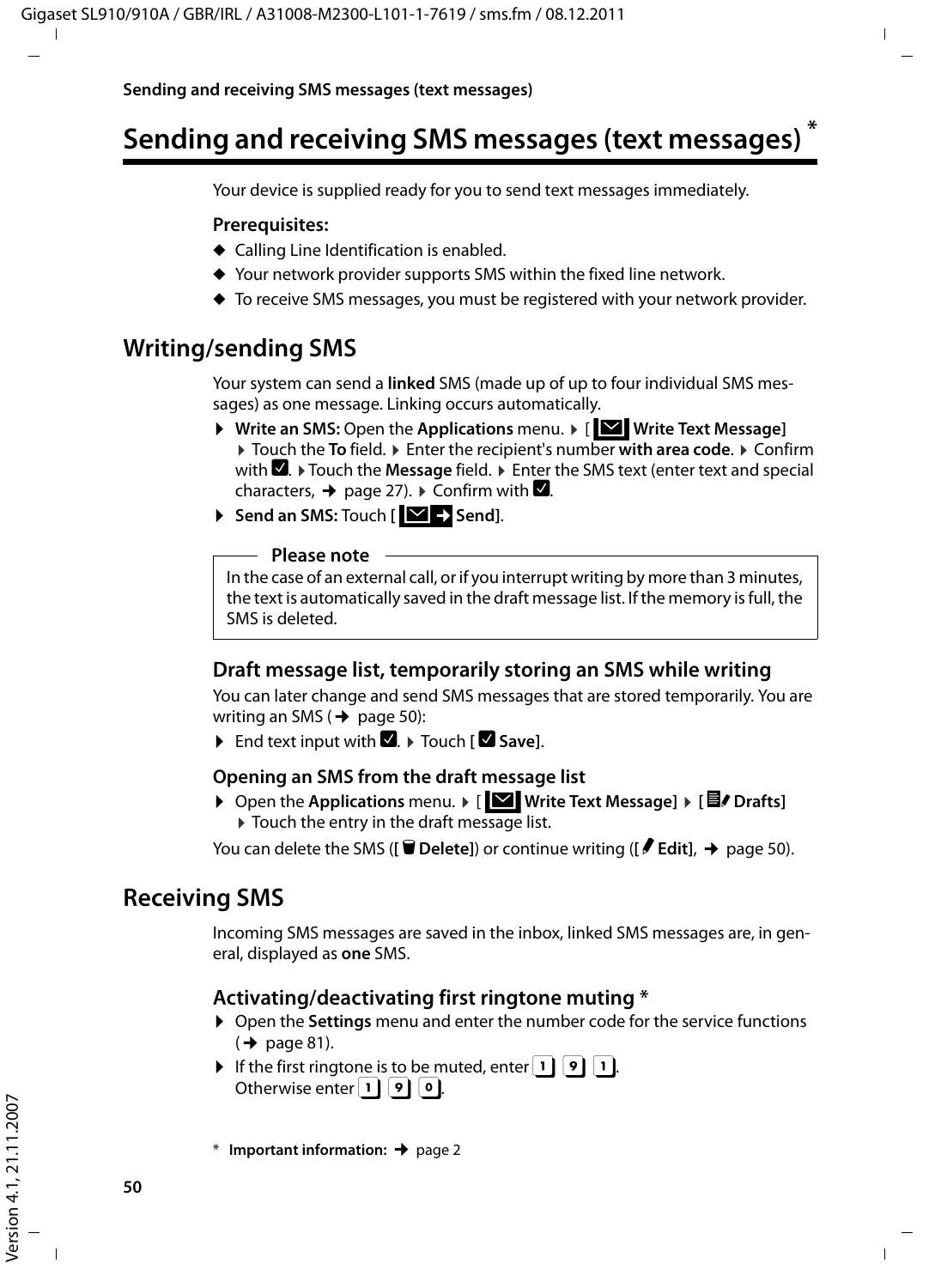### **Text Messages Inbox**

The inbox contains all the received SMS messages and those SMS messages that could not be sent due to an error.

New SMS messages are indicated on the handset with a message ( $\rightarrow$  page 44) in idle mode, by a flashing LED (if set, see page 44) or you will hear an advisory tone.

#### **Opening the Text Messages Inbox**

If the Text Messages Inbox contains messages (read or unread), the following icon appears on the message page in the idle display:



▶ Touch the icon to open the Text Messages Inbox.

If the Text Messages Inbox contains new (unread) SMS messages, you can open the Text Messages Inbox using the message in the idle display ( $\rightarrow$  page 44):

 $\triangleright$  Touch  $\triangleright$ 

#### **Entry in the Text Messages Inbox**

An entry in the inbox is displayed with the sender and date of receipt (example):

- **1.** Number or name and number type (if number is in Contacts). **Unknown**, if no number is available.
- **2.** SMS status:  $\triangledown$  (Red): New (unread) SMS messages

 $\triangledown$  (White): Old (read) SMS messages, as well as date and time of receipt.

**3.** Touch **[** $\mathbf{Z}^{\dagger}$  **New**] to write a new SMS message ( $\rightarrow$  page 50).



#### **Please note**

To delete the entire contents of the Text Messages Inbox, see page 44.

### **Reading and managing SMS messages**

- ▶ Touch an entry in the Text Messages Inbox. You have the following options:
- $\blacklozenge$  **Reply**]: Write and send an SMS to the sender ( $\blacklozenge$  page 50).
- $\bullet$  [ $\neq$  **Edit**]: Change the SMS text and send back to the sender ( $\bullet$  page 50).
- $\blacklozenge$  [ $\blacktriangleright$  **Send**]: Forward the SMS to another number ( $\blacktriangleright$  page 50).
- ◆ **[** $\blacksquare$  **Delete**]: Delete SMS.
- $\bullet$  Press *C*: Call sender of the SMS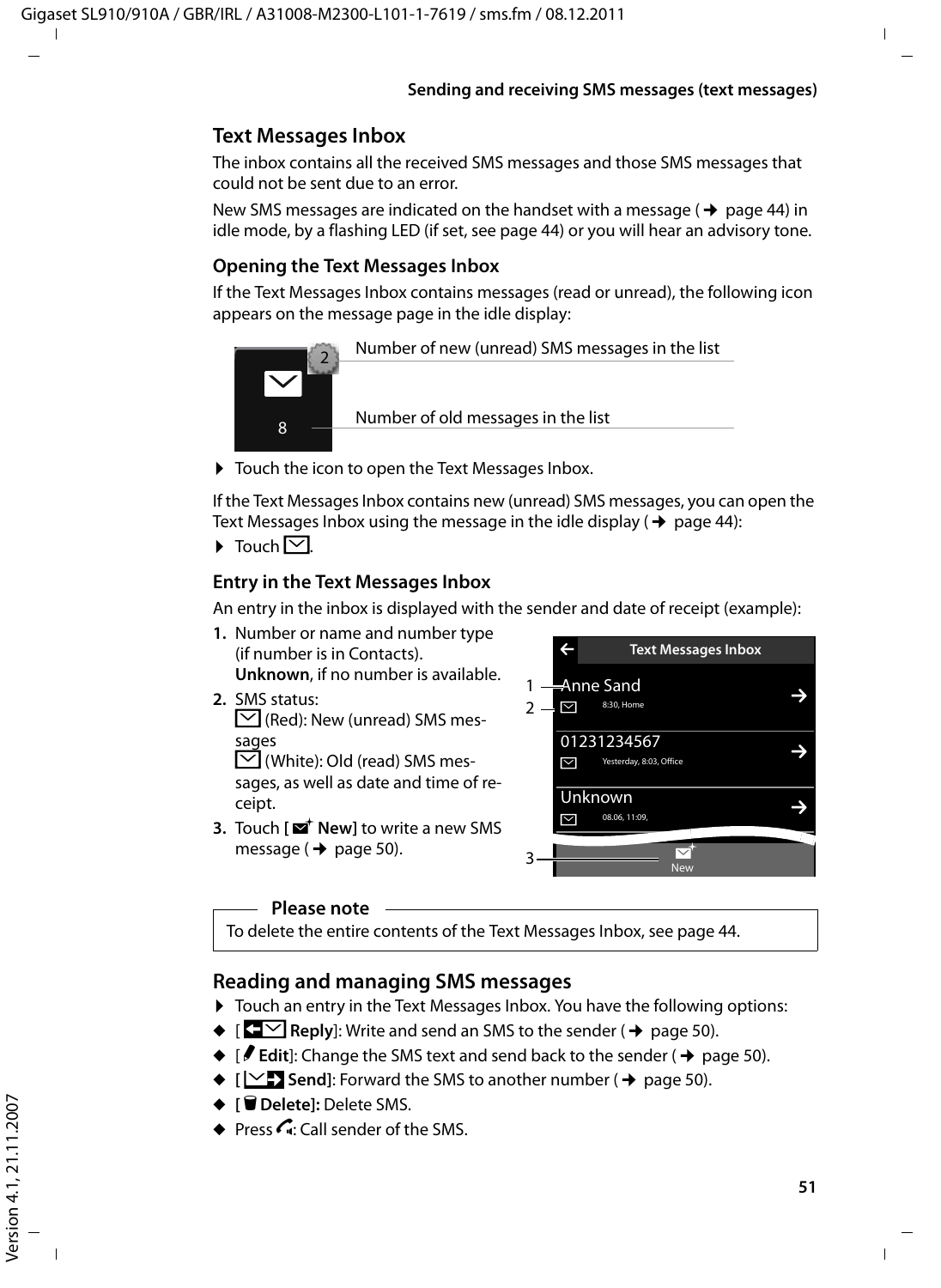#### ◆ Touch sender/number in the message text

Call the number or save in Contacts ( $\rightarrow$  page 49). The number cannot be divided by a space. If it contains a special character (+ - / etc.), it is regarded as two numbers. An attached mailbox identifier is added to Contacts.

# **Setting up the SMS centre**

Phone numbers of at least one SMS centre must be saved in the device, otherwise you cannot open the [ **Write Text Message]** submenu in the **Applications** · menu.

SMS messages are received from **every** entered SMS centre, as long as they are registered with their service provider. Your SMS messages are sent via the SMS service centre that is entered as the active send service centre ( $\rightarrow$  page 52).

### **Entering/changing the SMS centre, setting the send centre**

- $\triangleright$  Open the **Settings** menu ( $\rightarrow$  page 25). **▶ [** $\mathbb{Z}_6$  SMS Service Centres]
	- $\triangleright$  Touch  $\triangleright$  next to an SMS centre.
	-
	- $\blacktriangleright$  Enter the phone number of the SMS centre.  $\triangleright$  Confirm with  $\blacksquare$ .
- $\blacktriangleright$  If necessary, repeat the procedure for the other SMS centres.
- ▶ Specify Active Send Centre: Touch the number of the SMS centre (1 - 4) you wish to use as the send centre at the top of the display. For the SMS centres 2 to 4, the setting only applies to the next SMS.

| <b>SMS Service Centres</b>          |  |  |
|-------------------------------------|--|--|
| <b>Active Send Centre</b><br>2      |  |  |
| Service Centr.1<br>(Not configured) |  |  |
| Service Centr.2<br>(Not configured) |  |  |

## **SMS on a PABX**

- ◆ **Calling line identification** must be forwarded to the extension of the PABX **(CLIP)**.
- $\blacklozenge$  If necessary, the access code number must be prefixed to the number of the SMS centre (depending on your PABX).

Test: Send an SMS to your own number, once with the access code and once without.

 $\blacklozenge$  If the SMS is sent without the extension number, it will not be possible for the recipient to answer directly.

Sending and receiving SMS **on ISDN PABXs** is only possible via the MSN number assigned to your base.

# **Activating/deactivating the SMS function**

If you deactivate the SMS function, you cannot send or receive any further SMS messages with your phone. All the settings and the entries in the inbox and draft message list remain saved even after switching off.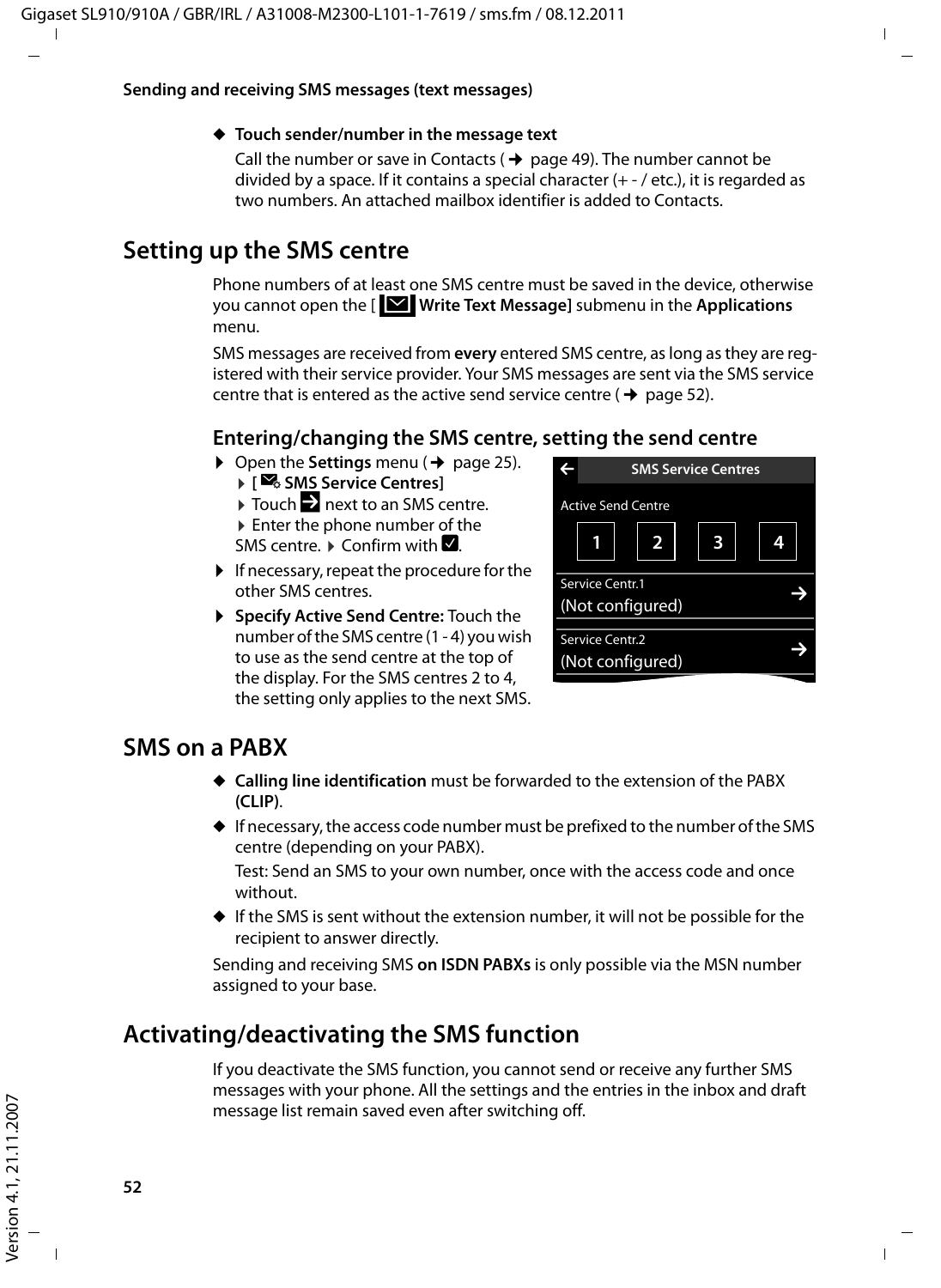- ▶ Open the **Settings** menu and enter the number code for the service functions  $(\rightarrow$  page 81).
- $\triangleright$  Deactivate the SMS function: Enter **2.** 6. **0.** Reactivate the SMS function (default): Enter  $\boxed{2}$   $\boxed{6}$   $\boxed{1}$ .

# **SMS troubleshooting**

- E0 Calling Line Identification permanently restricted (CLIR) or Calling Line Identification not activated.
- FE | Error occurred during SMS transfer.
- FD Connection to SMS centre failed, see self-help.

#### **Self-help with errors**

You cannot send messages.

- 1. You have not requested the CLIP service (Calling Line Identification Presentation).
	- $\blacktriangleright$  Ask your network provider to enable the feature.
- 2. SMS transmission has been interrupted (e.g., by a call).
	- $\blacktriangleright$  Re-send the text message.
- 3. The network provider does not support this feature.
- 4. No number or an incorrect one has been entered for the send centre.
	- Enter the number ( $\rightarrow$  page 52).

You receive an incomplete SMS.

- 1. Your phone's memory is full.
	- ▶ Delete old SMS messages.
- 2. The network provider has not yet sent the rest of the message.

You have stopped receiving SMS messages.

- **All Calls** is activated for call divert or network answering machine.
- $\triangleright$  Change the call divert settings ( $\rightarrow$  page 40).

The SMS message is played back.

- 1. The "display call number" service is not activated.
	- ▶ Ask your network provider to enable this feature (there is a charge for this).
- 2. Your mobile phone operator and SMS service provider are not working together.
	- ▶ Obtain information from your SMS service provider.
- 3. The phone is not registered with the SMS service provider.
	- ▶ Send an SMS message to register your phone for SMS reception.

Messages are only received during the day.

Your phone is not registered with the SMS service provider.

- ▶ Obtain information from your SMS service provider.
- ▶ Send an SMS message to register your phone for SMS reception.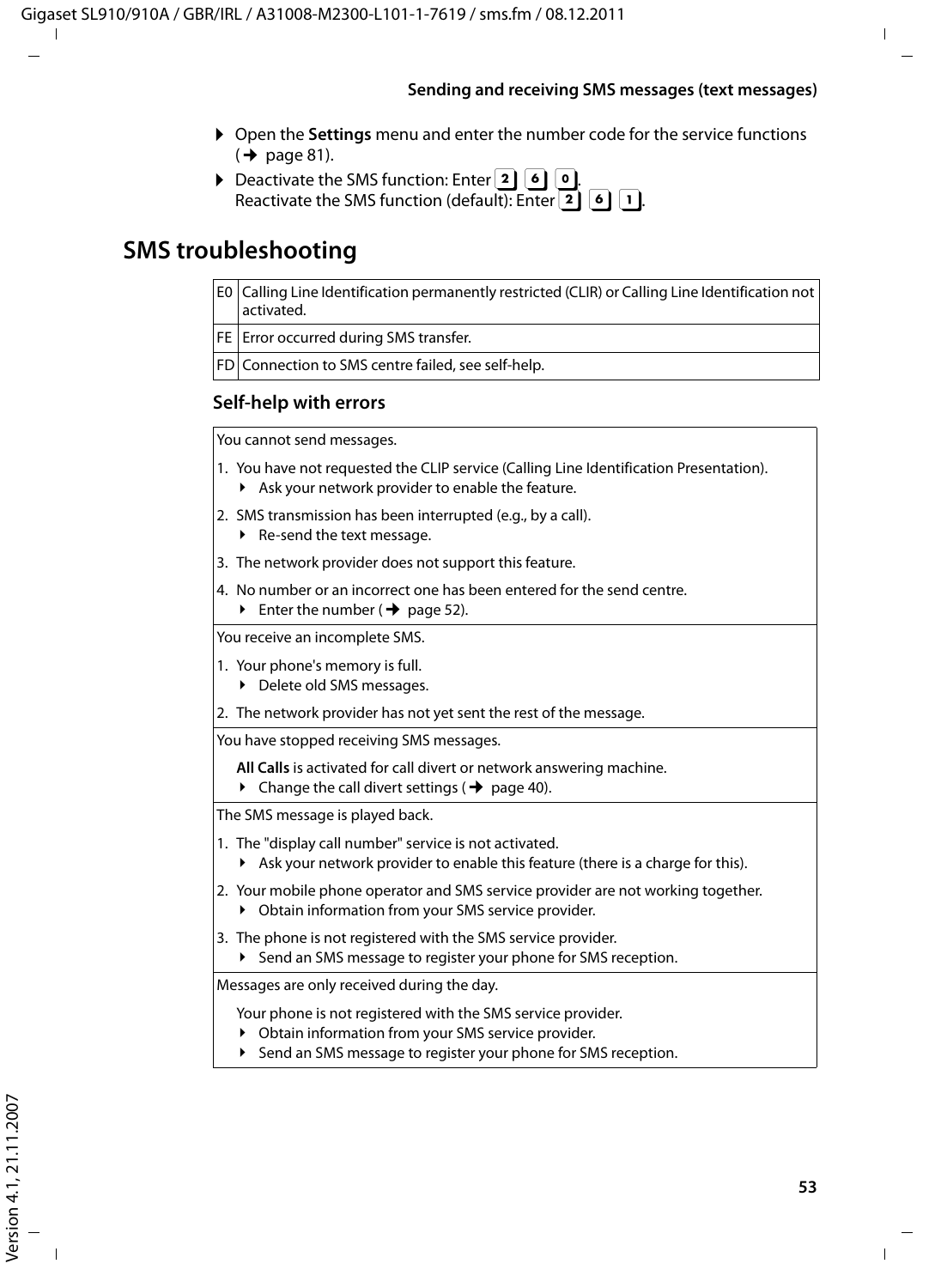# **Operating the Gigaset SL910A base answering machine**

# **Operating via the handset**

Set the answering machine using the status page  $($   $\rightarrow$  page 24) or the **Answer Machine** submenu:

**▶** Open the Settings menu (→ page 25). ▶ **[@Answer Machine]**  $\blacktriangleright$  If necessary, scroll to the desired function.

#### **Activating/deactivating the answering machine and setting the mode**

- **Activation:** You activate/deactivate the answering machine with the button.
- ▶ **Mode:** The options are:
	- **Announcement:** Caller hears announcement, can leave a message;
	- **Advisory Message:** Caller hears announcement, cannot leave a message:
	- **Time Control:** Activate **Announcement** mode for a fixed time of day, outside this time, **Advisory Message**  is activated.

Touch the corresponding area (activated mode is highlighted).

In the case of **Time Control**, the following fields are displayed (time **must** be set):

| Answer Machine] submenu               |                     |                 |
|---------------------------------------|---------------------|-----------------|
| <b>Activation</b><br>Mode             |                     | on              |
| Announce-<br>ment                     | Advisory<br>Message | Time<br>Control |
| Only for Mode = Time Control          |                     |                 |
| Announcement from<br>00:00            |                     |                 |
| <b>Advisory Message from</b><br>00:00 |                     |                 |

**▶ Announcement from / Advisory Message from:** Touch corresponding **■** ▶ Specify the time ( $\rightarrow$  page 17) when the appropriate mode should be activated.  $\blacktriangleright$  Go back with  $\blacktriangleleft$ 

If no personal announcements are available, the default announcements are used.

#### **Recording, playing back, deleting announcements/advisory messages**

Recording a new announcement deletes the announcement previously saved.

**▶** Open the  $\left[\frac{\infty}{2}\right]$  Answer Machine] submenu (→ page 54). ▶ If necessary, scroll to **Announcement** / **Advisory Message**. ¤ Touch the ' next to **Announcement** / **Advisory Message**.

#### **Recording**

▶ Touch **[● Record own] / [● Re-Record]. ▶ Record the announcement after** the ready tone (at least 3 seconds, up to a maximum of 180 seconds). ▶ Complete with [**■End**].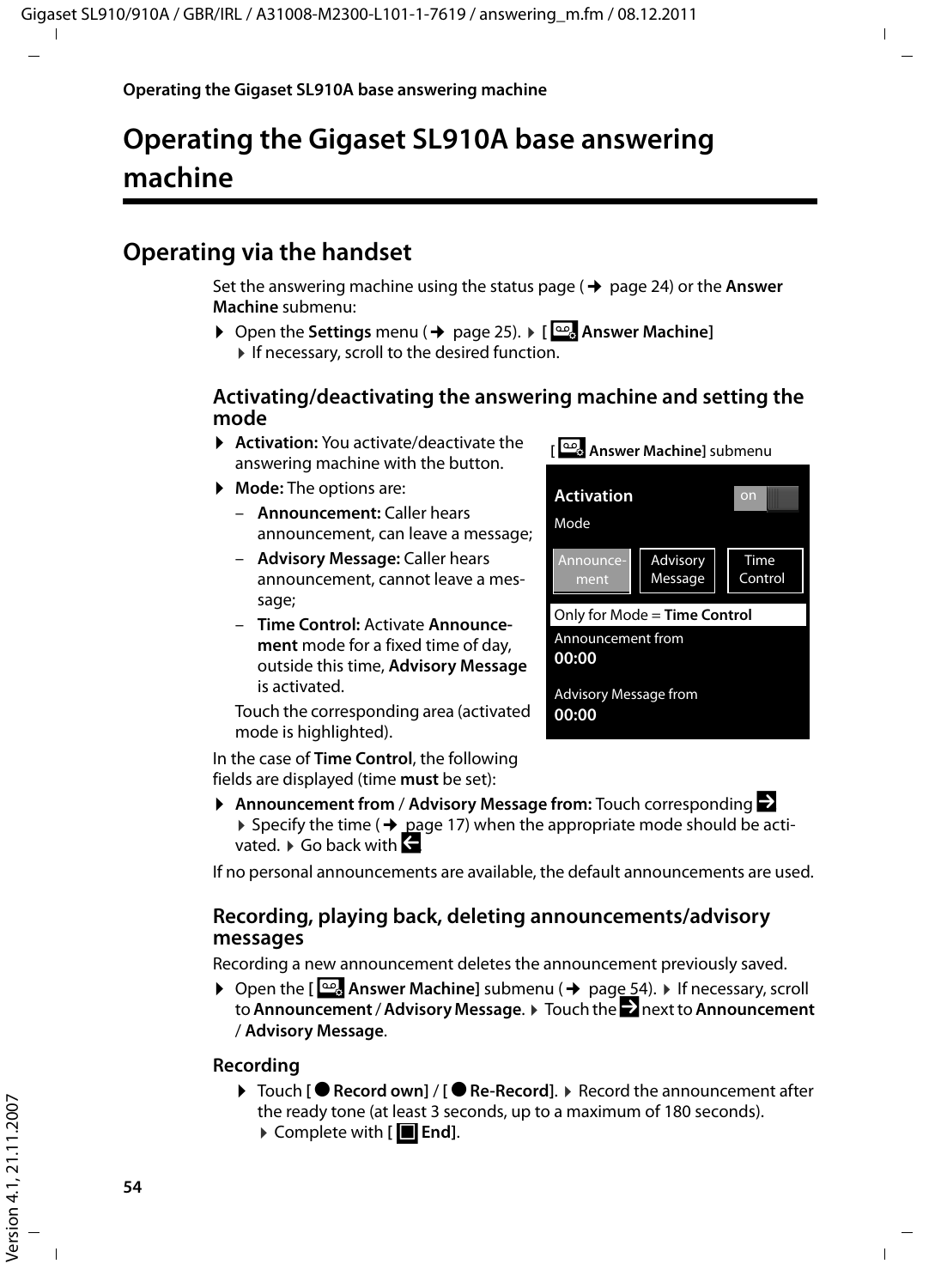#### **Operating the Gigaset SL910A base answering machine**

To cancel the recording: Press  $\widehat{\bullet}$  briefly or touch  $\leftarrow$ 

#### **Please note**

- $\triangle$  Recording ends if there is a pause lasting longer than 3 seconds.
- $\blacklozenge$  If you cancel the recording, the default announcement is used.
- ◆ If the answering machine's memory is full, it will switch to **Advisory Message** mode. After old messages have been deleted, it switches back into **Announcement** mode.

#### **Listening**

- ▶ Touch **[▶ Play**]. You will hear the default announcement if you have not recorded one of your own.
- ▶ During playback, touch **[ New]** to re-record the announcement.

#### **Deleting**

¤ Touch **[** <sup>ü</sup> **Delete]**. ¤ Press **Yes** to confirm.

#### **Playing back messages**

You can open the answering machine list using the following icon on the message page:



 $\triangleright$  Touch the icon to open the answering machine list.

An entry in the list is displayed as follows (example):

- **1.** Number or name and number type (if number is in Contacts). **Unavailable**, if no number is available.
- **2.** Message status: oo (red): New message, date and time of receipt. Ã (white): Old message, date and time of receipt.

#### **Playing new messages**

▶ Touch **[ ▶ Play all new**].

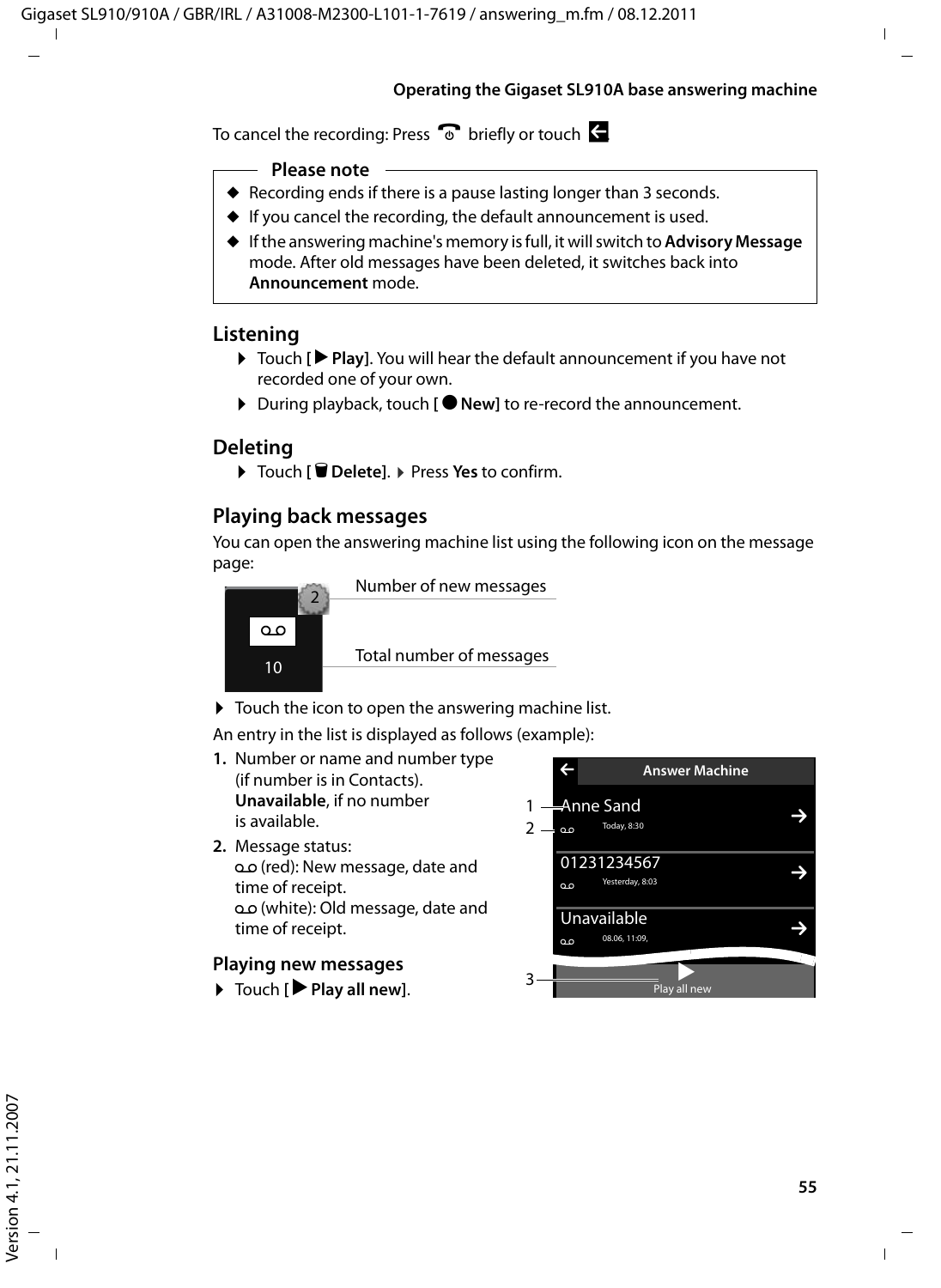#### **Playing individual messages**

 $\triangleright$  Touch an entry in the answering machine list.

While listening, the **Call Info** is displayed. You have the following options:

- ◆ **[Z** Volume] ▶ Adjust the playback volume.
- ◆ **[**<sup>√</sup> 5 sec.] ▶ After playback of more than 5 seconds, the playback jumps back 5 seconds. After playback of less than 5 seconds, the playback jumps back to the start of the current message.
- ◆ **[** $\bullet$  **Delete**]  $\bullet$  Delete message during playback.
- $\blacklozenge$   $\lceil$   $\blacksquare$  Copy Number]  $\blacktriangleright$  Copy number to Contacts ( $\blacktriangleright$  page 49).

#### **Deleting all old messages**

See "Deleting lists" section on page 44.

#### **Accepting a call from the answering machine**

The answering machine has answered a call:

▶ Touch **[ √ Accept]**.

If 3 seconds of the call have already been recorded when you pick it up, the recording will be saved as a new message.

### **Diverting an external call to the answering machine**

The answering machine is activated. There is sufficient free memory space. An external call is signalled on the handset:

¤ Touch **[Divert]**. The answering machine immediately starts in **Announcement** mode.

#### **Two-way recording of external call**

- $\blacktriangleright$  Inform the caller that the call is being recorded.
- In the option slider, touch **A** then **[**  $\bullet$  **Record**] to start the two-way recording. To end the recording, touch **[ C End Recording**].

The two-way recording appears in the answering machine list as a new message. If the memory is full, you will hear an end tone and the two-way recording will be cancelled.

# **Activating/deactivating call screening on a handset**

#### **Permanently activating/deactivating call screening**

- **▶** In the Answer Machine submenu (→ page 54), scroll to Call Screening.
	- $\triangleright$  Activate/deactivate call screening with the corresponding button.

#### **Deactivating call screening for the current recording**

**E** Touch **[**  $\mathbb Z$  Silence].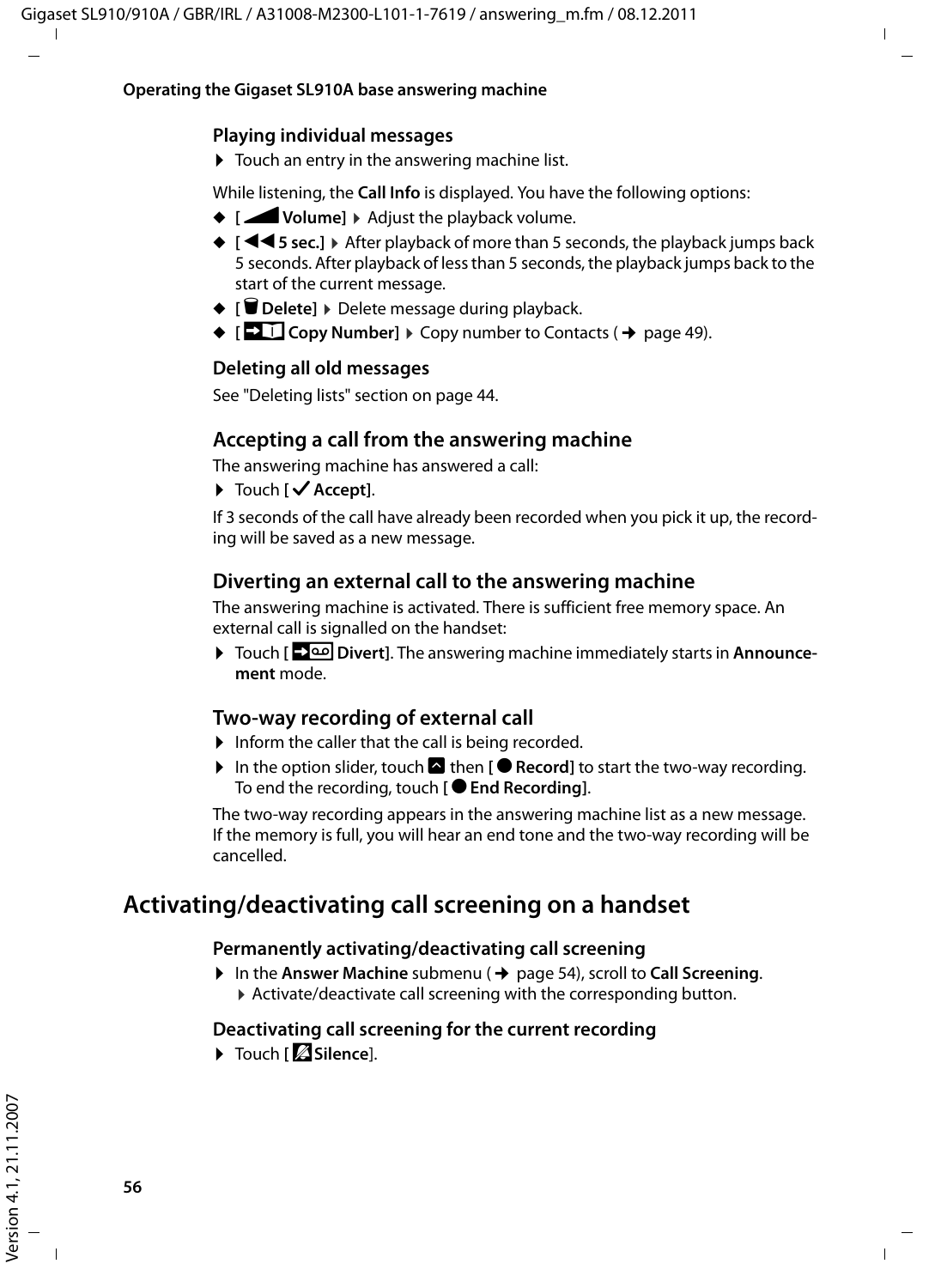## **Activating/deactivating playback of the recording time**

▶ In the Answer Machine submenu (→ page 54), scroll to Play Time Stamp.  $\triangleright$  Activate/deactivate the function with the corresponding button.

### **Setting the recording parameters**

The answering machine has default settings.

- $\triangleright$  In the Answer Machine submenu ( $\rightarrow$  page 54), scroll to the following entries, if necessary.  $\triangleright$  Touch the  $\triangleright$  next to the relevant recording parameter.
- $\triangleright$  Touch the desired setting ( $\bigcirc$  = selected).  $\triangleright$  Return to the submenu with  $\bigcirc$

You can set the following recording parameters:

- u **Recording Length**: **1 min.**, **2 min.**, **3 min.** or **Maximum**.
- ◆ Recording Quality: Long Play or Excellent.
- u **Ring Delay**: **No Delay**, **10 sec.**, **18 sec.**, **30 sec.** or **Automatic**. In **Automatic** mode, the following applies for ring delay:
	- If there are new messages, it will accept your call after 10 seconds.
	- If there are no new messages, it will accept your call after 18 seconds. This means that, after approximately 15 seconds, you know that there are no new messages.

The time selected for ring delay determines how long the caller must wait before the answering machine answers the call.

### **Operating when on the move (remote operation)**

Check or activate the answering machine from another telephone (e.g., hotel, mobile phone).

**Prerequisites:** The current system PIN is set to something other than 0000  $($   $\rightarrow$  page 79) and the other telephone has tone dialling (DTMF). Alternatively, you can use a code transmitter (available from retailers).

### **Activating the answering machine**

**Prerequisite:** The answering machine is deactivated.

- ▶ Call your phone line and let it ring until you hear: "Please enter PIN".
- ▶ Enter the system PIN for your phone within 10 seconds.

#### **Calling the answering machine and playing back messages**

**Prerequisite:** The answering machine is activated.

 $\triangleright$  Call your phone line and press  $\triangleright$  when you hear your announcement.  $\triangleright$  Enter your phone's system PIN.

You can operate the answering machine with the keypad.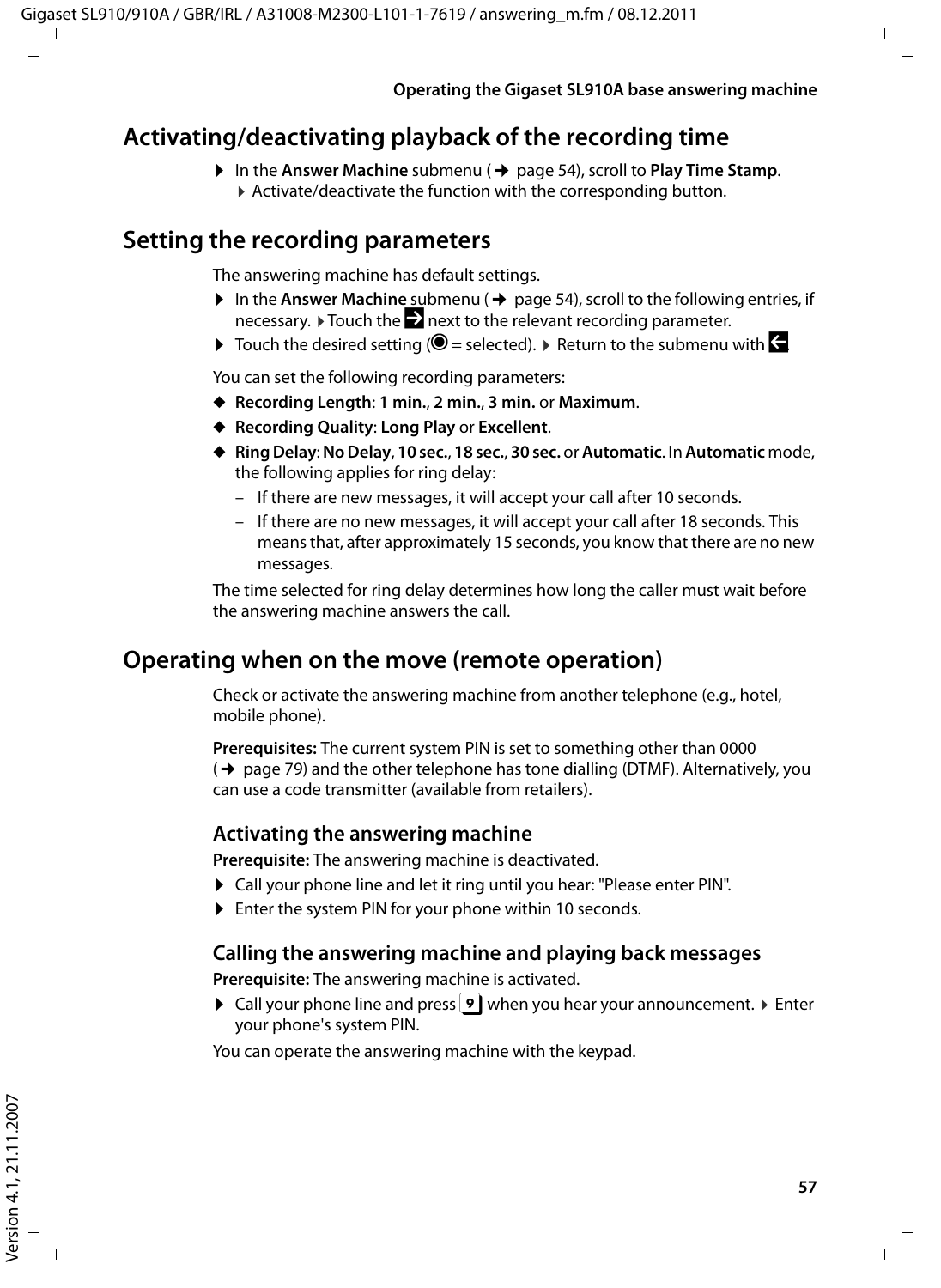#### **Operating the Gigaset SL910A base answering machine**

The following keys are used:

- $\boxed{1}$  During the time stamp playback: Skip to previous message. During message playback: Go to the start of the current message.
- $\boxed{2}$  Stop playback. Press again to resume.

After a pause of approx. 60 seconds, the connection is ended.

- **3** Go to the next message.<br> **4** Skip back five seconds in
- 4 Skip back five seconds in the current message.<br> **0** Delete current message.
- Delete current message.
- $\overline{f}$  Change the status of a previously played back message to "new".

#### **Cancelling remote operation**

 $\blacktriangleright$  Press the end call key or replace the earpiece.

#### **Please note**

The answering machine will terminate the connection under the following circumstances:

- $\triangle$  An incorrect system PIN has been entered.
- $\blacklozenge$  There are no messages in the answering machine.
- $\triangle$  After the remaining memory has been specified.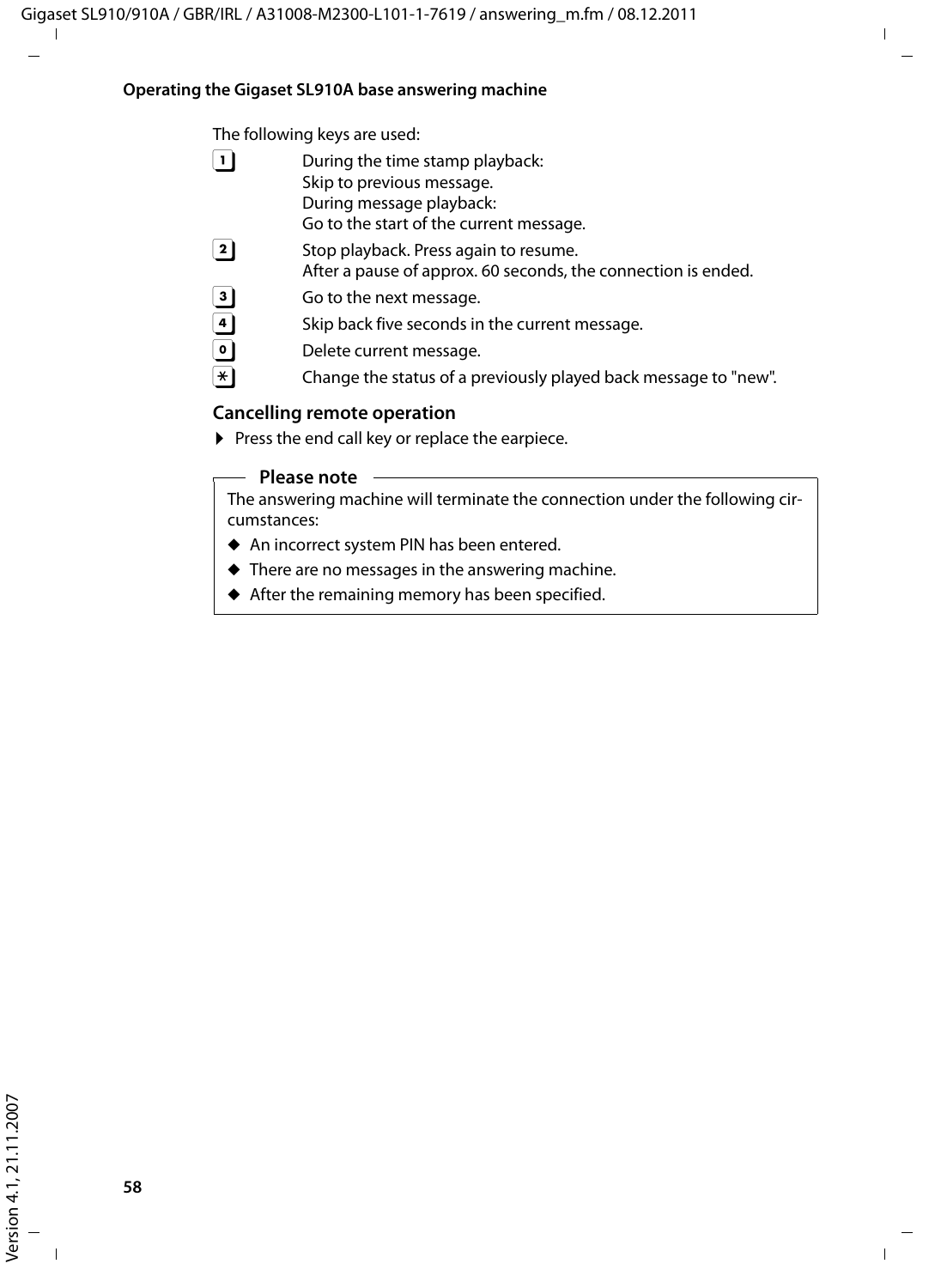# **Using the network mailbox**

You cannot use the network mailbox unless you have **requested** it from your provider and saved the network mailbox number in your phone.

▶ Open the **Settings** menu (→ page 25). ▶ Touch [**page]** Network Mailbox].

#### **Entering the network mailbox number**

▶ Touch the **Exect to Access Number.** ▶ Enter the phone number for the network mailbox.  $\triangleright$  Confirm with  $\blacksquare$ .

After saving the phone number, the following icon is displayed on the message page of the idle display **(if your network provider supports this function)**:



# **Playing back network mailbox messages**

On the message page in the idle display:

▶ Touch the icon for the network mailbox. Your network mailbox is called directly. You can listen to the messages.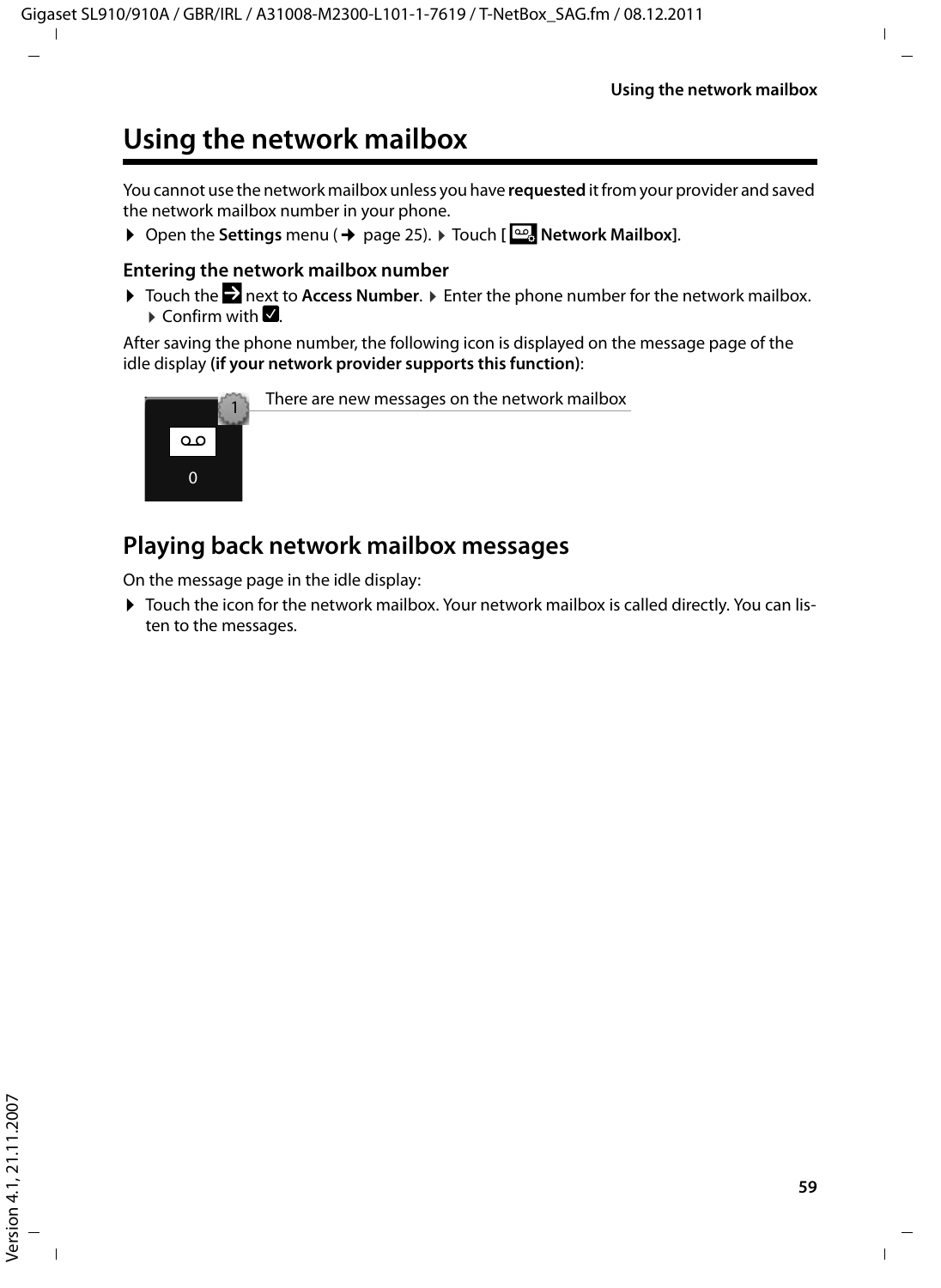# **Using Bluetooth devices**

You can register up to five data devices (PC, PDA, mobile phones) and one Bluetooth headset. You must activate Bluetooth on the handset, ensure the devices are visible if necessary and then register the handset.

You can exchange Contacts entries using the data devices and load ringtones and pictures to the handset using the **Gigaset QuickSync** software (→ page 87).

- **Please note**
- ◆ A headset must have the **headset** or **handsfree profile**. The handsfree profile is preferred.
- $\triangleright$  Establishing a connection to a headset can take up to 5 seconds.

### **Activating/deactivating Bluetooth mode**

You can activate/deactivate Bluetooth mode using the status page  $($   $\rightarrow$  page 24) or as follows:

▶ In the Settings menu (→ page 25), touch [  $\geq$  Bluetooth]. ▶ Activate/deactivate Bluetooth using the switch to the right of **Activation**.

If Bluetooth is activated:

- $\blacklozenge$  is displayed in the status bar  $(\rightarrow$  page 8),
- $\triangleq$  the handset can communicate with all devices in the **Known Devices** list,
- $\triangleq$  the handset is visible to Bluetooth devices within its range.
- $\bullet$  If the known devices include a headset. the handset establishes a connection to this headset.
- u (Only if activated via the **Settings** menu)

The handset searches for Bluetooth devices within range.



### **Finding and registering (trusting) Bluetooth devices**

The distance between the handset and the activated Bluetooth device should be a maximum of 10 m.

#### **Please note**

- $\blacklozenge$  If you register a headset, any previously registered headset will be overwritten.
- ◆ If a headset is already registered to another device, please **deactivate** this connection before starting the registration process.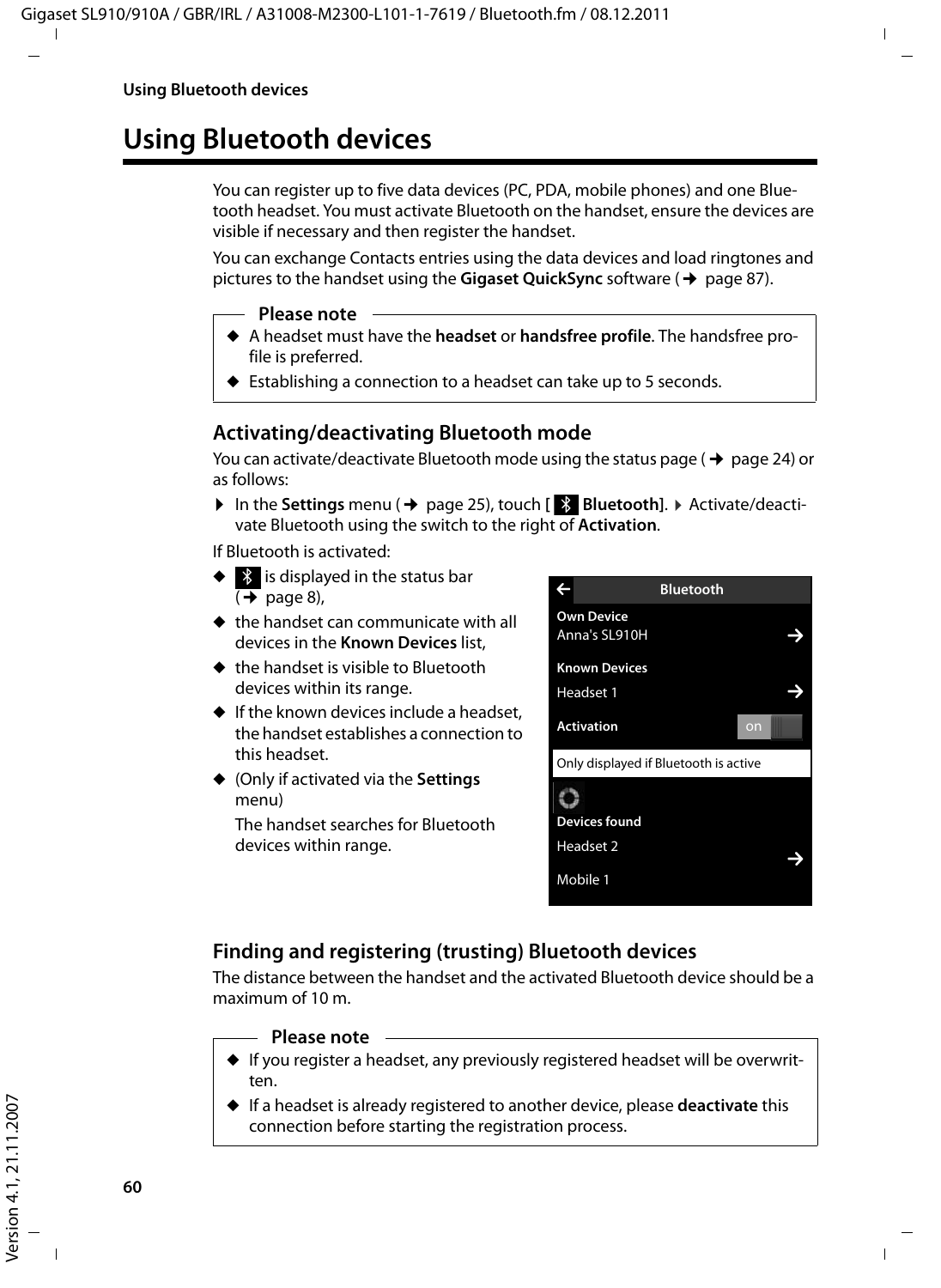#### **Starting the search**

The search is started when you open the **Bluetooth** submenu under **Settings** and Bluetooth is activated.

▶ Open the **Devices found** list: Touch **b** to the right of the list (see picture above).

#### **Trusting the device** ¤ **adding the device to the known devices list**

**▶** Select the device from the **Devices found** list. ▶ Touch [  $\frac{1}{2}$  Trust Device]. If necessary, enter the PIN of the device to be registered.  $\blacktriangleright$  Confirm with  $\blacksquare$ .

PIN for a **data device:** Enter any PIN on the handset and then also on the data device.

PIN for a **headset:** In general, 0000 is preset. For this reason, you only need to enter the PIN in exceptional cases.

If the **Known Devices** already contains 6 entries, the last entry is overwritten. **Exception**: The headset only overwrites a headset.

#### **Ending the search**

▶ Close the **Bluetooth** submenu (touch <a>
or deactivate Bluetooth.

#### **Editing the list of known (trusted) devices**

#### **Opening the list**

▶ In the **Bluetooth** submenu, touch  $\geq$  next to **Known Devices**.

A  $\Omega$  next to the device name in the list indicates a headset and  $\Xi_1$  indicates a data device.

#### **Viewing device information, deregistering a device**

▶ Open the **Known Devices** list. ▶ Touch [  $\blacksquare$  **Delete**]. ▶ Select device. ¤ Touch **[** <sup>ü</sup> **Delete]**. ¤ Touch **Yes**.

#### **Changing the name of a device**

**▶ Open the Known Devices list. ▶ Select device. ▶ If necessary, delete the previ**ous name with  $\Box$   $\blacktriangleright$  Enter the name.  $\blacktriangleright$  Use  $\Box$  to confirm.

#### **Rejecting/accepting an unregistered Bluetooth device**

If an unknown Bluetooth device tries to establish a connection, you will be asked to enter the device PIN (bonding).

- **Reject:** Touch **G** or press  $\odot$ .
- $\triangleright$  **Accept:** Enter the device's PIN.  $\triangleright$  Confirm with **2**.

Add to the **Known Devices** list: Touch **Yes**. Temporarily use device: Touch **No**.

#### **Changing the Bluetooth name of the handset**

**▶** In the **Bluetooth** submenu, touch  $\blacksquare$ . ▶ If necessary, delete the previous name with  $\bigotimes$   $\triangleright$  Enter the new name.  $\triangleright$  Confirm with  $\bigotimes$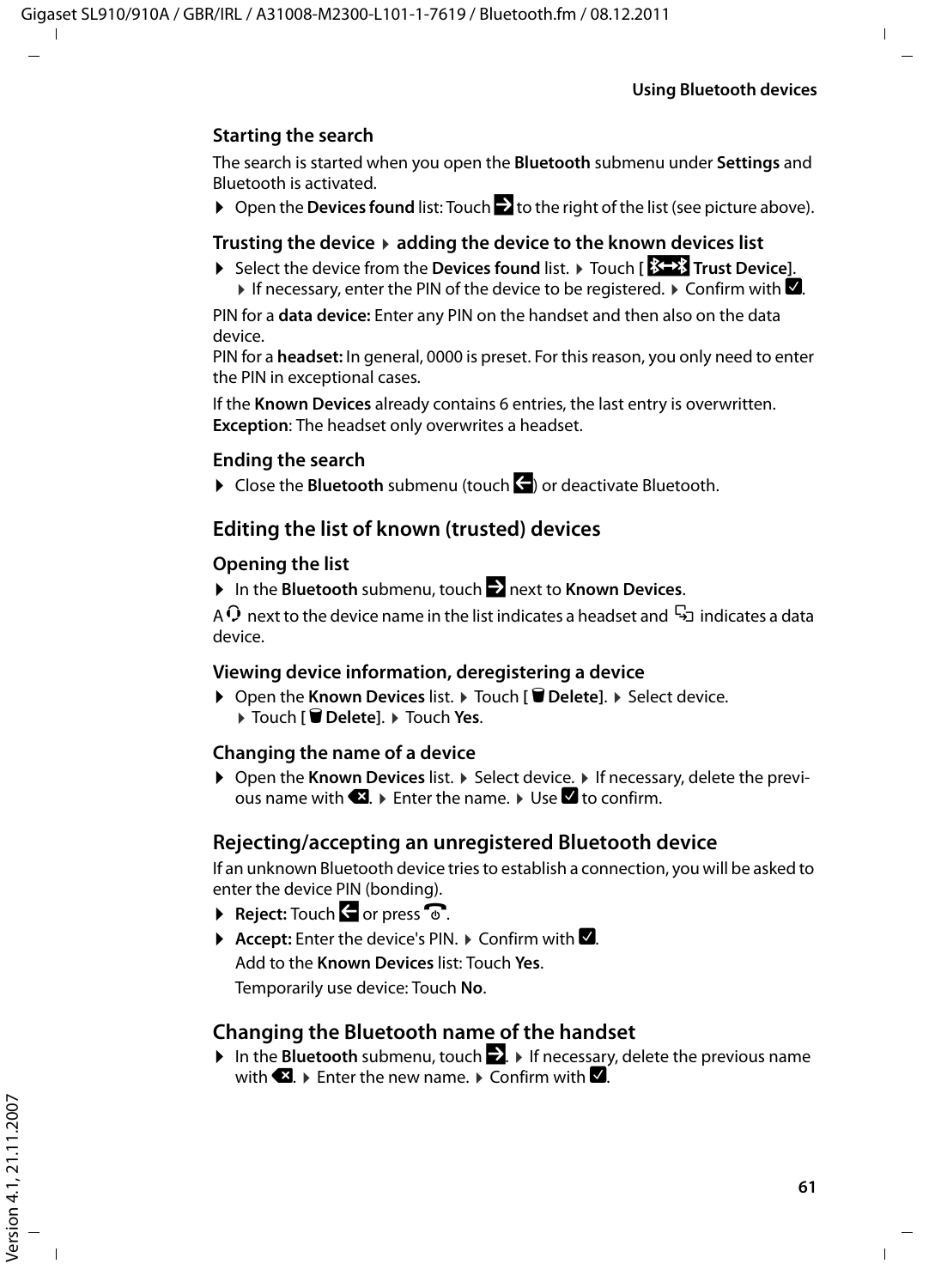# **ECO DECT: reducing energy consumption and radiation**

You are helping to protect the environment with your Gigaset SL910/SL910A.

#### **Reducing energy consumption**

Your telephone has a power-saving adapter plug and uses less power.

#### **Reducing radiation**

The radiation from your telephone is reduced **automatically**:

 $\triangle$  The closer the handset is to the base, the lower the radiation.

You can reduce the radiation from the handset and the base even more by using **Eco Mode**:

#### **Eco Mode**

Reduces the radiation of the base and handset by 80% – whether you are making a call or not. **Eco Mode** reduces the range of the base by approx. 50%. Using **Eco Mode** always makes sense when a reduced range is sufficient.

### **Switching off radiation**

#### **Eco Mode+**

When you activate **Eco Mode+**, the radiation (DECT transmission power) of base and handset is switched off automatically and only turns on when calls are made. This is also true when multiple handsets are used, if the handsets support **Eco Mode+**.

**Eco Mode / Eco Mode+** can be activated/deactivated independently of one another and can also be used with multiple handsets.

#### **Activating/deactivating Eco Mode / Eco Mode+:**

**▶** In the Settings menu (→ page 25), touch [**EEP** System]. ▶ Using the button next to **Eco Mode** / **Eco Mode+** you can activate/deactivate this function.

| Display icon                                  |                                                                                          |
|-----------------------------------------------|------------------------------------------------------------------------------------------|
| 11<br>white<br>$\mathbf{u}$<br>⊛<br>red       | <b>Eco Mode off</b><br>Eco Mode+ off                                                     |
| 11<br>$\left( 1 \right)$<br>green<br>ၐ<br>red | Eco Mode on<br>Eco Mode+ off                                                             |
| ⊛<br>white                                    | Eco Mode+ on<br>(displays instead of the reception strength<br>icon when in idle status) |
| green                                         | Eco Mode and Eco Mode+ on                                                                |

#### **Status displays**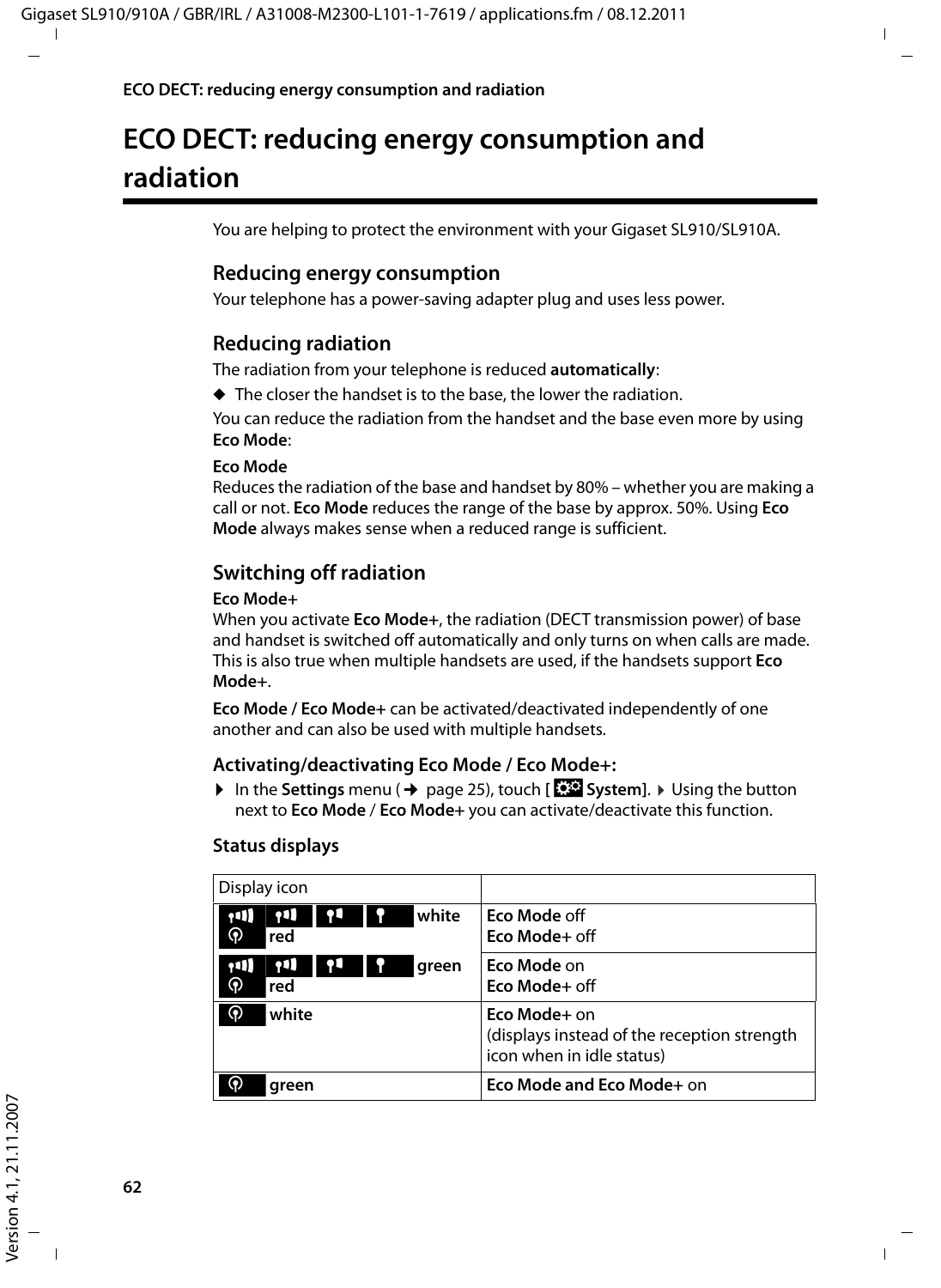#### **Please note**

- ◆ Check that the base can be reached when **Eco Mode / Eco Mode**+ is activated: Press and **hold G.** You hear the dialling tone if the base can be reached.
- ▶ When **Eco Mode**+ is activated, call setup is delayed by approx. 2 seconds and handset standby time is reduced by approx. 50%.
- ◆ If handsets are registered on the base that do not support **Eco Mode**+, this mode is deactivated on the base and on all other handsets.
- ◆ Activating **Eco Mode** reduces the range of the base.
- ◆ If you use a repeater (→ page 79), you cannot use **Eco Mode** and **Eco Mode+**.

# **Using a handset as a room monitor**

If room monitor mode is activated, the saved destination number is called as soon as a defined noise level is exceeded in the vicinity of the handset. You can save an internal or external number in your handset as the destination number.

The room monitor call to an external number is cancelled after approx. 90 seconds, even if the call is accepted. The room monitor call to an internal number is cancelled after approx. 3 minutes (depending on the base). When the room monitor is activated, the talk and menu keys are locked. The handset's speaker is deactivated.

When room monitor mode is activated, incoming calls are only indicated on the display **(without a ringtone** and **silent alert)**. The display backlight is reduced to 50%. Advisory tones are deactivated. A paging call is only signalled visually.

If you accept an incoming call, the room monitor mode is suspended for the duration of the call, but the function **remains** activated.

The room monitor is not deactivated by switching the handset off and on again.

#### **Warning**

◆ Please check the functionality when you switch on. For example, test its **sensitivity. Check the connection if you are diverting the room monitor to an external number. Please note that the room monitor is only activated 20 seconds after** 

**being switched on.**

- $\blacklozenge$  Activating the function reduces the operating time of your handset. If necessary, **place** the handset **in the charger**.
- $\blacklozenge$  The handset should be positioned 1 to 2 meters away from the baby. The microphone must be pointed towards the baby.
- $\blacklozenge$  The connection used by the room monitor must not be blocked by an activated answering machine.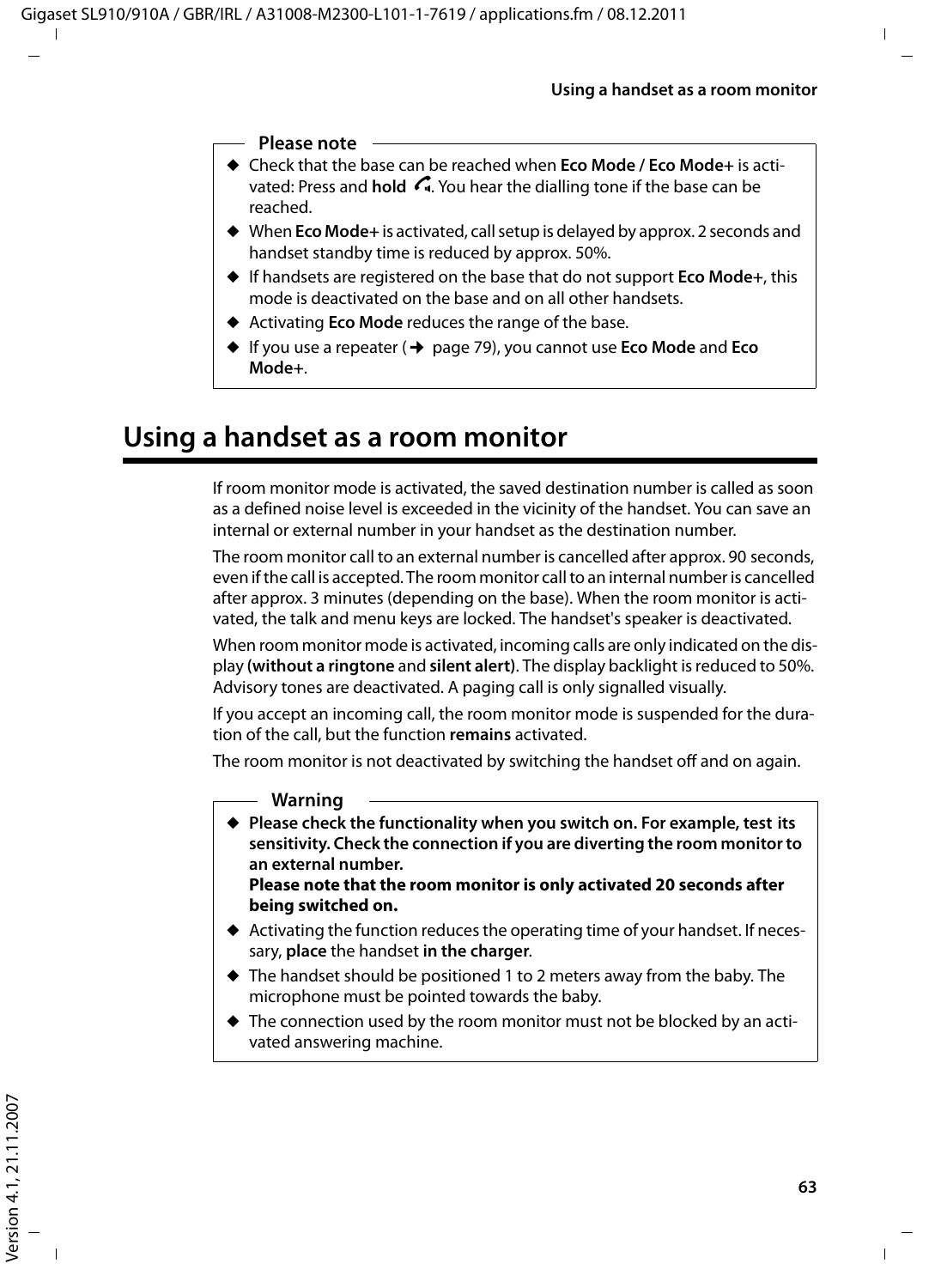### **Changing the settings**

- ▶ In the **Applications** menu, touch [Ç**Room Monitor]**.
- ▶ Touch [ *P* **Edit**]. ▶ Select the sensitivity (**High** or **Low**) and destination for the room monitor call (**Internal** or **External**).
- $\triangleright$  Touch  $\triangleright$  next to **Number:** In the case of **Forward alarm to Internal**: Select the destination from the list of internal participants.

In the case of **Forward alarm to External**: Enter the destination number.

**▶ Confirm with <b>D**. ▶ Touch **[ Z** Save].

#### **Activating the room monitor**

 $\triangleright$  Push the button at the top of the display to the right.

### **Cancelling/deactivating the room monitor**

**When the room monitor is activated: Press**  $\Omega$ **.** 

**Deactivating in idle status:** Push the button to the left.

### **Deactivating the room monitor remotely**

**Prerequisite:** The room monitor call is diverted to an external destination number. The recipient's phone supports tone dialling.

Accept the room monitor call and press buttons  $\boxed{9}$  #.

The call is ended. The room monitor is deactivated and the handset is in idle mode.

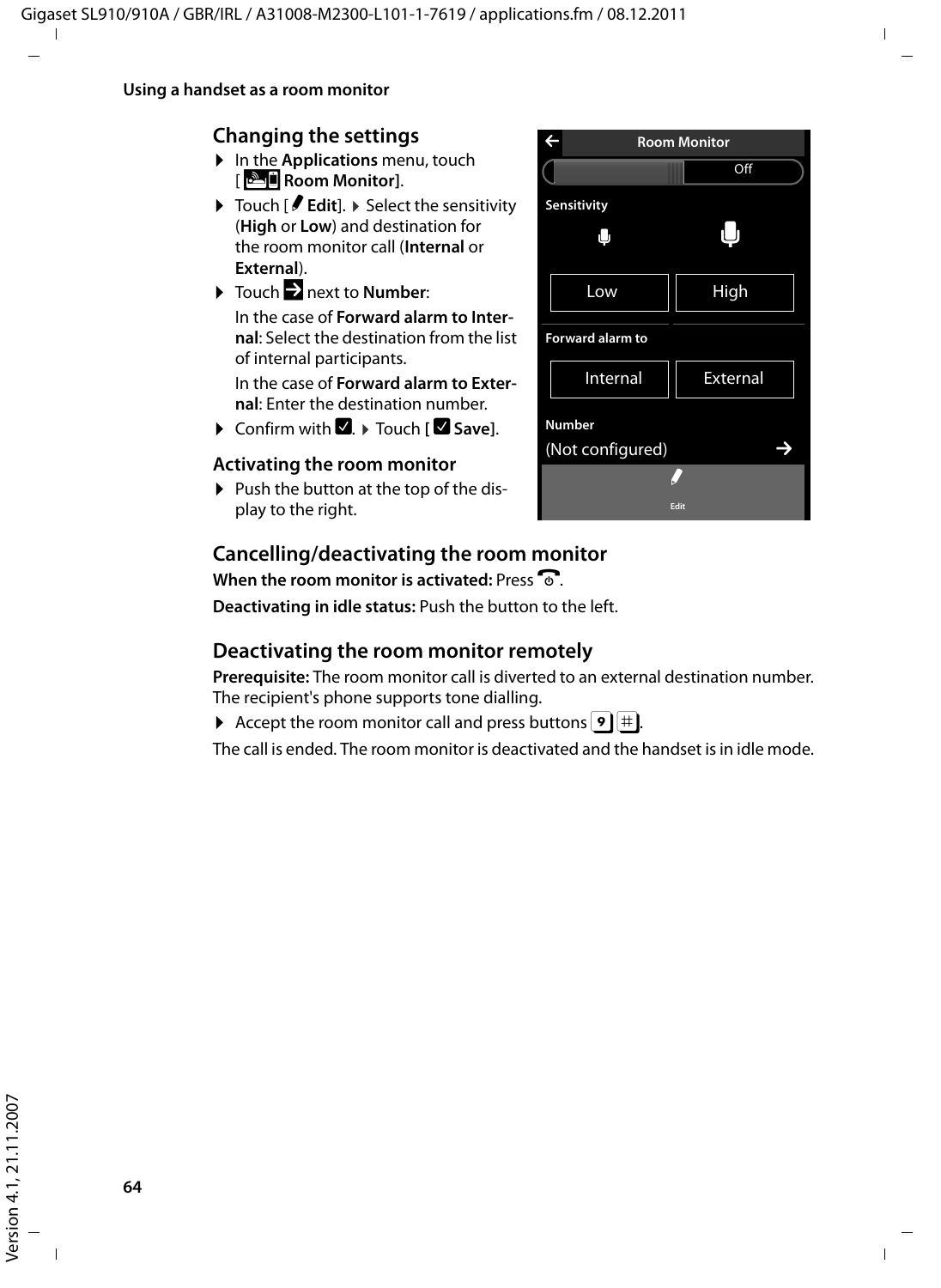# **Setting an appointment (calendar)**

You can remind yourself of up to **100 appointments**. Birthdays in Contacts are transferred into the calendar.

#### **Saving an appointment**

**Prerequisite:** The date and time have already been set  $($   $\rightarrow$  page 17).

▶ In the **Applications** menu, touch [ $\boxed{22}$  **Calendar**].

The current day is highlighted in the calendar. Days with appointments are marked with a coloured bar.

- $\triangleright$  Touch  $\triangleright$  /  $\blacksquare$  to set the month.
- $\triangleright$  Select the required day in the graphical calendar. ¤ Touch **[** <sup>â</sup> **New]**.

The following information can be added:

- **Text**: Name for the appointment (max. 16 characters).
- **Time**: Time (hour and minute) for the appointment (time setting  $\rightarrow$  page 17).
- **Reminder**: By setting the slider, you can also be reminded of the appointment up to one week in advance.
- **Sound**: Touch the square to activate/deactivate the acoustic signal.
- ▶ Touch **[ Ø** Save].

### **Signalling appointments and anniversaries**

An appointment/anniversary is displayed in idle status and signalled for 60 seconds with the selected ringtone and volume ( $\rightarrow$  page 77).

#### **You can deactivate and answer the reminder call:**

- ▶ Touch Write Text Message. The SMS editor is opened.<sup>\*</sup>
- ▶ Touch Off to acknowledge and end the reminder call.

**When you are on the phone,** a reminder call is indicated on the handset with a **single** advisory tone.

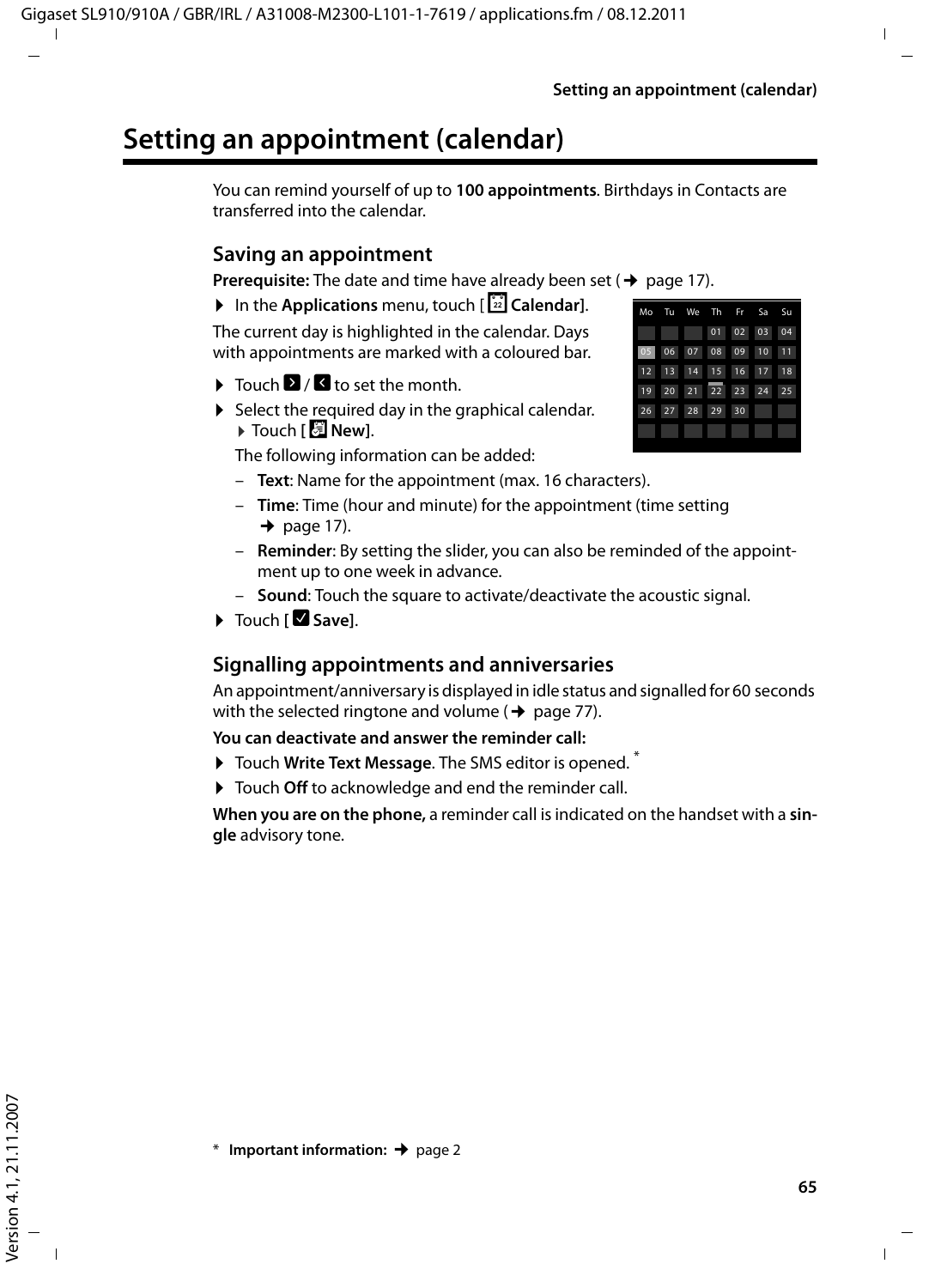## **Displaying missed appointments, anniversaries**

Appointments/anniversaries ( $\rightarrow$  page 49) are displayed in the **Reminders / Events** list if:

- $\blacklozenge$  You do not accept an appointment/anniversary.
- $\blacklozenge$  The appointment/anniversary was signalled during a phone call.
- $\blacklozenge$  The handset was deactivated at the time of the appointment/anniversary.

You can open the **Reminders / Events** list via the message page in the idle display. The following icon is displayed for the list.



- $\triangleright$  Touch the icon to open the list.
- **▶** Delete an entry: ▶ Touch **[**  $\bullet$  Delete]. ▶ Touch the entry in the list. ▶ Touch **[** ü **Delete]**.

If 20 entries are saved in the list, the oldest entry is deleted at the time of the next unacknowledged appointment reminder.

#### **Please note**

To delete the entire contents of the list, see page 44.

### **Setting a reminder call**

- $\triangleright$  In the Settings menu ( $\rightarrow$  page 25), touch [**iii**, Audio Settings].  $\triangleright$  Touch the  $\triangleright$ next to **Reminder Signal**.
- $\blacktriangleright$  Adjust the volume with  $\Theta$  /  $\ominus$  or activate the crescendo call with the button next to **Crescendo**.
- $\triangleright$  Touch the  $\triangleright$  next to **Sound**.  $\triangleright$  Select the ringtone.  $\triangleright$  Back with  $\cdot\cdot$ .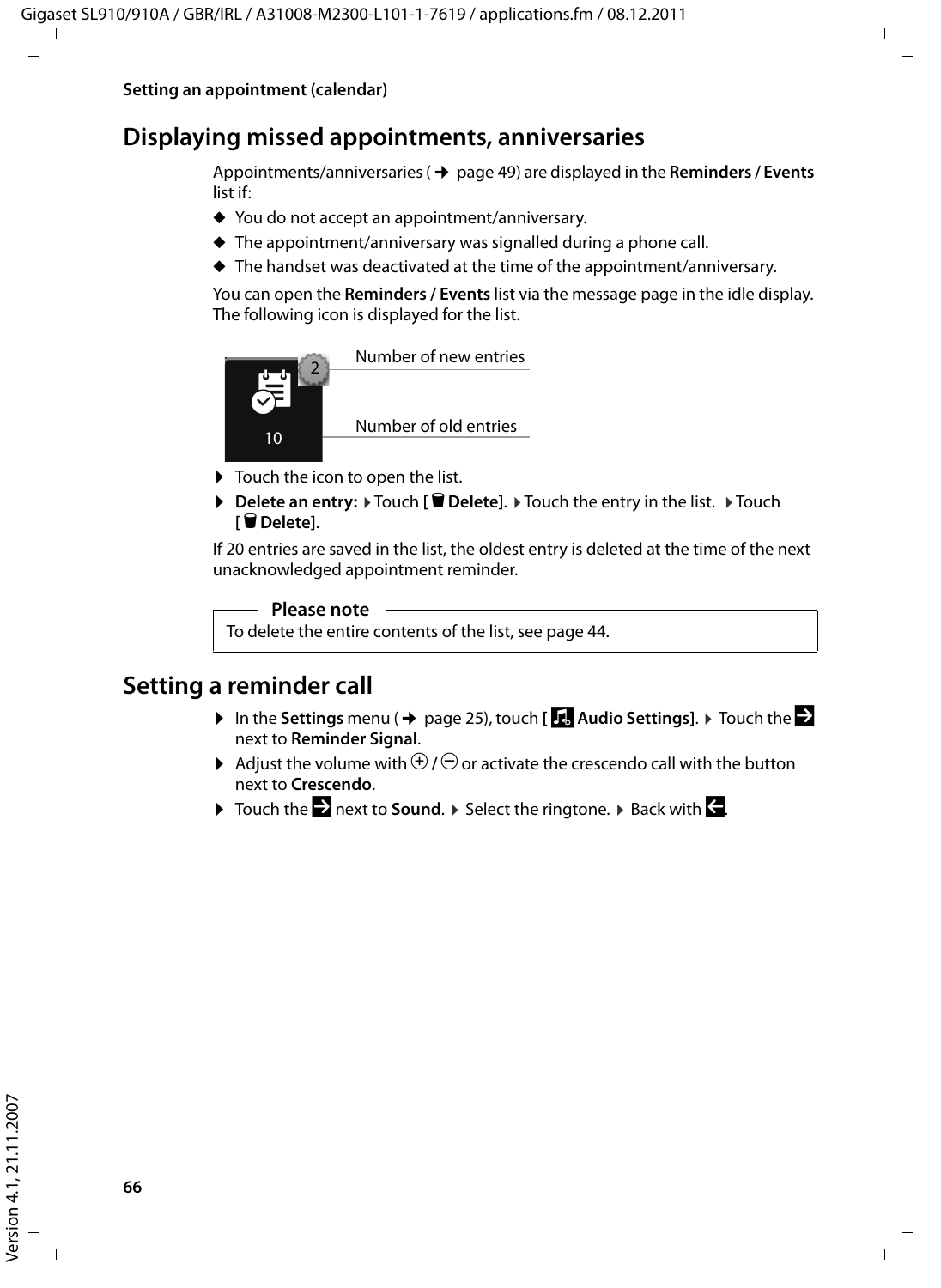# **Setting the alarm**

**Prerequisite:** The date and time have already been set ( $\rightarrow$  page 17).

You can activate/deactivate and set the alarm using the status page ( $\rightarrow$  page 24) or as follows:

- In the Applications menu ( $\rightarrow$  page 25), touch [ $\Box$  Alarm].
- $\blacktriangleright$  Activate/deactivate the alarm with the button at the top of the display.
- ▶ Touch **[**  $\blacktriangleright$  **Edit**] to change the settings for the alarm.
- $\triangleright$  Set the hour and minute for the wake-up time (time setting  $\rightarrow$  page 17).
- $\blacktriangleright$  In the following line, select the weekdays when the alarm should sound.
- **▶ Touch the Exect to Ringtone. ▶ Select a ringtone for the alarm call. ▶ Back** with  $\blacksquare$
- ▶ Touch [**Ø Save**] and confirm the security prompt.

An alarm call is signalled in the display and with the selected ringtone for a maximum of 180 seconds. During a call, the wake-up call is only signalled by a short tone.

#### **Deactivating the wake-up call/repeating after a pause (snooze mode)**

**Prerequisite**: A wake-up call is sounding.

- ¤ **Deactivate:** Touch **Off**.
- ▶ Snooze mode: Touch Snooze. The wake-up call is deactivated and then repeated after 5 minutes. After the second repetition the wake-up call is deactivated completely.

# **Screensaver, caller pictures and sound pool**

The sounds/ringtones, caller pictures or pictures for the screensaver are managed in the pools. Pictures and mono/polyphonic sounds are saved in your handset by default. You can load additional pictures and sounds onto the handset from your PC  $($   $\rightarrow$  page 87).

#### **Viewing/deleting pictures**

- **▶** In the Applications menu (→ page 25), touch **[**  $\bullet$  Screensavers] / [  $\bullet$  Caller **Pictures]**.
- ▶ Drag your finger from right to left or left to right over the display to view the individual pictures.
- ▶ Delete picture: Scroll to the picture. ▶ Touch [ **Delete**]. ▶ Press Yes to confirm.

### **Playing back sounds**

 $\triangleright$  In the **Applications** menu ( $\rightarrow$  page 25), touch [*E* **Sounds**].  $\triangleright$  Select a sound.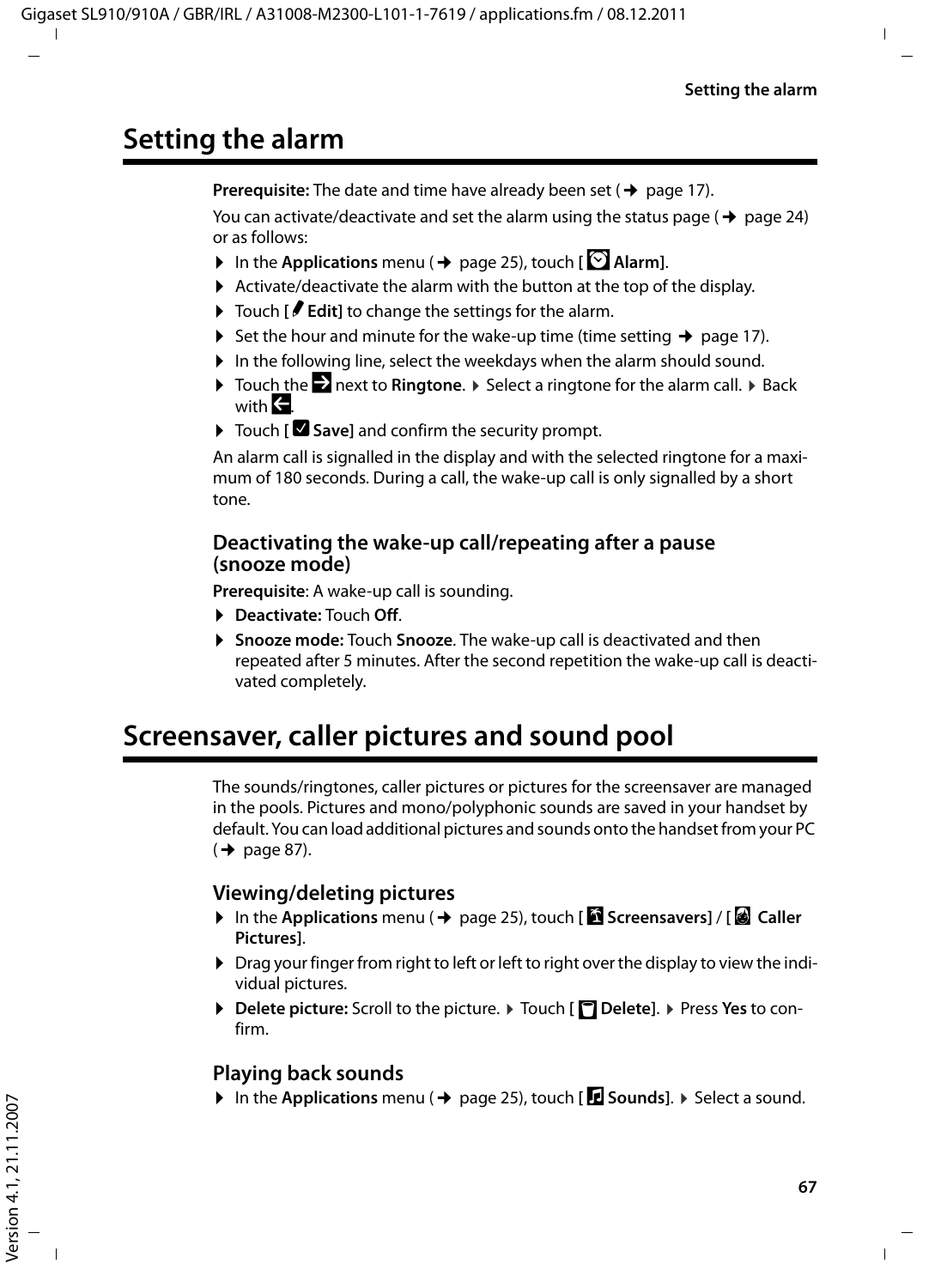# **Using multiple handsets**

# **Registering handsets**

You can register up to six handsets and Gigaset repeaters to your base. Your handset can be registered on up to four bases.

Each registered device is assigned an internal number (1–6) and an internal name (default names are **INT 1**–**INT 6**). You can change the names.

#### **Registering the Gigaset SL910H handset to the Gigaset SL910/ SL910A base**

You must initiate registration of the handset on the base (1) and on the handset (2). Once registration is complete, the handset returns to idle status. If multiple handsets are registered, the internal number of the handset is displayed in the display status bar, e.g. **INT 1**. If not, repeat the procedure.

#### **1) On the base**

**Press and hold** the registration/paging key ( $\rightarrow$  page 8) on the base (approx. 3 seconds).

**2) On the handset** (within 60 seconds)

- $\blacklozenge$  The handset is not registered to a base.
	- ▶ Touch **Register**.

**Or:**

- $\blacklozenge$  The handset is already registered to a base.
	- **▶** In the Settings menu (→ page 25), touch [ $\frac{1}{2}$  Handsets and Base] and then **Register**.

If the handset is already registered to four bases:

- ▶ Touch the base where the registration should be overwritten, e.g., **Base 2**. The handset searches for a base that is ready for registration.
- $\blacktriangleright$  If necessary, enter the system PIN for the base (max. 8 digits) and confirm with  $\nabla$

If six handsets are already registered to the base (all internal numbers are assigned), the base automatically tries to de-register the last handset registered. If this attempt is not successful, e.g., because this handset has a connection to the base, the message **No free internal number** appears.

In this case, de-register another handset that is no longer required and repeat the registration procedure.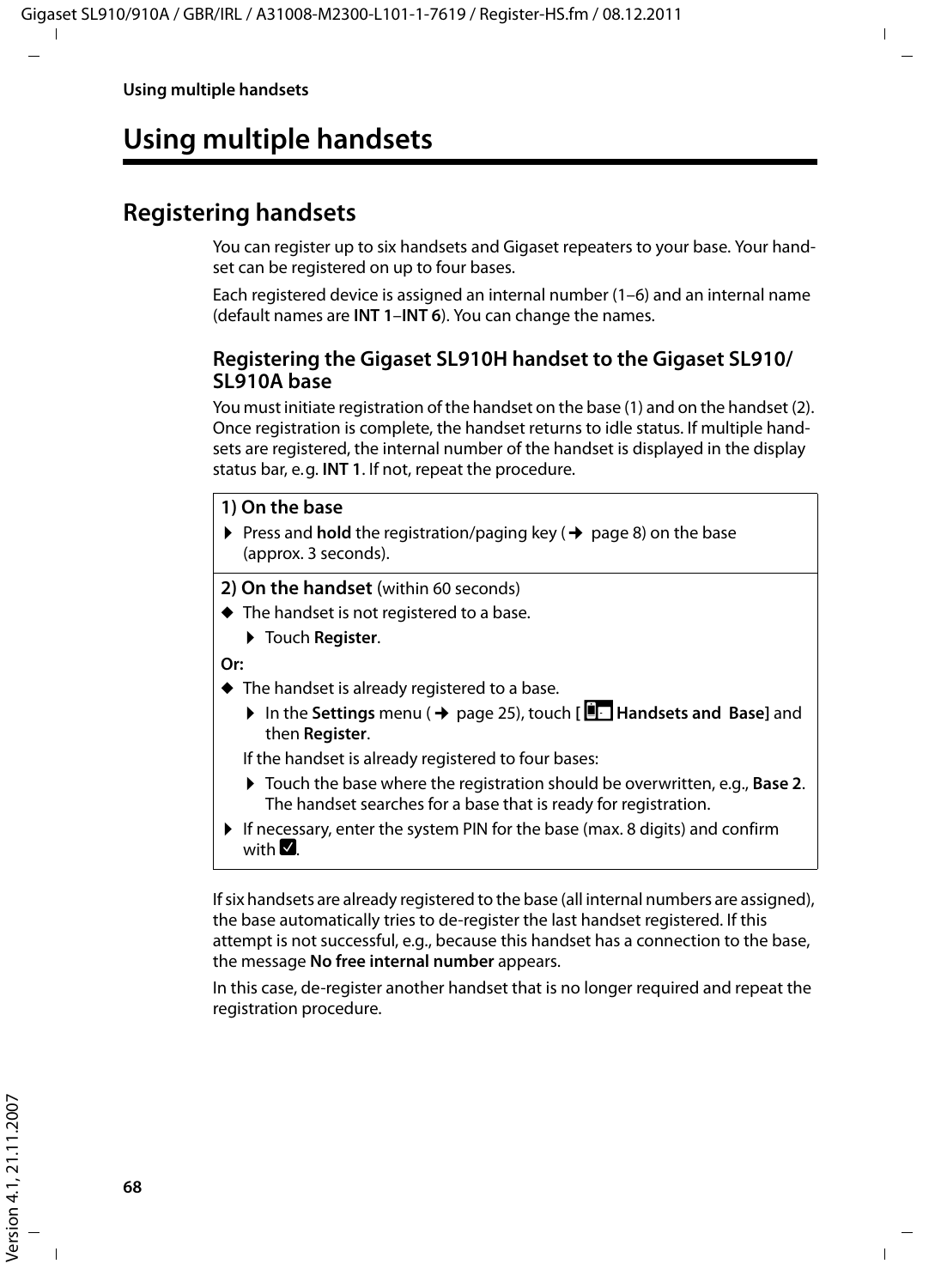### **Registering other handsets to the Gigaset SL910/SL910A base**

You can register other Gigaset handsets and handsets for other devices with GAP functionality as follows.

#### **1) On the base**

Press and **hold** the registration/paging key ( $\rightarrow$  page 8) on the base (approx. 3 seconds).

#### **2) On the handset**

 $\triangleright$  Start to register the handset as described in the user guide.

#### **Assigning the internal number**

The base assigns the handset the lowest free internal number (possible numbers: 1–6). The internal name of the handset is displayed in idle status, e.g., **INT 2**. This means that internal number 2 has been assigned to the handset.

## **De-registering handsets**

▶ In the Settings menu (→ page 25), touch [**E** Handsets and Base].

Proceed in accordance with one of the following two scenarios:

- $\blacklozenge$  You want to de-register the handset currently being used:
	- **▶ Touch De-register. ▶ If necessary, enter the system PIN. ▶ Confirm PIN.** with **Z**.  $\triangleright$  Handset de-registration is confirmed with Yes.

If the handset is still registered to other bases, it switches to the base with the best reception (**Best Base;**  $\rightarrow$  page 70).

- $\blacklozenge$  You want to de-register another handset:
	- **▶** Touch **Z** next to Registered Handsets. ▶ [ $\frac{1}{2}$  De-register]. ▶ Touch the button next to the handset. ¤ **[** ø **De-register]**. ¤ Enter system PIN. ¤ Press **Yes** to confirm.

# **Locating a handset ("paging")**

 $\triangleright$  **Briefly** press the register/paging key on the base ( $\rightarrow$  page 8).

All the handsets ring simultaneously ("Paging"), even if the ringtones are deactivated **(Exception:** Handsets where room monitor is activated).

#### **Ending the search**

- ¤ **On the base:** Press the register/paging key again **briefly**, or
- **▶** On the handset: Press  $\subseteq$  or  $\circledcirc$  or touch **[**  $\cong$  Silence], or
- ¤ **No action**: After approx. 3 minutes, the paging call will end **automatically**.

#### **Please note**

- $\blacklozenge$  An incoming external call will not interrupt the paging call.
- $\triangleq$  If there are already two internal connections between the handsets/to the answering machine (Gigaset SL910A), then a paging call is not possible.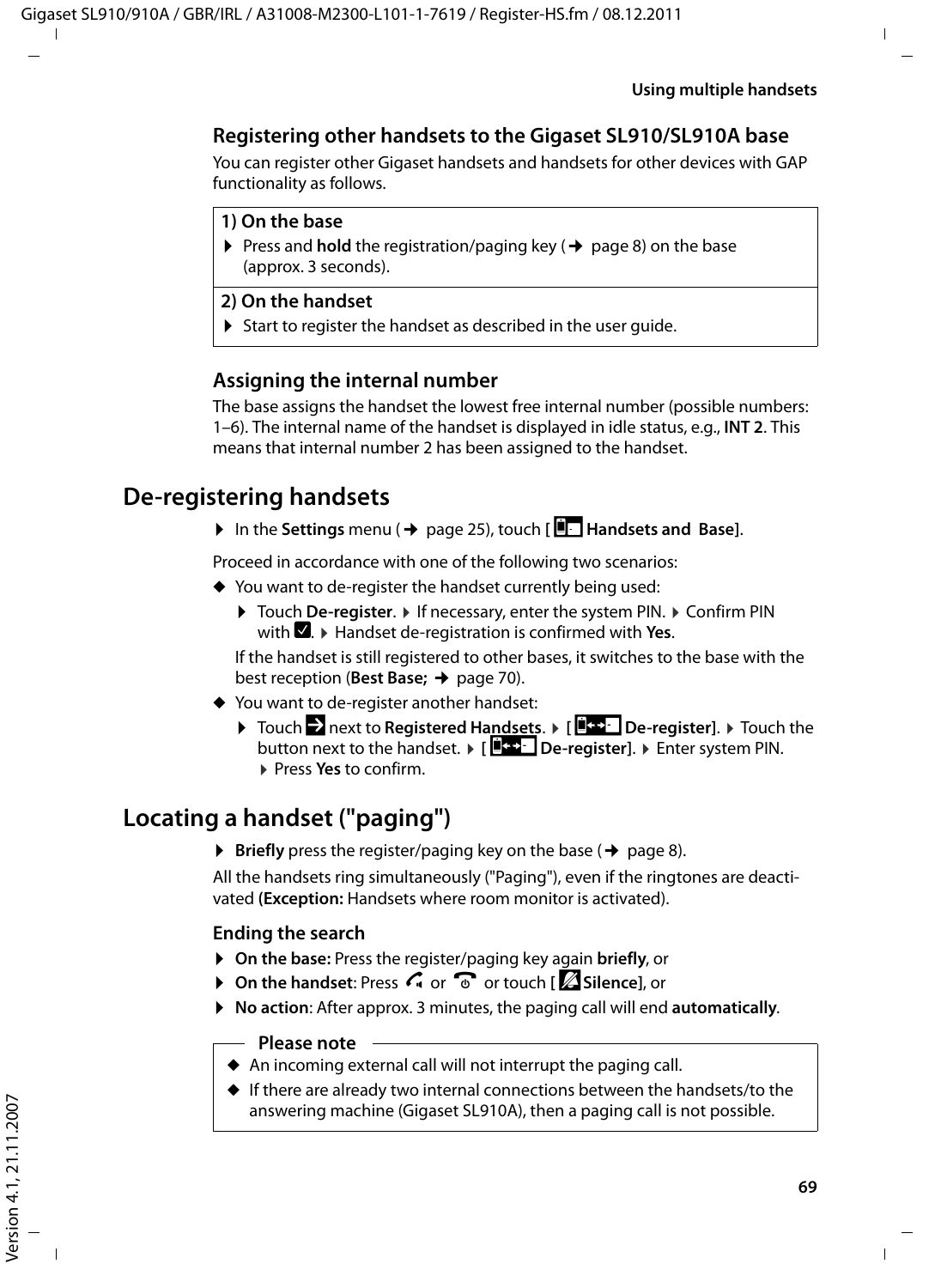# **Changing the base**

If your handset is registered to more than one base, you can set it to a particular base or to the base that has the best reception (**Best Base**).

- **▶** In the Settings menu (→ page 25), touch  $\left[\begin{array}{c} \blacksquare \end{array}\right]$  Handsets and Base].
- **▶** Touch **Connected to Base 2** ▶ Select the desired base or **Best Base** (**◎** = set).

# **Changing the name of a handset**

The names "**INT 1**", "**INT 2**" etc. are assigned automatically on registration.

- **▶** In the Settings menu (→ page 25), touch [ $\boxed{ }$  Handsets and Base].
- ¤ **Change name of handset you are using:** Touch **Rename**. **Change name of another handset:** Touch  $\sum$  next to **Registered Handsets**. ▶ Select the handset.
- $\triangleright$  Delete the old name with  $\triangleright$  and enter the new name (max. 10 alphanumerical characters).  $\triangleright$  Confirm with  $\blacksquare$ .

# **Making internal calls**

Internal calls to other handsets registered to the same base are free of charge.

**▶ Open the dial page (→ page 23). ▶ Touch [**  $\uparrow$  **<b>Internal**]. ▶ If necessary, select the handset from the list or touch **All Handsets**.

After opening the list, press  $\mathcal{L}_1$  to initiate a group call to all handsets.

### **Internal consultation/internal transfer**

**Prerequisite:** You are conducting an external call. At least one other handset is registered to the base.

- ▶ Touch **[PEPI Consultation**] and then Internal.
- ▶ If more than two handsets are registered to the base, select one handset or **All**.

#### **Please note**

If there are already two internal connections between the handsets/to the answering machine (Gigaset SL910A), then an internal consultation call is not possible.

### **Transferring (connecting) an external call to the other handset**

You can transfer the external call either before the internal participant answers or afterwards.

 $\triangleright$  **Transfer external call:** Press  $\widehat{\mathcal{O}}$ .

If the internal participant does not answer or is busy, a recall from the external participant occurs automatically (after approx. 30 seconds).

▶ Back to external call: Touch **[PP4** End Consultation].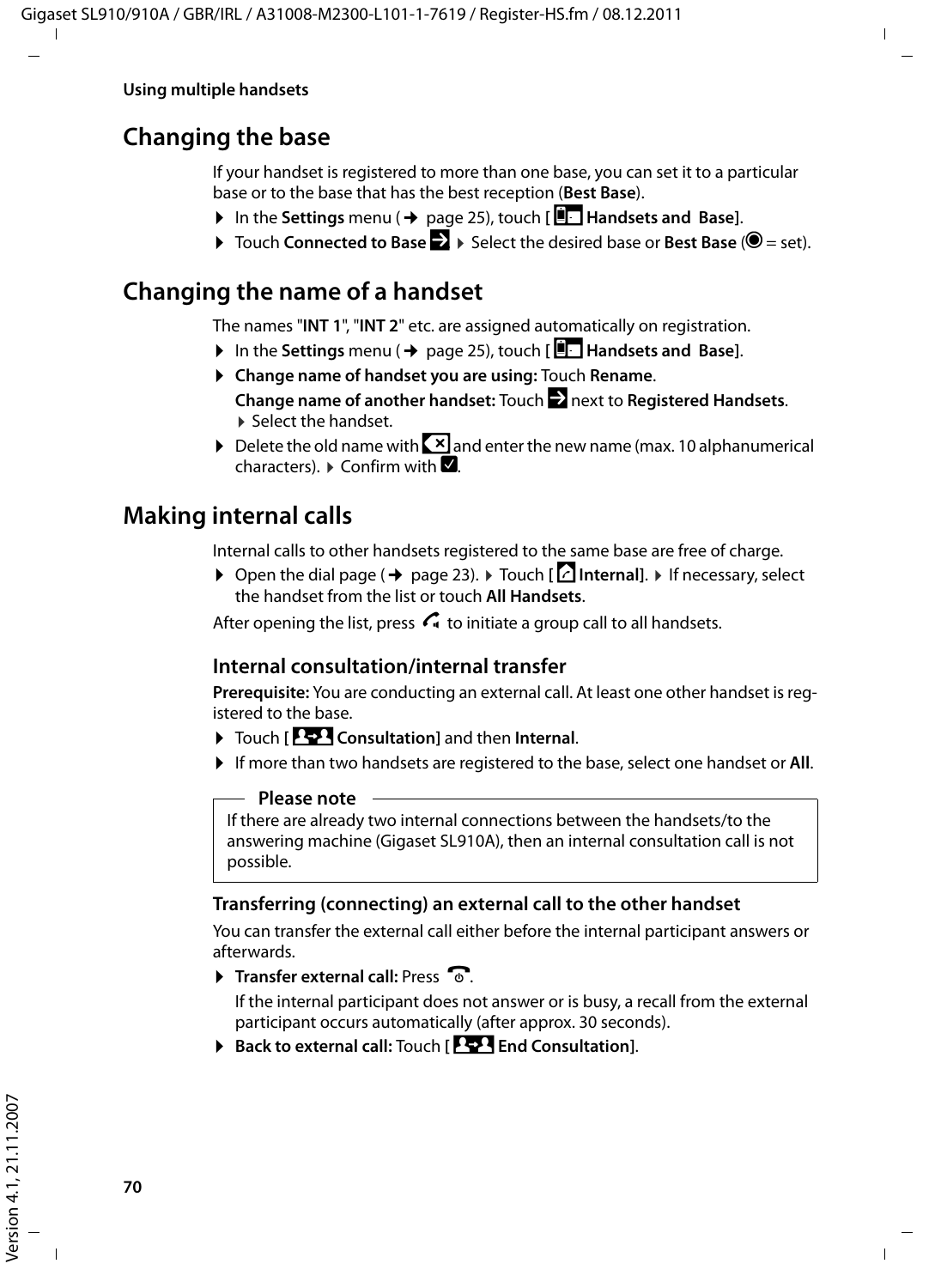### **Accepting/rejecting call waiting**

### **External call during an internal call**

- ▶ Accept the call: Touch Accept. The internal call is placed on hold.
- ¤ **Reject the call:** Touch **Reject**.

### **Internal call during an external call**

You will hear a single beep tone and receive a corresponding message.

- ▶ **Accept the call:** Touch **Accept**. The external call is placed on hold.
- ▶ **Reject the call:** Touch **Reject**. The internal caller hears the engaged tone.

### **Establishing a conference call/call swapping**

During an external call, you have set up an internal consultation call or accepted an internal call waiting.

- ▶ Call swapping: Touch the participant with whom you wish to speak.
- **Establish a three-way conference call:** Touch [**FIII** Conference].
- **End conference call:** Touch [TTT] End Conference]. You return to "call swapping" and are again connected to the participant with whom you initiated the conference call.

Each of the callers can end their participation in the conference call by pressing the end call key and terminating the call.

## **Listening in to an external call**

You are conducting an external call. An internal participant can listen in on this call and take part in the conversation (conference).

### **Activating/deactivating listening in**

▶ In the **Settings** menu (→ page 25), touch [ *C***:** Telephony]. ▶ Activate/deactivate the function with the button next to **Listening In**.

### **Internal listening in**

The line is engaged with an external call. Your screen will display information to that effect. You can listen in to the external call.

**Prerequisite:** The **Listening In** function is activated, no more than two participants are taking part in the external call and the call is not being recorded by the answering machine.

**Press and hold**  $\subseteq$ **.** All participants hear a signal tone. Call waiting is not displayed.

### **Ending listening in**

 $\triangleright$  Press  $\widehat{\mathbb{C}}$ . All participants hear a signal tone.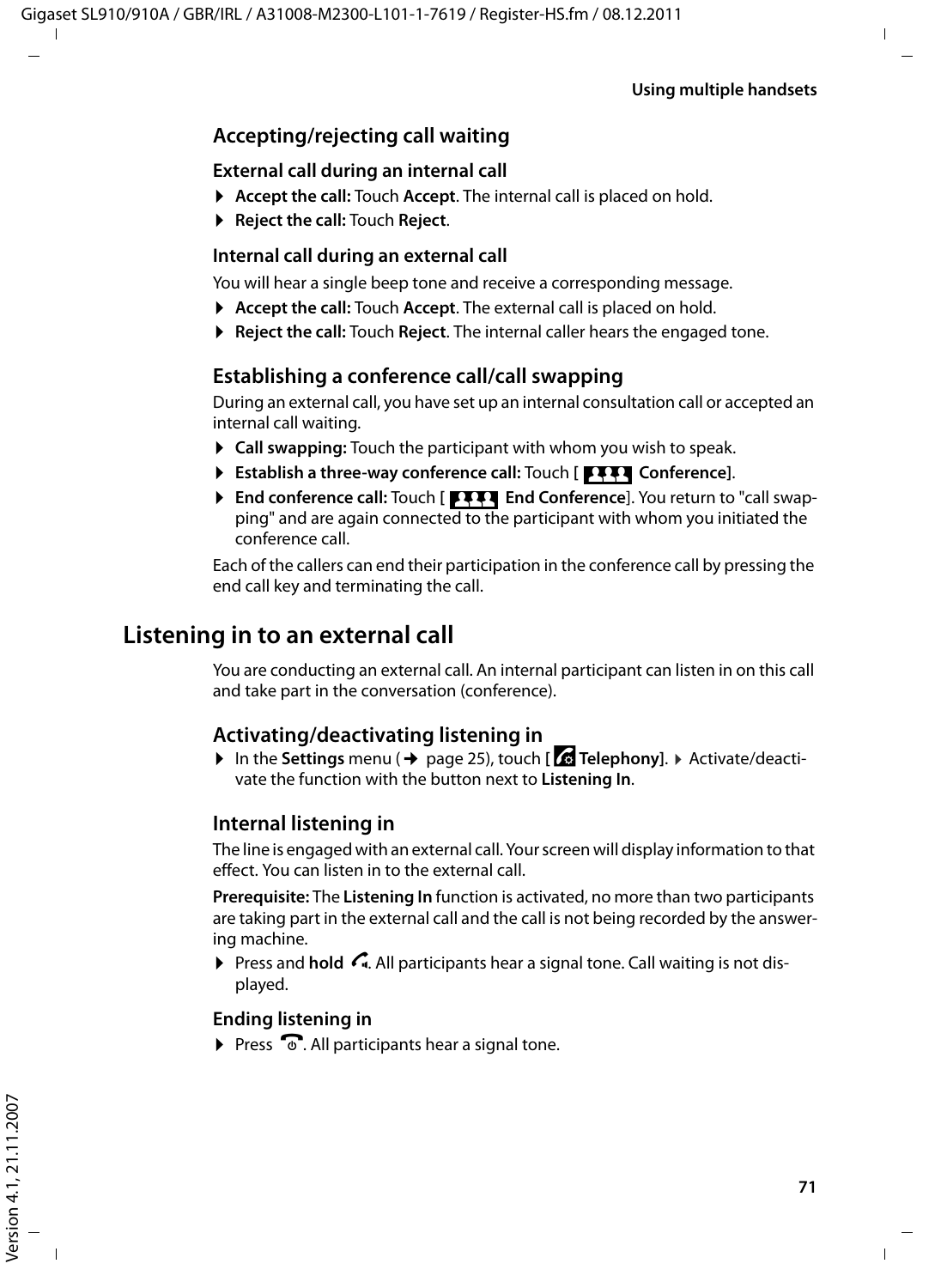# **Setting up the handset**

Your handset comes with default settings, but you can change the settings to suit your individual requirements.

## **Quick access to functions, QuickDial – customising your own idle display page**

On the configurable page of the idle display ( $\rightarrow$  page 23, example  $\rightarrow$  page 21) you can customise applications, functions and phone numbers for quick access.

### **Starting the configuration process**

 $\triangleright$  While in idle status, open the configurable page ( $\rightarrow$  page 25).



**• Press and hold** (approx. 2 seconds) any position on the configurable area on the display.

A selection bar with functions is displayed in the header, which you can drag onto the configurable page ( $\rightarrow$  page 72). You can move the selection bar horizontally (Scrolling horizontally,  $\rightarrow$  page 26) to display further selection options.

### **Completing the configuration process**

¤ Either press and **hold** any position on the configurable area of the display, or briefly press  $\overline{\bullet}$ . The settings are saved.

### **Adding application/function**

In configuration mode:

▶ Drag the function/application using drag&drop from the selection list into the configurable area.

With the exception of QuickDial, you can only drag the functions to the configurable area once.

You can collate a maximum of 18 functions, applications or QuickDial shortcuts on the configurable page. You can only use the functions/applications after exiting configuration mode.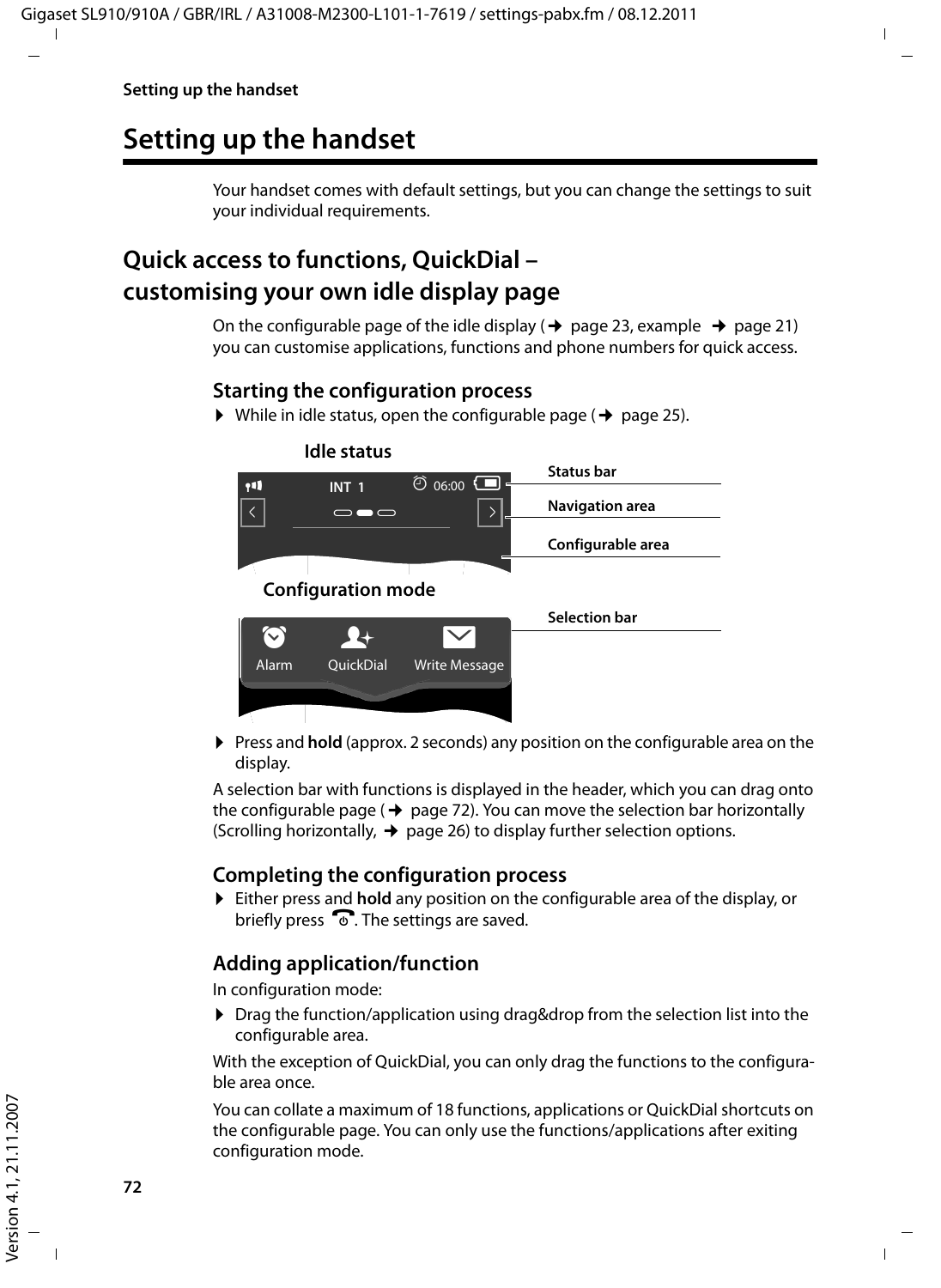### **Removing application/function**

In configuration mode:

- $\triangleright$  Drag the corresponding icon back into the selection list.
- A QuickDial is deleted. The related entry in Contacts remains unchanged.

The settings for all other functions (e.g., wake-up time) remain unchanged.

### **Selectable applications and functions**



#### **Icon Description**

Display of the current **date** (if set).

If the date has not yet been set, the icon flashes.

 $\triangleright$  Set the date: Touch the icon ( $\rightarrow$  page 17).





Display of the current **time** (if set).

If the time has not yet been set, the icon flashes.

 $\triangleright$  Set the time: Touch the icon ( $\rightarrow$  page 17).



Display of the **alarm status** and (if the alarm is activated) the wake-up time.

 $\triangleright$  Touching the icon opens up the alarm menu ( $\rightarrow$  page 67).



Anne Sand 0711 123456789

> بالغة Room Monitor

**QuickDial**: QuickDial is only available in the selection bar if there are numbers in Contacts. You can drag several QuickDial icons to the configurable area and assign them different numbers from Contacts ( $\rightarrow$  page 74). The caller picture (if configured) and the number type are displayed on the icon. If no caller picture is assigned to the number in Contacts, the name and number are displayed.

 $\triangleright$  Touch the icon to dial the corresponding number directly.



 $\triangleright$  Touch the icon to display the menu for activating/deactivating and setting the room monitor application ( $\rightarrow$  page 63).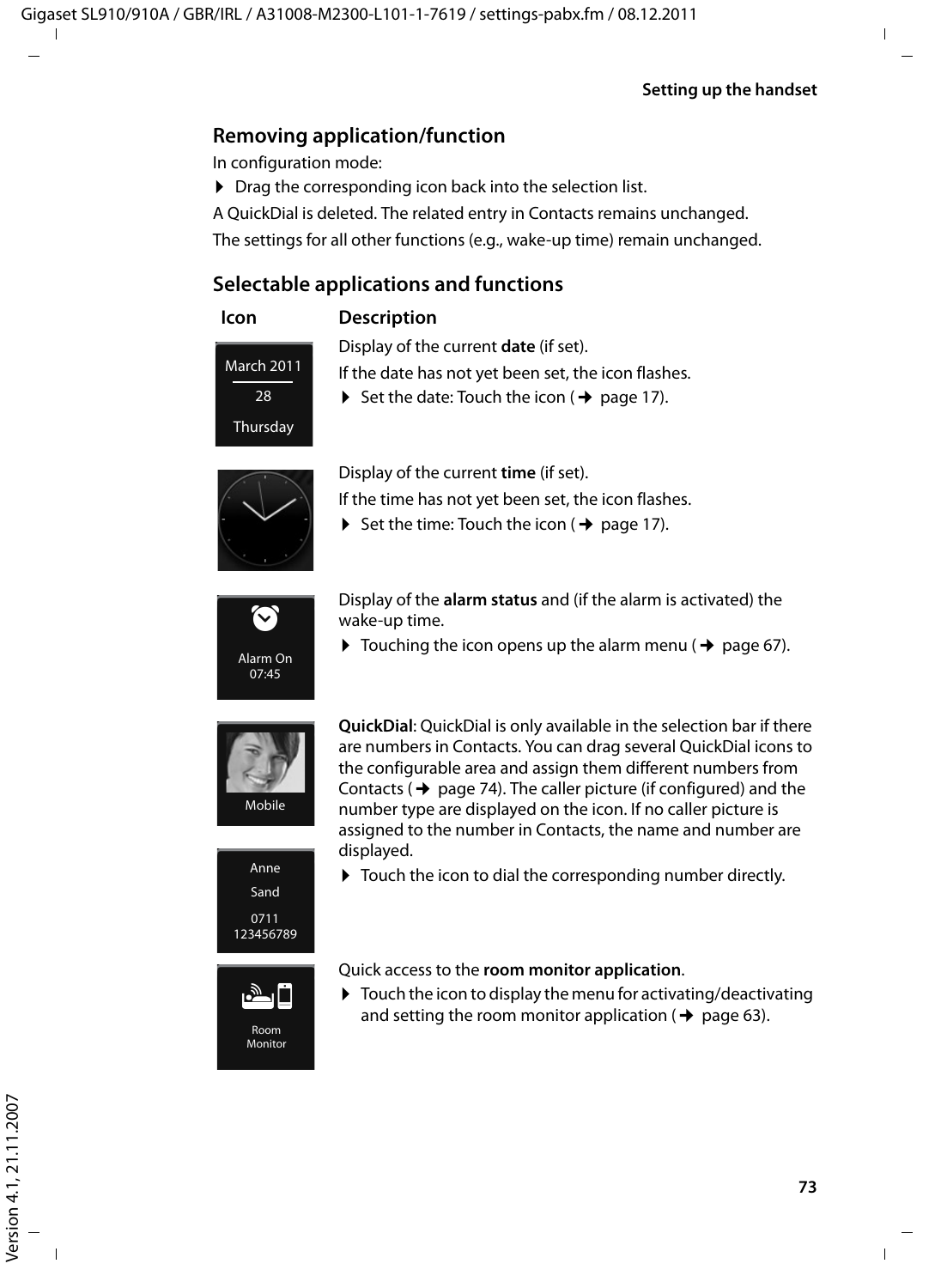#### **Setting up the handset**



### **Configuring QuickDial**

In configuration mode:

▶ Drag the icon for QuickDial into the configurable area and drop it. Contacts is opened.  $\blacktriangleright$  Select an entry.  $\blacktriangleright$  In the detail view for the entry, select the phone number with which the QuickDial icon should be linked.

#### **Please note**

- $\triangle$  The QuickDial number changes if you change the corresponding number in Contacts.
- $\blacklozenge$  If you delete the number assigned to the QuickDial shortcut from Contacts, the QuickDial icon is deleted from the configurable page without prompting.

## **Changing the display language**

- **▶** In the Settings menu (→ page 25), touch  $\left[\stackrel{\textcircled{\textcircled{\textcirc}}}{}$  Language and Location].
- $\triangleright$  Touch  $\triangleright$  next to **Display Language**.  $\triangleright$  Select language ( $\odot$  = selected).
	- $\triangleright$  Confirm with  $\blacksquare$ .  $\triangleright$  Back with  $\blacksquare$ .

## **Setting the country and your own area code**

**▶** In the Settings menu (→ page 25), touch **[**  $\bigcirc$  **Language and Location**].  $\triangleright$  Continue → page 19.

\* **Important information:**¢page 2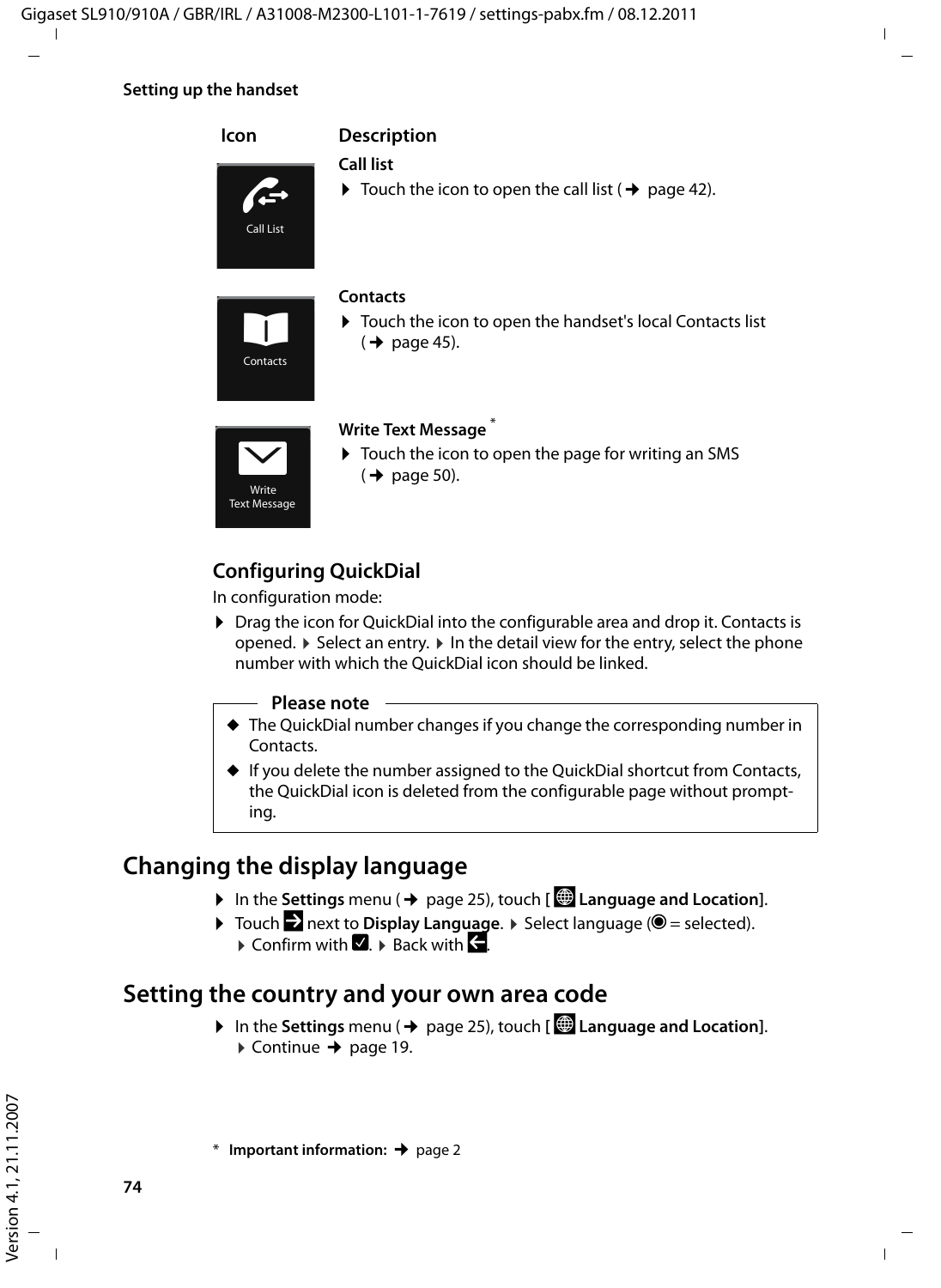## **Configuring the keyboard/keypad**

You can change the appearance and behaviour of the selection fields shown in the display. The settings do not correspond to the handset keys ( $\bigcirc$   $\bigcirc$   $\bigcirc$ ).

- $\triangleright$  In the **Settings** menu ( $\rightarrow$  page 25), touch **[** g **Display and Keypad]**. ▶ Scroll to **Keypad**. You can configure the following:
- ◆ Key Tones: Every time you touch a number, a confirmation tone is audible.
- ◆ Key Vibration: Every time you touch a number in the selection field, the handset vibrates.

**[** g **Display and Keypad]** submenu:

| Keypad<br><b>Key Tones</b> | on |     |
|----------------------------|----|-----|
| <b>Key Vibration</b>       |    | off |
| Keypad with R/P            |    | off |
| Keypad w. Letters          |    | off |

- ◆ **Keypad with R/P:** With R you can insert a line interruption (recall), with P a dialling pause. You can insert a "P" by "Pressing and holding the  $\mathbb{R}$  key" and an "R" by "Pressing and holding the  $\#$  key".
- ◆ Keypad w. Letters: For dialling with letters sometimes used for entering service numbers, for example.
- ▶ You can use the button on the right to activate or deactivate the relevant function directly.

# **Setting the display**

### **Setting the screensaver**

In idle status, you can display a screen saver. The screensaver replaces the display screen when the handset is in idle status. To display the idle display again, **briefly**  press  $\odot$  or the display.

- $\triangleright$  In the **Settings** menu ( $\rightarrow$  page 25), touch **[** g **Display and Keypad]**.
- $\blacktriangleright$  Activate/deactivate the screensaver via the right button.  $\blacktriangleright$  Touch  $\blacktriangleright$  next to **Selection**. Select the screensaver. ▶ Touch [  $\checkmark$  Select].

## **Setting the display backlight**

You can specify a particular period in idle status after which the display backlight should switch off. If it does not switch off, the display is permanently dimmed.

The display backlight switches itself on, as soon as the handset is moved.

 $\triangleright$  In the **Settings** menu ( $\rightarrow$  page 25), touch **[** g **Display and Keypad]**.



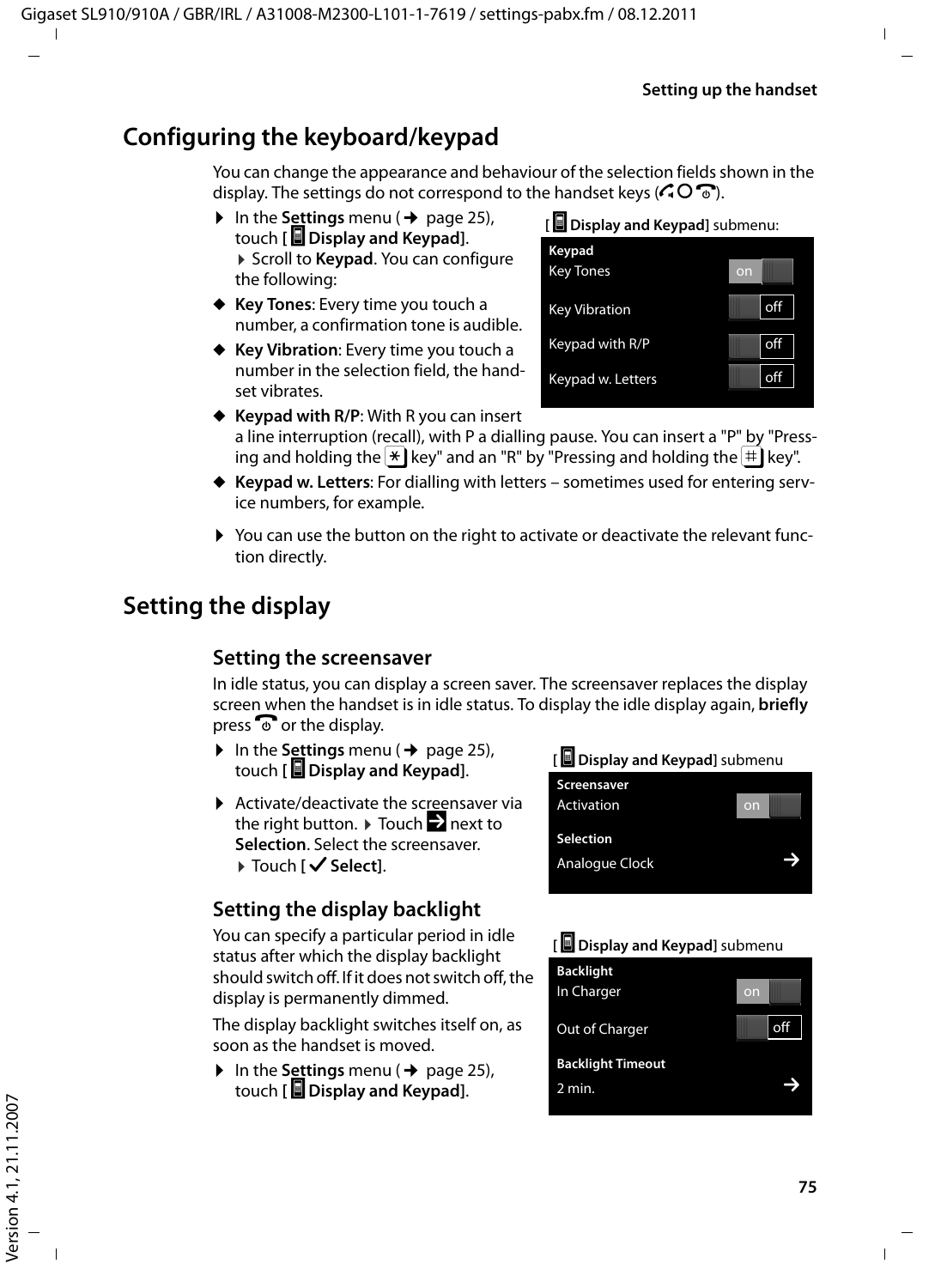#### **Setting up the handset**

- $\triangleright$  Using the right button, activate/deactivate the display backlight in the charger or outside the charger.
- ▶ Touch the **D** next to Backlight Timeout. Select the off time.

#### **Please note**

The handset's standby time can be significantly reduced if the display backlight is activated.

### **Activating/deactivating auto answer**

In the case of auto answer, the handset accepts an incoming call, as soon as you take it from the charger. In the same way, the connection ends when you place it in the charger.

**▶** In the Settings menu (→ page 25), touch [ **C Telephony**]. ▶ Activate/deactivate the function with the button to the right of **Auto Answer**.

### **Changing the earpiece, handsfree and headset volume**

The volume of the mode currently in use (handsfree, earpiece headset) is changed. During a call:

- $\blacktriangleright$  Touch [**ZVolume**].  $\blacktriangleright$  Adjust the volume with  $\theta$ */* $\Theta$ .
- ▶ If a headset is connected: To adjust the Microphone Sensitivity, if necessary touch  $\Theta$ / $\Theta$  in the second row several times.
- $\triangleright$  Touch  $\overline{\textcircled{x}}$  at the bottom of the display to save the settings. Automatic saving occurs after approx. 2 seconds.

## **Setting a handsfree profile**

You can set various handsfree profiles to optimally adapt your phone to your environment.

#### **Profile 1**

The optimum setting for most connections.

#### **Profile 2**

Optimum volume in handsfree mode. However, this means that the participants cannot speak at the same time as the person speaking is given preferential transmission (making two-way conversations difficult).

#### **Profile 3**

Optimises two-way conversations, both callers can hear each other, even if they talk at the same time.

#### **Profile 4**

Optimised for special connections. If the preconfigured **Profile 1** does not provide optimum sound, please try with **Profile 4**.

During an external call in handsfree mode:

▶ In the option slider, touch **A** and then [**LE** Speaker Profiles]. ▶ Select the profile to be used with immediate effect.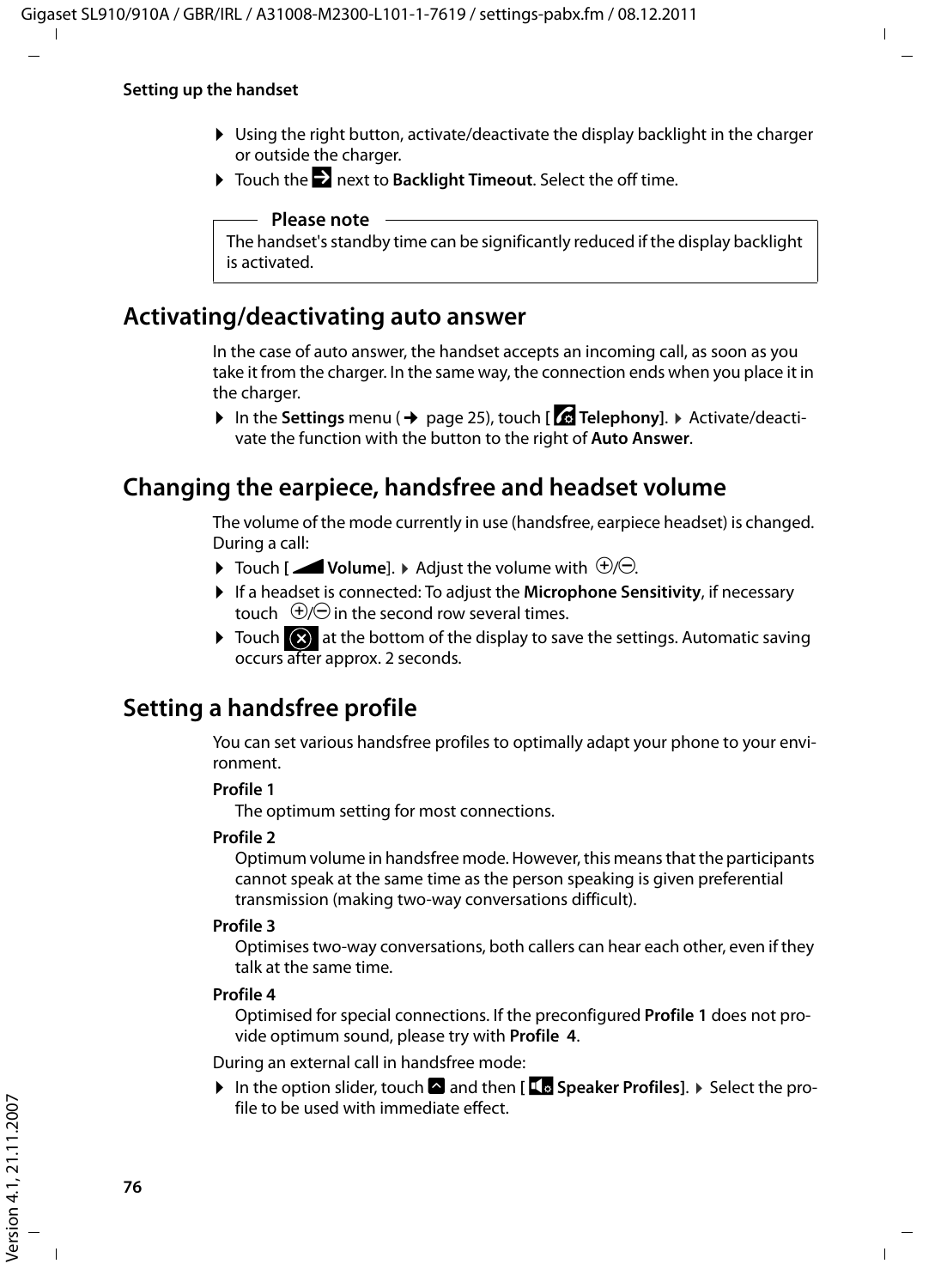## **Setting ringtones**

 $\triangleright$  In the Settings menu ( $\rightarrow$  page 25), touch [**iAudio Settings**].  $\triangleright$  Touch the  $\triangleright$ next to **Ringtones**.

You can configure the following settings:

### **Setting the volume**

 $\blacktriangleright$  Touch  $\bigoplus$   $\ominus$ , several times if necessary. to adjust the volume.

Or

 $\blacktriangleright$  Activate/deactivate the crescendo call with the button next to **Crescendo**.

### **Setting the ringtone**

- ▶ Touch the **D** next to **Int. Calls** or **Ext. Calls**. ¤ Select the ringtone.
	- $\triangleright$  Back with  $\blacktriangleright$

### **Activating/deactivating time control for external calls**

You can specify a time period when you do not want the telephone to ring.



▶ Touch the **D** next to **Time Ctrl (Ringer Off).** ▶ Touch Switch off ringtones from. **▶ Set the start of the time period. ▶ Back with**  $\leq$  **▶ Same for until to set the end** of the time period.  $\blacktriangleright$  Activate/deactivate the time control with the button next to **Activation**.

#### **Please note**

During this period, you will continue to receive calls from numbers to which you have assigned a personalised melody in Contacts (VIP).

### **Activating/deactivating the ringtone for anonymous calls**

The phone should not ring for calls from withheld phone numbers; instead, it should only show them on the display:

▶ You can activate/deactivate this function using the button to the right of **Anon. Call Silenc.** (**on** = ringtone deactivated).

## **Activate/deactivate silent alert**

**▶** In the Settings menu (→ page 25), touch [**iAudio Settings**]. ▶ Activate/ deactivate the function with the button to the right of **Silent Alert**.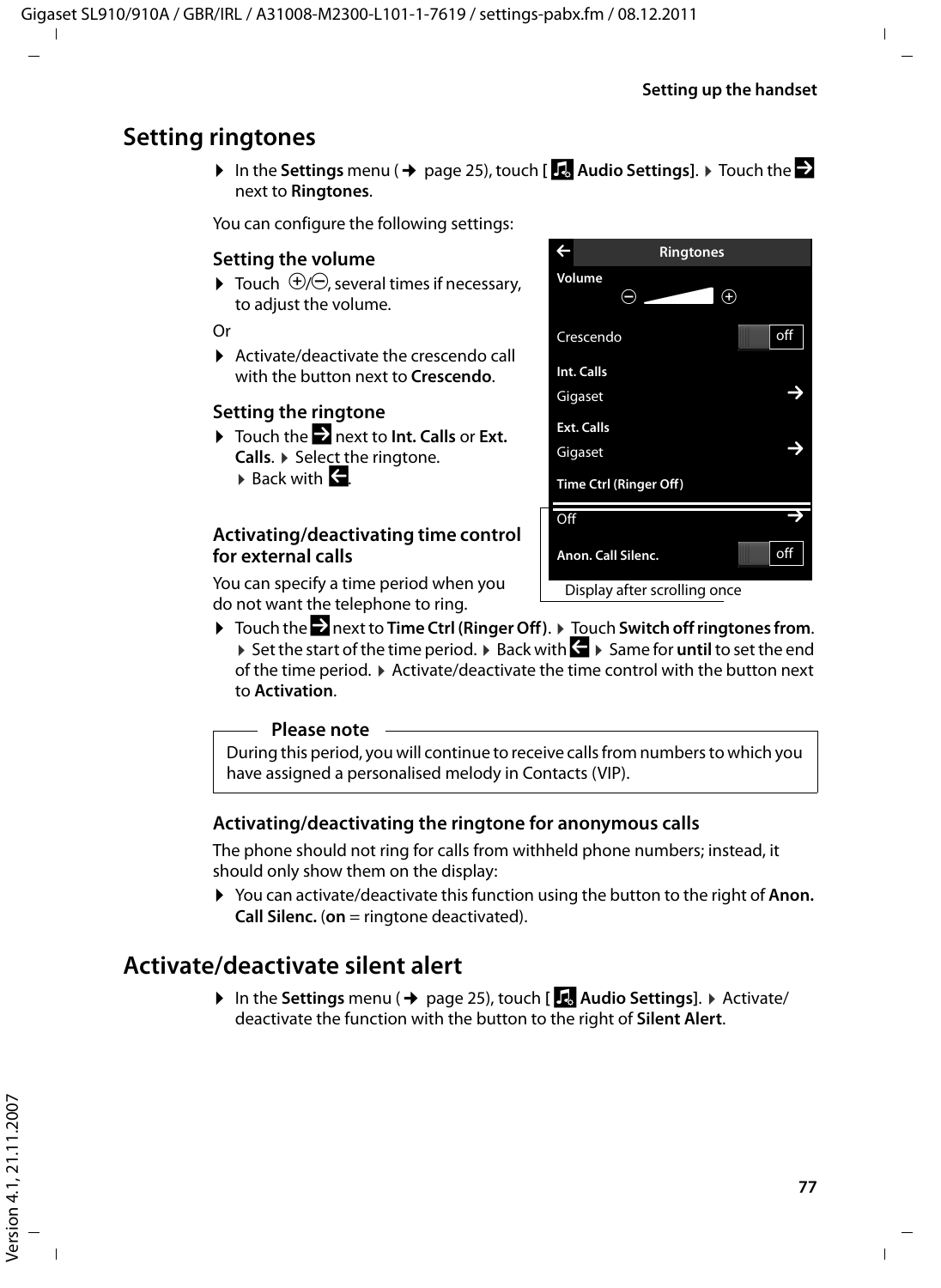## **Activating/deactivating ringtone**

You can activate/deactivate the ringtone permanently via the status page  $(\rightarrow$  page 24).

 $\triangleright$  Open the status page ( $\rightarrow$  page 24).  $\triangleright$  Activate/deactivate the ringtone with the button to the right of **Do not disturb**.

### **Deactivating the ringtone for the current call**

▶ Touch **[**  $\mathbb{Z}$  Silence].

## **Activating/deactivating advisory tones**

Your handset uses advisory tones to tell you about different activities and statuses.

 $\triangleright$  In the **Settings** menu ( $\rightarrow$  page 25), touch **[**ì**Audio Settings]**.

You can activate/deactivate the following functions with the buttons to the right:

**← Confirmations:** 

Confirmation tone after making entries, advisory tone when a new message has been received, the error tone**.**



#### ◆ Battery Warning:

Warning tone where the battery charge is less than 10% (every 60 seconds). No battery warning is sounded if the room monitor is activated.

## **Restoring the handset default settings**

You can reset any individual settings and changes that you have made.

The following are **not** affected by the reset:

- $\triangle$  The base registration(s) of the handset and the current base selection
- $\triangle$  Date/time
- $\triangle$  Entries in the calendar and in Contacts
- $\blacklozenge$  Call lists, SMS lists<sup>\*</sup> and the content of the media pool
- $\triangle$  The external or internal destination number stored for the room monitor (**Forward alarm to External** changes to **External**)
- $\triangleright$  In the **Settings** menu ( $\rightarrow$  page 25), touch **[**Ê**System]**.
- ▶ If necessary, scroll to **Resets**. ▶ Touch **Handset Reset**. ¤ Confirm with **Yes**.





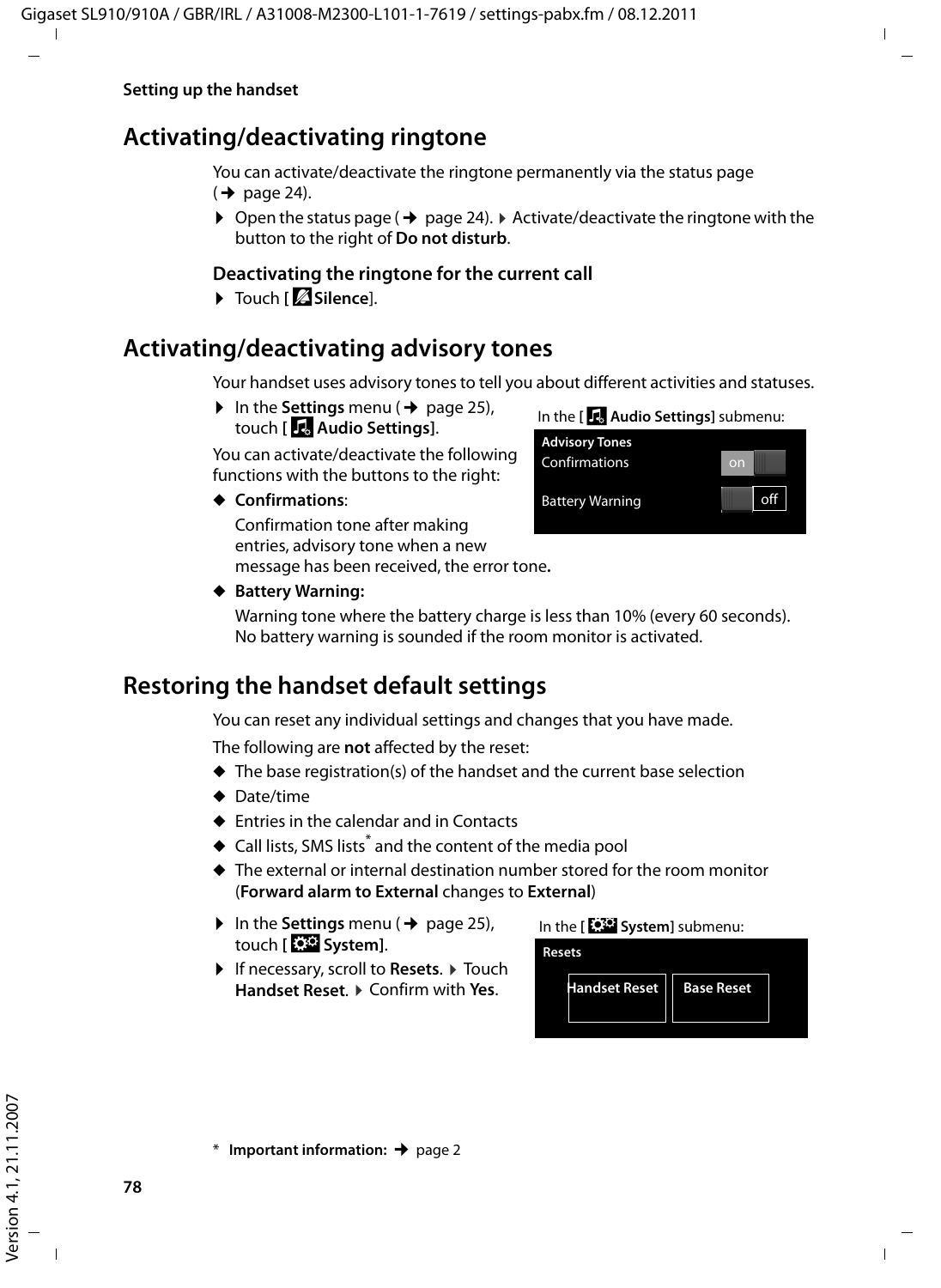## **Activating/deactivating music on hold**

- ▶ In the **Settings** menu (→ page 25), touch [**iAudio Settings**].
- ▶ If necessary, scroll to **Music on Hold**. ▶ Activate/deactivate music on hold with the corresponding button.

## **Repeater support**

You can increase the range and signal strength of the base using a repeater. To do so, you must activate repeater operation. During activation, calls currently taking place via the base are cancelled.

- **▶** In the Settings menu (→ page 25), touch **[E**SE System].
- ▶ Activate/deactivate the repeater operation with the button next to Repeater **Mode**.

#### **After activating or deactivating the repeater, switch your handset off and on again (**¢**page 22).**

#### **Please note**

- ◆ If you use a repeater, you cannot use **Eco Mode** and **Eco Mode**+.
- $\triangle$  The default encrypted transmission setting is deactivated when repeater mode is activated.

## **Changing the system PIN**

- ▶ In the Settings menu (→ page 25), touch [**E**<sup>S</sup>System].
- ▶ Touch the **D** next to System PIN. ▶ Enter the current PIN (default setting: 0000). Enter the new system PIN (4 digits; 0–9).  $\blacktriangleright$  Confirm with  $\blacktriangleright$ .

### **Resetting the system PIN**

If you have forgotten your system PIN, you can reset it to 0000. If you do this, **all the base settings** will be reset and **all the handsets** will be de-registered!

Exercise the power cord from the base.  $\triangleright$  Press and hold the register/paging key on the base and at the same time reconnect the power cord to the base. ▶ Press and hold the registration/paging key until it begins to flash.

## **Resetting the base to the default settings**

When the settings are restored:

- $\triangleleft$  Date and time are retained
- $\blacklozenge$  The redial list is not cleared
- $\blacklozenge$  Handsets are still registered
- $\blacklozenge$  The system PIN is not reset.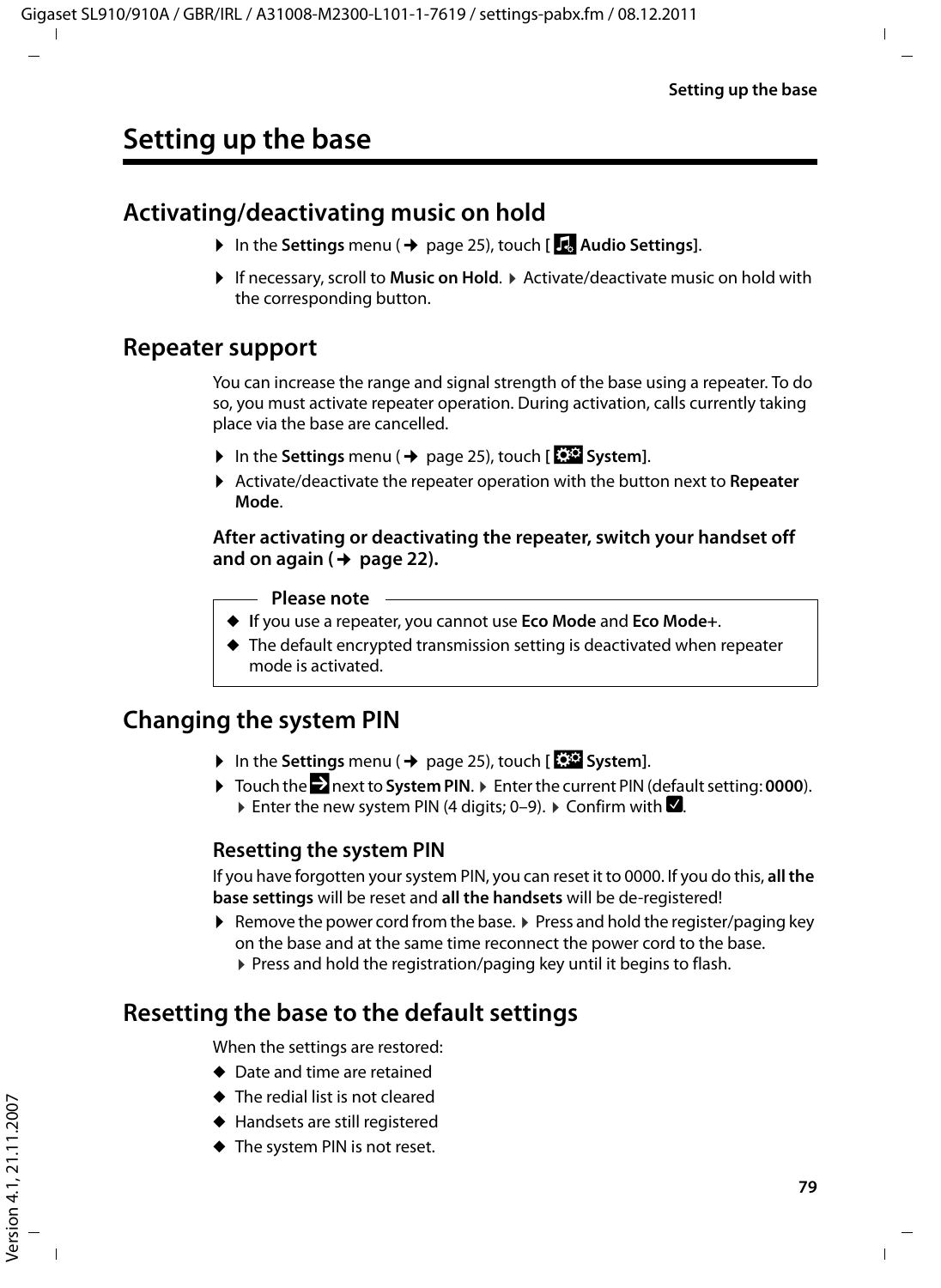#### **Connecting the base to the PABX**

- $\triangleright$  In the **Settings** menu ( $\rightarrow$  page 25), touch **[**Ê**System]**.
- ▶ If necessary, scroll to **Resets**. ▶ Touch Base Reset.  $\triangleright$  Enter system PIN.  $\triangleright$  Complete entry with  $\blacksquare$ .  $\triangleright$  Confirm with **Yes**.

| In the [ <b>332</b> System] submenu: |  |  |
|--------------------------------------|--|--|
|--------------------------------------|--|--|

**Resets**

| <b>Handset Reset   Base Reset</b> |
|-----------------------------------|
|                                   |

# **Connecting the base to the PABX**

To find out which settings are required for your PABX, please refer to the PABX user guide.

You cannot send or receive SMS messages on PABXs that do not support Calling Line Identification.

## **Recall and dialling mode**

### **Changing the dialling mode**

- ▶ In the Settings menu ( → page 25), touch [ **4 Telephony**].
- ▶ Touch **X** next to **Dialling Mode**. ▶ Select tone dialling (Tone)/pulse dialling procedure (Pulse) ( $\odot$  = set value).

### **Setting recall**

- $\triangleright$  In the **Settings** menu ( $\rightarrow$  page 25), touch [  $\cdot\cdot\cdot$  **Telephony**].
- $\triangleright$  Touch  $\triangleright$  next to **Recall**.  $\triangleright$  Select recall ( $\odot$  = set value).

## **Saving an access code (outside line code)**

If you have to enter an access code before any external number on your PABX, e.g., "0":

- $\triangleright$  In the **Settings** menu ( $\rightarrow$  page 25), touch [  $\cdot$  **Telephony**].
- **▶ Touch the Exect to Access Code. ▶ Enter the access code (max. 3-digit).**  $\triangleright$  Confirm with  $\blacksquare$ .
- $\triangleright$  Touch the  $\triangleright$  next to Use.  $\triangleright$  Select one of the following values ( $\bigcirc$  = set value): **Never:** Deactivate access code.

**Calls from Call Lists:** The access code should only be prefixed when dialling from a list (SMS, calls, answering machine (SL910A)).

**All Calls:** The access code should be prefixed to every number.

## **Setting pauses \***

- ▶ Open the **Settings** menu and enter the number code for the service functions  $(\rightarrow$  page 81).
- **Enter the pause after line seizure:** 1 6 1 for 1 second,  $\boxed{1}$  6  $\boxed{2}$  for 3 seconds or  $\boxed{1}$  6  $\boxed{3}$  for 7 seconds.

\* **Important information:**¢page 2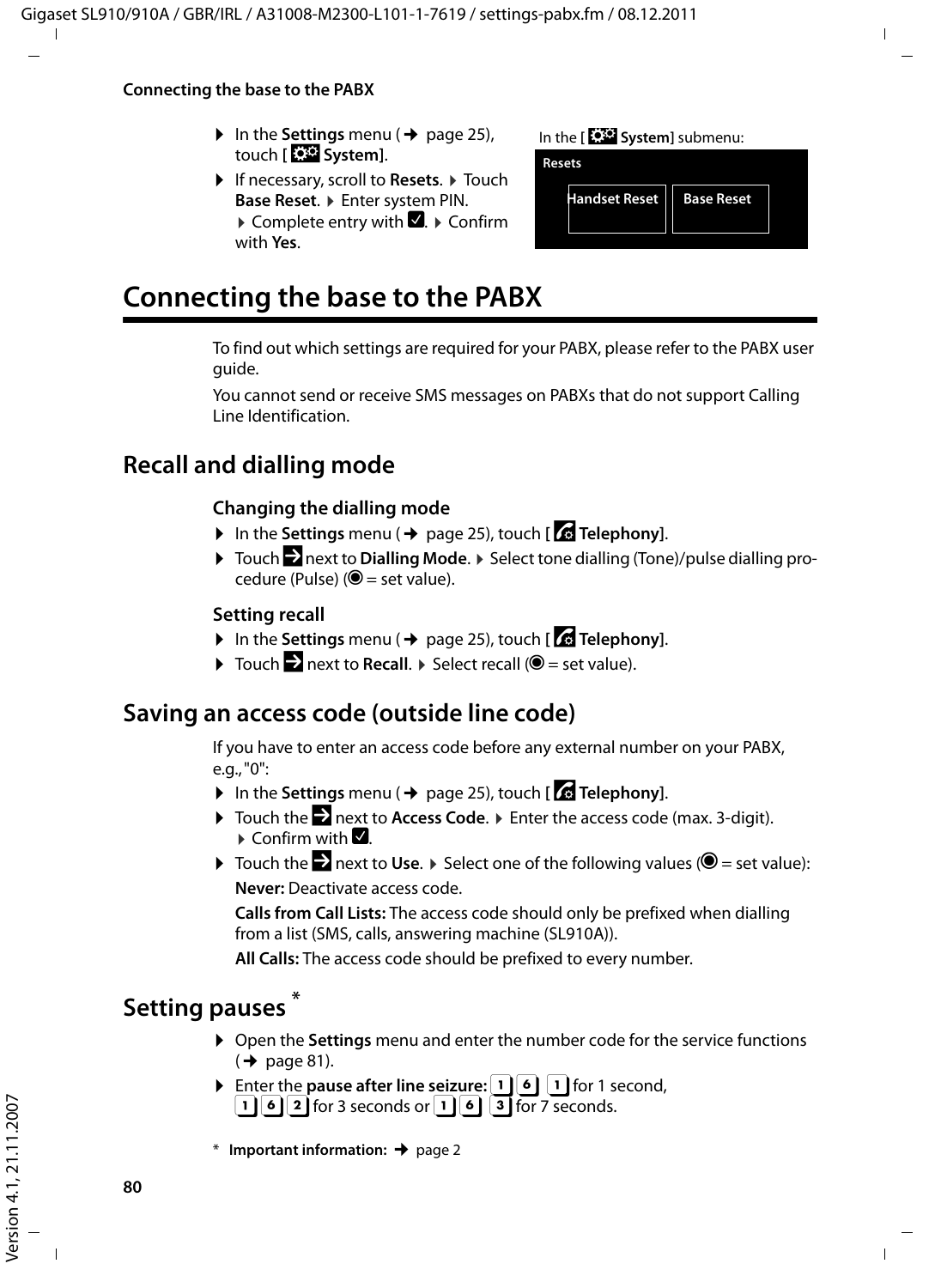- Enter the **pause after recall key:**  $\boxed{1}$   $\boxed{2}$   $\boxed{1}$  for 800 ms,  $\boxed{1}$   $\boxed{2}$   $\boxed{2}$  for 1600 ms or  $\lceil \cdot \rceil$  3  $\lceil 3 \rceil$  for 3200 ms.
- Enter the **dialling pause** (pause after access code):  $\boxed{1}$   $\boxed{1}$  for 1 second,  $\boxed{1}$   $\boxed{2}$  for 2 seconds,  $\boxed{1}$   $\boxed{3}$  for 3 seconds or  $\boxed{1}$   $\boxed{4}$  for 6 seconds. **Inserting a dialling pause:**  Press and hold  $|\ddot{=}|\ddot{=}$  for 2 seconds on the keypad. A P appears in the display.

## **Switching temporarily to tone dialling (Tone)**

After dialling the external number or after establishing the connection ( $\mathbf{f} \leftrightarrow \mathbf{J}$  is displayed):

 $\triangleright$  Touch [  $\pm$  Keypad] and then briefly touch  $\pm$ .

## **Configuring service functions \***

It is not possible to access functions that are only required in special cases directly from the menu. These functions include settings for special pauses that may have to be changed when the telephone is connected to a PABX.

To activate these functions, you have to enter a PIN code in the **Settings** menu.

- $\triangleright$  Open the **Settings** menu ( $\rightarrow$  page 25).
- ¤ Mentally assign the numbers 1 to 9 to the first 9 icons in the **Settings** menu in rows (see illustration below).





The numbers are **not** shown in the display! They were positioned here above the menu icons for better understanding.

- ▶ If you want to activate a **service function**, press and **hold** (for approximately 2 seconds) the following icons relating to the numbers:  $\begin{bmatrix} 1 \end{bmatrix} \begin{bmatrix} 4 \end{bmatrix} \begin{bmatrix} 7 \end{bmatrix} \begin{bmatrix} 2 \end{bmatrix} \begin{bmatrix} 3 \end{bmatrix} \begin{bmatrix} 6 \end{bmatrix} \begin{bmatrix} 5 \end{bmatrix} \begin{bmatrix} 9 \end{bmatrix} \begin{bmatrix} 8 \end{bmatrix}$
- $\blacktriangleright$  A number field opens, which you can use to enter a function-specific code.
- \* **Important information:**¢page 2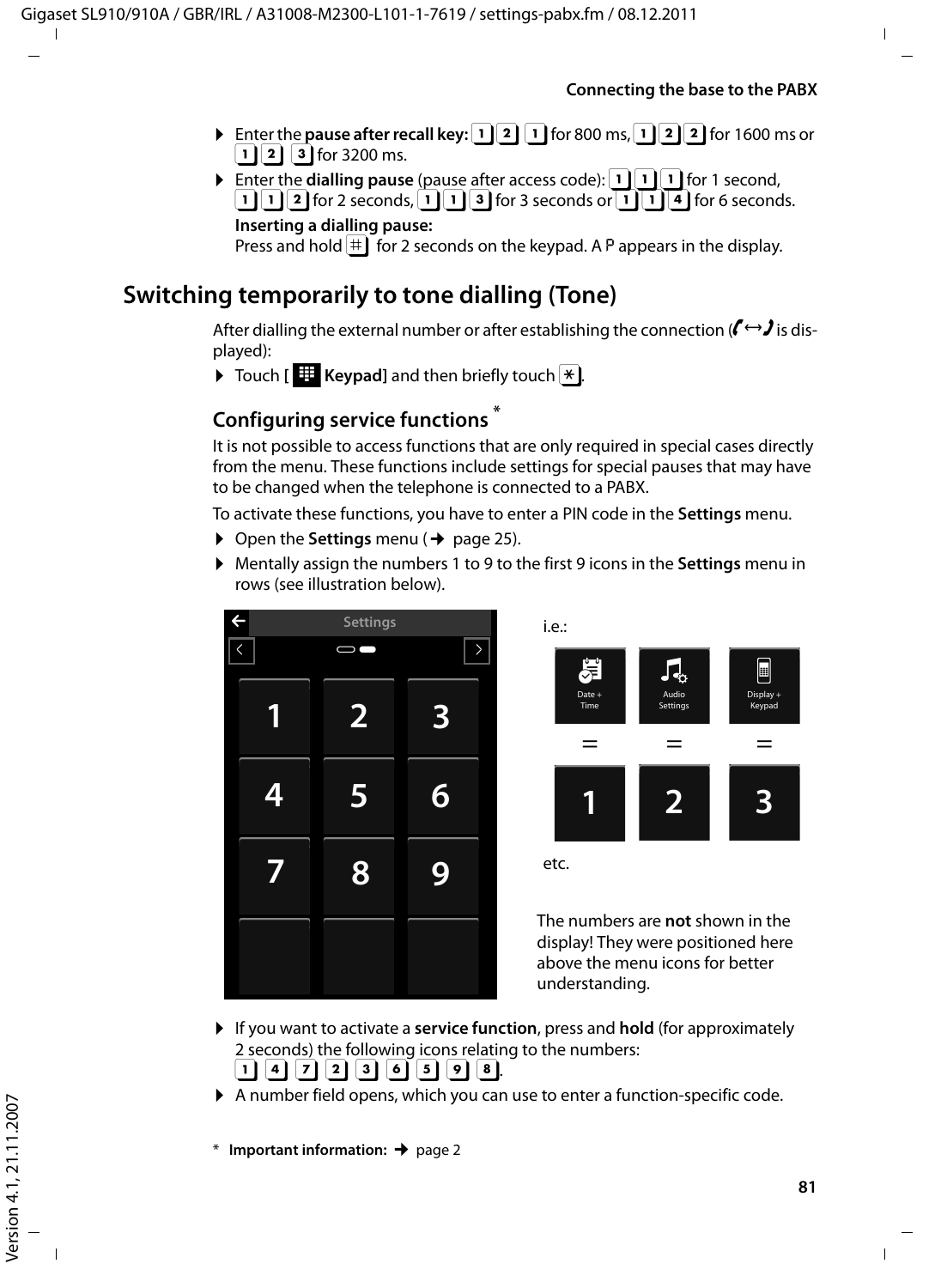# **Service (Customer Care)**

You have questions? As a Gigaset customer, you can take advantage of our comprehensive service offerings. You can find help quickly in this User Manual and in the service pages of our Gigaset online portal.

Please register your phone right after purchase.

This enables us to provide you with even better service regarding questions or a warranty claim. Your personal user account enables you to directly contact our customer service by email.

Our representatives are available on the telephone hotlines for more advanced questions or immediate consultation.

#### **United Kingdom**

www.gigaset.com/uk/service

#### **Service Hotline: 0845 367 0812**

(local call cost charge)

**Ireland**

www.gigaset.com/ie/service

#### **Service Hotline: 1850 777 277**

(6.6561 Ct./Call)

Please note that if the Gigaset product is not sold by authorised dealers in the national territory the product may not be fully compatible with the national telephone network. It is clearly specified on the box near the CE mark for which country/countries the equipment has been developed. If the equipment is used in a manner inconsistent with this advice or with the instructions of the manual and on the product itself, this may have implications on the conditions for warranty or guarantee claims (repair or exchange of product).

In order to make use of the warranty, the product purchaser is asked to submit a receipt which proves the date of purchase (date from which the warranty period starts) and the type of goods that have been purchased.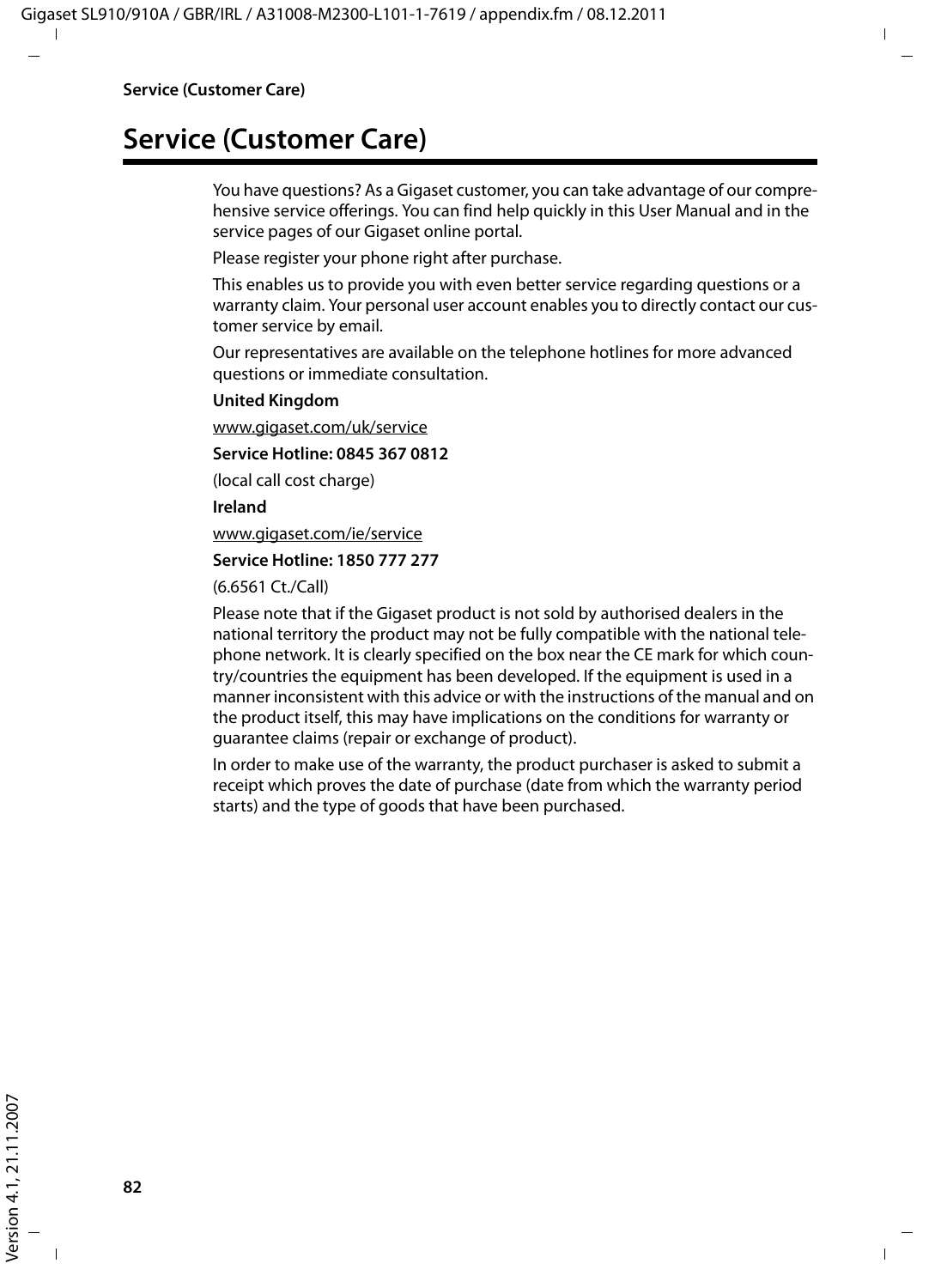### **Questions and answers**

If you have any questions about the use of your phone, you can contact us 24/7 at www.gigaset.com/service.

The table below also lists steps for troubleshooting.

#### **Registration or connection problems with a Bluetooth headset.**

- Reset the Bluetooth headset (see the user quide for your headset).
- Delete registration data from the handset when de-registering the device ( $\rightarrow$  page 61).
- ▶ Repeat the registration process ( $\rightarrow$  page 60).

#### **There is nothing in the display and the display does not react when you touch it.**

- 1. The handset is not activated.
	- $\blacktriangleright$  Press and **hold**  $\widehat{\mathbb{R}}$
- 2. The battery is empty.
	- $\triangleright$  Charge the battery or replace it ( $\rightarrow$  page 15).
- 3. The key and display lock is activated.
	- $\triangleright$  Press and **hold** the menu key **O**.

#### **"Base connection lost - Searching for base ..." flashes on the display**.

- 1. The handset is outside the range of the base.
	- $\blacktriangleright$  Move the handset closer to the base.
- 2. The base is not activated.
	- $\triangleright$  Check the base power adapter ( $\rightarrow$  page 13).
- 3. The base's range is reduced because Eco Mode is activated.
	- ▶ Deactivate Eco Mode ( $\rightarrow$  page 62) or reduce the distance between the handset and the base.

#### **"Handset not registered to any base" flashes in the display.**

The handset has not yet been registered or was de-registered due to the registration of an additional handset (more than six DECT registrations).

Register the handset again ( $\rightarrow$  page 68).

#### **The handset does not ring.**

- 1. The ringtone is deactivated.
	- $\blacktriangleright$  Activate the ringtone ( $\blacktriangleright$  page 78).
- 2. Call divert set for "All Calls".
	- $\triangleright$  Deactivate call divert ( $\rightarrow$  page 40).
- 3. The phone does not ring if the caller has withheld his number.
	- Activate the ringtone for unknown calls ( $\rightarrow$  page 77).

#### **You cannot hear a ringtone/dialling tone from the fixed line.**

The phone cord supplied has not been used or has been replaced by a new cord with the wrong pin connections.

 $\blacktriangleright$  Please always use the phone cord supplied or ensure that the pin connections are correct when purchasing from a retailer ( $\rightarrow$  page 94).

**The connection always terminates after approx. 30 seconds.** 

Repeater activated/deactivated ( $\rightarrow$  page 79).

Activate/deactivate the handset ( $\rightarrow$  page 22).

#### **Error tone sounds after system PIN prompt.**

You have entered the wrong system PIN.

Reset the system PIN to 0000 ( $\rightarrow$  page 79).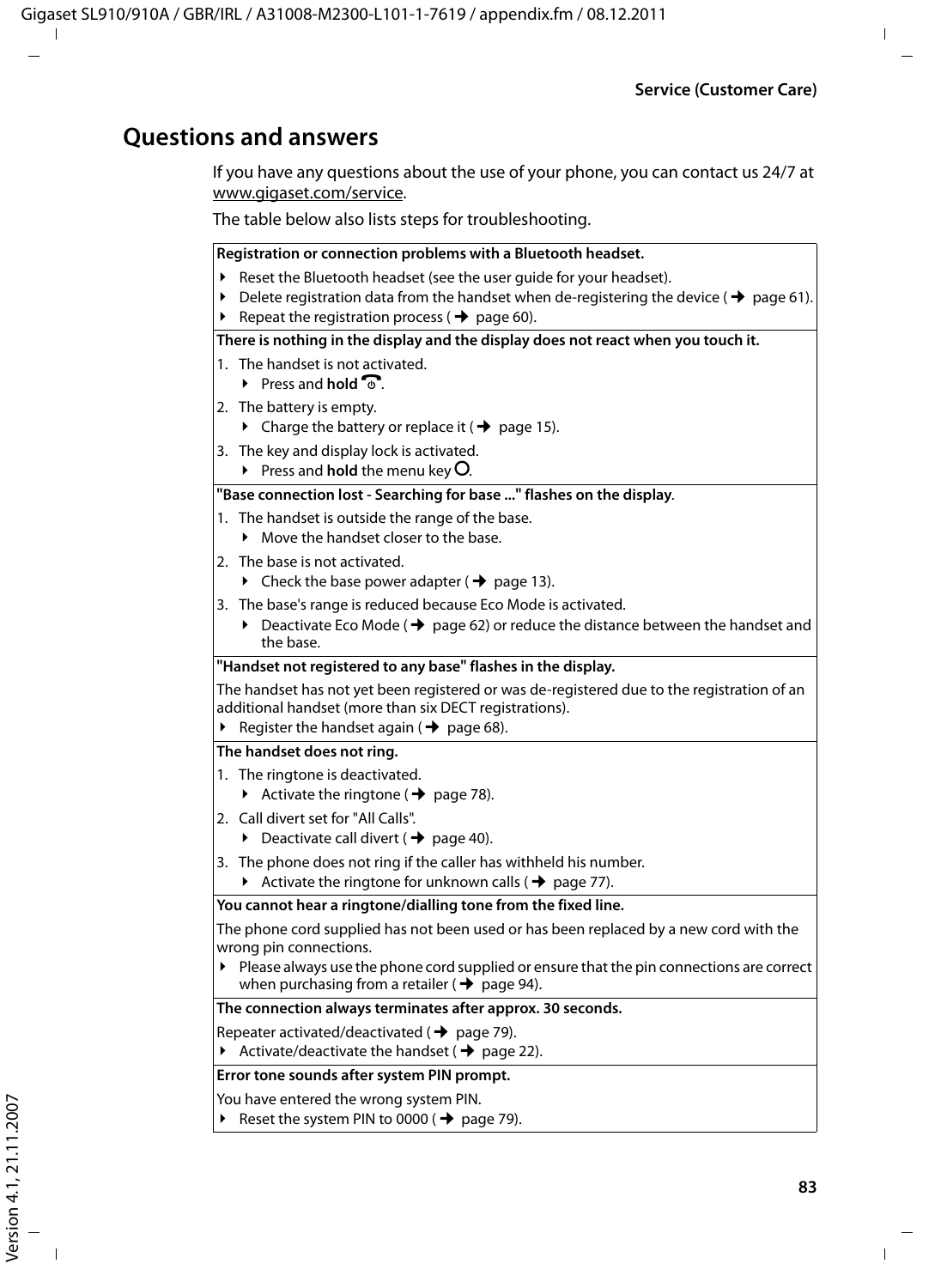#### **Forgotten system PIN.**

Reset the system PIN to 0000 ( $\rightarrow$  page 79).

**The other party cannot hear you.**

The handset is "muted".

 $\blacktriangleright$  Unmute the microphone ( $\blacktriangleright$  page 38).

**The number of the caller is not displayed although CLIP has been set.**

Calling Line Identification is not enabled.

¥ **The caller** should ask the network provider to enable Calling Line Identification (CLI).

**You hear an error tone when keying an input.**

Action has failed/invalid input.

 $\blacktriangleright$  Repeat the process.

Read the display and refer to the user guide if necessary.

**You cannot listen to messages on the network mailbox.**

Your PABX is set to pulse dialling.

Set your PABX to tone dialling.

#### **Gigaset SL910A only:**

**No time is specified for a message in the call list.**

Date/time have not been set.

▶ Set the date/time ( $\rightarrow$  page 17).

**The answering machine reports "Invalid PIN" during remote operation.**

1. You have entered the wrong system PIN.

- $\blacktriangleright$  Repeat input of system PIN.
- 2. The system PIN is still set to 0000.
	- $\triangleright$  Set the system PIN to something other than 0000 (  $\rightarrow$  page 79).

**The answering machine is not recording any messages/has switched to answer only mode.**

The memory is full.

- $\blacktriangleright$  Delete old messages.
- Play back new messages and delete.

## **Exclusion of liability**

The display on Gigaset SL910H has a resolution of 480x320 pixels, which is achieved with the aid of 460,800 control elements. Each pixel consists of three sub-pixels (red, green, blue).

It may be the case that a pixel is incorrectly controlled or has a colour deviation. **This is normal and no reason for a warranty claim.**

The following table shows the number of pixel errors that may occur, without leading to a warranty claim.

| <b>Description</b>                           | Maximum number of permitted<br>pixel errors |
|----------------------------------------------|---------------------------------------------|
| Colour illuminated sub-pixels                |                                             |
| Dark sub-pixels                              |                                             |
| Total number of coloured and dark sub-pixels |                                             |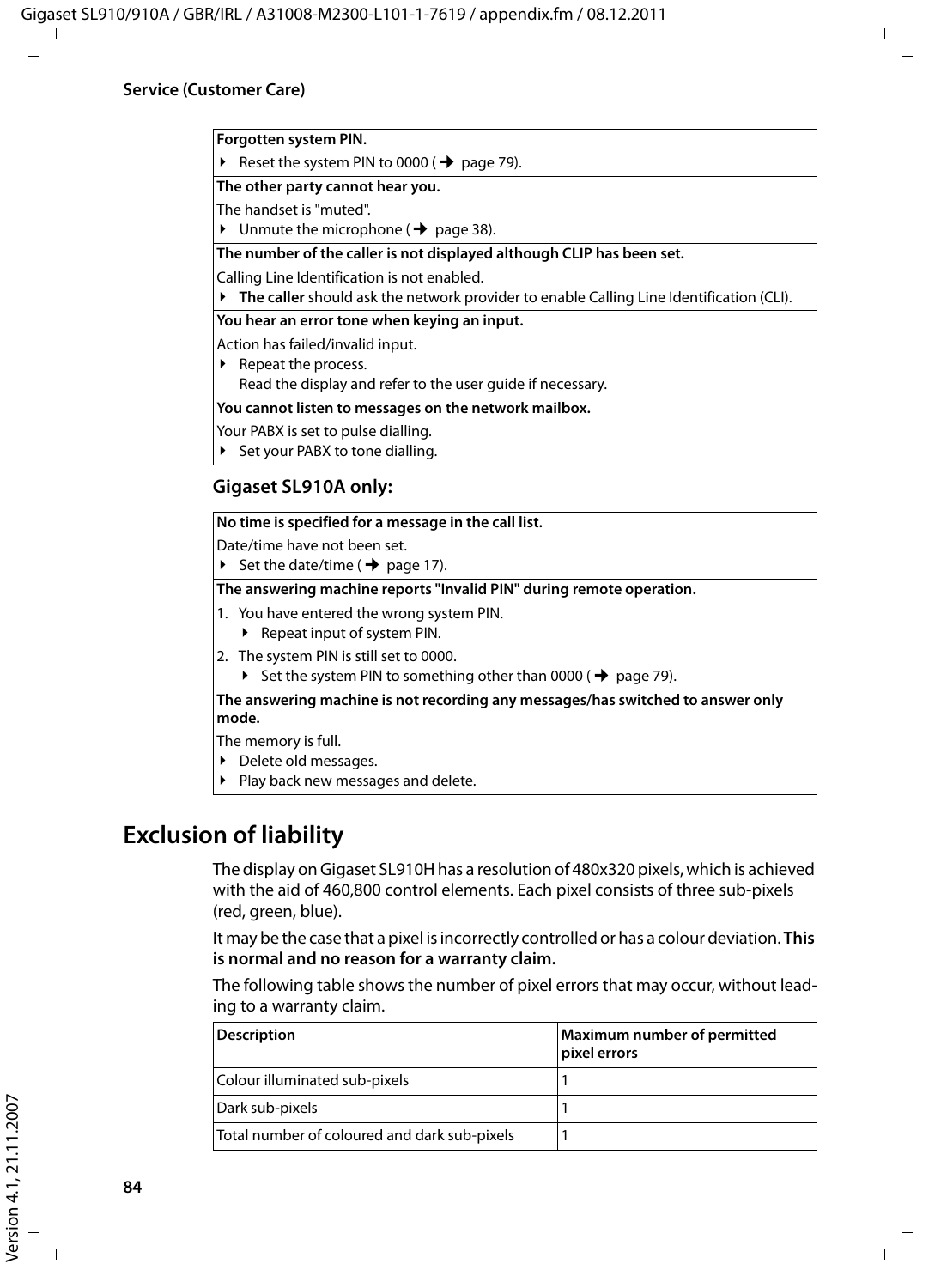# **Updating the base firmware**

Whenever there are new or improved functions for your Gigaset base, firmware updates are made available on the Internet for you to download directly (without a PC) to your base.

You need a router to connect the base to the Internet, which is connected via a modem (may be integrated in the router) to the Internet, and an Ethernet cable (Cat 5 with 2 RJ45 Western modular plugs).

#### **Please note**

New versions of the handset firmware can be loaded onto your handset using the "Gigaset QuickSync" program for your PC (→ page 87).

## **Connecting the base to the router/Internet (optional)**

Your base has a LAN connection that you can use to connect the base to a router.



- $\triangleright$  Connect one Ethernet cable plug into the LAN socket **at the side** of the base  $|A|$ .
- $\triangleright$  Insert the second Ethernet cable plug into a **LAN** socket on the router  $\vert$  **B**.

#### **Please note**

This user guide describes the functions for the SL910/SL910A as supplied (other functions may be added later through firmware updates).

If the firmware update results in operational changes, a new version of this user manual or the necessary amendments will be published on the Internet at: www.gigaset.com./gigasetsl910

where you will find a link to the user manual.

## **Connecting the base to the local network (router)**

For this, your base requires an IP address in the local network. The base is usually assigned this address automatically by the router (**dynamic** assignment).

In exceptional cases, the automatic IP address assignment (DHCP) is switched off on the router. In such cases, you will need to assign an IP address to the base manually (**static** assignment).

 $\triangleright$  In the **Settings** ( $\rightarrow$  page 25) menu, touch [**E**SE System] and then  $\triangleright$  next to **Local Network. ▶ Touch Static** and fill in the following fields. The meaning of these fields can be found in the user guide for your router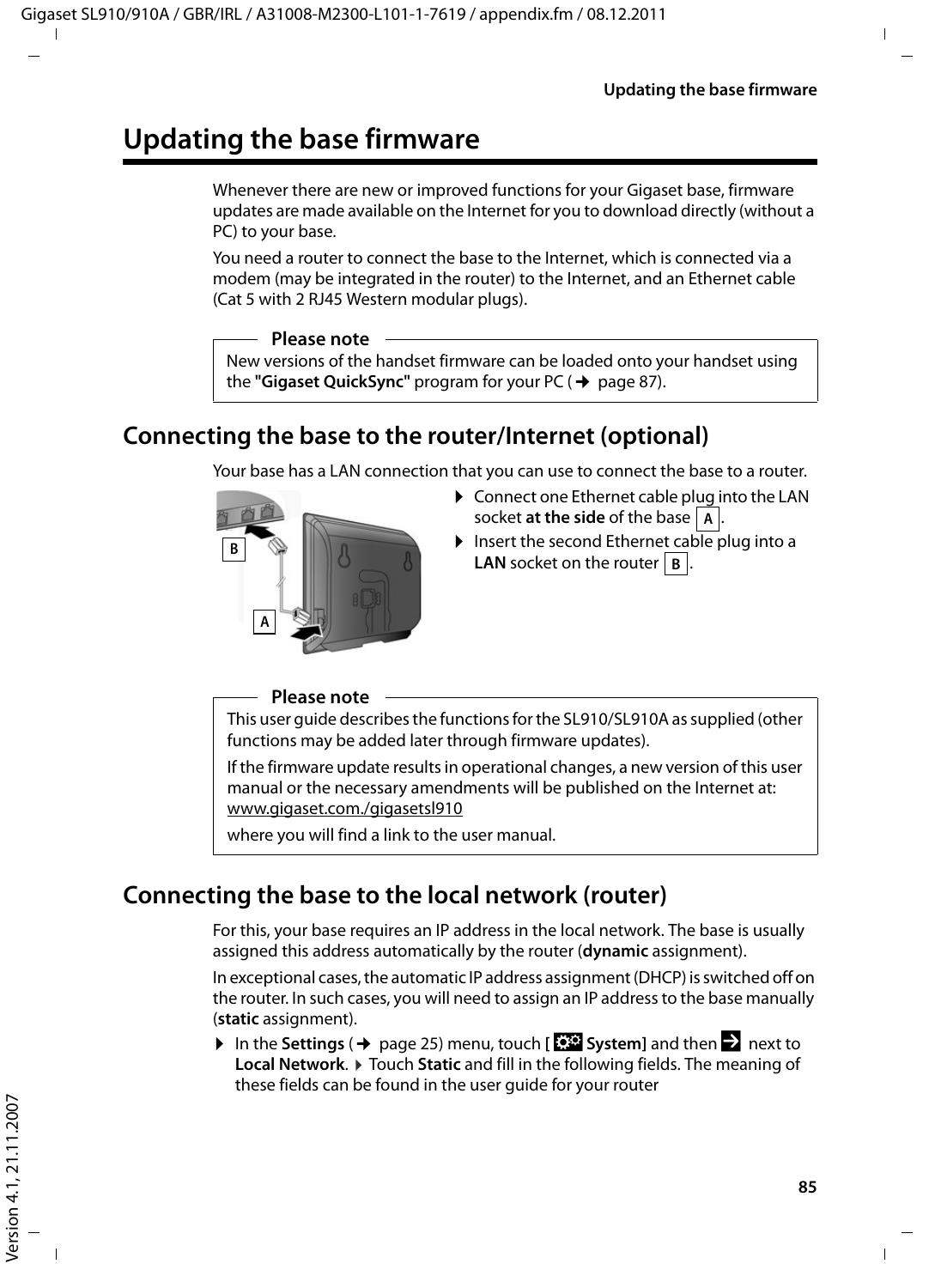## **Starting a firmware update**

**Prerequisite:** The base is connected to the Internet and is in idle status.

### **Starting the firmware update manually**

- ▶ In the Settings menu (→ page 25), touch [**E**<sup>S</sup>E System].
- **▶ Scroll to Firmware Update. ▶ Touch the corresponding**  $\geq$  **▶ Touch Update Firmware.**  $\triangleright$  Enter the system PIN and confirm with  $\blacksquare$ .

If a new version of the base firmware is available, message **New firmware available - Update?** is displayed.

¤ Press **Yes** to confirm.

#### **Please note**

- $\blacklozenge$  The firmware update can take up to six minutes, depending on the quality of your DSL connection.
- $\blacklozenge$  During the update, the registered handsets temporarily lose their connection to the base.

### **Setting the automatic firmware update**

- ▶ In the Settings menu (→ page 25), touch [**E**<sup>S</sup>System].
- **▶ Scroll to Firmware Update. ▶ Activate/deactivate the function with the button** next to **Automatic Check**.

If the function is activated, the base will check daily whether a new firmware version is available. If this is the case, you will receive the message **Start download?**.

¤ Press **Yes** to confirm.

If you answer the prompt with **No**, the message will not be displayed again until the next firmware version is available. You can perform the firmware update manually  $($   $\rightarrow$  page 86).

#### **Please note**

If the phone is not connected to the Internet at the time the check for new firmware is carried out (e.g., no router connection), then the check will be carried out as soon as the phone is reconnected to the Internet.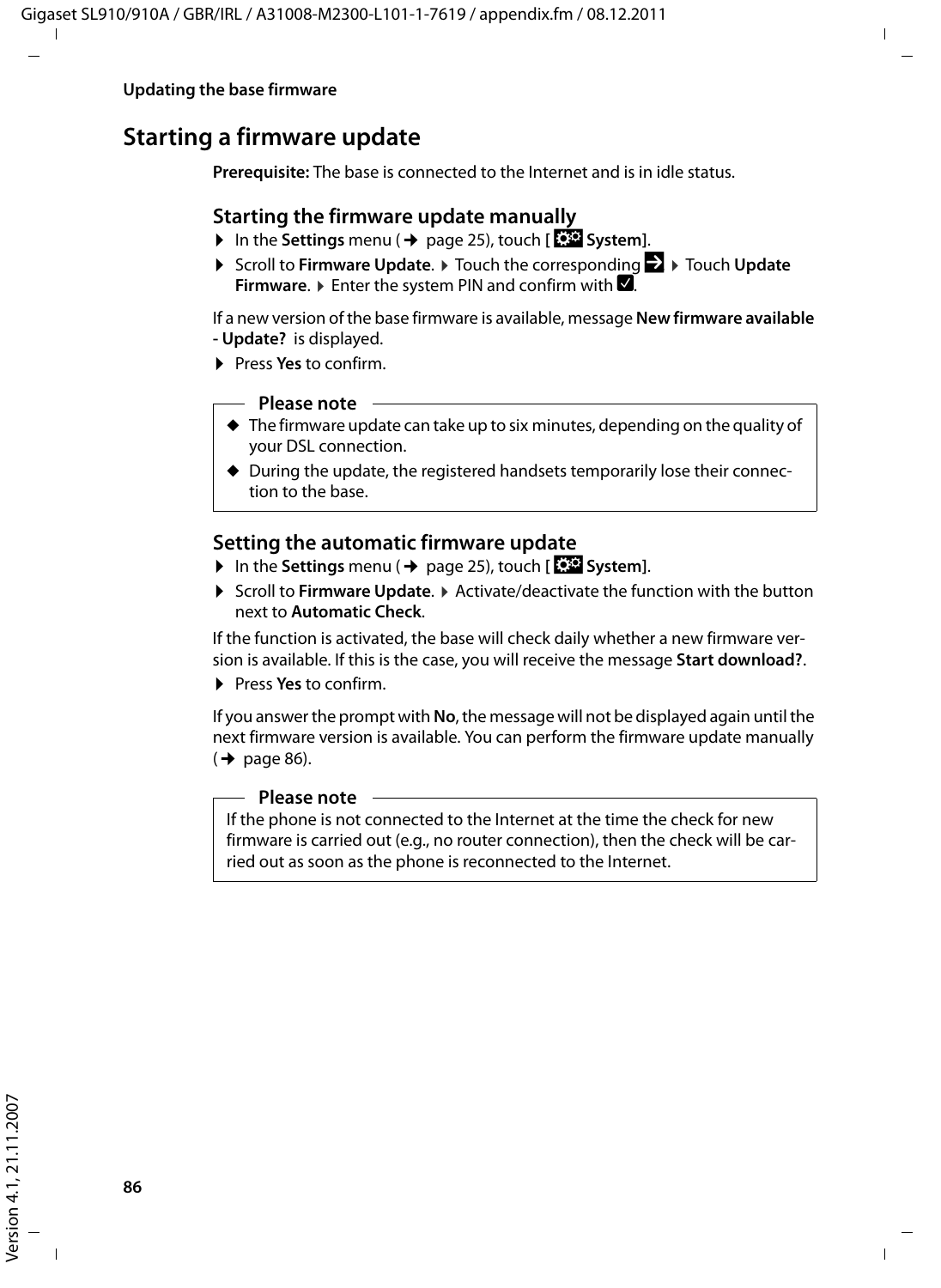# **Accessing additional functions via the PC interface**

To enable your handset to communicate with a PC, the **"Gigaset QuickSync (Version 7 or higher)" program must be installed on your PC** (free to download and more information at www.gigaset.com/gigasetSL910).

This program allows you to use Bluetooth ( $\rightarrow$  page 60) or a USB connection between the PC and handset ( $\rightarrow$  page 7) to update the handset firmware and use other functions, e.g.

- ◆ Synchronise the Contacts list on your handset with your PC's Outlook contacts
- $\triangle$  Load caller pictures to the handset from the PC
- $\blacklozenge$  Download pictures as a screensaver from the PC to the handset
- $\blacklozenge$  Download sounds (ringtones) from the PC to the handset

Make outgoing calls and accept incoming calls. The display on the handset behaves in the same way as if the call were being handled directly on the handset.

**Format Sound** – Ringtones – Imported sounds Internal WMA, MP3, WAV **Picture** – Caller picture – Screensaver BMP, JPG, GIF 320 x 225 pixels 320 x 480 pixels

You can save the following image and sound formats on your handset:

#### **Please note**

- $\triangleq$  If the USB data cable is plugged in, a Bluetooth connection cannot be established. If it is plugged in during an existing Bluetooth connection, this is cancelled.
- $\blacklozenge$  Using a USB connection with a power supply of 500 mA, the handset's battery is charged.

**On USB connections with lower charging currents, the handset's battery is discharged!**

A detailed description can be found in the help file to **Gigaset QuickSync**.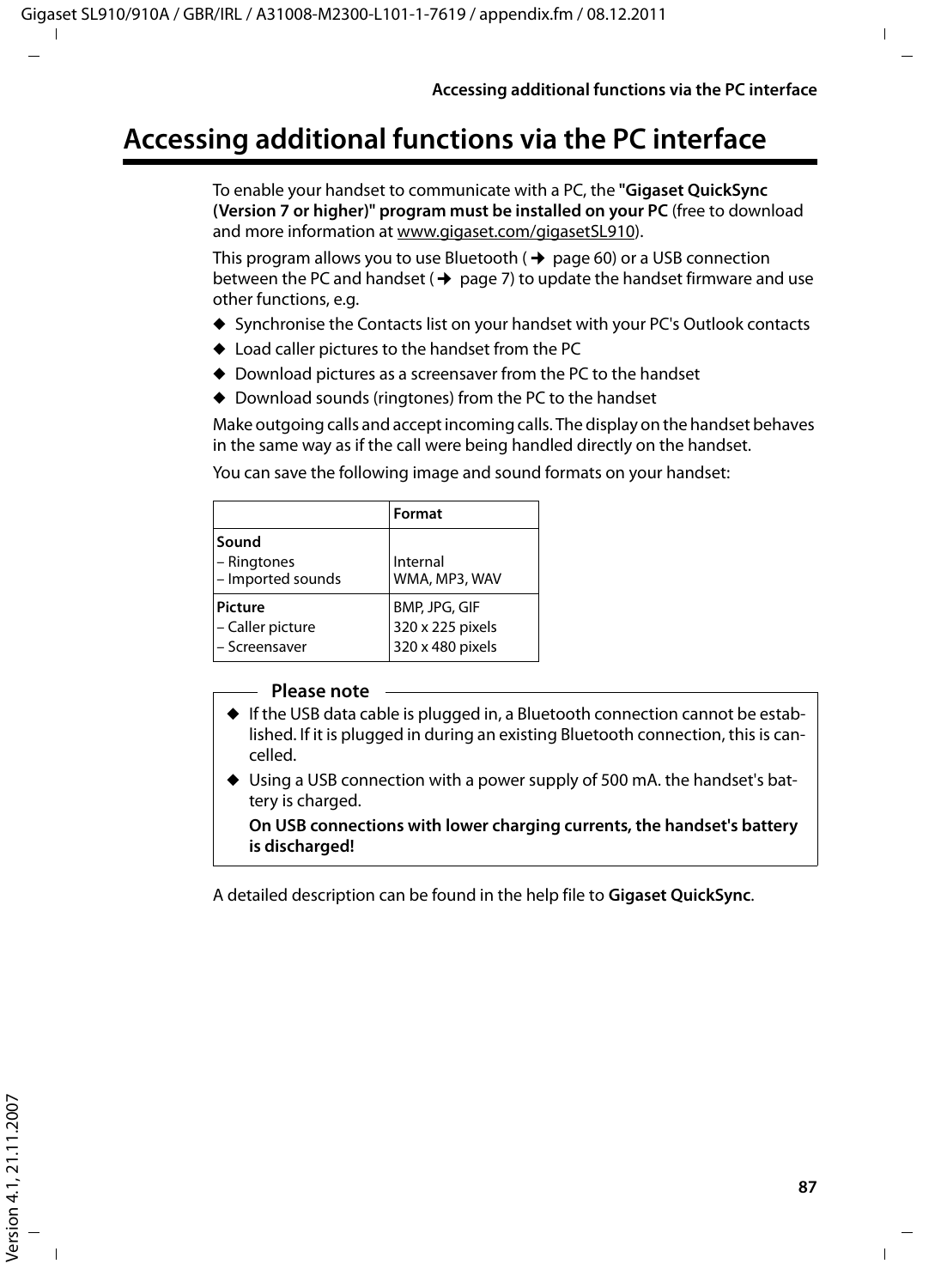# **Checking base/handset service information**

You will need the service information when you call our hotline.

Base service information:

**Prerequisite:** You are trying to establish an external call or are conducting an external call.

 $\triangleright$  Briefly touch any point in the status bar to show the required service information in the display.

Handset service information:

**Prerequisite:** A call is not in progress.

▶ Briefly touch any point in the status bar and then touch **Show Service Info**  $(\rightarrow$  page 24).

## **Authorisation**

This device is intended for analogue phone lines in the UK and on the Irish network. Country-specific requirements have been taken into consideration.

We, Gigaset Communications GmbH, declare that this device meets the essential requirements and other relevant regulations laid down in Directive 1999/5/EC.

A copy of the 1999/5/EC Declaration of Conformity is available at this Internet address:

www.gigaset.com/docs

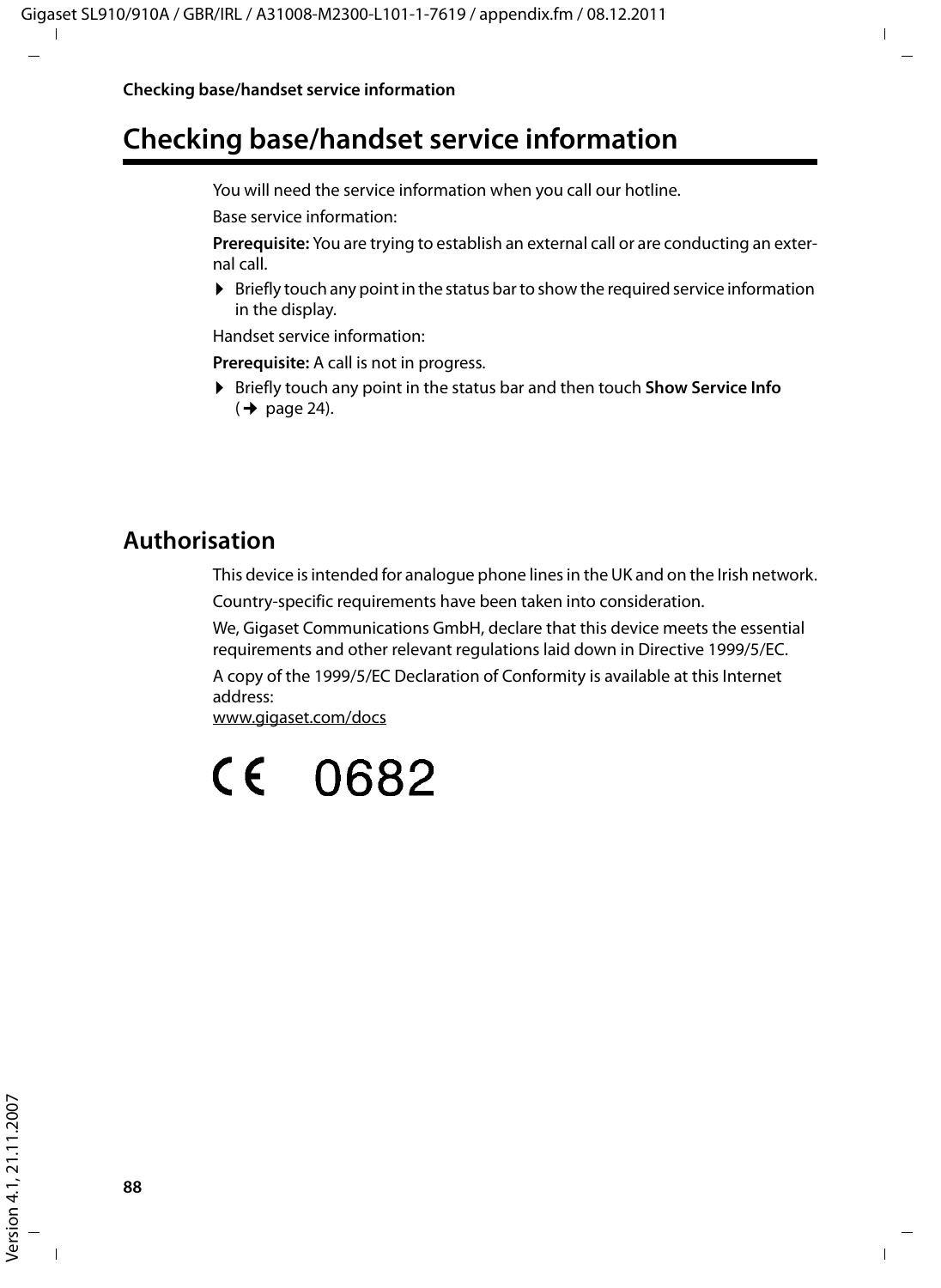## **Guarantee Certificate United Kingdom**

Without prejudice to any claim the user (customer) may have in relation to the dealer or retailer, the customer shall be granted a manufacturer's Guarantee under the conditions set out below:

- $\bullet$  In the case of new devices and their components exhibiting defects resulting from manufacturing and/or material faults within 24 months of purchase, Gigaset Communications shall, at its own option and free of charge, either replace the device with another device reflecting the current state of the art, or repair the said device. In respect of parts subject to wear and tear (including but not limited to, batteries, keypads, casing), this warranty shall be valid for six months from the date of purchase.
- $\blacklozenge$  This Guarantee shall be invalid if the device defect is attributable to improper treatment and/or failure to comply with information contained in the user guides.
- $\blacklozenge$  This Guarantee shall not apply to or extend to services performed by the authorised dealer or the customer themselves (e. g. installation, configuration, software downloads). User guides and any software supplied on a separate data medium shall be excluded from the Guarantee.
- $\triangle$  The purchase receipt, together with the date of purchase, shall be required as evidence for invoking the Guarantee. Claims under the Guarantee must be submitted within two months of the Guarantee default becoming evident.
- $\triangleq$  Ownership of devices or components replaced by and returned to Gigaset Communications shall vest in Gigaset Communications.
- $\blacklozenge$  This Guarantee shall apply to new devices purchased in the European Union. For Products sold in the United Kingdom the Guarantee is issued by: Gigaset Communications UK Limited, Quatro House, Lyon Way, Camberley, Surrey, GU16 7ER.
- $\triangle$  Any other claims resulting out of or in connection with the device shall be excluded from this Guarantee. Nothing in this Guarantee shall attempt to limit or exclude a Customers Statutory Rights, nor the manufacturer's liability for death or personal injury resulting from its negligence.
- $\triangle$  The duration of the Guarantee shall not be extended by services rendered under the terms of the Guarantee.
- ◆ Insofar as no Guarantee default exists, Gigaset Communications reserves the right to charge the customer for replacement or repair.
- $\blacklozenge$  The above provisions does not imply a change in the burden of proof to the detriment of the customer.

To invoke this Guarantee, please contact the Gigaset Communications telephone service. The relevant number is to be found in the accompanying user guide.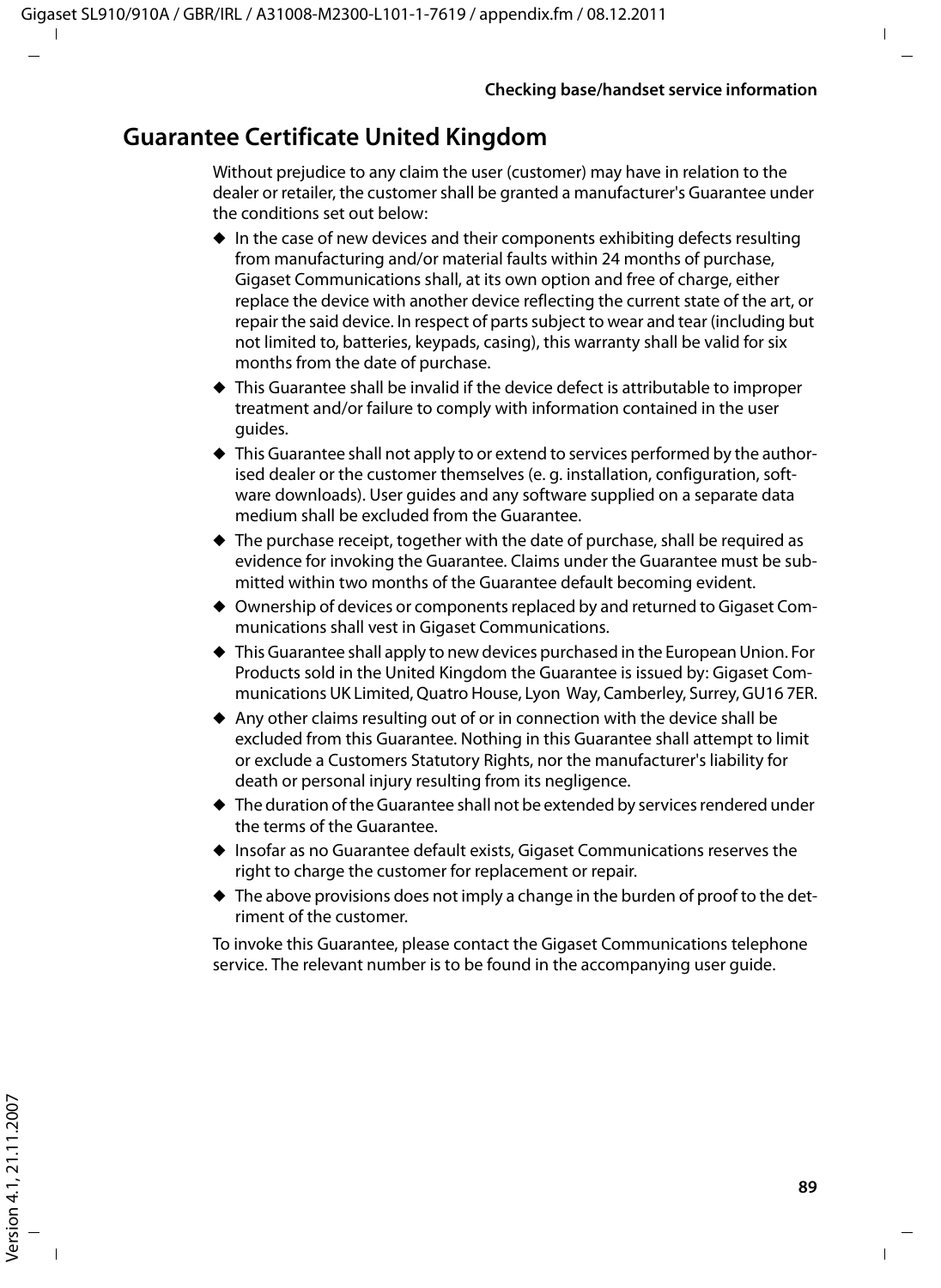## **Guarantee Certificate Ireland**

Without prejudice to any claim the user (customer) may have in relation to the dealer or retailer, the customer shall be granted a manufacturer's Guarantee under the conditions set out below:

- $\bullet$  In the case of new devices and their components exhibiting defects resulting from manufacturing and/or material faults within 24 months of purchase, Gigaset Communications shall, at its own option and free of charge, either replace the device with another device reflecting the current state of the art, or repair the said device. In respect of parts subject to wear and tear (including but not limited to, batteries, keypads, casing), this warranty shall be valid for six months from the date of purchase.
- $\blacklozenge$  This Guarantee shall be invalid if the device defect is attributable to improper care or use and/or failure to comply with information contained in the user manuals. In particular claims under the Guarantee cannot be made if:
- $\blacklozenge$  The device is opened (this is classed as third party intervention)
- ◆ Repairs or other work done by persons not authorised by Gigaset Communications.
- $\triangle$  Components on the printed circuit board are manipulated
- $\blacklozenge$  The software is manipulated
- $\triangle$  Defects or damage caused by dropping, breaking, lightning or ingress of moisture. This also applies if defects or damage was caused by mechanical, chemical, radio interference or thermal factors (e.g.: microwave, sauna etc.)
- ♦ Devices fitted with accessories not authorised by Gigaset Communications
- $\blacklozenge$  This Guarantee shall not apply to or extend to services performed by the authorised dealer or the customer themselves (e.g. installation, configuration, software downloads). User manuals and any software supplied on a separate data medium shall be excluded from the Guarantee.
- $\triangle$  The purchase receipt, together with the date of purchase, shall be required as evidence for invoking the Guarantee. Claims under the Guarantee must be submitted within two months of the Guarantee default becoming evident.
- $\blacklozenge$  Ownership of devices or components replaced by and returned to Gigaset Communications shall vest in Gigaset Communications.
- $\blacklozenge$  This Guarantee shall apply to new devices purchased in the European Union. For Products sold in the Republic of Ireland the Guarantee is issued by Gigaset Communications UK Limited, Quatro House, Lyon Way, Camberley, Surrey, GU16 7ER.
- $\triangle$  Any other claims resulting out of or in connection with the device shall be excluded from this Guarantee. Nothing in this Guarantee shall attempt to limit or exclude a Customers Statutory Rights, nor the manufacturer's liability for death or personal injury resulting from its negligence.
- $\blacklozenge$  The duration of the Guarantee shall not be extended by services rendered under the terms of the Guarantee.
- $\blacklozenge$  Insofar as no Guarantee default exists, Gigaset Communications reserves the right to charge the customer for replacement or repair.
- $\blacklozenge$  The above provisions does not imply a change in the burden of proof to the detriment of the customer.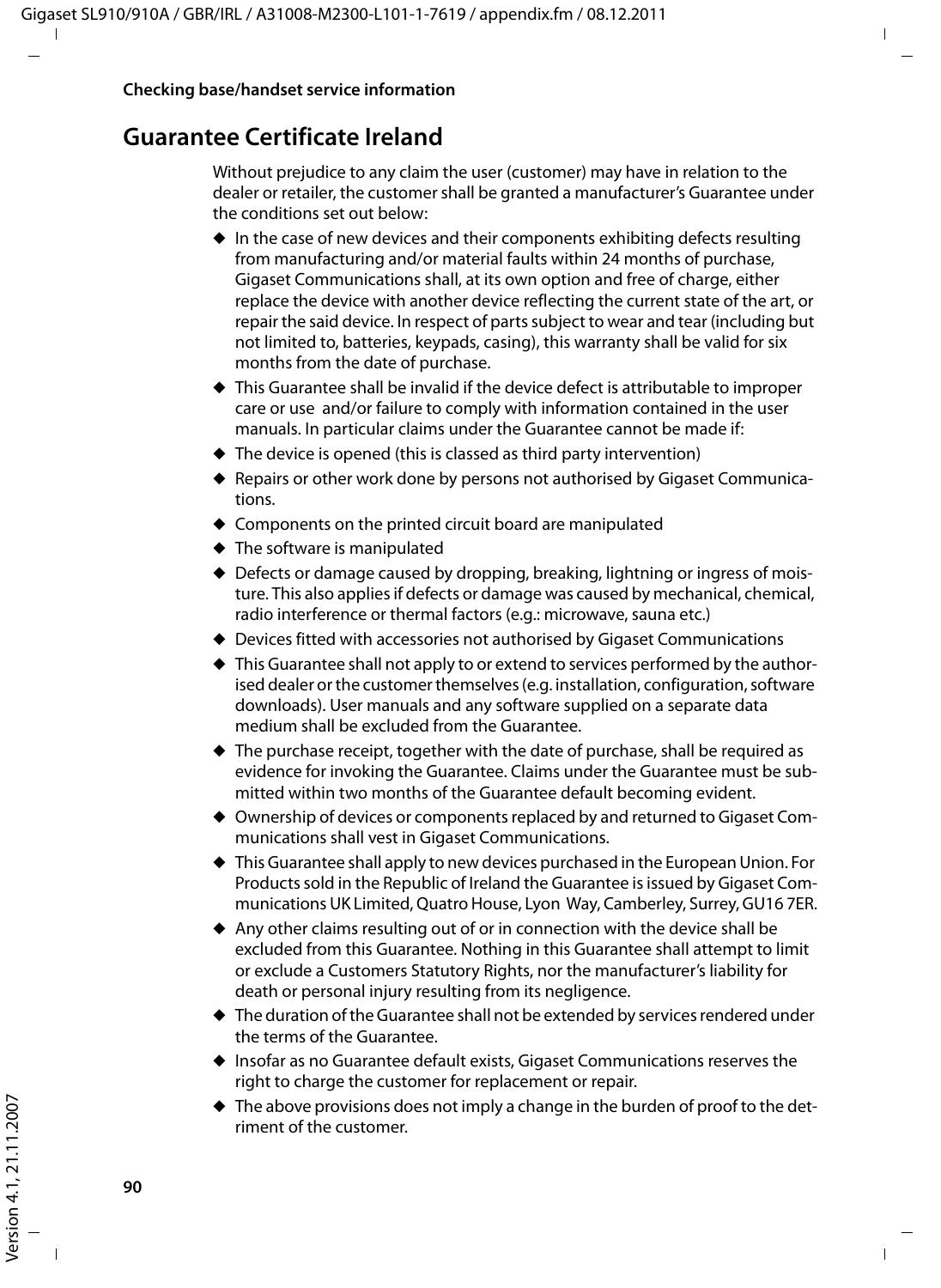To invoke this Guarantee, please contact the Gigaset Communications helpdesk on 1850 777 277. This number is also to be found in the accompanying user guide.

#### **Please note**

Signs of wear on the display and metal frame are excluded from the warranty.

# **Environment**

### **Our environmental mission statement**

We, Gigaset Communications GmbH, bear social responsibility and are actively committed to a better world. Our ideas, technologies and actions serve people, society and the environment. The aim of our global activity is to secure sustainable life resources for humanity. We are committed to a responsibility for our products that comprises their entire life cycle. The environmental impact of products, including their manufacture, procurement, distribution, utilisation, service and disposal, are already evaluated during product and process design.

Further information on environmentally friendly products and processes is available on the Internet at www.gigaset.com.

### **Environmental management system**



Gigaset Communications GmbH is certified pursuant to the international standards EN 14001 and ISO 9001.

**ISO 14001 (Environment):** Certified since September 2007 by TüV SÜD Management Service GmbH.

**ISO 9001 (Quality):** Certified since 17/02/1994 by TüV SÜD Management Service GmbH.

### **Disposal**

Batteries should not be disposed of in general household waste. Observe the local waste disposal regulations, details of which can be obtained from your local authority.

All electrical and electronic products should be disposed of separately from the municipal waste stream via designated collection facilities appointed by the government or the local authorities.



This crossed-out wheeled bin symbol on the product means the product is covered by the European Directive 2002/96/EC.

The correct disposal and separate collection of your old appliance will help prevent potential negative consequences for the environment and human health. It is a precondition for reuse and recycling of used electrical and electronic equipment.

For more detailed information about disposal of your old appliance, please contact your local council refuse centre or the original supplier of the product.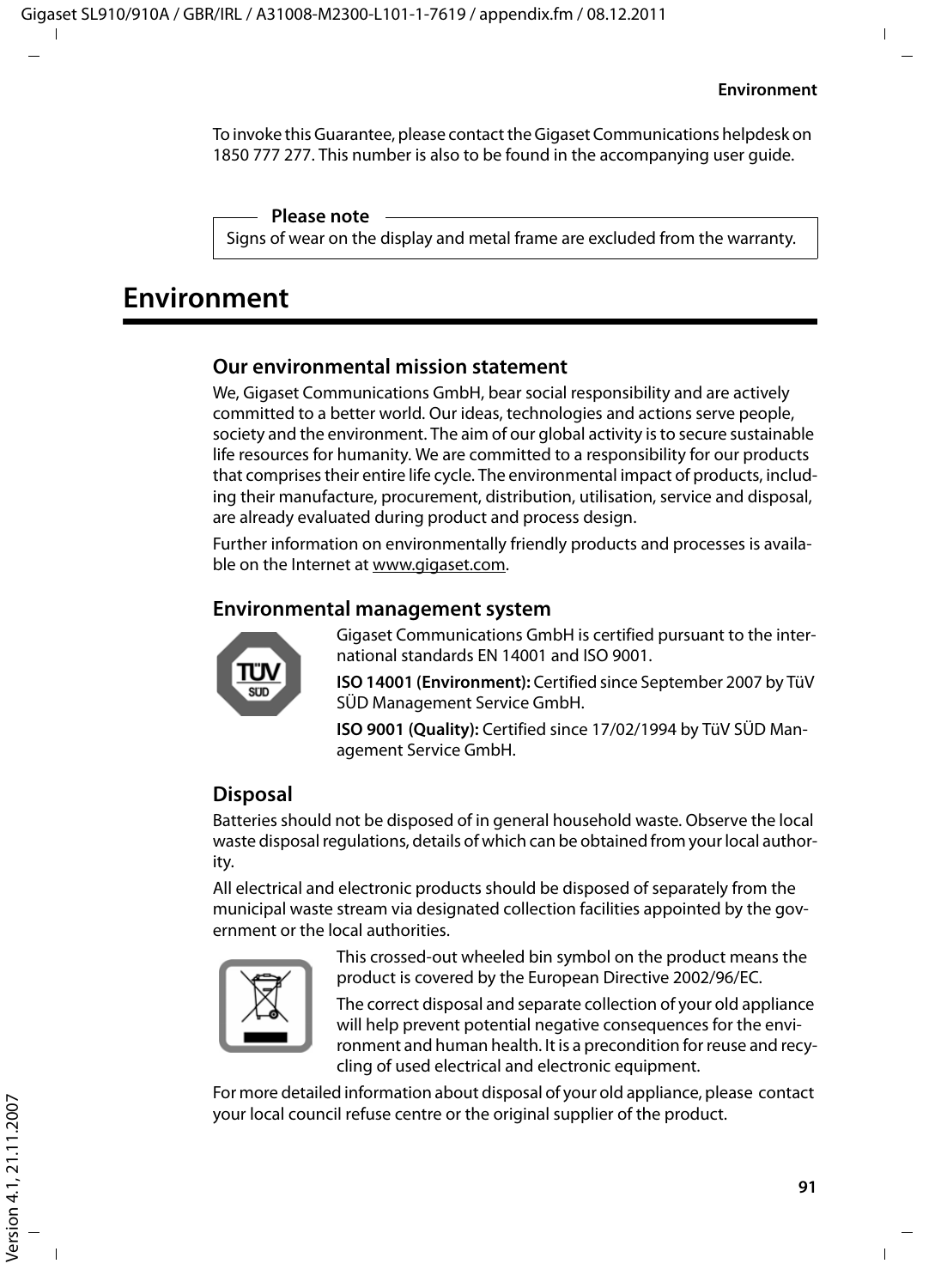# **Appendix**

## **Caring for your telephone**

Wipe the base, charger and handset with a **damp cloth** (do not use solvent or a microfiber cloth) or an **antistatic cloth**.

**Never** use a dry cloth, this can cause static.

# **Contact with liquid !**

If the handset has come into contact with liquid:

- 1. **Deactivate the handset and remove the battery immediately**.
- 2. Allow the liquid to drain from the handset.
- 3. Pat all parts dry, then place the handset with the battery compartment open in a dry, warm place **for at least 72 hours** (**not** in a microwave, oven etc.).
- 4. **Do not switch on the handset again until it is completely dry.**

When it has fully dried out, you will usually be able to use it again.

## **Specifications**

### **Batteries**

Technology: Lithium ion (Li-Ion):

Voltage: 3.7 V

Capacity: 1000 mAh

Type: V30145-K1310-X447

The handset is supplied with the recommended battery. Only an original battery may be used.

Due to the constant progression in battery development, the list of recommended batteries in the FAQ section of the Gigaset Customer Care pages is updated regularly:

www.gigaset.com/service

The device is supplied with the recommended battery.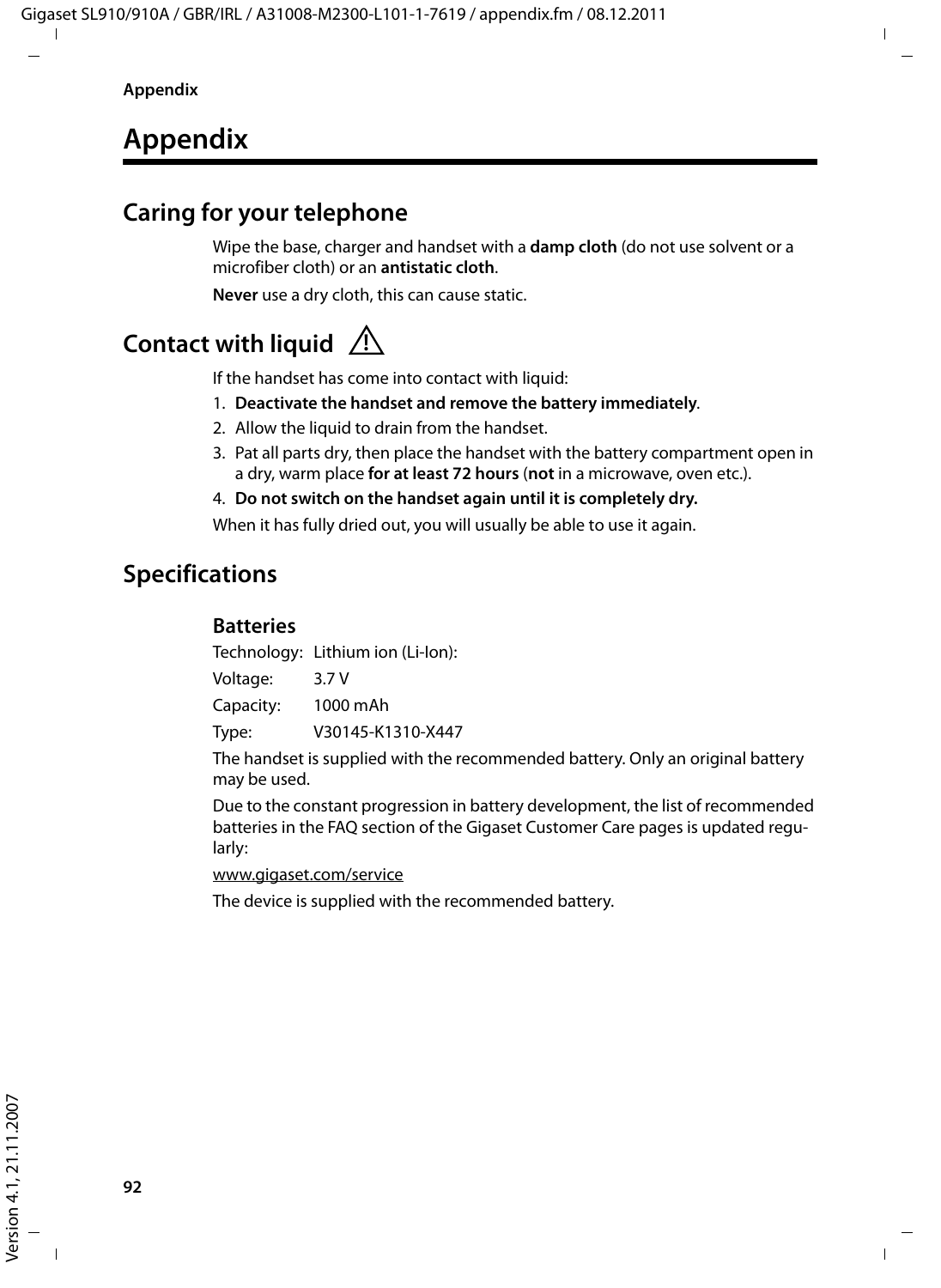### **Handset operating times/charging times**

The operating time of your Gigaset depends on the capacity and age of the battery and the way it is used. (All times are maximum possible times).

| Standby time (hours) *                                                       | 200 |
|------------------------------------------------------------------------------|-----|
| Standby time in Eco Mode+ (hours) *                                          | 130 |
| Talktime (hours)                                                             | 14  |
| Operating time for 1.5 hours of calls per day (hours) *                      | 106 |
| Operating time in <b>Eco Mode</b> + for 1.5 hours of calls per day (hours) * | 175 |
| Charging time in charger (hours)                                             | 5   |

\* Without display backlight

(Setting the display backlight  $\rightarrow$  page 75)

### **Base power consumption**

|                 | SL910         | <b>SL910A</b> |
|-----------------|---------------|---------------|
| In standby mode | approx. 1.1 W | approx. 1.2 W |
| During a call   | approx. 1.2 W | approx. 1.3 W |

### **General specifications**

DECT

| <b>DECT</b> standard                       | Supported                                                       |
|--------------------------------------------|-----------------------------------------------------------------|
| <b>GAP</b> standard                        | Supported                                                       |
| No. of channels                            | 60 duplex channels                                              |
| Radio frequency range                      | 1880-1900 MHz                                                   |
| Duplex method                              | Time multiplex, 10 ms frame length                              |
| Repeat frequency of the transmission pulse | 100 Hz                                                          |
| Length of the transmission pulse           | 370 µs                                                          |
| Channel grid                               | 1728 kHz                                                        |
| <b>Bit rate</b>                            | 1152 kbit/s                                                     |
| Modulation                                 | GFSK                                                            |
| Language code                              | 32 kbit/s                                                       |
| Transmission power                         | 10 mW average power per channel,<br>250 mW pulse power          |
| Range                                      | Up to 300 m outdoors, up to 50 m indoors                        |
| Base power supply                          | 230 V ~/50 Hz                                                   |
| Ambient conditions for operation           | $+5^{\circ}$ C to $+45^{\circ}$ C, 20% to 75% relative humidity |
| Dialling mode                              | DTMF (tone dialling)/PD (pulse dialling)                        |
|                                            |                                                                 |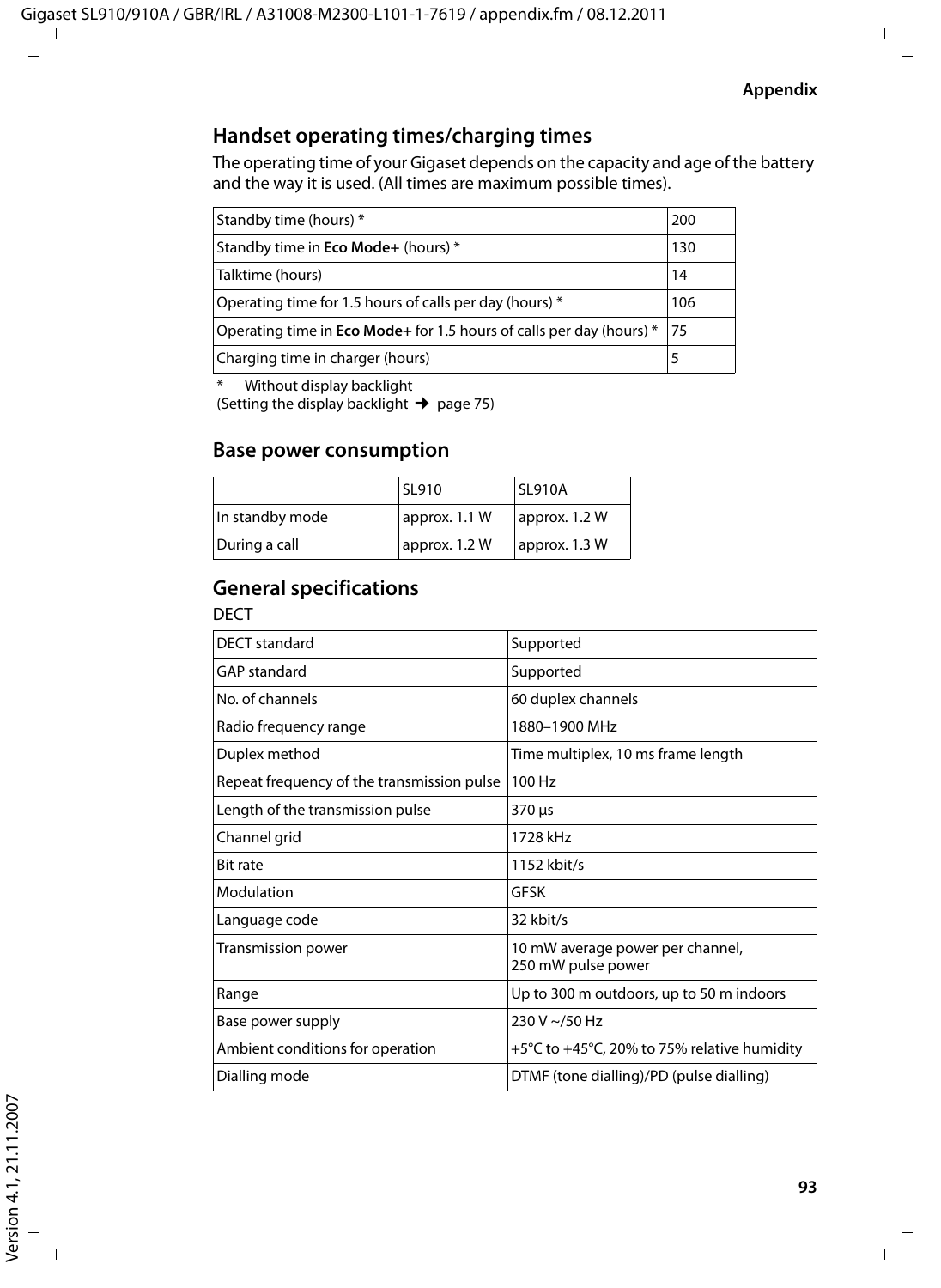### **Appendix**

Bluetooth

| Radio frequency range | 2402-2480 MHz    |
|-----------------------|------------------|
| Transmission power    | 4 mW pulse power |

## **Pin connections on the telephone jack**

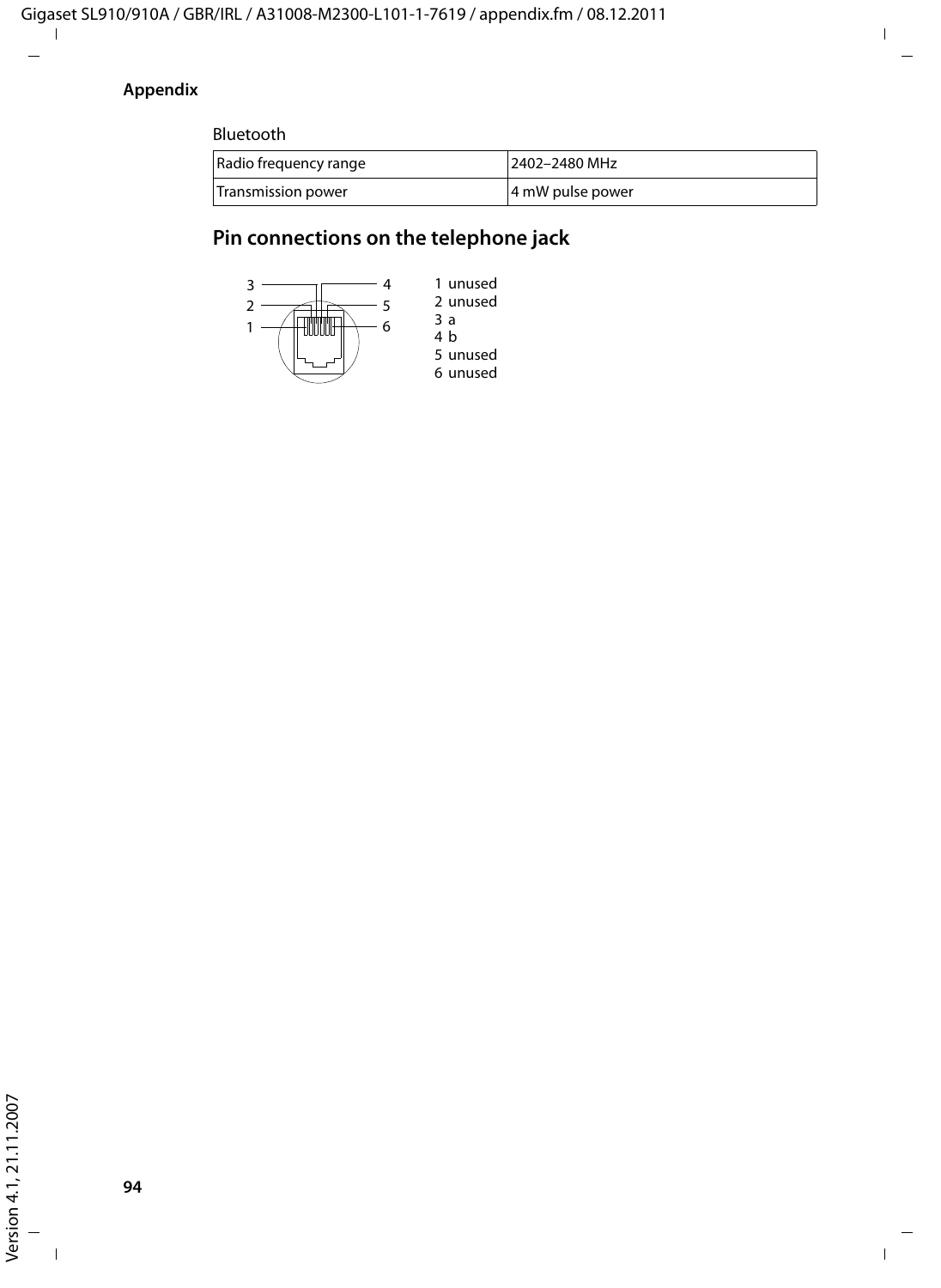# **Using Open Source software contained in the product**

The firmware for your Gigaset phone includes integrated Open Source licensed software from third-party providers. These integrated Open Source software files are protected by copyright. Rights of use for this Open Source software that extend beyond the pure scope of the program execution intended by Gigaset Communications GmbH are stipulated in the license conditions for the Open Source software.

If these rights of use are observed, then the Open Source software can be used as the license intended. Conflicts may arise between the license conditions of Gigaset Communications GmbH and the Open Source software license conditions. In such cases, the Open Source software license conditions have priority for the relevant Open Source parts of the software. You will find the license text in its original English version on the pages that follow. The license conditions are also available at the following website:

http://www.gigaset.com/opensource/

If the programs contained in this product are licensed as part of the GNU General Public License (GPL), GNU Lesser General Public License (LGPL) or another Open Source software license that requires the disclosure of the source code, and the product does not contain software in source code format, then the source code and copyright information relating to this software can be downloaded from the following Internet site:

http://www.gigaset.com/opensource/

The corresponding source code can be requested from Gigaset Communications GmbH, but this will incur a EUR 10 processing charge for the provision. This request can be made within three years from the date of purchase. Please enclose a receipt with the date of purchase, the ID number (MAC ID) for the product and the version number for the device firmware installed and send to the following address:

Small Parts Dispatch Com Bocholt

E-mail: kleinteileversand.com@gigaset.com

Fax: 0049 2871 / 91 30 29

#### **Warranty for other uses of the Open Source software**

Gigaset Communications GmbH does not provide any warranty for Open Source software contained in this product, should it be used for purposes other than those intended by Gigaset Communications GmbH for the execution of the program. The licenses listed below define the warranty insofar as intended by the authors and licensors for the Open Source software. Gigaset Communications GmbH shall not accept liability for damage occurring through changes to an Open Source software program or product configuration. Furthermore, Gigaset Communications GmbH shall not accept liability in the event of copyright infringement by third parties relating to the Open Source software.

Technical support will only be provided, if necessary, for the software in its unchanged original condition.

### **Open Source Software included in the delivery**

This product contains software developed by the University of California, Berkeley, and its associates.

# **GNU General Public License (GPL)**

#### Version 2, June 1991

Copyright (C) 1989, 1991 Free Software Foundation, Inc. 59 Temple Place, Suite 330, Boston, MA 02111-1307 USA Everyone is permitted to copy and distribute verbatim copies of this license document, but changing it is not allowed.

#### **Preamble**

The licenses for most software are designed to take away your freedom to share and change it. By contrast, the GNU General Public License is intended to guarantee your freedom to share and change free software – to make sure the software is free for all its users. This General Public License applies to most of the Free Software Foundation's software and to any other program whose authors commit to using it. (Some other Free Software Foundation software is covered by the GNU Lesser General Public License instead.) You can apply it to your programs, too.

When we speak of free software, we are referring to freedom, not price. Our General Public Licenses are designed to make sure that you have the freedom to distribute copies of free software (and charge for this service if you wish), that you receive source code or can get it if you want it, that you can change the software or use pieces of it in new free programs; and that you know you can do these things.

To protect your rights, we need to make restrictions that forbid anyone to deny you these rights or to ask you to surrender the rights. These restrictions translate into certain responsibilities for you if you distribute copies of the software, or if you modify it.

For example, if you distribute copies of such a program, whether gratis or for a fee, you must give the recipients all the rights that you have. You must make sure that they, too, receive or can get the source code. And you must show them these terms so they know their rights. We protect your rights with two steps: (1) copyright the software, and (2) offer you this license which gives you legal permission to copy, distribute and/or modify the software.

Also, for each author's protection and ours, we want to make certain that everyone understands that there is no warranty for this free software. If the software is modified by someone else and passed on, we want its recipients to know that what they have is not the original, so that any problems introduced by others will not reflect on the original authors' reputations.

Finally, any free program is threatened constantly by software patents. We wish to avoid the danger that redistributors of a free program will individually obtain patent licenses, in effect making the program proprietary. To prevent this, we have made it clear that any patent must be licensed for everyone's free use or not licensed at all. The precise terms and conditions for copying, distribution and modification follow.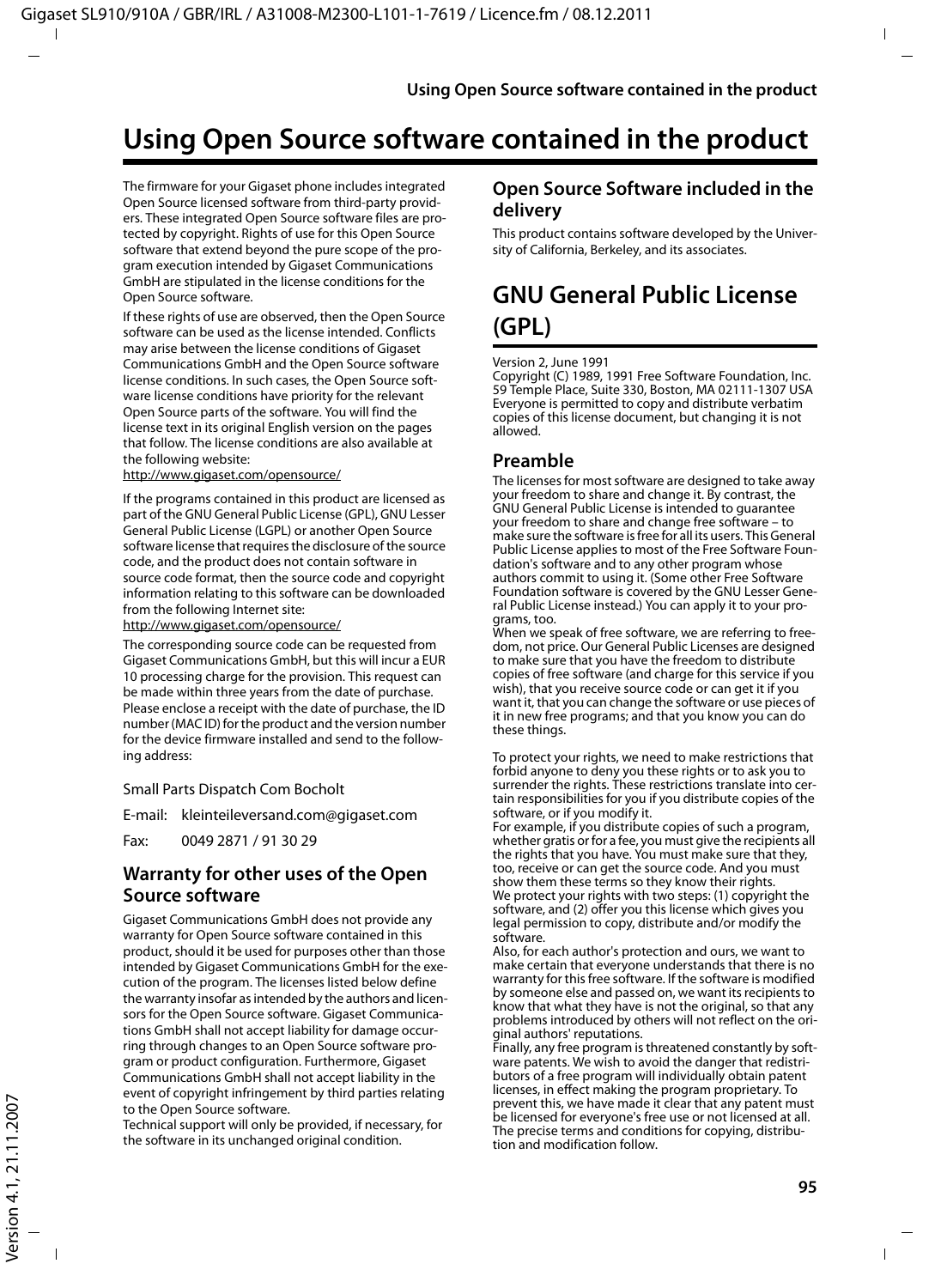### **GNU GENERAL PUBLIC LICENSE**

#### **TERMS AND CONDITIONS FOR COPYING, DISTRIBUTION AND MODIFICATION**

**0.** This License applies to any program or other work which contains a notice placed by the copyright holder saying it may be distributed under the terms of this General Public License. The "Program", below, refers to any such program or work, and a "work based on the Program" means either the Program or any derivative work under copyright law: that is to say, a work containing the Program or a portion of it, either verbatim or with modifications and/or translated into another language. (Hereinafter, translation is included without limitation in the term "modification".) Each licensee is addressed as "you". Activities other than copying, distribution and modification are not covered by this License; they are outside its scope. The act of running the Program is not restricted, and the output from the Program is covered only if its contents constitute a work based on the Program (independent of having been made by running the Program). Whether that is true depends on what the Program does.

**1.** You may copy and distribute verbatim copies of the Program's source code as you receive it, in any medium, provided that you conspicuously and appropriately publish on each copy an appropriate copyright notice and disclaimer of warranty; keep intact all the notices that refer to this License and to the absence of any warranty; and give any other recipients of the Program a copy of this License along with the Program.

You may charge a fee for the physical act of transferring a copy, and you may, at your discretion, offer warranty protection in exchange for a fee.

**2.** You may modify your copy or copies of the Program or any portion of it, thus forming a work based on the Program, and copy and distribute such modifications or work under the terms of Section 1 above, provided that you also meet all of these conditions:

a) You must cause the modified files to carry prominent notices stating that you changed the files and the date of any change.

b) You must cause any work that you distribute or publish, that in whole or in part contains or is derived from the Program or any part thereof, to be licensed as a whole at no charge to all third parties under the terms of this License.

c) If the modified program normally reads commands interactively when run, you must cause it, when running is commenced for such interactive use in the most ordinary way, to print or display an announcement including an appropriate copyright notice and a notice that there is no warranty (or else, saying that you provide a warranty) and that users may redistribute the program under these conditions, and telling the user how to view a copy of this License. (Exception: if the Program itself is interactive but does not normally print such an announcement, your work based on the Program is not required to print an announcement.)

These requirements apply to the modified work as a whole. If identifiable sections of that work are not derived from the Program, and can be reasonably considered independent and separate works in themselves, then this License, and its terms, do not apply to those sections when you distribute them as separate works. But when you distribute the same sections as part of a whole which is a work based on the Program, the distribution of the whole must be on the terms of this License, whose permissions for other licensees extend to the entire whole, and thus to each and every part regardless of who wrote it. Thus, it is not the intent of this section to claim rights or contest your rights to work written entirely by you; rather, the intent is to exercise the right to control the distribution of derivative or collective works based on the Program.

In addition, mere aggregation of another work not based on the Program with the Program (or with a work based on the Program) on a volume of a storage or distribution medium does not bring the other work under the scope of this License.

**3.** You may copy and distribute the Program (or a work based on it, under Section 2) in object code or executable form under the terms of Sections 1 and 2 above, provided that you also do one of the following:

a) Accompany it with the complete corresponding machine-readable source code, which must be distributed under the terms of Sections 1 and 2 above on a medium customarily used for software interchange; or,

b) Accompany it with a written offer, valid for at least three years, to give any third party, for a charge no more than your cost of physically performing source distribution, a complete machine-readable copy of the corresponding source code, to be distributed under the terms of Sections 1 and 2 above on a medium customarily used for software interchange;  $\alpha$ r

c) Accompany it with the information you received as to the offer to distribute corresponding source code. (This alternative is allowed only for noncommercial distribution and only if you received the program in object code or executable form with such an offer, in accord with Subsection b above.)

The source code for a work means the preferred form of the work for making modifications to it. For an executable work, complete source code means all the source code for all modules it contains, plus any associated interface definition files, plus the scripts used to control compilation and installation of the executable. However, as a special exception, the source code distributed need not include anything that is normally distributed (in either source or binary form) with the major components (compiler, kernel, and so on) of the operating system on which the executable runs, unless that component itself accompanies the executable.

If distribution of executable or object code is made by offering access to copy from a designated place, then offering equivalent access to copy the source code from the same place counts as distribution of the source code, even though third parties are not compelled to copy the source along with the object code.

**4.** You may not copy, modify, sublicense, or distribute the Program except as expressly provided under this License. Any attempt otherwise to copy, modify, sublicense or distribute the Program is void, and will automatically terminate your rights under this License. However, parties who have received copies, or rights, from you under this License will not have their licenses terminated so long as such parties remain in full compliance.

**5.** You are not required to accept this License, since you have not signed it. However, nothing else grants you permission to modify or distribute the Program or its derivative works. These actions are prohibited by law if you do not accept this License. Therefore, by modifying or distributing the Program (or any work based on the Program), you indicate your acceptance of this License to do so, and all its terms and conditions for copying, distributing or modifying the Program or works based on it.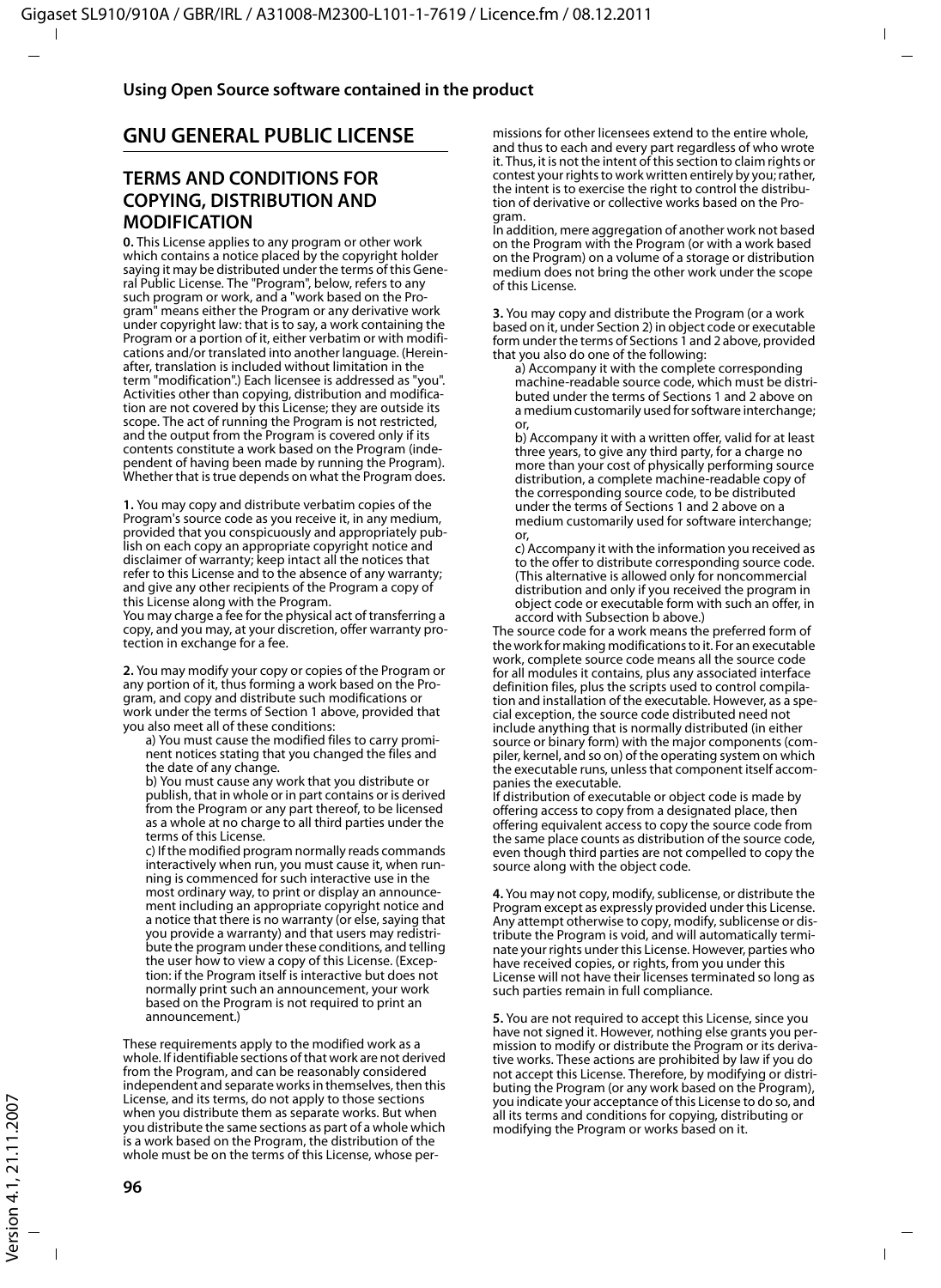**6.** Each time you redistribute the Program (or any work based on the Program), the recipient automatically receives a license from the original licensor to copy, distribute or modify the Program subject to these terms and conditions. You may not impose any further restrictions on the recipients' exercise of the rights granted herein. You are not responsible for enforcing compliance by third parties to this License.

**7.** If, as a consequence of a court judgment or allegation of patent infringement or for any other reason (not limited to patent issues), conditions are imposed on you (whether by court order, agreement or otherwise) that contradict the conditions of this License, they do not excuse you from the conditions of this License. If you cannot distribute so as to satisfy simultaneously your obligations under this License and any other pertinent obligations, then as a consequence you may not distribute the Program at all. For example, if a patent license would not permit royalty-free redistribution of the Program by all those who receive copies directly or indirectly through you, then the only way you could satisfy both it and this License would be to refrain entirely from distribution of the Program.

If any portion of this section is held invalid or unenforceable under any particular circumstance, the balance of the section is intended to apply and the section as a whole is intended to apply in other circumstances. It is not the purpose of this section to induce you to infringe any patents or other property right claims or to contest validity of any such claims; this section has the sole purpose of protecting the integrity of the free software distribution system, which is implemented by public license practices. Many people have made generous contributions to the wide range of software distributed through that system in reliance on consistent application of that system; it is up to the author/donor to decide if he or she is willing to distribute software through any other system and a licensee cannot impose that choice.

This section is intended to make thoroughly clear what is believed to be a consequence of the rest of this License.

**8.** If the distribution and/or use of the Program is restricted in certain countries either by patents or by copyrighted interfaces, the original copyright holder who places the Program under this License may add an explicit geographical distribution limitation excluding those countries, so that distribution is permitted only in or among countries not thus excluded. In such a case, this License incorporates the limitation as if written in the body of this License.

**9.** The Free Software Foundation may publish revised and/or new versions of the General Public License from time to time. Such new versions will be similar in spirit to the present version, but may differ in detail to address new problems or concerns.

Each version is given a distinguishing version number. If the Program specifies a version number of this License which applies to it and "any later version", you have the option of following the terms and conditions either of that version or of any later version published by the Free Software Foundation. If the Program does not specify a version number of this License, you may choose any version ever published by the Free Software Foundation.

**10.** If you wish to incorporate parts of the Program into other free programs whose distribution conditions are different, write to the author to ask for permission. For software which is copyrighted by the Free Software Foundation, write to the Free Software Foundation; we sometimes make exceptions for this. Our decision will be guided by the two goals of preserving the free status of all

derivatives of our free software and of promoting the sharing and reuse of software generally.

#### **NO WARRANTY**

**11.** BECAUSE THE PROGRAM IS LICENSED FREE OF CHARGE, THERE IS NO WARRANTY FOR THE PROGRAM, TO THE EXTENT PERMITTED BY APPLICABLE LAW. EXCEPT WHEN OTHERWISE STATED IN WRITING THE COPYRIGHT HOLDERS AND/OR OTHER PARTIES PROVIDE THE PRO-GRAM "AS IS" WITHOUT WARRANTY OF ANY KIND, EITHER EXPRESSED OR IMPLIED, INCLUDING, BUT NOT LIMITED TO, THE IMPLIED WARRANTIES OF MERCHANTABILITY AND FITNESS FOR A PARTICULAR PURPOSE. THE ENTIRE RISK AS TO THE QUALITY AND PERFORMANCE OF THE PROGRAM IS WITH YOU. SHOULD THE PROGRAM PROVE DEFECTIVE, YOU ASSUME THE COST OF ALL NECESSARY SERVICING, REPAIR OR CORRECTION. **12.** IN NO EVENT UNLESS REQUIRED BY APPLICABLE LAW OR AGREED TO IN WRITING WILL ANY COPYRIGHT HOL-DER, OR ANY OTHER PARTY WHO MAY MODIFY AND/OR REDISTRIBUTE THE PROGRAM AS PERMITTED ABOVE, BE LIABLE TO YOU FOR DAMAGES, INCLUDING ANY GENE-RAL, SPECIAL, INCIDENTAL OR CONSEQUENTIAL DAMA-GES ARISING OUT OF THE USE OR INABILITY TO USE THE PROGRAM (INCLUDING BUT NOT LIMITED TO LOSS OF DATA OR DATA BEING RENDERED INACCURATE OR LOS-SES SUSTAINED BY YOU OR THIRD PARTIES OR A FAILURE OF THE PROGRAM TO OPERATE WITH ANY OTHER PRO-GRAMS), EVEN IF SUCH HOLDER OR OTHER PARTY HAS BEEN ADVISED OF THE POSSIBILITY OF SUCH DAMAGES. **END OF TERMS AND CONDITIONS**

### **How to Apply These Terms to Your New Programs**

If you develop a new program, and you want it to be of the greatest possible use to the public, the best way to achieve this is to make it free software which everyone can redistribute and change under these terms. To do so, attach the following notices to the program. It is safest to attach them to the start of each source file to most effectively convey the exclusion of warranty; and each file should have at least the "copyright" line and a pointer to where the full notice is found.

<one line to give the program's name and a brief idea of what it does.> Copyright (C) <year> <name of author> This program is free software; you can redistribute it and/or modify it under the terms of the GNU General Public License as published by the Free Software Foundation; either version 2 of the License, or (at your option) any later version. This program is distributed in the hope that it will be

useful, but WITHOUT ANY WARRANTY; without even the implied warranty of MERCHANTABILITY or FITNESS FOR A PARTICULAR PURPOSE. See the GNU General Public License for more details.

You should have received a copy of the GNU General Public License along with this program; if not, write to the Free Software Foundation, Inc., 59 Temple Place, Suite 330, Boston, MA 02111-1307 USA

Also add information on how to contact you by electronic and paper mail.

If the program is interactive, make it output a short notice like this when it starts in an interactive mode: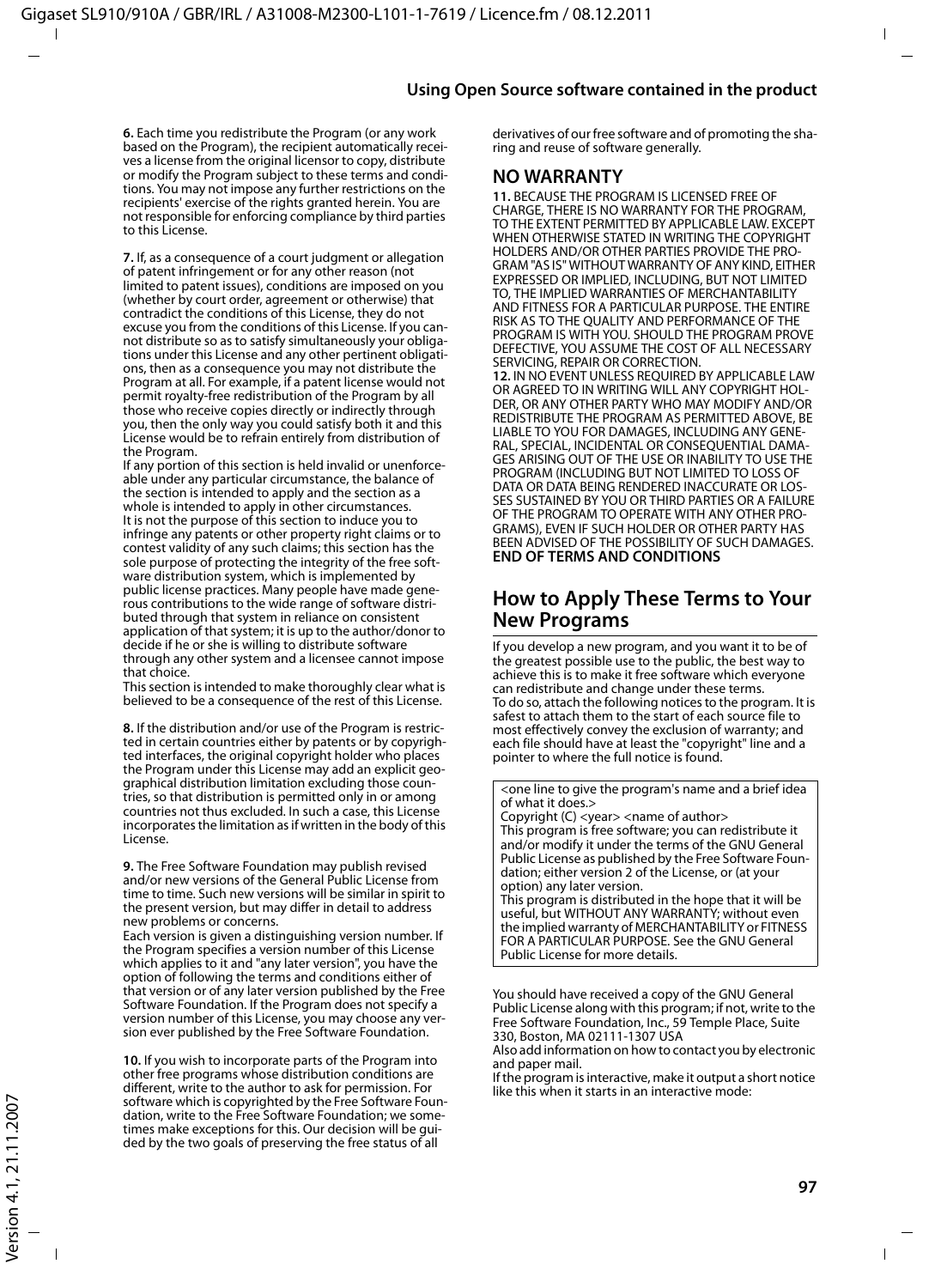#### **Using Open Source software contained in the product**

Gnomovision version 69, Copyright (C) <year> <name of author>

Gnomovision comes with ABSOLUTELY NO WAR-RANTY; for details type `show w'. This is free software, and you are welcome to redistribute it under certain conditions; type `show c' for details.

The hypothetical commands `show w' and `show c' should show the appropriate parts of the General Public License. Of course, the commands you use may be called something other than `show w' and `show c'; they could even be mouse-clicks or menu items – whatever suits your program.

You should also get your employer (if you work as a programmer) or your school, if any, to sign a "copyright disclaimer" for the program, if necessary. Here is a sample; alter the names:

Yoyodyne, Inc., hereby disclaims all copyright interest in the program `Gnomovision' (which makes passes at compilers) written by James Hacker. <signature of Ty Coon>, 1 April 1989, Ty Coon, President of Vice

This General Public License does not permit incorporating your program into proprietary programs. If your program is a subroutine library, you may consider it more useful to permit linking proprietary applications with the library. If this is what you want to do, use the GNU Lesser General Public License instead of this License.

## **GNU Lesser General Public License (LGPL)**

Version 2.1, February 1999

Copyright (C) 1991, 1999 Free Software Foundation, Inc. 59 Temple Place, Suite 330, Boston, MA 02111-1307 USA Everyone is permitted to copy and distribute verbatim copies of this license document, but changing it is not allowed.

[This is the first released version of the Lesser GPL. It also counts as the successor of the GNU Library Public License, version 2, hence the version number 2.1.]

#### **Preamble**

The licenses for most software are designed to take away your freedom to share and change it. By contrast, the GNU General Public Licenses are intended to guarantee your freedom to share and change free software--to make sure the software is free for all its users. This license, the Lesser General Public License, applies to some specially designated software packages – typically libraries – of the Free Software Foundation and other authors who decide to use it. You can use it too, but we suggest you first think carefully about whether this license or the ordinary General Public License is the better strategy to use in any particular case, based on the explanations below.

When we speak of free software, we are referring to freedom of use, not price. Our General Public Licenses are designed to make sure that you have the freedom to distribute copies of free software (and charge for this service if you wish); that you receive source code or can get it if you want it; that you can change the software and use pieces of it in new free programs; and that you are informed that you can do these things.

To protect your rights, we need to make restrictions that forbid distributors to deny you these rights or to ask you to surrender these rights. These restrictions translate into certain responsibilities for you if you distribute copies of the library or if you modify it.

For example, if you distribute copies of the library, whether gratis or for a fee, you must give the recipients all the rights that we gave you. You must make sure that they, too, receive or can get the source code. If you link other code with the library, you must provide complete object files to the recipients, so that they can relink them with the library after making changes to the library and recompiling it. And you must show them these terms so they know their rights.

We protect your rights with a two-step method: (1) we copyright the library, and (2) we offer you this license, which gives you legal permission to copy, distribute and/ or modify the library.

To protect each distributor, we want to make it very clear that there is no warranty for the free library. Also, if the library is modified by someone else and passed on, the recipients should know that what they have is not the original version, so that the original author's reputation will not be affected by problems that might be introduced by others.

Finally, software patents pose a constant threat to the existence of any free program. We wish to make sure that a company cannot effectively restrict the users of a free program by obtaining a restrictive license from a patent holder. Therefore, we insist that any patent license obtained for a version of the library must be consistent with the full freedom of use specified in this license. Most GNU software, including some libraries, is covered by the ordinary GNU General Public License. This license, the GNU Lesser General Public License, applies to certain designated libraries, and is quite different from the ordinary General Public License. We use this license for certain libraries in order to permit linking those libraries into non-free programs.

When a program is linked with a library, whether statically or using a shared library, the combination of the two is legally speaking a combined work, a derivative of the original library. The ordinary General Public License therefore permits such linking only if the entire combination fits its criteria of freedom. The Lesser General Public License permits more lax criteria for linking other code with the library.

We call this license the "Lesser" General Public License because it does Less to protect the user's freedom than the ordinary General Public License. It also provides other free software developers Less of an advantage over competing non-free programs. These disadvantages are the reason we use the ordinary General Public License for many libraries. However, the Lesser license provides advantages in certain special circumstances. For example, on rare occasions, there may be a special need to encourage the widest possible use of a certain library, so that it becomes a de-facto standard. To achieve this, non-free programs must be allowed to use the library. A more frequent case is that a free library does the same job as widely used non-free libraries. In this case, there is little to gain by limiting the free library to free software only, so we use the Lesser General Public License.

In other cases, permission to use a particular library in non-free programs enables a greater number of people to use a large body of free software. For example, permission to use the GNU C Library in non-free programs enables many more people to use the whole GNU operating system, as well as its variant, the GNU/Linux operating system.

Although the Lesser General Public License is Less protective of the users' freedom, it does ensure that the user of a program that is linked with the Library has the freedom and the wherewithal to run that program using a modified version of the Library.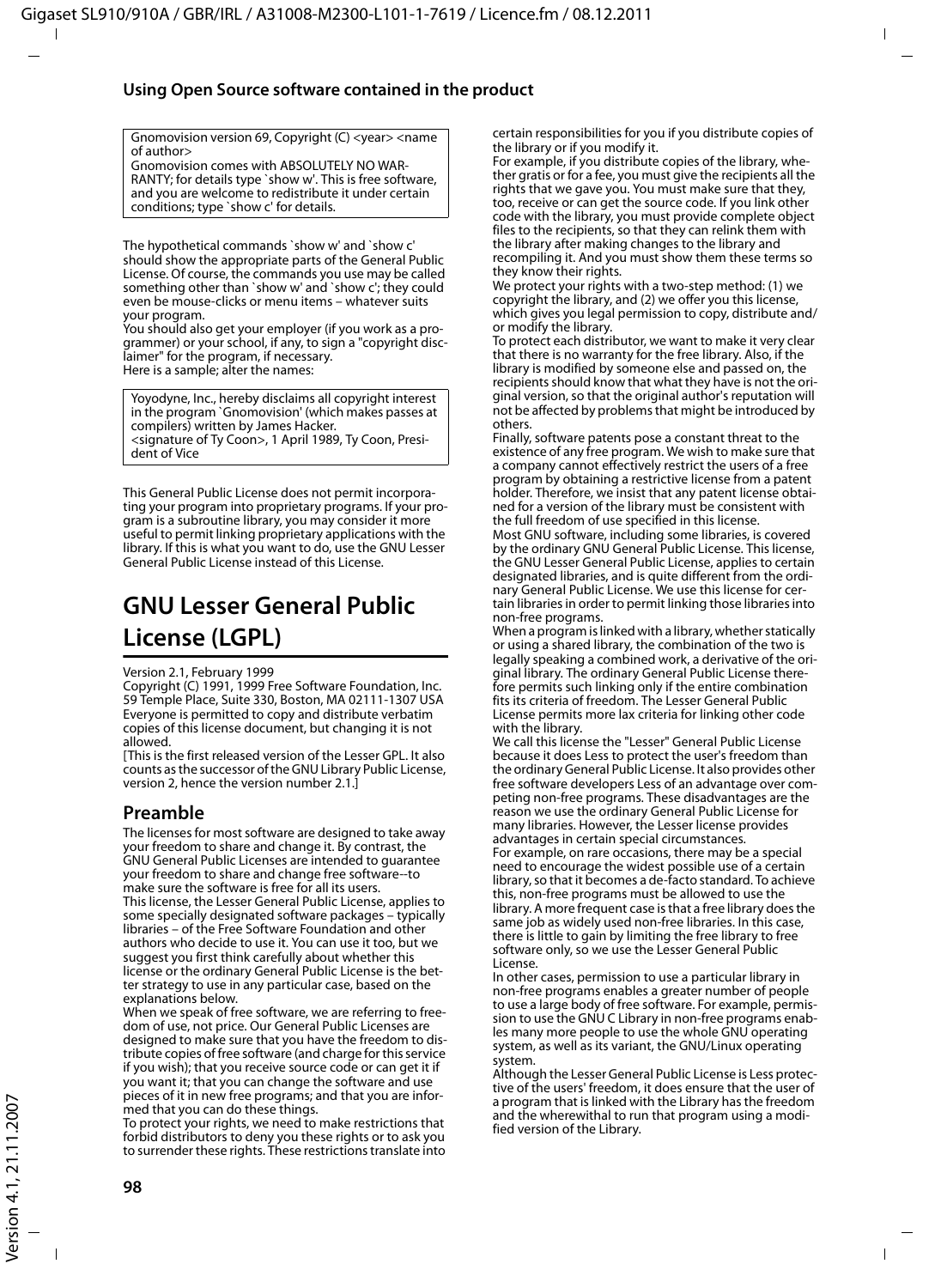The precise terms and conditions for copying, distribution and modification follow. Pay close attention to the difference between a "work based on the library" and a 'work that uses the library". The former contains code derived from the library, whereas the latter must be combined with the library in order to run.

#### **GNU LESSER GENERAL PUBLIC LICENSE**

#### **TERMS AND CONDITIONS FOR COPYING, DISTRIBUTION AND MODIFICATION**

**0.** This License Agreement applies to any software library or other program which contains a notice placed by the copyright holder or other authorized party saying it may be distributed under the terms of this Lesser General Public License (also called "this License"). Each licensee is addressed as "you".

A "library" means a collection of software functions and/ or data prepared so as to be conveniently linked with application programs (which use some of those functions and data) to form executables.

The "Library", below, refers to any such software library or work which has been distributed under these terms. A "work based on the Library" means either the Library or any derivative work under copyright law: that is to say, a work containing the Library or a portion of it, either verbatim or with modifications and/or translated straightforwardly into another language. (Hereinafter, translation is included without limitation in the term "modification".) "Source code" for a work means the preferred form of the work for making modifications to it. For a library, complete source code means all the source code for all modules it contains, plus any associated interface definition files, plus the scripts used to control compilation and installation of the library.

Activities other than copying, distribution and modification are not covered by this License; they are outside its scope. The act of running a program using the Library is not restricted, and output from such a program is covered only if its contents constitute a work based on the Library (independent of the use of the Library in a tool for writing it). Whether that is true depends on what the Library does and what the program that uses the Library does.

**1.** You may copy and distribute verbatim copies of the Library's complete source code as you receive it, in any medium, provided that you conspicuously and appropriately publish on each copy an appropriate copyright notice and disclaimer of warranty; keep intact all the notices that refer to this License and to the absence of any warranty; and distribute a copy of this License along with the Library.

You may charge a fee for the physical act of transferring a copy, and you may at your option offer warranty protection in exchange for a fee.

**2.** You may modify your copy or copies of the Library or any portion of it, thus forming a work based on the Library, and copy and distribute such modifications or work under the terms of Section 1 above, provided that you also meet all of these conditions:

a) The modified work must itself be a software library. b) You must cause the files modified to carry prominent notices stating that you changed the files and the date of any change.

c) You must cause the whole of the work to be licensed at no charge to all third parties under the terms of this License.

d) If a facility in the modified Library refers to a function or a table of data to be supplied by an application program that uses the facility, other than as an argument passed when the facility is invoked, then you must make a good faith effort to ensure that, in the event an application does not supply such function or table, the facility still operates, and performs whatever part of its purpose remains meaningful. (For example, a function in a library to compute square roots has a purpose that is entirely well-defined independent of the application. Therefore, Subsection 2d requires that any application-supplied function or table used by this function must be optional: if the application does not supply it, the square root function must still compute square roots.)

These requirements apply to the modified work as a whole. If identifiable sections of that work are not derived from the Library, and can be reasonably considered independent and separate works in themselves, then this License, and its terms, do not apply to those sections when you distribute them as separate works. But when you distribute the same sections as part of a whole which is a work based on the Library, the distribution of the whole must be on the terms of this License, whose permissions for other licensees extend to the entire whole, and thus to each and every part regardless of who wrote it.

Thus, it is not the intent of this section to claim rights or contest your rights to work written entirely by you; rather, the intent is to exercise the right to control the distribution of derivative or collective works based on the Library. In addition, mere aggregation of another work not based on the Library with the Library (or with a work based on the Library) on a volume of a storage or distribution medium does not bring the other work under the scope of this License.

**3.** You may opt to apply the terms of the ordinary GNU General Public License instead of this License to a given copy of the Library. To do this, you must alter all the notices that refer to this License, so that they refer to the ordinary GNU General Public License, version 2, instead of to this License. (If a newer version than version 2 of the ordinary GNU General Public License has appeared, then you can specify that version instead if you wish.) Do not make any other change in these notices. Once this change is made in a given copy, it is irreversible for that copy, so the ordinary GNU General Public License applies to all subsequent copies and derivative works made from that copy. This option is useful when you wish to copy part of the code of the Library into a program that is not a library.

**4.** You may copy and distribute the Library (or a portion or derivative of it, under Section 2) in object code or executable form under the terms of Sections 1 and 2 above provided that you accompany it with the complete corresponding machine-readable source code, which must be distributed under the terms of Sections 1 and 2 above on a medium customarily used for software interchange. If distribution of object code is made by offering access to copy from a designated place, then offering equivalent access to copy the source code from the same place satisfies the requirement to distribute the source code, even though third parties are not compelled to copy the source along with the object code.

**5.** A program that contains no derivative of any portion of the Library, but is designed to work with the Library by being compiled or linked with it, is called a "work that uses the Library". Such a work, in isolation, is not a derivative work of the Library, and therefore falls outside the scope of this License.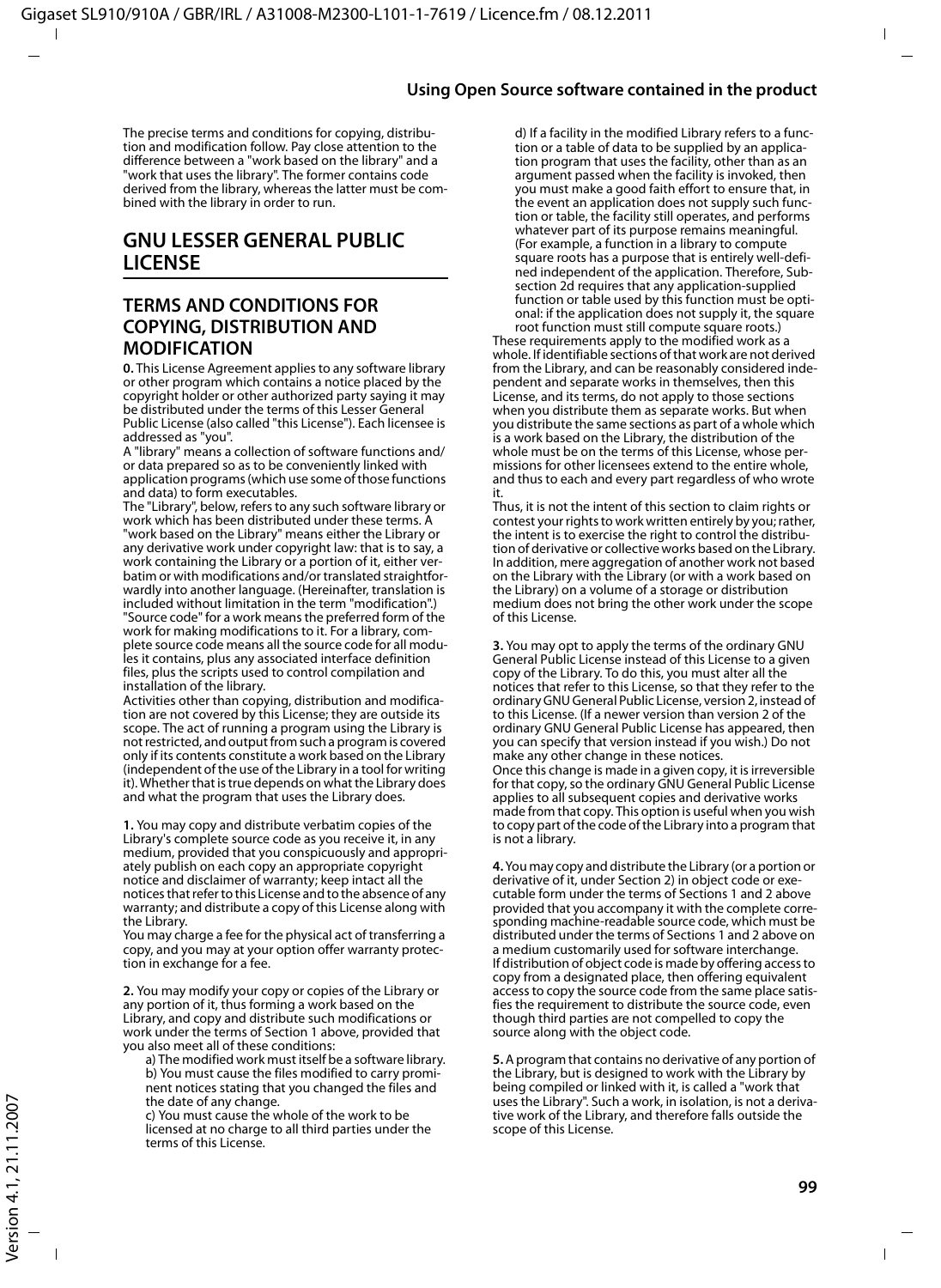#### **Using Open Source software contained in the product**

However, linking a "work that uses the Library" with the Library creates an executable that is a derivative of the Library (because it contains portions of the Library), rather than a "work that uses the library". The executable is therefore covered by this License. Section 6 states terms for distribution of such executables. When a "work that uses the Library" uses material from a header file that is part of the Library, the object code for the work may be a derivative work of the Library even though the source code is not. Whether this is true is especially significant if the work can be linked without the Library, or if the work is itself a library. The threshold for this to be true is not precisely defined by law. If such an object file uses only numerical parameters, data structure layouts and accessors, and small macros and small inline functions (ten lines or less in length), then the use of the object file is unrestricted, regardless of whether it is legally a derivative work. (Executables containing this object code plus portions of the Library will still fall under Section 6.)

Otherwise, if the work is a derivative of the Library, you may distribute the object code for the work under the terms of Section 6. Any executables containing that work also fall under Section 6, whether or not they are linked directly with the Library itself.

**6.** As an exception to the Sections above, you may also combine or link a "work that uses the Library" with the Library to produce a work containing portions of the Library, and distribute that work under terms of your choice, provided that the terms permit modification of the work for the customer's own use and reverse engineering for debugging such modifications.

You must give prominent notice with each copy of the work that the Library is used in it and that the Library and its use are covered by this License. You must supply a copy of this License. If the work during execution displays copyright notices, you must include the copyright notice for the Library among them, as well as a reference directing the user to the copy of this License. Also, you must do one of these things:

a) Accompany the work with the complete corresponding machine-readable source code for the Library including whatever changes were used in the work (which must be distributed under Sections 1 and 2 above); and, if the work is an executable linked with the Library, with the complete machine-readable "work that uses the Library", as object code and/or source code, so that the user can modify the Library and then relink to produce a modified executable containing the modified Library. (It is understood that the user who changes the contents of definitions files in the Library will not necessarily be able to recompile the application to use the modified definitions.)

b) Use a suitable shared library mechanism for linking with the Library. A suitable mechanism is one that (1) uses at run time a copy of the library already present on the user's computer system, rather than copying library functions into the executable, and (2) will operate properly with a modified version of the library, if the user installs one, as long as the modified version is interface-compatible with the version that the work was made with.

c) Accompany the work with a written offer, valid for at least three years, to give the same user the materials specified in Subsection 6a, above, for a charge no more than the cost of performing this distribution. d) If distribution of the work is made by offering access to copy from a designated place, offer equivalent access to copy the above specified materials from the same place.

e) Verify that the user has already received a copy of these materials or that you have already sent this user a copy.

For an executable, the required form of the "work that uses the Library" must include any data and utility programs needed for reproducing the executable from it. However, as a special exception, the materials to be distributed need not include anything that is normally distributed (in either source or binary form) with the major components (compiler, kernel, and so on) of the operating system on which the executable runs, unless that component itself accompanies the executable. It may happen that this requirement contradicts the license restrictions of other proprietary libraries that do not normally accompany the operating system. Such a contradiction means you cannot use both them and the Library together in an executable that you distribute.

**7.** You may place library facilities that are a work based on the Library side-by-side in a single library together with other library facilities not covered by this License, and distribute such a combined library, provided that the separate distribution of the work based on the Library and of the other library facilities is otherwise permitted, and provided that you do these two things:

a) Accompany the combined library with a copy of the same work based on the Library, uncombined with any other library facilities. This must be distributed under the terms of the Sections above. b) Give prominent notice with the combined library of the fact that part of it is a work based on the Library, and explain where to find the accompanying uncombined form of the same work.

**8.** You may not copy, modify, sublicense, link with, or distribute the Library except as expressly provided under this License. Any attempt otherwise to copy, modify, sublicense, link with, or distribute the Library is void, and will automatically terminate your rights under this License. However, parties who have received copies, or rights, from you under this License will not have their licenses terminated so long as such parties remain in full compliance.

**9.** You are not required to accept this License, since you have not signed it. However, nothing else grants you permission to modify or distribute the Library or its derivative works. These actions are prohibited by law if you do not accept this License. Therefore, by modifying or distributing the Library (or any work based on the Library), you indicate your acceptance of this License to do so, and all its terms and conditions for copying, distributing or modifying the Library or works based on it.

**10.** Each time you redistribute the Library (or any work based on the Library), the recipient automatically receives a license from the original licensor to copy, distribute, link with or modify the Library subject to these terms and conditions. You may not impose any further restrictions on the recipients' exercise of the rights granted herein. You are not responsible for enforcing compliance by third parties with this License.

**11.** If, as a consequence of a court judgment or allegation of patent infringement or for any other reason (not limited to patent issues), conditions are imposed on you (whether by court order, agreement or otherwise) that contradict the conditions of this License, they do not excuse you from the conditions of this License. If you cannot distribute so as to satisfy simultaneously your obligations under this License and any other pertinent obligations, then as a consequence you may not distribute the Library at all. For example, if a patent license would not permit royalty-free redistribution of the Library by all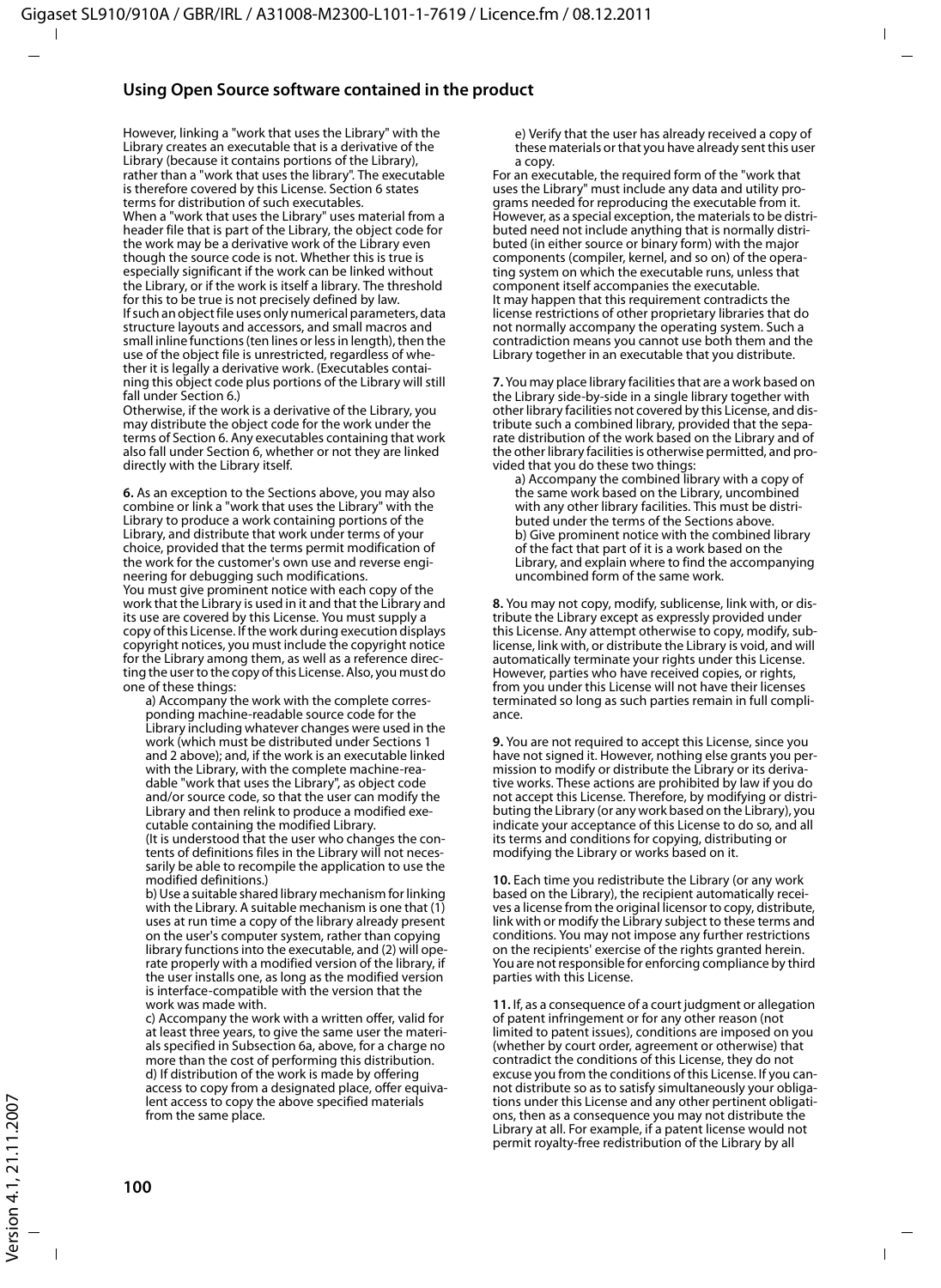those who receive copies directly or indirectly through you, then the only way you could satisfy both it and this License would be to refrain entirely from distribution of the Library.

If any portion of this section is held invalid or unenforceable under any particular circumstance, the balance of the section is intended to apply, and the section as a whole is intended to apply in other circumstances. It is not the purpose of this section to induce you to infringe any patents or other property right claims or to contest validity of any such claims; this section has the sole purpose of protecting the integrity of the free software distribution system which is implemented by public license practices. Many people have made generous contributions to the wide range of software distributed through that system in reliance on consistent application of that system; it is up to the author/donor to decide if he or she is willing to distribute software through any other system and a licensee cannot impose that choice. This section is intended to make thoroughly clear what is believed to be a consequence of the rest of this License.

**12.** If the distribution and/or use of the Library is restricted in certain countries either by patents or by copyrighted interfaces, the original copyright holder who places the Library under this License may add an explicit geographical distribution limitation excluding those countries, so that distribution is permitted only in or among countries not thus excluded. In such case, this License incorporates the limitation as if written in the body of this License.

**13.** The Free Software Foundation may publish revised and/or new versions of the Lesser General Public License from time to time. Such new versions will be similar in spirit to the present version, but may differ in detail to address new problems or concerns.

Each version is given a distinguishing version number. If the Library specifies a version number of this License which applies to it and "any later version", you have the option of following the terms and conditions either of that version or of any later version published by the Free Software Foundation. If the Library does not specify a license version number, you may choose any version ever published by the Free Software Foundation.

**14.** If you wish to incorporate parts of the Library into other free programs whose distribution conditions are incompatible with these, write to the author to ask for permission. For software which is copyrighted by the Free Software Foundation, write to the Free Software Foundation; we sometimes make exceptions for this. Our decision will be guided by the two goals of preserving the free status of all derivatives of our free software and of promoting the sharing and reuse of software generally.

#### **NO WARRANTY**

**15.** BECAUSE THE LIBRARY IS LICENSED FREE OF CHARGE, THERE IS NO WARRANTY FOR THE LIBRARY, TO THE EXTENT PERMITTED BY APPLICABLE LAW. EXCEPT WHEN OTHERWISE STATED IN WRITING THE COPYRIGHT HOL-DERS AND/OR OTHER PARTIES PROVIDE THE LIBRARY "AS IS" WITHOUT WARRANTY OF ANY KIND, EITHER EXPRESSED OR IMPLIED, INCLUDING, BUT NOT LIMITED TO, THE IMPLIED WARRANTIES OF MERCHANTABILITY AND FITNESS FOR A PARTICULAR PURPOSE. THE ENTIRE RISK AS TO THE QUALITY AND PERFORMANCE OF THE LIBRARY IS WITH YOU. SHOULD THE LIBRARY PROVE DEFECTIVE, YOU ASSUME THE COST OF ALL NECESSARY SERVICING, REPAIR OR CORRECTION.

**16.** IN NO EVENT UNLESS REQUIRED BY APPLICABLE LAW OR AGREED TO IN WRITING WILL ANY COPYRIGHT HOL-DER, OR ANY OTHER PARTY WHO MAY MODIFY AND/OR

REDISTRIBUTE THE LIBRARY AS PERMITTED ABOVE, BE LIABLE TO YOU FOR DAMAGES, INCLUDING ANY GENE-RAL, SPECIAL, INCIDENTAL OR CONSEQUENTIAL DAMA-GES ARISING OUT OF THE USE OR INABILITY TO USE THE LIBRARY (INCLUDING BUT NOT LIMITED TO LOSS OF DATA OR DATA BEING RENDERED INACCURATE OR LOSSES SUS-TAINED BY YOU OR THIRD PARTIES OR A FAILURE OF THE LIBRARY TO OPERATE WITH ANY OTHER SOFTWARE), EVEN IF SUCH HOLDER OR OTHER PARTY HAS BEEN ADVISED OF THE POSSIBILITY OF SUCH DAMAGES. **END OF TERMS AND CONDITIONS**

#### **How to Apply These Terms to Your New Libraries**

If you develop a new library, and you want it to be of the greatest possible use to the public, we recommend making it free software that everyone can redistribute and change. You can do so by permitting redistribution under these terms (or, alternatively, under the terms of the ordinary General Public License).

To apply these terms, attach the following notices to the library. It is safest to attach them to the start of each source file to most effectively convey the exclusion of warranty; and each file should have at least the "copyright" line and a pointer to where the full notice is found.

<one line to give the library's name and a brief idea of what it does.>

Copyright (C) <year> <name of author> This library is free software; you can redistribute it and/ or modify it under the terms of the GNU Lesser General Public License as published by the Free Software Foundation; either version 2.1 of the License, or (at your option) any later version.

This library is distributed in the hope that it will be useful, but WITHOUT ANY WARRANTY; without even the implied warranty of MERCHANTABILITY or FITNESS FOR A PARTICULAR PURPOSE. See the GNU Lesser General Public License for more details.

You should have received a copy of the GNU Lesser General Public License along with this library; if not, write to the Free Software Foundation, Inc., 59 Temple Place, Suite 330, Boston, MA 02111-1307 USA

Also add information on how to contact you by electronic and paper mail.

You should also get your employer (if you work as a programmer) or your school, if any, to sign a "copyright disclaimer" for the library, if necessary. Here is a sample; alter the names:

Yoyodyne, Inc., hereby disclaims all copyright interest in the library `Frob' (a library for tweaking knobs) written by James Random Hacker. <signature of Ty Coon>, 1 April 1990, Ty Coon, President of Vice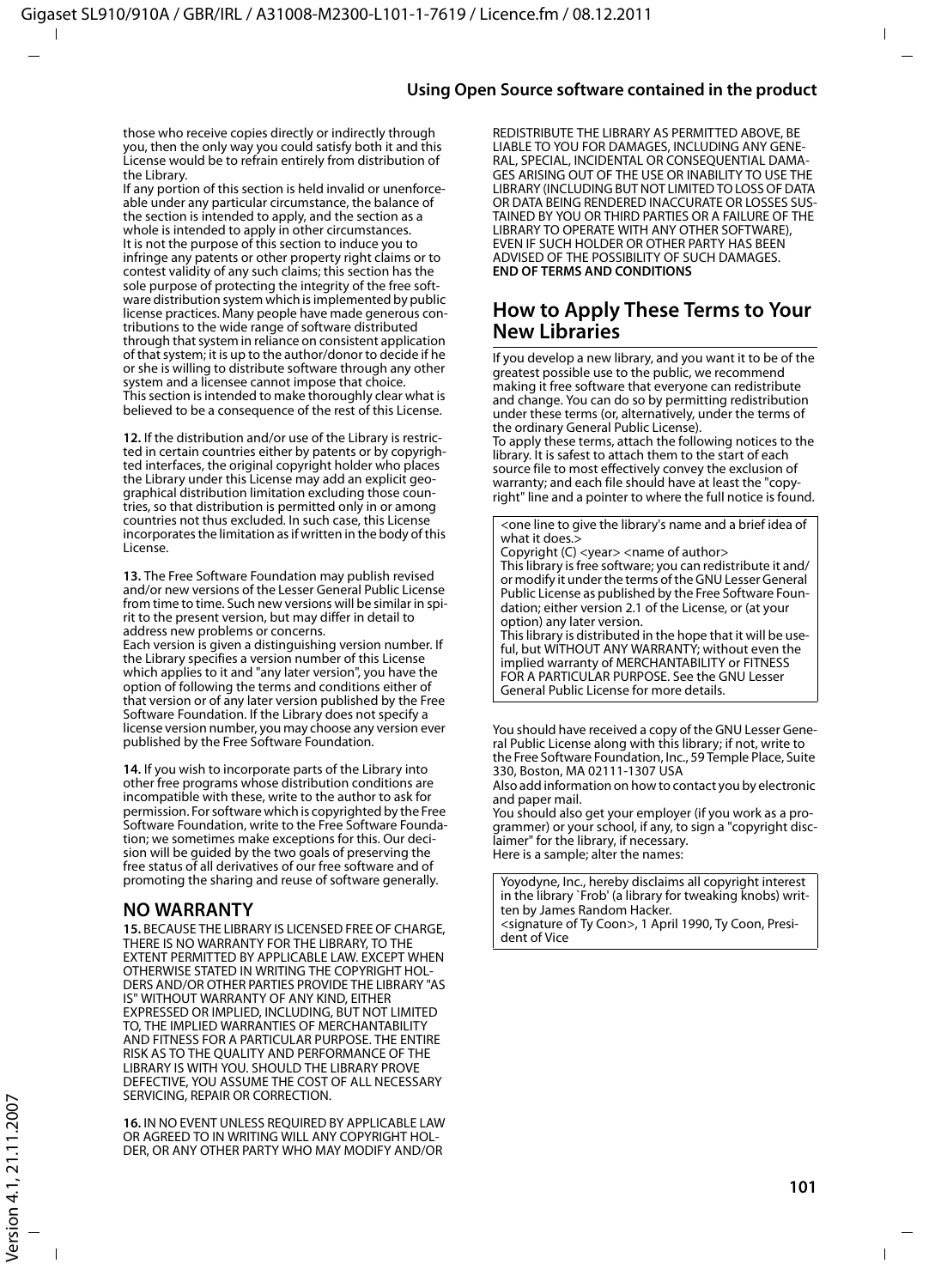# **Index**

## **A**

| Access code  80                     |  |
|-------------------------------------|--|
| for a PABX  80                      |  |
| Activating                          |  |
|                                     |  |
| answering machine  54               |  |
| answering machine                   |  |
| (remote operation). 57              |  |
| appointment  65                     |  |
| auto answer  76                     |  |
| display lock 29                     |  |
| internal listening in. 71           |  |
|                                     |  |
| muting ringtone  50                 |  |
|                                     |  |
|                                     |  |
| Alarm  67                           |  |
| Anniversary 49                      |  |
| displaying missed 66                |  |
| missed  43, 66                      |  |
| saving in Contacts. 49              |  |
| Announcement (answering machine) 55 |  |
| Answering machine  54               |  |
| activating/deactivating 54          |  |
|                                     |  |
| playing back messages  55           |  |
| recording a personal announcement/  |  |
| advisory message 54                 |  |
| remote operation  57                |  |
| skip-back function  58              |  |
| Applications menu 24                |  |
| Appointment  65                     |  |
| displaying missed 66                |  |
| Area code                           |  |
|                                     |  |
| setting own area code 74            |  |
| Assigning number key 72             |  |
|                                     |  |
|                                     |  |

## **B**

| <b>Backlight</b>                    |
|-------------------------------------|
|                                     |
| Base                                |
|                                     |
|                                     |
| connecting to PABX  80              |
| connecting with phone network/mains |
| power supply. 13                    |
| restoring default settings  79      |
|                                     |
|                                     |
| wall mounting  14                   |
| Battery                             |
|                                     |
| charging status 8                   |
| inserting  15                       |
| Battery charging status 8           |
|                                     |
| Bluetooth                           |
| accepting a call  36                |
| activating  60                      |
| changing device name  61            |
| list of known devices  61           |
| registering devices 60              |
| transferring Contacts (vCard) 48    |
|                                     |
|                                     |

## **C**

| Call                                                  |
|-------------------------------------------------------|
| accepting  36                                         |
| accepting (Bluetooth)  36                             |
|                                                       |
| internal  70                                          |
| making an unknown call 39                             |
| participant listening in  71                          |
| picking up from answering machine 56                  |
| transferring (connecting) $\ldots \ldots \ldots$ . 70 |
| two-way recording 56                                  |
| Call divert  40                                       |
|                                                       |
| Call screening during recording  56                   |
|                                                       |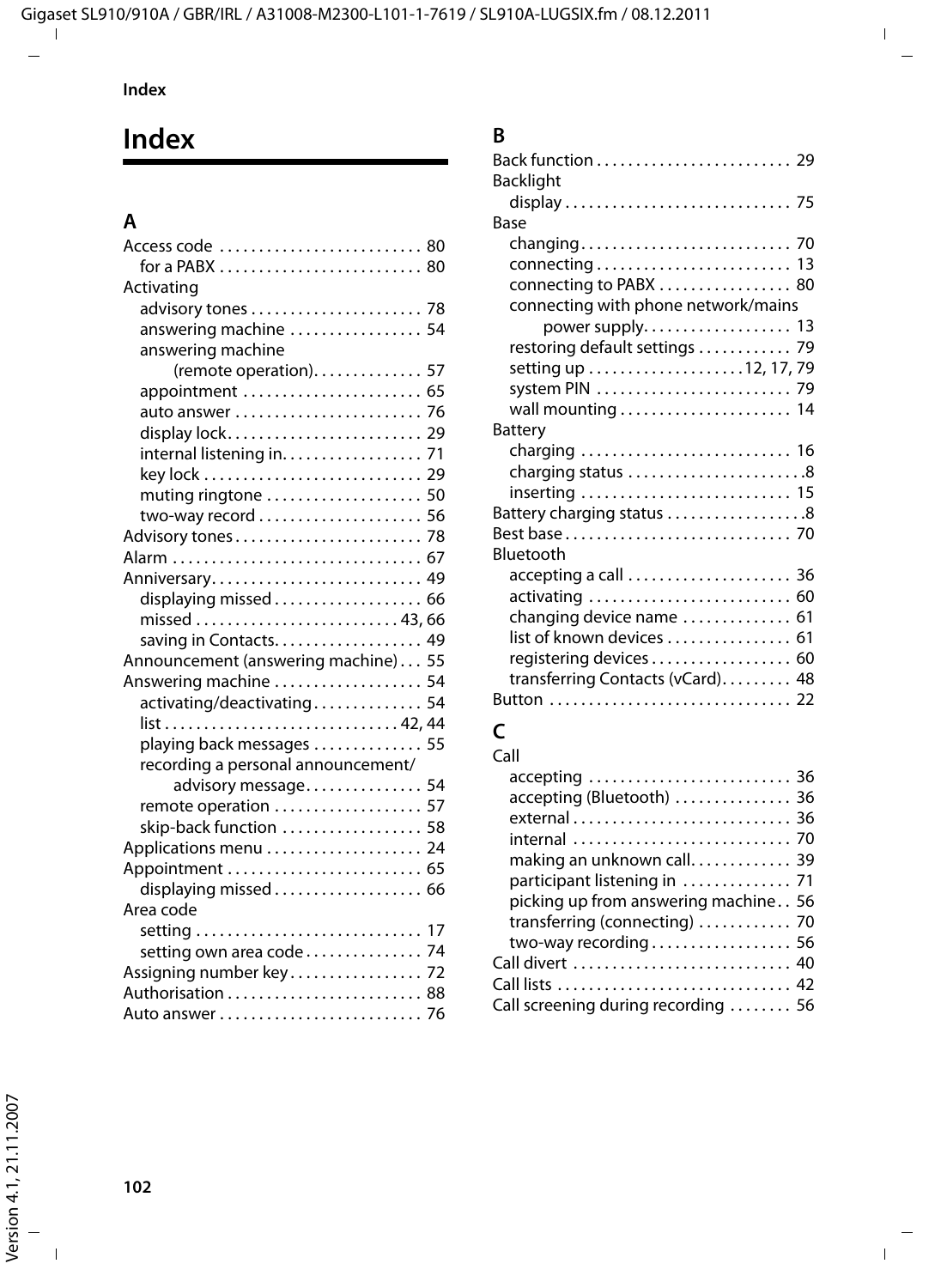| Call swapping 41                     |
|--------------------------------------|
| Call waiting                         |
| external call  39                    |
| internal call 71                     |
| Calling                              |
| externally  36                       |
| internally 70                        |
| unknown 39                           |
| Calling Line Identification 37       |
| withholding once  39                 |
| CD, see Call divert                  |
| Changing                             |
| character set<br>-28                 |
| device name (Bluetooth) 61           |
| dialling mode 80                     |
| display language<br>74               |
| display page 23                      |
| earpiece volume<br>76                |
| handsfree volume<br>76               |
| keypad layout<br>28                  |
| name of a handset<br>70              |
| 25                                   |
| pauses  80                           |
| 77                                   |
| system PIN<br>79                     |
| Charger (handset)                    |
|                                      |
|                                      |
| Charging contacts7                   |
| Checking service information  88     |
|                                      |
|                                      |
|                                      |
| Configurable page  21                |
| idle display  23                     |
| Connecting                           |
| base to PABX  80                     |
| Consultation call  41                |
|                                      |
| copying number from text 49          |
| managing entries  47                 |
|                                      |
| order of entries  46                 |
| saving anniversary  49               |
|                                      |
| sending entry/list to handset 48     |
| transferring a vCard (Bluetooth)  48 |
| using to enter numbers 49            |
| Correcting                           |
| incorrect entries  27                |

| Customer Care  82                    |
|--------------------------------------|
| D                                    |
| Deactivating                         |
| 78                                   |
| answering machine<br>54              |
| appointment  65                      |
| 76                                   |
| 29<br>display lock                   |
| internal listening in.<br>71         |
| 29                                   |
| muting ringtone<br>50                |
| 64<br>room monitor                   |
| 56                                   |
| unknown call<br>77                   |
| Deleting                             |
| announcement for answering           |
| 55<br>machine                        |
| De-registering (handset) 69          |
| Destination number (room monitor) 64 |
| Diacritical characters  28           |
| Dial page<br>36                      |
| 80                                   |
| Dialling mode<br>Dialling pause  81  |
| Dialling with Contacts  47           |
| Display                              |
| backlight<br>75                      |
| changing display language<br>74      |
| Contacts memory 47                   |
| 23                                   |
| missed anniversaries  43             |
| network mailbox message<br>59        |
| number (CLI/CLIP)<br>37              |
| 75<br>screensaver                    |
| 75                                   |
| Display keys                         |
|                                      |
| Display language                     |
|                                      |
|                                      |
| Displaying                           |
| missed appointments/anniversaries 66 |
| Disposal<br>91                       |
| Draft list (SMS)  50                 |

Country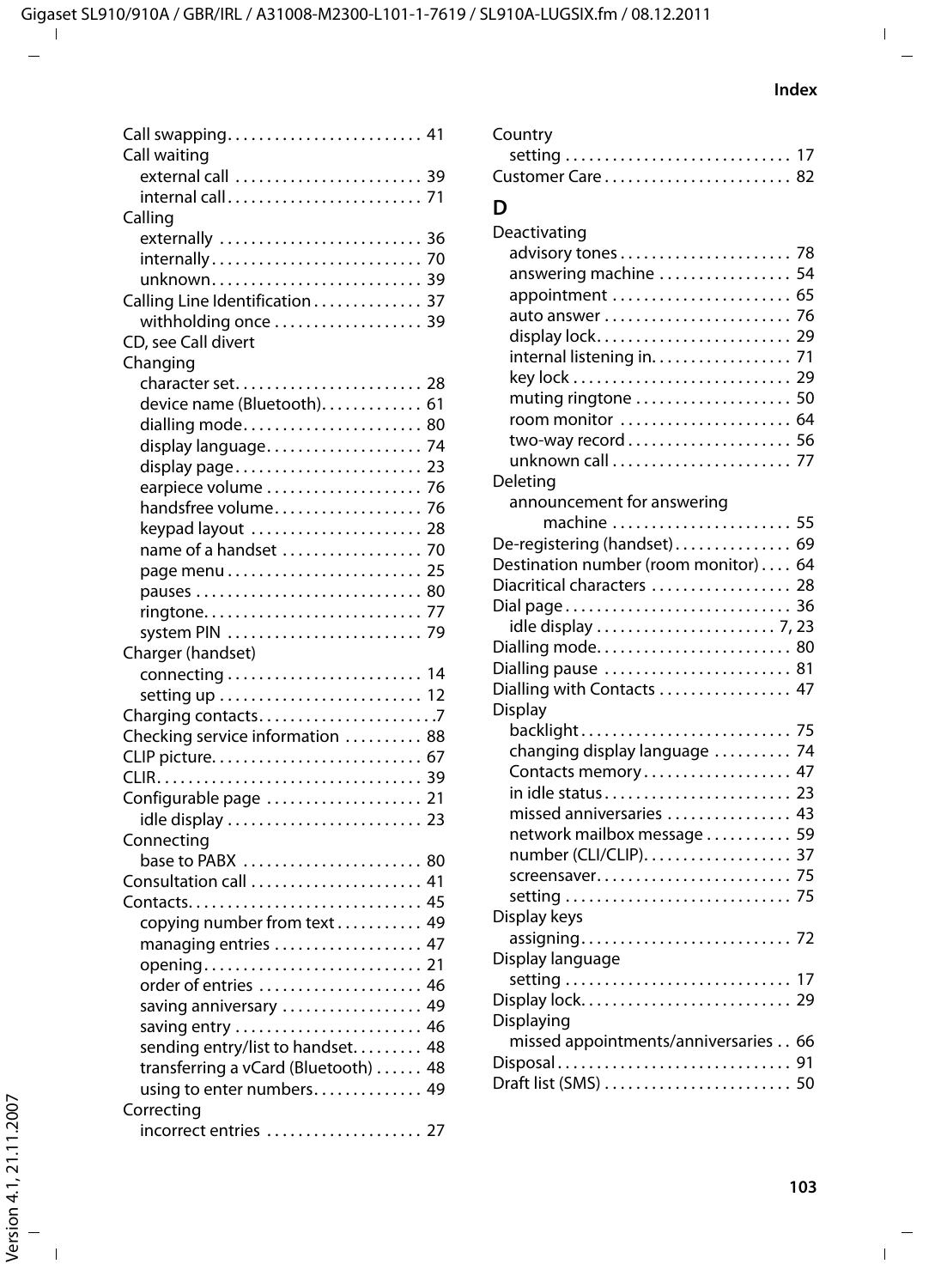### **Index**

## **E**

| Eco mode  62                          |
|---------------------------------------|
|                                       |
| End call key 36                       |
|                                       |
|                                       |
| Entering                              |
| special characters  28                |
|                                       |
|                                       |
| Entry                                 |
| select from Contacts  46              |
| Environment 91                        |
|                                       |
| External call                         |
|                                       |
| diverting to the answering machine 56 |
|                                       |

#### **F**  $\mathbf{r}$

| <b>Firmware</b>            |  |
|----------------------------|--|
| checking version 88        |  |
|                            |  |
| updating the handset       |  |
| (Gigaset QuickSync) 87     |  |
| Function                   |  |
| activating/deactivating 22 |  |
|                            |  |
|                            |  |

## **G**

| Gigaset QuickSync  87                     |  |
|-------------------------------------------|--|
| GNU General Public License  95            |  |
| <b>GNU General Public License (GPL)</b>   |  |
|                                           |  |
| GNU Lesser General Public License 95      |  |
| GNU Lesser General Public License (LGPL), |  |
|                                           |  |
|                                           |  |
| Guarantee Certificate 89                  |  |

## **H**

| Handset |  |  |  |
|---------|--|--|--|
|         |  |  |  |

| activating/deactivating 22     |  |
|--------------------------------|--|
| advisory tones  78             |  |
|                                |  |
| changing to best reception  70 |  |
| changing to different base  70 |  |
| connecting the charger 14      |  |
| contact with liquid  92        |  |
|                                |  |

| de-registering  68, 69           |
|----------------------------------|
| display backlight 75             |
| display language 74              |
| earpiece volume  76              |
| handsfree volume 76              |
|                                  |
|                                  |
|                                  |
|                                  |
| muting 38                        |
|                                  |
|                                  |
| registering  68                  |
| registering to different base 70 |
| restoring to default settings 78 |
|                                  |
|                                  |
| transferring a call  70          |
| using multiple  68               |
| using room monitor 63            |
| Handset operating time           |
| in room monitor mode  63         |
| Handsfree mode  38               |
|                                  |
|                                  |
|                                  |
|                                  |

### **I**

| Icon                          |
|-------------------------------|
| for new messages 45           |
|                               |
| Icons                         |
| option slider9                |
| status bar 8                  |
| Idle display                  |
| configurable page  21         |
|                               |
|                               |
| Idle status                   |
|                               |
| returning to  29              |
|                               |
| Inbox (Text Messages/SMS)  51 |
| Incorrect entries             |
|                               |
| Installation wizard 17        |
| Internal                      |
|                               |
|                               |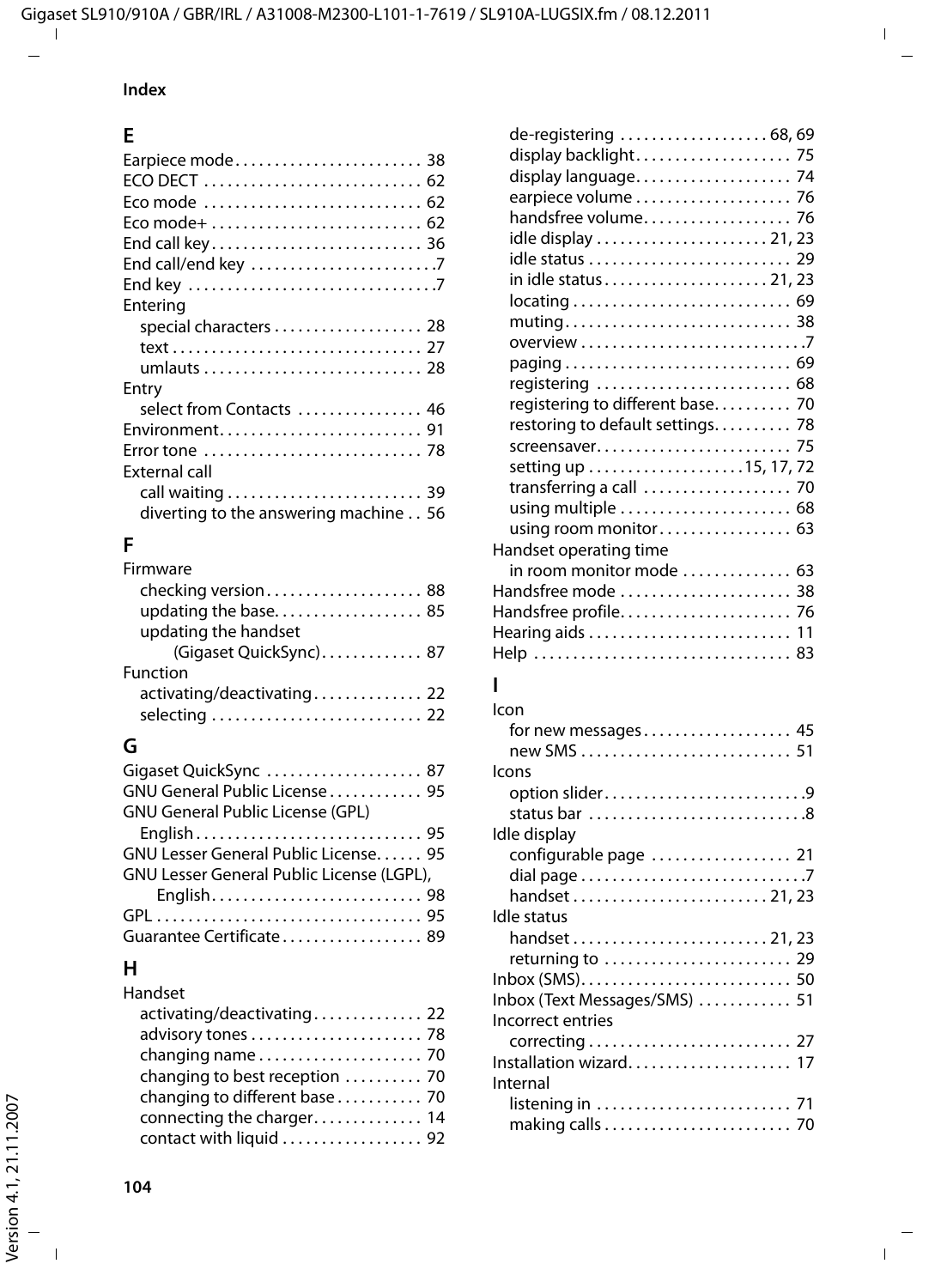| IP address |  |
|------------|--|
|            |  |
|            |  |

### **K**

| Key                                  |
|--------------------------------------|
| assigning to a function or number 72 |
| Key and display lock                 |
|                                      |
|                                      |
|                                      |
| Keys                                 |
|                                      |
|                                      |
| paging key (base) 8                  |

## **L**

| License                                                            |
|--------------------------------------------------------------------|
|                                                                    |
|                                                                    |
| l ist                                                              |
| answering machine  42, 44                                          |
| call lists  42                                                     |
| known devices (Bluetooth) 61                                       |
|                                                                    |
| network mailbox 44                                                 |
| scrolling in $\ldots \ldots \ldots \ldots \ldots \ldots \ldots$ 26 |
| SMS draft list  50                                                 |
| Text Messages Inbox (SMS inbox) 44, 51                             |
|                                                                    |
| Locating a handset $\ldots \ldots \ldots \ldots \ldots$ . 69       |
| Lock                                                               |
| activating/deactivating display lock 29                            |
| activating/deactivating key lock 29                                |
|                                                                    |

### **M**

| Making calls              |  |
|---------------------------|--|
| accepting a call  36      |  |
|                           |  |
|                           |  |
| Managing the calendar  65 |  |
| Medical equipment  11     |  |
| Memory                    |  |
| Contacts  47              |  |

| Menu                        |
|-----------------------------|
| applications  24            |
| opening 25                  |
|                             |
| Menu guidance  24           |
| Menu key7                   |
| Message key                 |
| opening lists 44, 51        |
| Message LED 7               |
| Message page                |
| idle display  23            |
| Messages                    |
|                             |
| Mini USB connection socket7 |
| Missed                      |
| anniversary 66              |
| appointment  66             |
|                             |
|                             |
| Muting                      |
|                             |
|                             |

## **N**

| Network mailbox 59                    |
|---------------------------------------|
| No secure connection to base 38       |
| Number                                |
| as destination for room monitor 64    |
|                                       |
| displaying caller's number (CLIP)  37 |
| entering with Contacts 49             |
| saving in Contacts  46                |
| <b>Numbers</b>                        |
|                                       |

## **O**

| Opening the submenu  25 |
|-------------------------|
| Operating remotely  57  |
|                         |
|                         |
|                         |
| two-line 27             |
|                         |
| Order in Contacts  46   |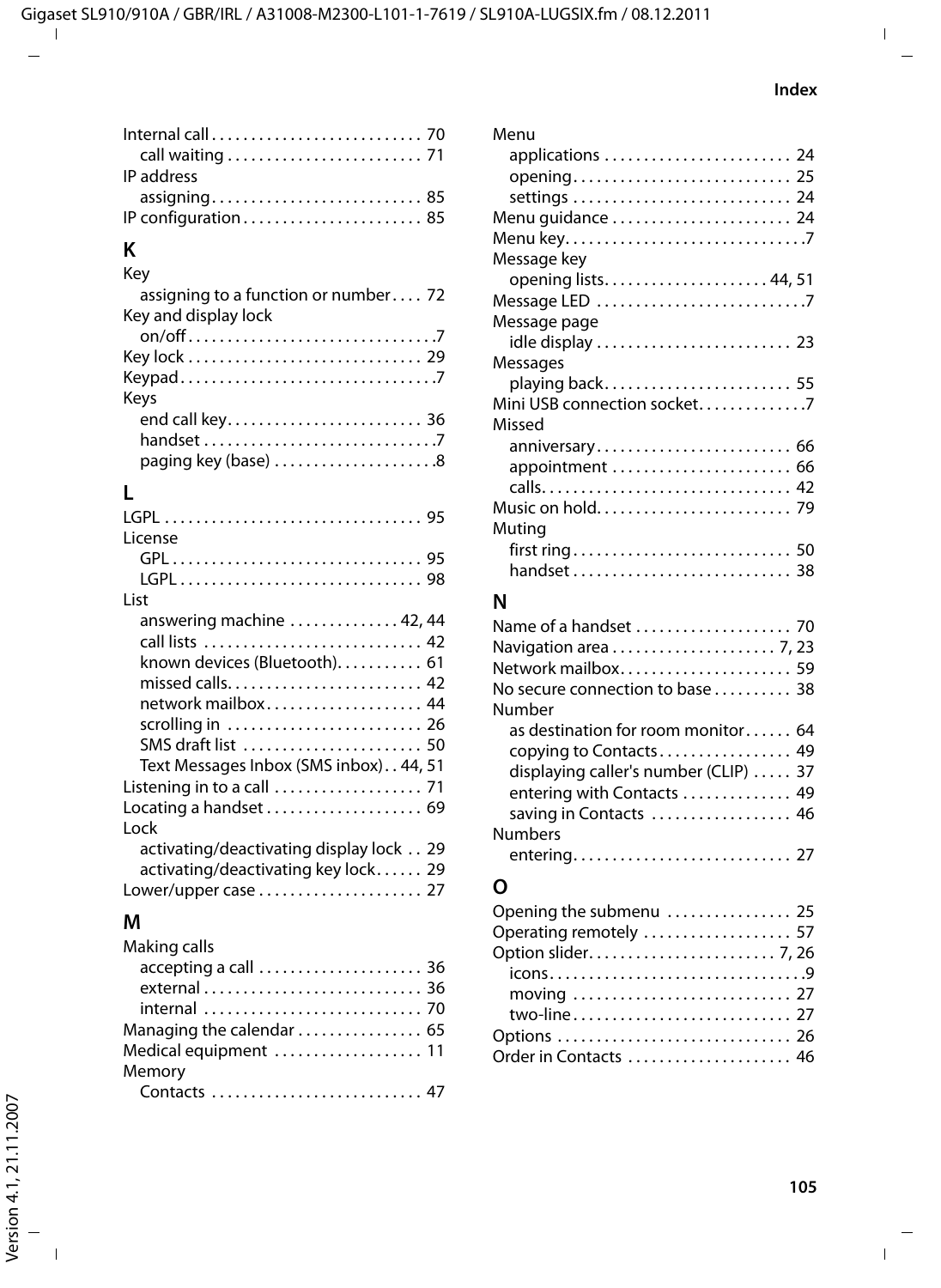### **Index**

## **P**

| PABX                            |
|---------------------------------|
| connecting base  80             |
|                                 |
| saving access code  80          |
| setting dialling mode 80        |
| setting recall 80               |
|                                 |
| switching to tone dialling 81   |
| Package contents  12            |
| Page                            |
|                                 |
|                                 |
|                                 |
| Paging key8                     |
| Pause                           |
|                                 |
| after line seizure 80           |
| after recall key  81            |
| PC Interface  87                |
| PD (pulse dialling) 80          |
| Phone                           |
|                                 |
| Phone number display, notes  37 |
| Picture                         |
| caller 67                       |
| PIN change                      |
| system PIN  79                  |
| Pin connections 94              |
| Playing back                    |
|                                 |
| announcement (answering         |
| machine) 55                     |
| message (answering machine)  55 |
| Power adapter  11               |
| Power consumption 93            |
|                                 |
| Pulse dialling  80              |
| O                               |

| Questions and answers  83 |  |
|---------------------------|--|
|                           |  |
|                           |  |

## **R**

| Range 12<br>Reception booster, see Repeater<br>Recording |  |
|----------------------------------------------------------|--|
| quality  57                                              |  |
|                                                          |  |
|                                                          |  |
|                                                          |  |
| Redirect, see Call divert                                |  |
| Registered Handsets. 69                                  |  |
| Registering (handset) 68                                 |  |
| Registering device (Bluetooth)  60                       |  |
| Registration 1                                           |  |
|                                                          |  |
|                                                          |  |
|                                                          |  |
|                                                          |  |
| Ringtone                                                 |  |
| setting volume  77                                       |  |
|                                                          |  |

## **S**

| Saving (access code). 80               |
|----------------------------------------|
|                                        |
| Scrolling in lists  26                 |
| Searching in Contacts  46              |
| Secure connection to base  38          |
|                                        |
| Sending a Contacts entry to handset 48 |
|                                        |
| Service functions                      |
| configuring 81                         |
| Setting                                |
| date  17                               |
|                                        |
| Setting up                             |
| handset  15                            |
| Settings menu  24                      |
| Signal strength8                       |
|                                        |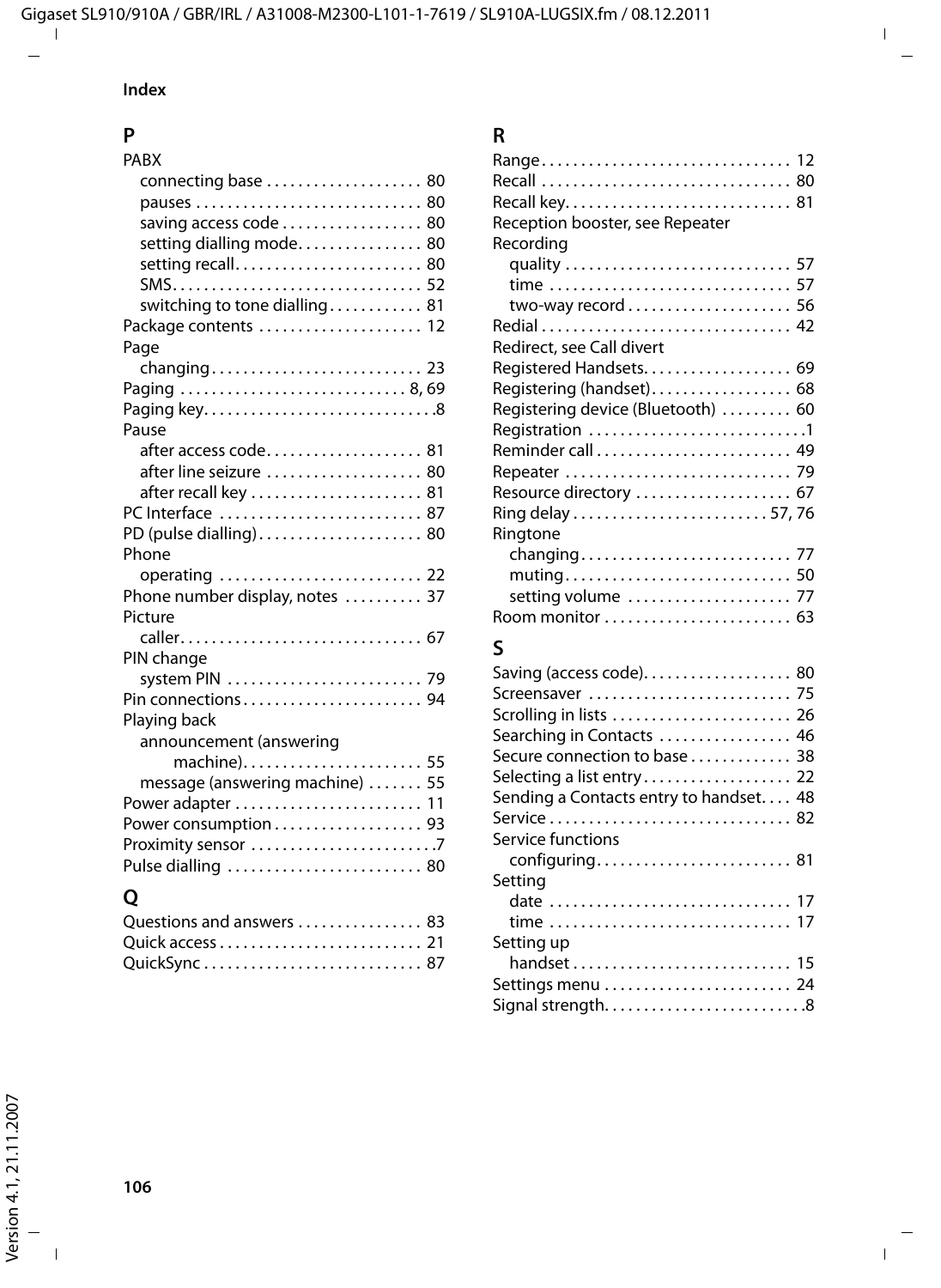| Signal tone, see Advisory tones   |
|-----------------------------------|
| Silent alert 77                   |
| Skip-back function (answering     |
| machine) 58                       |
|                                   |
|                                   |
| inbox 44,51                       |
| outgoing list 50                  |
|                                   |
|                                   |
|                                   |
| self help with error messages  53 |
| send service centre 52            |
| to PABXs  52                      |
| troubleshooting  53               |
|                                   |
| SMS service centre                |
| changing number 52                |
|                                   |
| Snooze mode 67                    |
| Sound, see Ringtone               |
| Special functions 80              |
| Specifications 92                 |
| Starting Bluetooth search 61      |
|                                   |
|                                   |
|                                   |
|                                   |
|                                   |
| т                                 |

## **T**

| Telephone care  92            |  |
|-------------------------------|--|
| Telephone jack                |  |
|                               |  |
| Text                          |  |
|                               |  |
| Text message, see SMS         |  |
| Tone dialling80, 81           |  |
|                               |  |
| operating  22                 |  |
| Troubleshooting (general)  83 |  |
| Troubleshooting (SMS)  53     |  |
| Two-line option slider  27    |  |
|                               |  |

## **U**

| Unknown caller  37 |  |
|--------------------|--|
|                    |  |
|                    |  |
|                    |  |
|                    |  |

## **V**

| Vertical scrolling  26             |  |
|------------------------------------|--|
| Viewing network mailbox message 59 |  |
| Volume                             |  |
| handset handsfree volume 76        |  |
|                                    |  |

## **W**

| Wall mounting of the base  14    |  |
|----------------------------------|--|
| Warning tone, see Advisory tones |  |
| Writing (SMS)  50                |  |